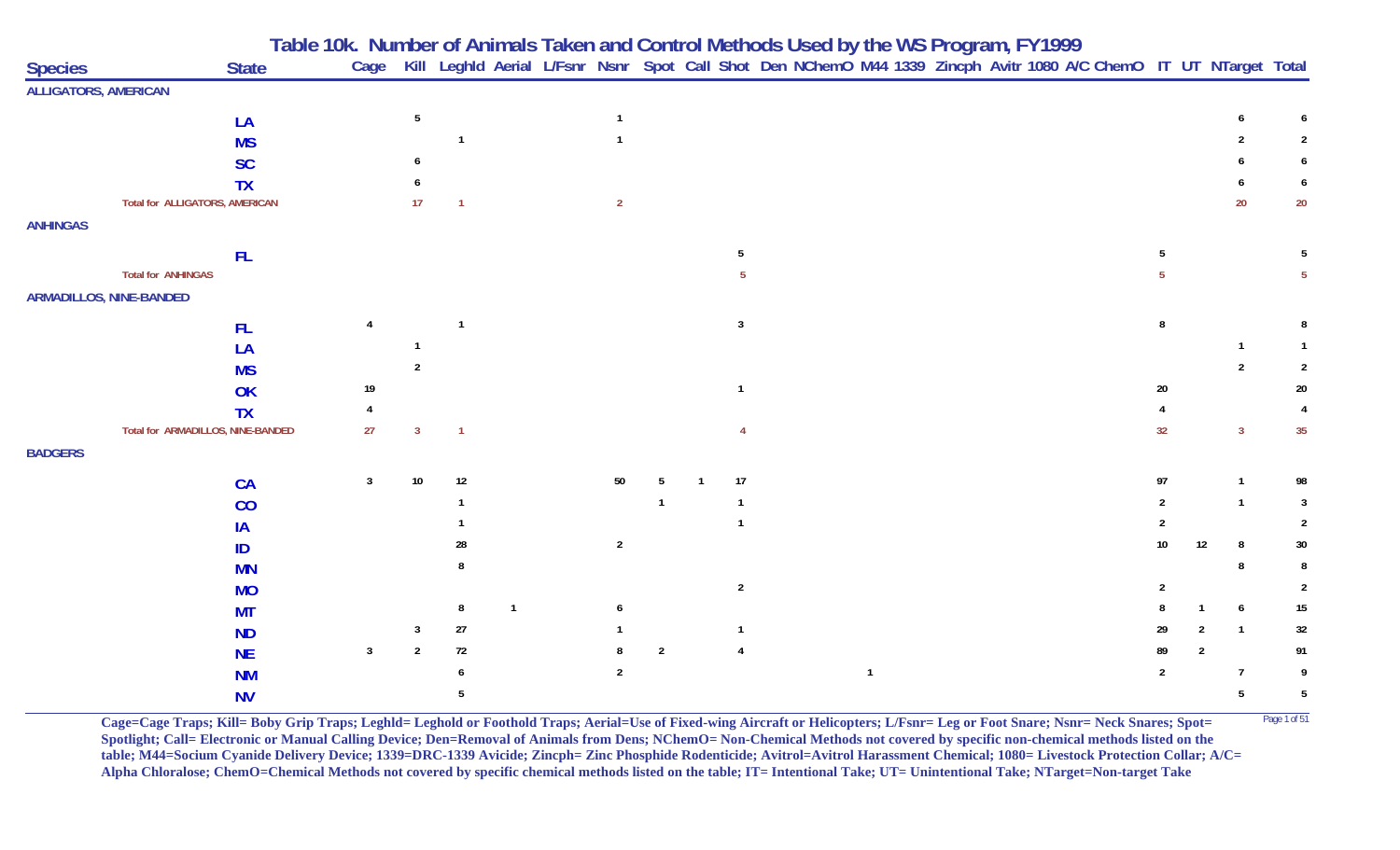|                               |                               |              | Table 10k.  Number of Animals Taken and Control Methods Used by the WS Program, FY1999 |    |                |                |                |                |                |                |                |                                                                                                                        |                |  |  |     |                 |                |                  |                 |
|-------------------------------|-------------------------------|--------------|----------------------------------------------------------------------------------------|----|----------------|----------------|----------------|----------------|----------------|----------------|----------------|------------------------------------------------------------------------------------------------------------------------|----------------|--|--|-----|-----------------|----------------|------------------|-----------------|
| <b>Species</b>                |                               | <b>State</b> |                                                                                        |    |                |                |                |                |                |                |                | Cage Kill Leghld Aerial L/Fsnr Nsnr Spot Call Shot Den NChemO M44 1339 Zincph Avitr 1080 A/C ChemO IT UT NTarget Total |                |  |  |     |                 |                |                  |                 |
| <b>BADGERS</b>                |                               |              |                                                                                        |    |                |                |                |                |                |                |                |                                                                                                                        |                |  |  |     |                 |                |                  |                 |
|                               |                               | OK           |                                                                                        |    | 12             |                |                | $\overline{2}$ | $\overline{1}$ |                | $\mathbf{1}$   |                                                                                                                        |                |  |  |     | $5\phantom{.0}$ |                | 11               | 16              |
|                               |                               | OR           | $\mathbf{1}$                                                                           |    | 120            |                |                |                |                |                | 6              |                                                                                                                        |                |  |  |     | 128             | 3              | $\overline{2}$   | 133             |
|                               |                               | <b>TX</b>    |                                                                                        |    | 43             |                |                | 85             |                |                |                |                                                                                                                        |                |  |  |     | 12              |                | 115              | 128             |
|                               |                               | UT           |                                                                                        |    | 8              | $\overline{2}$ |                |                |                |                |                |                                                                                                                        |                |  |  |     |                 |                | $5\phantom{.0}$  | 13              |
|                               |                               | <b>WY</b>    |                                                                                        |    | 9              |                |                |                |                |                | $\overline{2}$ |                                                                                                                        |                |  |  |     |                 |                | 10               | 16              |
|                               | <b>Total for BADGERS</b>      |              | $\overline{7}$                                                                         | 15 | 360            | $\overline{3}$ |                | 170            | 9              | $\overline{1}$ | 35             |                                                                                                                        | $\overline{1}$ |  |  |     | 399             | 22             | 180              | 601             |
| <b>BATS (ALL)</b>             |                               |              |                                                                                        |    |                |                |                |                |                |                |                |                                                                                                                        |                |  |  |     |                 |                |                  |                 |
|                               |                               |              |                                                                                        |    |                |                |                |                |                |                |                |                                                                                                                        |                |  |  |     |                 | $\overline{3}$ |                  |                 |
|                               |                               | <b>AL</b>    |                                                                                        |    |                |                |                |                |                |                |                |                                                                                                                        |                |  |  |     | 2               |                |                  | 2               |
|                               |                               | CO           |                                                                                        |    |                |                |                |                |                |                |                |                                                                                                                        |                |  |  |     |                 |                |                  |                 |
|                               | Total for BATS (ALL)          | <b>TX</b>    |                                                                                        |    |                |                |                |                |                |                |                |                                                                                                                        |                |  |  |     |                 | $\overline{3}$ |                  |                 |
|                               |                               |              |                                                                                        |    |                |                |                |                |                |                |                |                                                                                                                        |                |  |  |     |                 |                |                  |                 |
| <b>BEARS, BLACK</b>           |                               |              |                                                                                        |    |                |                |                |                |                |                |                |                                                                                                                        |                |  |  |     |                 |                |                  |                 |
|                               |                               | <b>AZ</b>    | 3                                                                                      |    |                |                |                |                |                |                |                | $\overline{7}$                                                                                                         |                |  |  |     | $15\,$          |                |                  | $15\,$          |
|                               |                               | CA           | $50\,$                                                                                 |    |                |                |                |                | $\mathbf{1}$   |                | 11             | 13                                                                                                                     |                |  |  |     | 76              |                |                  | 76              |
|                               |                               | CO           | $\overline{2}$                                                                         |    |                |                |                |                | 5              |                | $\mathbf{3}$   | 15                                                                                                                     |                |  |  |     | 32              |                |                  | 32              |
|                               |                               | ID           |                                                                                        |    |                |                |                |                |                |                | $\overline{2}$ | $\mathbf{3}$                                                                                                           |                |  |  |     | 8               |                |                  | 8               |
|                               |                               | <b>MN</b>    |                                                                                        |    | $\overline{1}$ |                |                | $\overline{2}$ |                |                |                |                                                                                                                        |                |  |  |     |                 |                | $\mathbf{3}$     | 3               |
|                               |                               | <b>MT</b>    |                                                                                        |    |                |                | 8              |                |                |                | $\overline{2}$ |                                                                                                                        |                |  |  |     | 10              |                |                  | 10 <sub>1</sub> |
|                               |                               | <b>NV</b>    |                                                                                        |    |                |                |                |                |                |                |                | $\mathbf{1}$                                                                                                           |                |  |  | -1  |                 |                | $\overline{1}$   | $\overline{2}$  |
|                               |                               | OR           | $\overline{7}$                                                                         |    |                |                | 144            |                | $\mathbf 1$    |                | $\overline{4}$ | 14                                                                                                                     |                |  |  |     | 174             |                |                  | $174$           |
|                               |                               | <b>UT</b>    |                                                                                        |    |                |                | $16\,$         | 3              |                |                |                | 6                                                                                                                      |                |  |  |     | 25              |                |                  | $25\,$          |
|                               |                               | <b>WV</b>    |                                                                                        |    |                |                |                |                |                |                |                |                                                                                                                        | 2              |  |  |     |                 |                | $\overline{2}$   | $\overline{2}$  |
|                               | <b>Total for BEARS, BLACK</b> |              | 62                                                                                     |    |                |                | 184            | 10             | $\overline{7}$ |                | 22             | 59                                                                                                                     | $\overline{2}$ |  |  | 341 |                 |                | $\boldsymbol{6}$ | 347             |
| <b>BEARS, GRIZZLY</b>         |                               |              |                                                                                        |    |                |                |                |                |                |                |                |                                                                                                                        |                |  |  |     |                 |                |                  |                 |
|                               |                               | <b>MT</b>    |                                                                                        |    |                |                | $\mathbf{2}$   |                |                |                |                |                                                                                                                        |                |  |  |     | $\overline{2}$  |                |                  | 2               |
|                               | Total for BEARS, GRIZZLY      |              |                                                                                        |    |                |                | $\overline{2}$ |                |                |                |                |                                                                                                                        |                |  |  |     | $\overline{2}$  |                |                  | $\overline{2}$  |
| <b>BEARS, LOUISIANA BLACK</b> |                               |              |                                                                                        |    |                |                |                |                |                |                |                |                                                                                                                        |                |  |  |     |                 |                |                  |                 |

**Cage=Cage Traps; Kill= Boby Grip Traps; Leghld= Leghold or Foothold Traps; Aerial=Use of Fixed-wing Aircraft or Helicopters; L/Fsnr= Leg or Foot Snare; Nsnr= Neck Snares; Spot= <sup>Page 2 of 51</sup> Spotlight; Call= Electronic or Manual Calling Device; Den=Removal of Animals from Dens; NChemO= Non-Chemical Methods not covered by specific non-chemical methods listed on the table; M44=Socium Cyanide Delivery Device; 1339=DRC-1339 Avicide; Zincph= Zinc Phosphide Rodenticide; Avitrol=Avitrol Harassment Chemical; 1080= Livestock Protection Collar; A/C= Alpha Chloralose; ChemO=Chemical Methods not covered by specific chemical methods listed on the table; IT= Intentional Take; UT= Unintentional Take; NTarget=Non-target Take**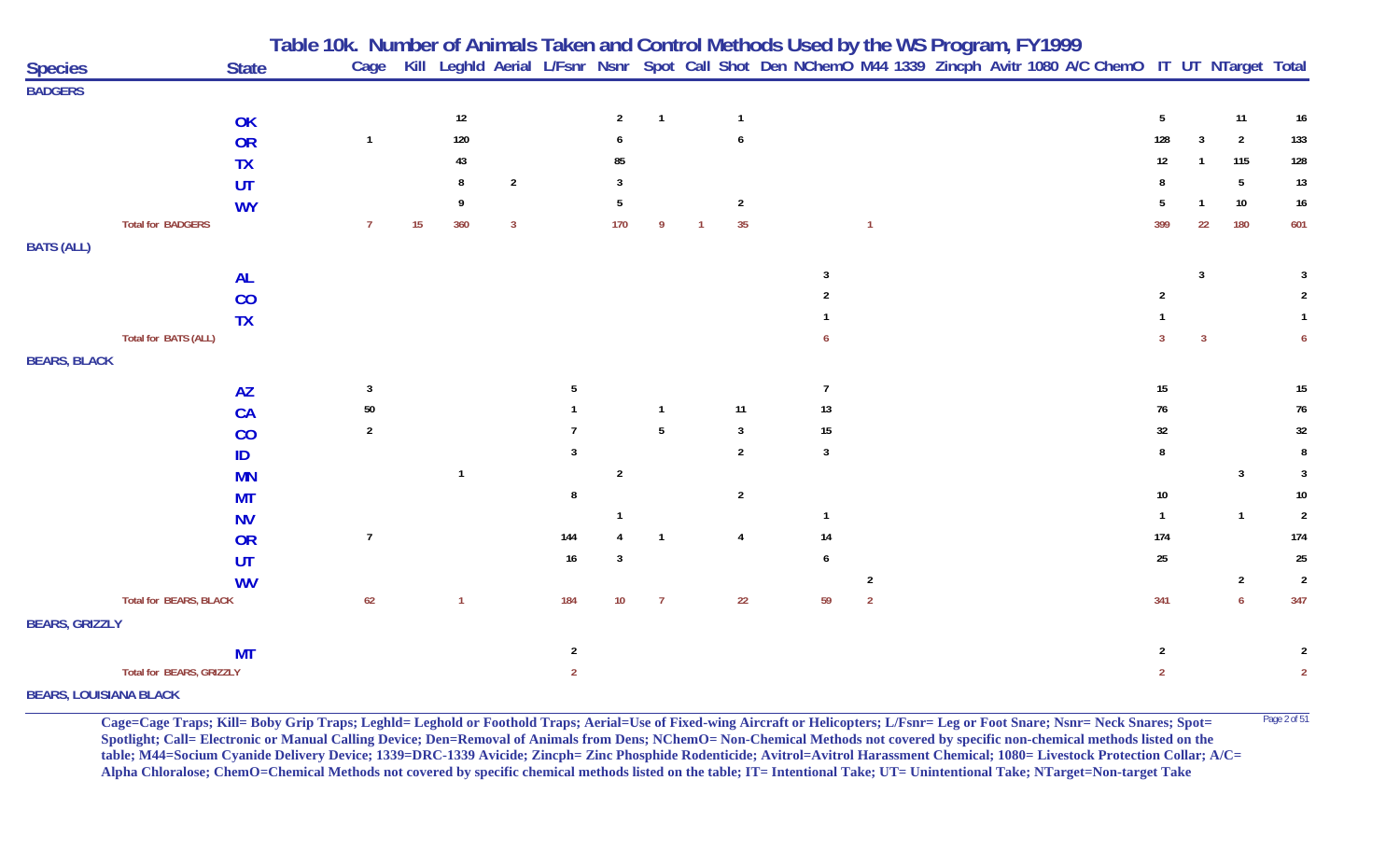|  |  | Table 10k. Number of Animals Taken and Control Methods Used by the WS Program, FY1999 |  |  |
|--|--|---------------------------------------------------------------------------------------|--|--|
|--|--|---------------------------------------------------------------------------------------|--|--|

| <b>Species</b> | <b>State</b>                     | Cage            |                |                 |  |                  |                |                |                |              |  |  | Kill Leghld Aerial L/Fsnr Nsnr Spot Call Shot Den NChemO M44 1339 Zincph Avitr 1080 A/C ChemO IT UT NTarget Total |                |              |                |                |
|----------------|----------------------------------|-----------------|----------------|-----------------|--|------------------|----------------|----------------|----------------|--------------|--|--|-------------------------------------------------------------------------------------------------------------------|----------------|--------------|----------------|----------------|
|                | LA                               | $\overline{2}$  |                |                 |  |                  |                |                |                |              |  |  |                                                                                                                   | $\overline{2}$ |              |                | $\overline{2}$ |
|                | Total for BEARS, LOUISIANA BLACK | $\overline{2}$  |                |                 |  |                  |                |                |                |              |  |  |                                                                                                                   | $\overline{2}$ |              |                | $\overline{2}$ |
| <b>BEAVERS</b> |                                  |                 |                |                 |  |                  |                |                |                |              |  |  |                                                                                                                   |                |              |                |                |
|                | <b>AK</b>                        |                 | $\overline{1}$ |                 |  |                  | $\overline{7}$ |                |                |              |  |  |                                                                                                                   | 8              |              |                | 8              |
|                | <b>AL</b>                        |                 | 282            | ${\bf 28}$      |  | $25\phantom{.0}$ | 28             |                | 33             | $\mathbf{1}$ |  |  |                                                                                                                   | 397            |              |                | 397            |
|                | <b>AZ</b>                        | 32              | 11             |                 |  |                  |                |                | $\overline{1}$ |              |  |  |                                                                                                                   | 44             |              |                | $\bf 44$       |
|                | CA                               | 19              | 424            | $\overline{1}$  |  | 101              | 8              | $\overline{3}$ | 108            |              |  |  |                                                                                                                   | 664            |              |                | 664            |
|                | CO                               | $45\,$          | 247            |                 |  | 21               | $35\,$         |                | 51             | $\sqrt{2}$   |  |  |                                                                                                                   | 401            |              |                | 401            |
|                | FL.                              |                 | 29             | $\mathbf{1}$    |  | $21\,$           |                |                |                |              |  |  |                                                                                                                   | $52\,$         |              |                | $52\,$         |
|                | <b>GA</b>                        |                 | 157            | $\mathbf{1}$    |  | 167              | $\overline{2}$ |                | $\overline{4}$ |              |  |  |                                                                                                                   | 331            |              |                | 331            |
|                | ID                               |                 | 32             | $\overline{2}$  |  | $6\phantom{.0}$  | $\overline{2}$ |                | $\overline{1}$ |              |  |  |                                                                                                                   | $43\,$         |              |                | $43\,$         |
|                | IL                               |                 | $\mathbf 1$    |                 |  |                  |                |                |                |              |  |  |                                                                                                                   | $\mathbf{1}$   |              |                | $\overline{1}$ |
|                | <b>KS</b>                        |                 | 10             |                 |  |                  |                |                |                |              |  |  |                                                                                                                   | $10\,$         |              |                | 10             |
|                | <b>KY</b>                        |                 | 64             | $\overline{4}$  |  | $\overline{2}$   |                |                | 9              |              |  |  |                                                                                                                   | 79             |              |                | 79             |
|                | LA                               |                 | 1,255          | 860             |  | 464              | 173            |                | $17\,$         |              |  |  |                                                                                                                   | 2,766          | $\mathbf{3}$ |                | 2,769          |
|                | <b>ME</b>                        | 13              | 36             |                 |  | $\mathbf{1}$     |                |                |                |              |  |  |                                                                                                                   | $50\,$         |              |                | $50\,$         |
|                | <b>MN</b>                        |                 | 109            | 43              |  |                  |                |                |                |              |  |  |                                                                                                                   | $152$          |              |                | 152            |
|                | <b>MO</b>                        |                 | 5              |                 |  | $\mathbf{1}$     |                |                |                |              |  |  |                                                                                                                   | 6              |              |                | $\pmb{6}$      |
|                | <b>MS</b>                        |                 | 4,310          | 425             |  | 392              | 929            |                | 183            | $\mathbf{3}$ |  |  |                                                                                                                   | 6,242          |              |                | 6,242          |
|                | <b>NC</b>                        |                 | 4,220          | 114             |  | 33               | $30\,$         |                | 93             |              |  |  |                                                                                                                   | 4,490          |              |                | 4,490          |
|                | <b>ND</b>                        | 30              | 764            | $87\,$          |  | $25\,$           | $\overline{2}$ |                | $122$          |              |  |  |                                                                                                                   | 1,030          |              |                | 1,030          |
|                | <b>NE</b>                        | 8               | $102\,$        | $5\phantom{.0}$ |  | 32               | $15\,$         |                | 12             |              |  |  |                                                                                                                   | $172\,$        |              | $\overline{2}$ | $174$          |
|                | <b>NM</b>                        |                 | $47\,$         | $\mathbf{3}$    |  |                  | 13             |                |                |              |  |  |                                                                                                                   | $\bf 63$       |              |                | $\bf 63$       |
|                | <b>NV</b>                        |                 |                |                 |  |                  |                |                | $\overline{2}$ |              |  |  |                                                                                                                   | $\sqrt{2}$     |              |                | $\overline{2}$ |
|                | OK                               |                 | 4,177          | $36\,$          |  | 561              | 1,370          |                | 572            |              |  |  |                                                                                                                   | 6,716          |              |                | 6,716          |
|                | OR                               | $5\phantom{.0}$ | 175            | 189             |  | 355              | 26             |                | 14             |              |  |  |                                                                                                                   | $764$          |              |                | 764            |
|                | <b>SC</b>                        |                 | 1,474          | $27\,$          |  | 167              | 172            |                | 55             |              |  |  |                                                                                                                   | 1,895          |              |                | 1,895          |
|                | <b>TN</b>                        | $\mathbf{1}$    | 200            | 23              |  | 15               |                |                | 29             |              |  |  |                                                                                                                   | 268            |              |                | 268            |
|                | <b>TX</b>                        |                 | 2,332          | 56              |  | 58               | 1,230          |                | 652            |              |  |  |                                                                                                                   | 4,328          |              |                | 4,328          |

**Cage=Cage Traps; Kill= Boby Grip Traps; Leghld= Leghold or Foothold Traps; Aerial=Use of Fixed-wing Aircraft or Helicopters; L/Fsnr= Leg or Foot Snare; Nsnr= Neck Snares; Spot= <sup>Page 3 of 51</sup> Spotlight; Call= Electronic or Manual Calling Device; Den=Removal of Animals from Dens; NChemO= Non-Chemical Methods not covered by specific non-chemical methods listed on the table; M44=Socium Cyanide Delivery Device; 1339=DRC-1339 Avicide; Zincph= Zinc Phosphide Rodenticide; Avitrol=Avitrol Harassment Chemical; 1080= Livestock Protection Collar; A/C= Alpha Chloralose; ChemO=Chemical Methods not covered by specific chemical methods listed on the table; IT= Intentional Take; UT= Unintentional Take; NTarget=Non-target Take**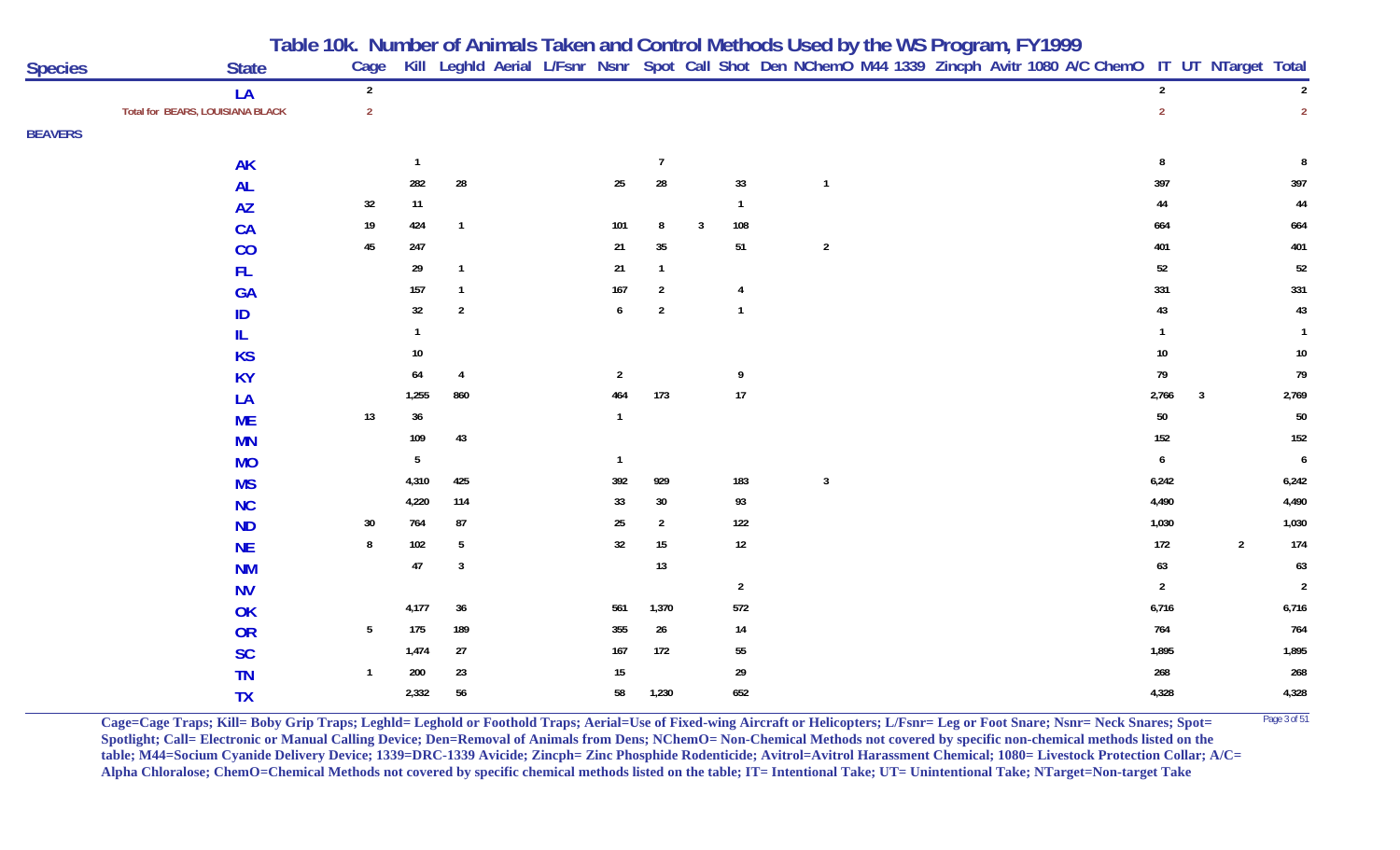|                                      |              |                |                |                |       |                |   |                |                |       | Table 10k. Number of Animals Taken and Control Methods Used by the WS Program, FY1999<br>Cage Kill Leghld Aerial L/Fsnr Nsnr Spot Call Shot Den NChemO M44 1339 Zincph Avitr 1080 A/C ChemO IT UT NTarget Total |                |   |                |                |
|--------------------------------------|--------------|----------------|----------------|----------------|-------|----------------|---|----------------|----------------|-------|-----------------------------------------------------------------------------------------------------------------------------------------------------------------------------------------------------------------|----------------|---|----------------|----------------|
| <b>Species</b>                       | <b>State</b> |                |                |                |       |                |   |                |                |       |                                                                                                                                                                                                                 |                |   |                |                |
| <b>BEAVERS</b>                       |              |                |                |                |       |                |   |                |                |       |                                                                                                                                                                                                                 |                |   |                |                |
|                                      | UT           |                | $\overline{3}$ |                | 6     |                |   |                |                |       |                                                                                                                                                                                                                 | 9              |   |                |                |
|                                      | <b>VA</b>    |                | 110            | $\overline{1}$ | -8    | $\overline{3}$ |   | 12             |                |       |                                                                                                                                                                                                                 | 134            |   |                | 134            |
|                                      | <b>WA</b>    |                | 91             | 14             |       |                |   | 21             |                |       |                                                                                                                                                                                                                 | 135            |   |                | 135            |
|                                      | WI           |                | 1,090          | 411            |       |                |   | 13             | $\overline{4}$ |       |                                                                                                                                                                                                                 | 1,520          |   |                | 1,520          |
|                                      | <b>WV</b>    |                | 6              |                |       |                |   |                |                |       |                                                                                                                                                                                                                 | 8              |   |                | 8              |
|                                      | <b>WY</b>    |                |                | $\overline{3}$ |       |                |   |                |                |       |                                                                                                                                                                                                                 | 10             |   |                | 10             |
| <b>Total for BEAVERS</b>             |              | 153            | 21,770         | 2,334          | 2,475 | 4,046          | 3 | 2,004          | 10             |       |                                                                                                                                                                                                                 | 32,790         | 3 | $\overline{2}$ | 32,795         |
| <b>BEAVERS, MOUNTAIN</b>             |              |                |                |                |       |                |   |                |                |       |                                                                                                                                                                                                                 |                |   |                |                |
|                                      | <b>OR</b>    |                | 38             |                |       |                |   |                |                |       |                                                                                                                                                                                                                 | 38             |   |                | 38             |
| <b>Total for BEAVERS, MOUNTAIN</b>   |              |                | 38             |                |       |                |   |                |                |       |                                                                                                                                                                                                                 | 38             |   |                | 38             |
| <b>BLACKBIRDS, RED-WINGED</b>        |              |                |                |                |       |                |   |                |                |       |                                                                                                                                                                                                                 |                |   |                |                |
|                                      | <b>KY</b>    |                |                |                |       |                |   | 46             |                |       |                                                                                                                                                                                                                 | 46             |   |                | 46             |
|                                      | <b>MO</b>    | $\overline{7}$ |                |                |       |                |   | 171            | $15\,$         |       |                                                                                                                                                                                                                 | 193            |   |                | 193            |
|                                      | <b>NM</b>    |                |                |                |       |                |   |                |                | 1,300 |                                                                                                                                                                                                                 | 1,300          |   |                | 1,300          |
|                                      | <b>NV</b>    |                |                |                |       |                |   |                |                | 400   |                                                                                                                                                                                                                 | 400            |   |                | 400            |
|                                      | <b>VA</b>    |                |                |                |       |                |   | $\overline{4}$ |                |       |                                                                                                                                                                                                                 | 4              |   |                | $\overline{4}$ |
|                                      | <b>WA</b>    | 228            |                |                |       |                |   | 762            |                | 1,000 |                                                                                                                                                                                                                 | 1,990          |   |                | 1,990          |
| Total for BLACKBIRDS, RED-WINGED     |              | 235            |                |                |       |                |   | 983            | 15             | 2,700 |                                                                                                                                                                                                                 | 3,933          |   |                | 3,933          |
| <b>BLACKBIRDS, YELLOW-HEADED</b>     |              |                |                |                |       |                |   |                |                |       |                                                                                                                                                                                                                 |                |   |                |                |
|                                      | <b>MO</b>    | $\mathbf{1}$   |                |                |       |                |   |                |                |       |                                                                                                                                                                                                                 | $\mathbf{1}$   |   |                | $\overline{1}$ |
|                                      | <b>TX</b>    | $\overline{2}$ |                |                |       |                |   |                |                |       |                                                                                                                                                                                                                 |                |   | $\overline{2}$ | $\overline{2}$ |
| Total for BLACKBIRDS, YELLOW-HEADED  |              | $\overline{3}$ |                |                |       |                |   |                |                |       |                                                                                                                                                                                                                 | $\mathbf{1}$   |   | $\overline{2}$ | $\overline{3}$ |
| <b>BLACKBIRDS, z-(MIXED SPECIES)</b> |              |                |                |                |       |                |   |                |                |       |                                                                                                                                                                                                                 |                |   |                |                |
|                                      | <b>AZ</b>    |                |                |                |       |                |   | 211            |                | 385   |                                                                                                                                                                                                                 | 596            |   |                | 596            |
|                                      | <b>KY</b>    | $\sqrt{5}$     |                |                |       |                |   |                |                | 1,025 |                                                                                                                                                                                                                 | 1,030          |   |                | 1,030          |
|                                      | LA           |                |                |                |       |                |   |                |                |       | $\overline{1}$                                                                                                                                                                                                  | $\overline{1}$ |   |                | $\overline{1}$ |
|                                      |              |                |                |                |       |                |   |                |                |       |                                                                                                                                                                                                                 |                |   |                |                |

Cage=Cage Traps; Kill= Boby Grip Traps; Leghld= Leghold or Foothold Traps; Aerial=Use of Fixed-wing Aircraft or Helicopters; L/Fsnr= Leg or Foot Snare; Nsnr= Neck Snares; Spot= <sup>Page 4 of 51</sup> **Spotlight; Call= Electronic or Manual Calling Device; Den=Removal of Animals from Dens; NChemO= Non-Chemical Methods not covered by specific non-chemical methods listed on the table; M44=Socium Cyanide Delivery Device; 1339=DRC-1339 Avicide; Zincph= Zinc Phosphide Rodenticide; Avitrol=Avitrol Harassment Chemical; 1080= Livestock Protection Collar; A/C= Alpha Chloralose; ChemO=Chemical Methods not covered by specific chemical methods listed on the table; IT= Intentional Take; UT= Unintentional Take; NTarget=Non-target Take**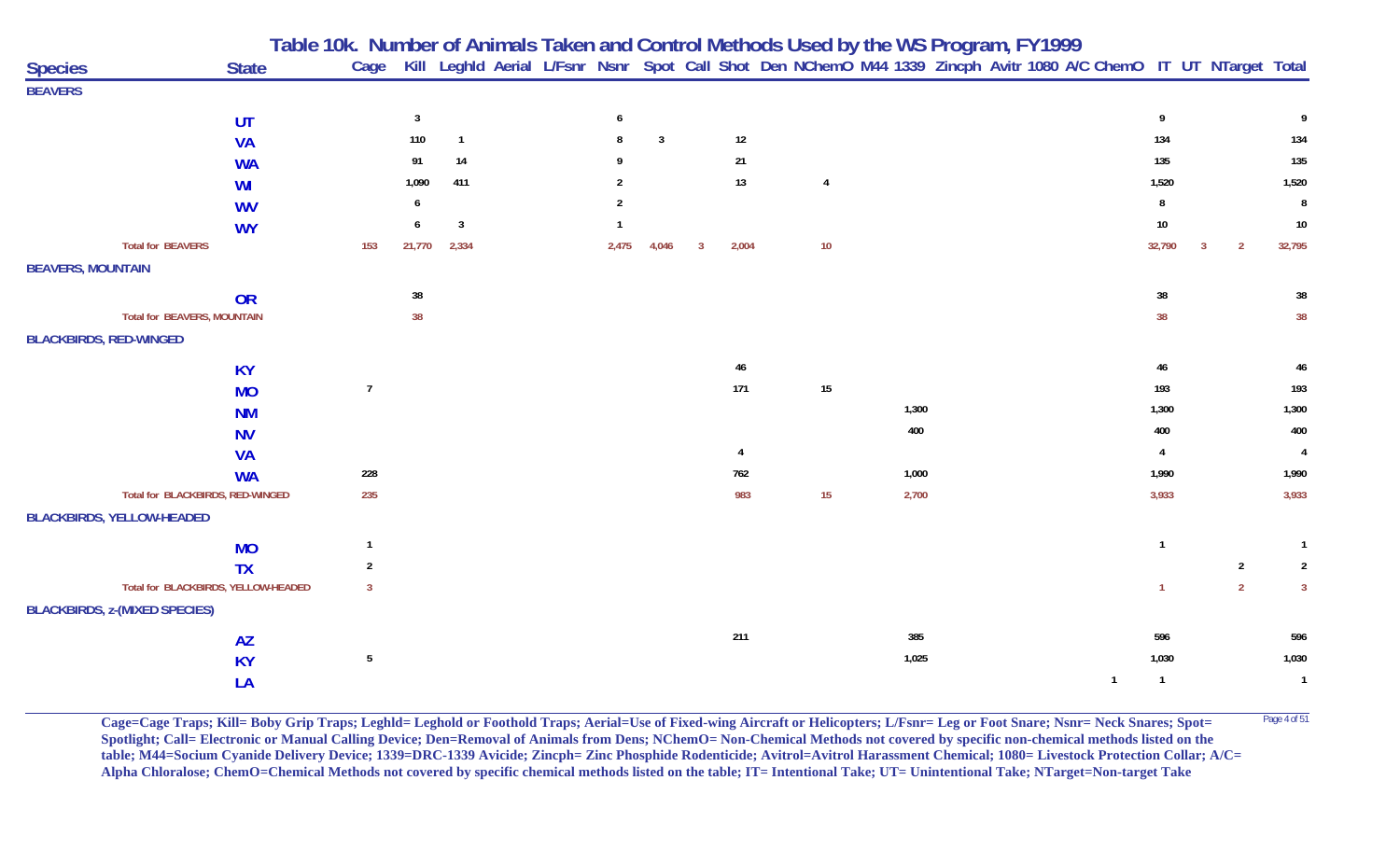|                              |                                         | Table 10k. Number of Animals Taken and Control Methods Used by the WS Program, FY1999 |                |                |                |              |                |                |                |                |                                                                                                                        |                |              |                |                |                        |                 |
|------------------------------|-----------------------------------------|---------------------------------------------------------------------------------------|----------------|----------------|----------------|--------------|----------------|----------------|----------------|----------------|------------------------------------------------------------------------------------------------------------------------|----------------|--------------|----------------|----------------|------------------------|-----------------|
| <b>Species</b>               | <b>State</b>                            |                                                                                       |                |                |                |              |                |                |                |                | Cage Kill Leghld Aerial L/Fsnr Nsnr Spot Call Shot Den NChemO M44 1339 Zincph Avitr 1080 A/C ChemO IT UT NTarget Total |                |              |                |                |                        |                 |
|                              | <b>BLACKBIRDS, z-(MIXED SPECIES)</b>    |                                                                                       |                |                |                |              |                |                |                |                |                                                                                                                        |                |              |                |                |                        |                 |
|                              | <b>MO</b>                               |                                                                                       |                |                |                |              |                |                | 98             |                |                                                                                                                        |                |              | 98             |                |                        | 98              |
|                              | <b>TN</b>                               |                                                                                       |                |                |                |              |                |                | $13\,$         |                |                                                                                                                        |                |              | $13$           |                |                        | $13$            |
|                              | <b>TX</b>                               |                                                                                       |                |                |                |              |                |                | $100\,$        |                | 2,846,520                                                                                                              |                |              | 2,846,620      |                |                        | ######          |
|                              | <b>WA</b>                               | 27                                                                                    |                |                |                |              |                |                | 2,280          |                |                                                                                                                        |                |              | 2,307          |                |                        | 2,307           |
|                              | Total for BLACKBIRDS, z-(MIXED SPECIES) | 32                                                                                    |                |                |                |              |                |                | 2,702          |                | 2,847,930                                                                                                              |                | $\mathbf{1}$ | 2,850,665      |                |                        | 2,850,665       |
| <b>BLACKBIRDS, z-(OTHER)</b> |                                         |                                                                                       |                |                |                |              |                |                |                |                |                                                                                                                        |                |              |                |                |                        |                 |
|                              | <b>NV</b>                               |                                                                                       |                |                |                |              |                |                |                |                | 150                                                                                                                    |                |              | 150            |                |                        | 150             |
|                              | <b>WA</b>                               | $\sqrt{2}$                                                                            |                |                |                |              |                |                |                |                |                                                                                                                        |                |              |                |                | $\overline{2}$         | $\overline{2}$  |
|                              | Total for BLACKBIRDS, z-(OTHER)         | $\overline{2}$                                                                        |                |                |                |              |                |                |                |                | 150                                                                                                                    |                |              | 150            |                | $\overline{2}$         | 152             |
| <b>BOBCATS</b>               |                                         |                                                                                       |                |                |                |              |                |                |                |                |                                                                                                                        |                |              |                |                |                        |                 |
|                              | <b>AL</b>                               |                                                                                       | $\overline{1}$ |                |                |              |                |                |                |                |                                                                                                                        |                |              |                |                | $\overline{2}$         | $\overline{2}$  |
|                              | CA                                      | $24\,$                                                                                | 28             |                | 3              | 25           | $\overline{2}$ | $\overline{7}$ | 9              | 15             |                                                                                                                        |                |              | 103            |                | 6                      | 113             |
|                              | CO                                      |                                                                                       |                |                |                |              |                |                |                | $\overline{2}$ |                                                                                                                        |                |              |                |                | $\overline{2}$         | $\overline{2}$  |
|                              | <b>GA</b>                               |                                                                                       | $\overline{2}$ |                |                |              |                |                |                |                |                                                                                                                        |                |              | $\overline{2}$ |                |                        | 2               |
|                              | ID                                      |                                                                                       |                |                |                |              |                |                |                |                |                                                                                                                        |                |              |                |                |                        |                 |
|                              | LA                                      |                                                                                       | $\overline{2}$ |                |                |              |                |                |                |                |                                                                                                                        |                |              |                |                | 1                      | $\overline{2}$  |
|                              | <b>MS</b>                               |                                                                                       |                |                |                |              |                |                |                |                |                                                                                                                        |                |              |                |                |                        |                 |
|                              | <b>MT</b>                               |                                                                                       | $\mathbf{1}$   |                |                |              |                |                |                |                | $\mathbf{3}$                                                                                                           |                |              |                |                | $\boldsymbol{\Lambda}$ | 5               |
|                              | <b>ND</b>                               |                                                                                       |                |                |                |              |                |                |                |                |                                                                                                                        |                |              |                |                | 1                      |                 |
|                              | <b>NE</b>                               |                                                                                       |                |                |                |              |                |                |                |                |                                                                                                                        |                |              |                |                |                        |                 |
|                              | <b>NM</b>                               |                                                                                       | 141            | $\overline{2}$ |                | $23\,$       |                |                | 4              | $\overline{1}$ |                                                                                                                        | $\overline{1}$ |              | 171            | $\overline{2}$ | $\overline{3}$         | 176             |
|                              | <b>NV</b>                               |                                                                                       |                |                |                |              |                |                |                |                |                                                                                                                        |                |              |                |                | $\overline{1}$         | $5\phantom{.0}$ |
|                              | OK                                      | $11$                                                                                  | 18             |                |                | 17           |                | 12             | $\mathbf{3}$   |                |                                                                                                                        |                |              | 46             |                | 11                     | $61\,$          |
|                              | OR                                      |                                                                                       | 34             |                | $\overline{2}$ | 11           |                | $\mathbf{1}$   | $\overline{2}$ | 8              |                                                                                                                        |                |              | 54             |                | $\overline{3}$         | 58              |
|                              | <b>TX</b>                               | $\mathbf{1}$                                                                          | 876            | 388            |                | 569          | 11             | 53             | 37             | 40             | $\overline{2}$                                                                                                         |                |              | 1,962          |                | 9                      | 1,977           |
|                              | UT                                      |                                                                                       | $\overline{2}$ |                |                | $\mathbf{1}$ |                |                |                |                |                                                                                                                        |                |              | $\overline{2}$ | -1             |                        | $\overline{3}$  |
|                              | <b>VA</b>                               |                                                                                       | 6              |                |                |              |                |                |                |                |                                                                                                                        |                |              |                |                | 6                      | 6               |

**Cage=Cage Traps; Kill= Boby Grip Traps; Leghld= Leghold or Foothold Traps; Aerial=Use of Fixed-wing Aircraft or Helicopters; L/Fsnr= Leg or Foot Snare; Nsnr= Neck Snares; Spot=** <sup>Page 5 of 51</sup> **Spotlight; Call= Electronic or Manual Calling Device; Den=Removal of Animals from Dens; NChemO= Non-Chemical Methods not covered by specific non-chemical methods listed on the table; M44=Socium Cyanide Delivery Device; 1339=DRC-1339 Avicide; Zincph= Zinc Phosphide Rodenticide; Avitrol=Avitrol Harassment Chemical; 1080= Livestock Protection Collar; A/C= Alpha Chloralose; ChemO=Chemical Methods not covered by specific chemical methods listed on the table; IT= Intentional Take; UT= Unintentional Take; NTarget=Non-target Take**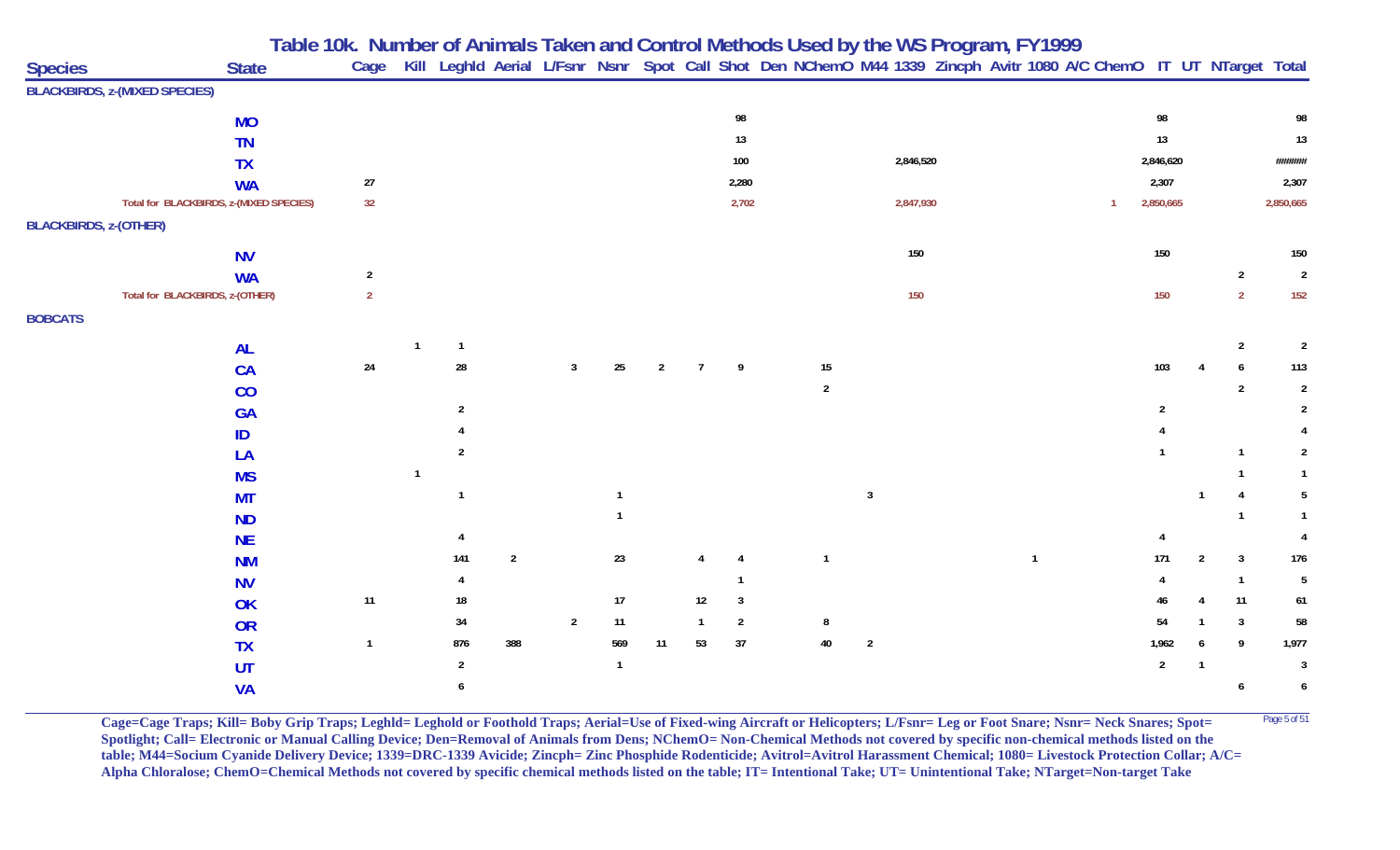|                                 |                                  |                        | Table 10k. Number of Animals Taken and Control Methods Used by the WS Program, FY1999 |                |                |     |                         |                 |     |                |                 |                                                                                                                        |                 |  |              |  |                |                |                         |                |
|---------------------------------|----------------------------------|------------------------|---------------------------------------------------------------------------------------|----------------|----------------|-----|-------------------------|-----------------|-----|----------------|-----------------|------------------------------------------------------------------------------------------------------------------------|-----------------|--|--------------|--|----------------|----------------|-------------------------|----------------|
| <b>Species</b>                  |                                  | <b>State</b>           |                                                                                       |                |                |     |                         |                 |     |                |                 | Cage Kill Leghld Aerial L/Fsnr Nsnr Spot Call Shot Den NChemO M44 1339 Zincph Avitr 1080 A/C ChemO IT UT NTarget Total |                 |  |              |  |                |                |                         |                |
| <b>BOBCATS</b>                  |                                  |                        |                                                                                       |                |                |     |                         |                 |     |                |                 |                                                                                                                        |                 |  |              |  |                |                |                         |                |
|                                 |                                  | <b>WA</b>              |                                                                                       |                |                |     |                         |                 |     |                |                 |                                                                                                                        |                 |  |              |  |                |                |                         |                |
|                                 |                                  | <b>WV</b>              |                                                                                       |                |                |     |                         |                 |     |                |                 |                                                                                                                        |                 |  |              |  | $\overline{2}$ |                | $\overline{2}$          |                |
|                                 |                                  | <b>WY</b>              |                                                                                       |                | $\overline{2}$ |     |                         | $5\phantom{.0}$ |     |                | $\overline{1}$  |                                                                                                                        |                 |  |              |  |                |                | $\overline{4}$          | 8              |
|                                 | <b>Total for BOBCATS</b>         |                        | 36                                                                                    | $\overline{2}$ | 1,130          | 390 | -5                      | 653             | 13  | 77             | 57              | 66                                                                                                                     | $5\phantom{.0}$ |  | $\mathbf{1}$ |  | 2,359          | 20             | 56                      | 2,435          |
| <b>CARACARAS</b>                |                                  |                        |                                                                                       |                |                |     |                         |                 |     |                |                 |                                                                                                                        |                 |  |              |  |                |                |                         |                |
|                                 |                                  | <b>TX</b>              |                                                                                       |                |                |     |                         |                 |     |                | $\mathbf{1}$    |                                                                                                                        |                 |  |              |  |                |                |                         |                |
|                                 | <b>Total for CARACARAS</b>       |                        |                                                                                       |                |                |     |                         |                 |     |                |                 |                                                                                                                        |                 |  |              |  |                |                |                         |                |
| <b>CARDINALS, RED CRESTED</b>   |                                  |                        |                                                                                       |                |                |     |                         |                 |     |                |                 |                                                                                                                        |                 |  |              |  |                |                |                         |                |
|                                 |                                  | H <sub>l</sub>         | 243                                                                                   |                |                |     |                         |                 |     |                | 310             |                                                                                                                        |                 |  |              |  | 553            |                |                         | 553            |
|                                 | Total for CARDINALS, RED CRESTED |                        | 243                                                                                   |                |                |     |                         |                 |     |                | 310             |                                                                                                                        |                 |  |              |  | 553            |                |                         | 553            |
| <b>CATS, FERAL/FREE RANGING</b> |                                  |                        |                                                                                       |                |                |     |                         |                 |     |                |                 |                                                                                                                        |                 |  |              |  |                |                |                         |                |
|                                 |                                  |                        | $\mathbf{1}$                                                                          |                |                |     |                         |                 |     |                |                 |                                                                                                                        |                 |  |              |  |                |                |                         |                |
|                                 |                                  | <b>AL</b><br><b>AZ</b> | 33                                                                                    |                |                |     |                         |                 |     |                |                 |                                                                                                                        |                 |  |              |  | 33             |                |                         | 33             |
|                                 |                                  | <b>CA</b>              | 736                                                                                   |                | $27$           |     |                         | $\mathbf{1}$    | 780 | $\overline{2}$ | 143             | 9                                                                                                                      |                 |  |              |  | 1,696          | $\overline{2}$ |                         | 1,698          |
|                                 |                                  | <b>FL</b>              |                                                                                       |                |                |     |                         |                 | 16  |                |                 |                                                                                                                        |                 |  |              |  | 16             |                | $\overline{4}$          | $20\,$         |
|                                 |                                  | GU                     | 16                                                                                    |                |                |     |                         |                 |     |                |                 |                                                                                                                        |                 |  |              |  | 17             |                |                         | $17$           |
|                                 |                                  | HI                     | 226                                                                                   |                | $\overline{2}$ |     |                         |                 |     |                | 102             |                                                                                                                        |                 |  |              |  | 330            |                |                         | 330            |
|                                 |                                  | ID                     |                                                                                       |                |                |     |                         |                 |     |                |                 |                                                                                                                        |                 |  |              |  |                |                | $\overline{1}$          | $\mathbf{1}$   |
|                                 |                                  | IL                     |                                                                                       |                |                |     |                         |                 |     |                |                 |                                                                                                                        |                 |  |              |  |                |                |                         |                |
|                                 |                                  | <b>KY</b>              |                                                                                       | $\overline{7}$ |                |     |                         |                 |     |                | $\mathbf{1}$    |                                                                                                                        |                 |  |              |  |                |                |                         |                |
|                                 |                                  | <b>MN</b>              |                                                                                       |                | $\overline{2}$ |     | $\overline{\mathbf{1}}$ |                 |     |                |                 |                                                                                                                        |                 |  |              |  |                |                | $\overline{3}$          | -3             |
|                                 |                                  | <b>MO</b>              |                                                                                       |                |                |     |                         |                 |     |                | $\mathbf{1}$    |                                                                                                                        |                 |  |              |  |                |                |                         |                |
|                                 |                                  | <b>NC</b>              | 3                                                                                     |                |                |     |                         |                 |     |                |                 |                                                                                                                        |                 |  |              |  |                |                |                         |                |
|                                 |                                  | <b>ND</b>              | $\overline{2}$                                                                        |                | $\overline{1}$ |     |                         |                 |     |                | $5\phantom{.0}$ |                                                                                                                        |                 |  |              |  |                |                | $\overline{\mathbf{1}}$ | 8              |
|                                 |                                  | <b>NE</b>              | 11                                                                                    | $\overline{2}$ |                |     |                         |                 |     |                |                 | $\overline{1}$                                                                                                         |                 |  |              |  | 10             | $\overline{2}$ | $\overline{2}$          | 14             |
|                                 |                                  | <b>NJ</b>              | $\overline{2}$                                                                        |                |                |     |                         |                 |     |                |                 |                                                                                                                        |                 |  |              |  | 2              |                |                         | $\overline{2}$ |
|                                 |                                  | <b>NV</b>              |                                                                                       |                |                |     |                         |                 |     |                | $\mathbf{1}$    |                                                                                                                        |                 |  |              |  |                |                |                         | $\mathbf{1}$   |

**Cage=Cage Traps; Kill= Boby Grip Traps; Leghld= Leghold or Foothold Traps; Aerial=Use of Fixed-wing Aircraft or Helicopters; L/Fsnr= Leg or Foot Snare; Nsnr= Neck Snares; Spot= <sup>Page 6 of 51</sup> Spotlight; Call= Electronic or Manual Calling Device; Den=Removal of Animals from Dens; NChemO= Non-Chemical Methods not covered by specific non-chemical methods listed on the table; M44=Socium Cyanide Delivery Device; 1339=DRC-1339 Avicide; Zincph= Zinc Phosphide Rodenticide; Avitrol=Avitrol Harassment Chemical; 1080= Livestock Protection Collar; A/C= Alpha Chloralose; ChemO=Chemical Methods not covered by specific chemical methods listed on the table; IT= Intentional Take; UT= Unintentional Take; NTarget=Non-target Take**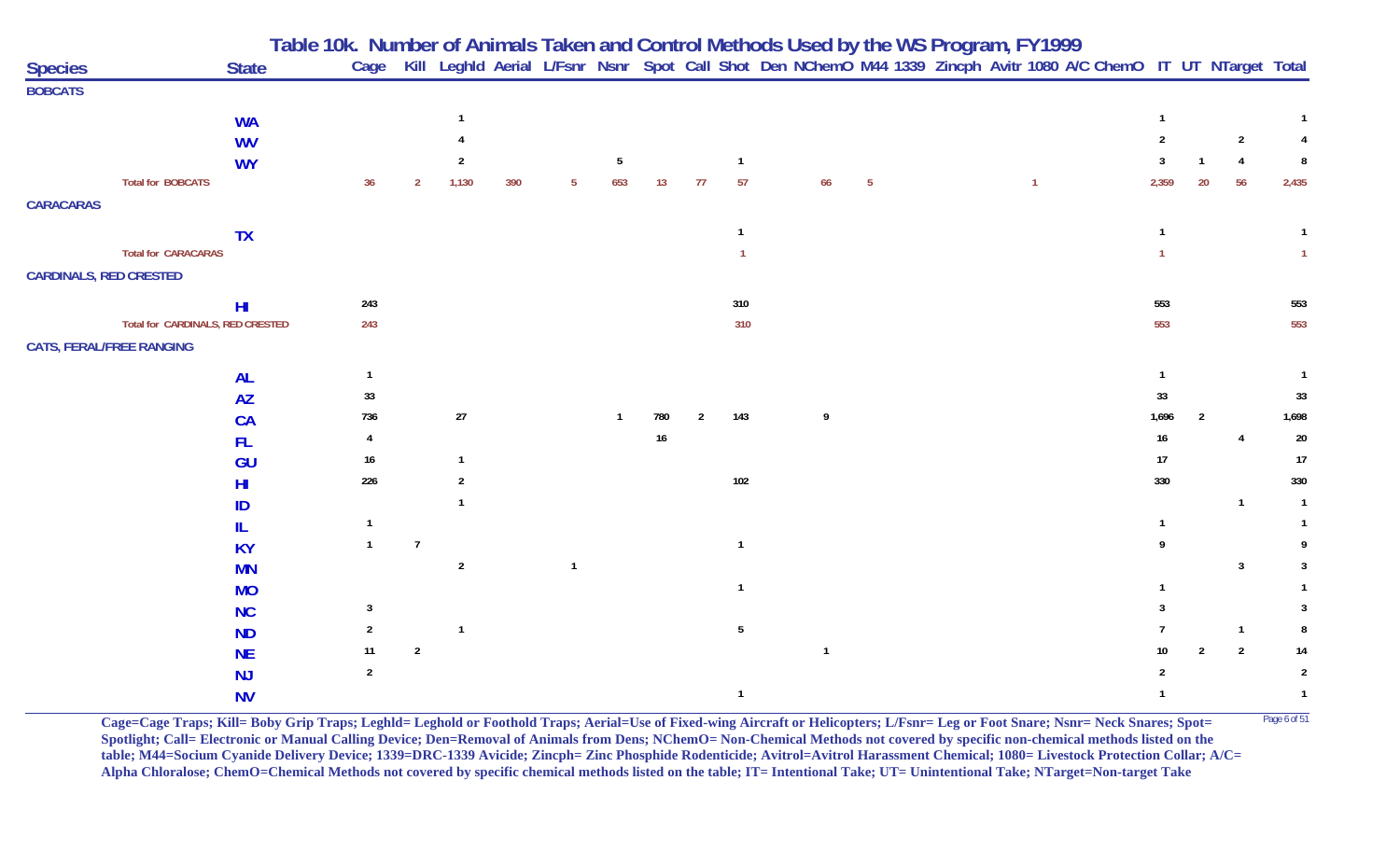|                                 |                                     | Table 10k. Number of Animals Taken and Control Methods Used by the WS Program, FY1999 |                                                                                                                   |  |    |     |   |        |                |  |  |    |                |                           |                |                |                |
|---------------------------------|-------------------------------------|---------------------------------------------------------------------------------------|-------------------------------------------------------------------------------------------------------------------|--|----|-----|---|--------|----------------|--|--|----|----------------|---------------------------|----------------|----------------|----------------|
| <b>Species</b>                  | <b>State</b>                        | Cage                                                                                  | Kill Leghld Aerial L/Fsnr Nsnr Spot Call Shot Den NChemO M44 1339 Zincph Avitr 1080 A/C ChemO IT UT NTarget Total |  |    |     |   |        |                |  |  |    |                |                           |                |                |                |
| <b>CATS, FERAL/FREE RANGING</b> |                                     |                                                                                       |                                                                                                                   |  |    |     |   |        |                |  |  |    |                |                           |                |                |                |
|                                 | OH                                  | $\overline{2}$                                                                        |                                                                                                                   |  |    |     |   |        |                |  |  |    |                | $\mathbf{1}$              | $\overline{1}$ |                |                |
|                                 | OR                                  | 3                                                                                     | $\overline{1}$                                                                                                    |  |    |     |   |        |                |  |  |    |                |                           |                |                |                |
|                                 | PA                                  | 3                                                                                     |                                                                                                                   |  |    |     |   |        |                |  |  |    |                |                           |                |                |                |
|                                 | <b>TN</b>                           | 12                                                                                    |                                                                                                                   |  |    |     |   |        |                |  |  |    |                | 13                        |                |                | 13             |
|                                 | <b>TX</b>                           | 13                                                                                    | 17                                                                                                                |  |    |     |   |        |                |  |  |    | $\overline{1}$ | 21                        | $\overline{1}$ | 14             | $36\,$         |
|                                 | UT                                  |                                                                                       | $\overline{1}$                                                                                                    |  |    |     |   |        |                |  |  |    |                |                           |                | 3              |                |
|                                 | <b>VA</b>                           |                                                                                       |                                                                                                                   |  |    |     |   |        |                |  |  |    |                |                           |                | $\mathbf{1}$   |                |
|                                 | <b>WA</b>                           | $10\,$                                                                                | $\overline{2}$                                                                                                    |  |    |     |   |        |                |  |  |    |                | 10                        |                | $\overline{2}$ | $12\,$         |
|                                 | <b>WY</b>                           | $38\,$                                                                                | $\mathbf{1}$                                                                                                      |  |    |     |   |        |                |  |  |    |                | 43                        |                |                | 43             |
|                                 | Total for CATS, FERAL/FREE RANGING  | 1,117                                                                                 | 56<br>9                                                                                                           |  | -9 | 796 | 2 | 260    | $10\,$         |  |  |    | $\overline{1}$ | 2,224                     | 6              | 31             | 2,261          |
| <b>CHIPMUNKS (ALL)</b>          |                                     |                                                                                       |                                                                                                                   |  |    |     |   |        |                |  |  |    |                |                           |                |                |                |
|                                 | <b>NH</b>                           |                                                                                       |                                                                                                                   |  |    |     |   |        | $\overline{2}$ |  |  |    |                | $\overline{2}$            |                |                | $\overline{2}$ |
|                                 | Total for CHIPMUNKS (ALL)           |                                                                                       |                                                                                                                   |  |    |     |   |        | $\overline{2}$ |  |  |    |                | $\overline{2}$            |                |                | $\overline{2}$ |
| <b>COOTS, AMERICAN</b>          |                                     |                                                                                       |                                                                                                                   |  |    |     |   |        |                |  |  |    |                |                           |                |                |                |
|                                 | <b>AZ</b>                           |                                                                                       |                                                                                                                   |  |    |     |   |        |                |  |  | 4  |                | $\boldsymbol{\varLambda}$ |                |                | 4              |
|                                 | <b>CA</b>                           |                                                                                       |                                                                                                                   |  |    |     |   |        | 2,191          |  |  |    |                | 2,191                     |                |                | 2,191          |
|                                 | <b>NM</b>                           |                                                                                       |                                                                                                                   |  |    |     |   |        |                |  |  | 52 |                | $52\,$                    |                |                | 52             |
|                                 | <b>NV</b>                           |                                                                                       |                                                                                                                   |  |    |     |   |        |                |  |  | 13 |                | $13\,$                    |                |                | $13$           |
|                                 | <b>WA</b>                           |                                                                                       | $\overline{2}$                                                                                                    |  |    |     |   |        |                |  |  |    |                |                           |                | $\overline{2}$ | $\overline{2}$ |
|                                 | <b>Total for COOTS, AMERICAN</b>    |                                                                                       | $\overline{2}$                                                                                                    |  |    |     |   |        | 2,191          |  |  | 69 |                | 2,260                     |                | $\overline{2}$ | 2,262          |
| <b>CORMORANTS (OTHER)</b>       |                                     |                                                                                       |                                                                                                                   |  |    |     |   |        |                |  |  |    |                |                           |                |                |                |
|                                 | <b>AK</b>                           |                                                                                       | $\mathbf{1}$                                                                                                      |  |    |     |   |        |                |  |  |    |                |                           |                | $\mathbf{1}$   | $\overline{1}$ |
|                                 | <b>WA</b>                           |                                                                                       |                                                                                                                   |  |    |     |   | 41     |                |  |  |    |                | 41                        |                |                | 41             |
|                                 | <b>Total for CORMORANTS (OTHER)</b> |                                                                                       | $\mathbf{1}$                                                                                                      |  |    |     |   | 41     |                |  |  |    |                | 41                        |                | $\mathbf{1}$   | 42             |
|                                 | <b>CORMORANTS, DOUBLE-CRESTED</b>   |                                                                                       |                                                                                                                   |  |    |     |   |        |                |  |  |    |                |                           |                |                |                |
|                                 | <b>AL</b>                           |                                                                                       |                                                                                                                   |  |    |     |   | $17\,$ |                |  |  |    |                | 17                        |                |                | $17\,$         |

Cage=Cage Traps; Kill= Boby Grip Traps; Leghld= Leghold or Foothold Traps; Aerial=Use of Fixed-wing Aircraft or Helicopters; L/Fsnr= Leg or Foot Snare; Nsnr= Neck Snares; Spot= <sup>Page 7 of 51</sup> **Spotlight; Call= Electronic or Manual Calling Device; Den=Removal of Animals from Dens; NChemO= Non-Chemical Methods not covered by specific non-chemical methods listed on the table; M44=Socium Cyanide Delivery Device; 1339=DRC-1339 Avicide; Zincph= Zinc Phosphide Rodenticide; Avitrol=Avitrol Harassment Chemical; 1080= Livestock Protection Collar; A/C= Alpha Chloralose; ChemO=Chemical Methods not covered by specific chemical methods listed on the table; IT= Intentional Take; UT= Unintentional Take; NTarget=Non-target Take**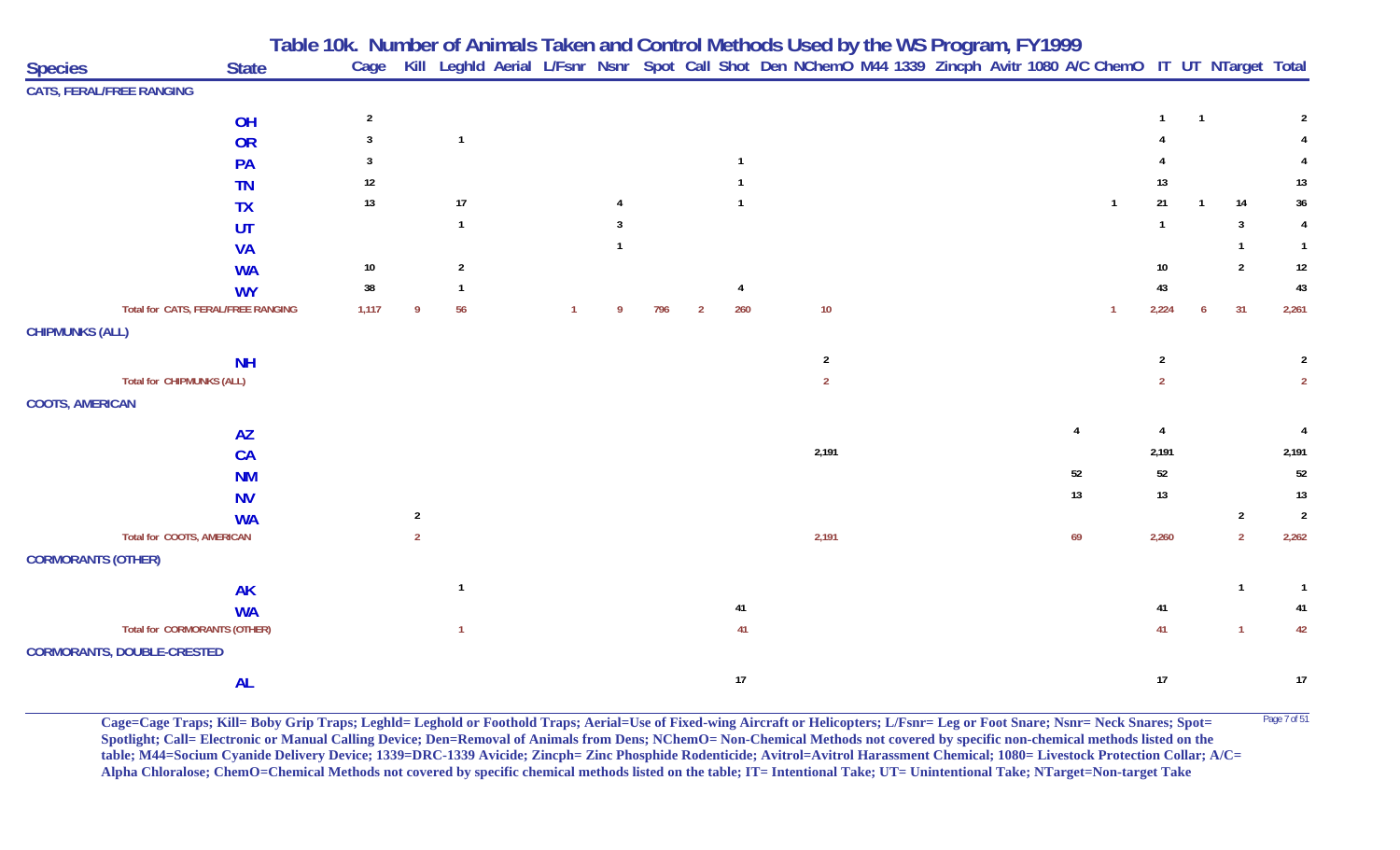|                |                                      | Table 10k. Number of Animals Taken and Control Methods Used by the WS Program, FY1999<br>Cage Kill Leghld Aerial L/Fsnr Nsnr Spot Call Shot Den NChemO M44 1339 Zincph Avitr 1080 A/C ChemO IT UT NTarget Total |                |                |       |     |              |                |       |                |     |                |     |     |  |             |                |                          |                  |                |
|----------------|--------------------------------------|-----------------------------------------------------------------------------------------------------------------------------------------------------------------------------------------------------------------|----------------|----------------|-------|-----|--------------|----------------|-------|----------------|-----|----------------|-----|-----|--|-------------|----------------|--------------------------|------------------|----------------|
| <b>Species</b> | <b>State</b>                         | Cage                                                                                                                                                                                                            |                |                |       |     |              |                |       |                |     |                |     |     |  |             |                |                          |                  |                |
|                | <b>CORMORANTS, DOUBLE-CRESTED</b>    |                                                                                                                                                                                                                 |                |                |       |     |              |                |       |                |     |                |     |     |  |             |                |                          |                  |                |
|                | <b>FL</b>                            |                                                                                                                                                                                                                 |                |                |       |     |              |                |       | $\overline{2}$ |     |                |     |     |  |             | $\overline{2}$ |                          |                  | 2              |
|                | <b>NV</b>                            |                                                                                                                                                                                                                 |                |                |       |     |              |                |       |                |     | $\mathbf{1}$   |     |     |  |             |                |                          |                  |                |
|                | OK                                   |                                                                                                                                                                                                                 | 6              |                |       |     |              |                |       |                |     |                |     |     |  |             |                |                          | 6                | 6              |
|                | <b>SC</b>                            |                                                                                                                                                                                                                 | $\overline{2}$ |                |       |     |              |                |       |                |     |                |     |     |  |             |                |                          | $\overline{2}$   |                |
|                | <b>TX</b>                            |                                                                                                                                                                                                                 |                |                |       |     |              |                |       | 56             |     |                |     |     |  |             | 56             |                          |                  | 56             |
|                | <b>WA</b>                            |                                                                                                                                                                                                                 |                |                |       |     |              | $\mathbf{1}$   |       | 825            |     |                |     |     |  |             | 826            |                          |                  | 826            |
|                | Total for CORMORANTS, DOUBLE-CRESTED |                                                                                                                                                                                                                 | $\bf 8$        |                |       |     |              | $\mathbf{1}$   |       | 900            |     | $\mathbf{1}$   |     |     |  |             | 902            |                          | $\boldsymbol{8}$ | 910            |
|                | <b>COWBIRDS, BROWN-HEADED</b>        |                                                                                                                                                                                                                 |                |                |       |     |              |                |       |                |     |                |     |     |  |             |                |                          |                  |                |
|                | CA                                   | $37\,$                                                                                                                                                                                                          |                |                |       |     |              |                |       | $\overline{2}$ |     |                |     |     |  |             | 39             |                          |                  | 39             |
|                | IL.                                  |                                                                                                                                                                                                                 |                |                |       |     |              |                |       |                |     |                |     |     |  |             |                |                          |                  |                |
|                | <b>KY</b>                            |                                                                                                                                                                                                                 |                |                |       |     |              |                |       | 28             |     |                |     |     |  |             | 28             |                          |                  | 28             |
|                | <b>MO</b>                            | $20\,$                                                                                                                                                                                                          |                |                |       |     |              |                |       | 224            |     | 99             |     |     |  |             | 343            |                          |                  | 343            |
|                | <b>NV</b>                            |                                                                                                                                                                                                                 |                |                |       |     |              |                |       |                |     |                |     | 450 |  |             | 450            |                          |                  | 450            |
|                | <b>TX</b>                            | 5,740                                                                                                                                                                                                           |                |                |       |     |              |                |       |                |     |                |     |     |  |             | 5,740          |                          |                  | 5,740          |
|                | <b>VA</b>                            |                                                                                                                                                                                                                 |                |                |       |     |              |                |       | 41             |     |                |     |     |  |             | 41             |                          |                  | 41             |
|                | <b>WA</b>                            | 316                                                                                                                                                                                                             |                |                |       |     |              |                |       |                |     |                |     |     |  |             | 316            |                          |                  | 316            |
|                | Total for COWBIRDS, BROWN-HEADED     | 6,113                                                                                                                                                                                                           |                |                |       |     |              |                |       | 296            |     | 99             |     | 450 |  |             | 6,958          |                          |                  | 6,958          |
| <b>COYOTES</b> |                                      |                                                                                                                                                                                                                 |                |                |       |     |              |                |       |                |     |                |     |     |  |             |                |                          |                  |                |
|                | <b>AL</b>                            |                                                                                                                                                                                                                 | $\mathbf{1}$   | $\overline{2}$ |       |     | 11           |                |       |                |     |                |     |     |  |             | 14             |                          |                  | 14             |
|                | <b>AZ</b>                            |                                                                                                                                                                                                                 |                | 349            | 142   |     | $\mathbf{3}$ |                | 149   | 112            |     |                | 65  |     |  |             | 820            |                          |                  | 820            |
|                | <b>CA</b>                            | $18\,$                                                                                                                                                                                                          |                | 605            | 500   | 126 | 1,874        | 84             | ##### | 1,498          | 728 | 315            | 116 |     |  | $\mathbf 1$ | 7,361          |                          |                  | 7,361          |
|                | CO                                   |                                                                                                                                                                                                                 |                | 33             | 2,347 |     | 70           | $\mathbf{1}$   | 301   | 40             | 49  | 187            | 130 |     |  |             | 3,158          |                          |                  | 3,158          |
|                | <b>FL</b>                            |                                                                                                                                                                                                                 |                | $10\,$         |       |     |              | $\overline{2}$ |       |                |     |                |     |     |  |             | 12             |                          |                  | 12             |
|                | <b>GA</b>                            |                                                                                                                                                                                                                 |                |                |       |     |              |                |       |                |     |                |     |     |  |             |                |                          |                  | -1             |
|                | IA                                   |                                                                                                                                                                                                                 |                |                |       |     |              |                |       |                |     |                |     |     |  |             |                |                          |                  | $\overline{1}$ |
|                | ID                                   |                                                                                                                                                                                                                 |                | 285            | 3,033 |     | 69           |                | 632   | 133            | 52  | 81             | 293 |     |  | 76          | 4,652          | $\overline{\phantom{a}}$ |                  | 4,654          |
|                |                                      |                                                                                                                                                                                                                 |                | $\mathbf{3}$   |       |     | 8            | $\overline{2}$ |       | 12             |     | $\overline{1}$ |     |     |  |             | 26             |                          |                  | 26             |

**Cage=Cage Traps; Kill= Boby Grip Traps; Leghld= Leghold or Foothold Traps; Aerial=Use of Fixed-wing Aircraft or Helicopters; L/Fsnr= Leg or Foot Snare; Nsnr= Neck Snares; Spot= <sup>Page 8 of 51</sup> Spotlight; Call= Electronic or Manual Calling Device; Den=Removal of Animals from Dens; NChemO= Non-Chemical Methods not covered by specific non-chemical methods listed on the table; M44=Socium Cyanide Delivery Device; 1339=DRC-1339 Avicide; Zincph= Zinc Phosphide Rodenticide; Avitrol=Avitrol Harassment Chemical; 1080= Livestock Protection Collar; A/C= Alpha Chloralose; ChemO=Chemical Methods not covered by specific chemical methods listed on the table; IT= Intentional Take; UT= Unintentional Take; NTarget=Non-target Take**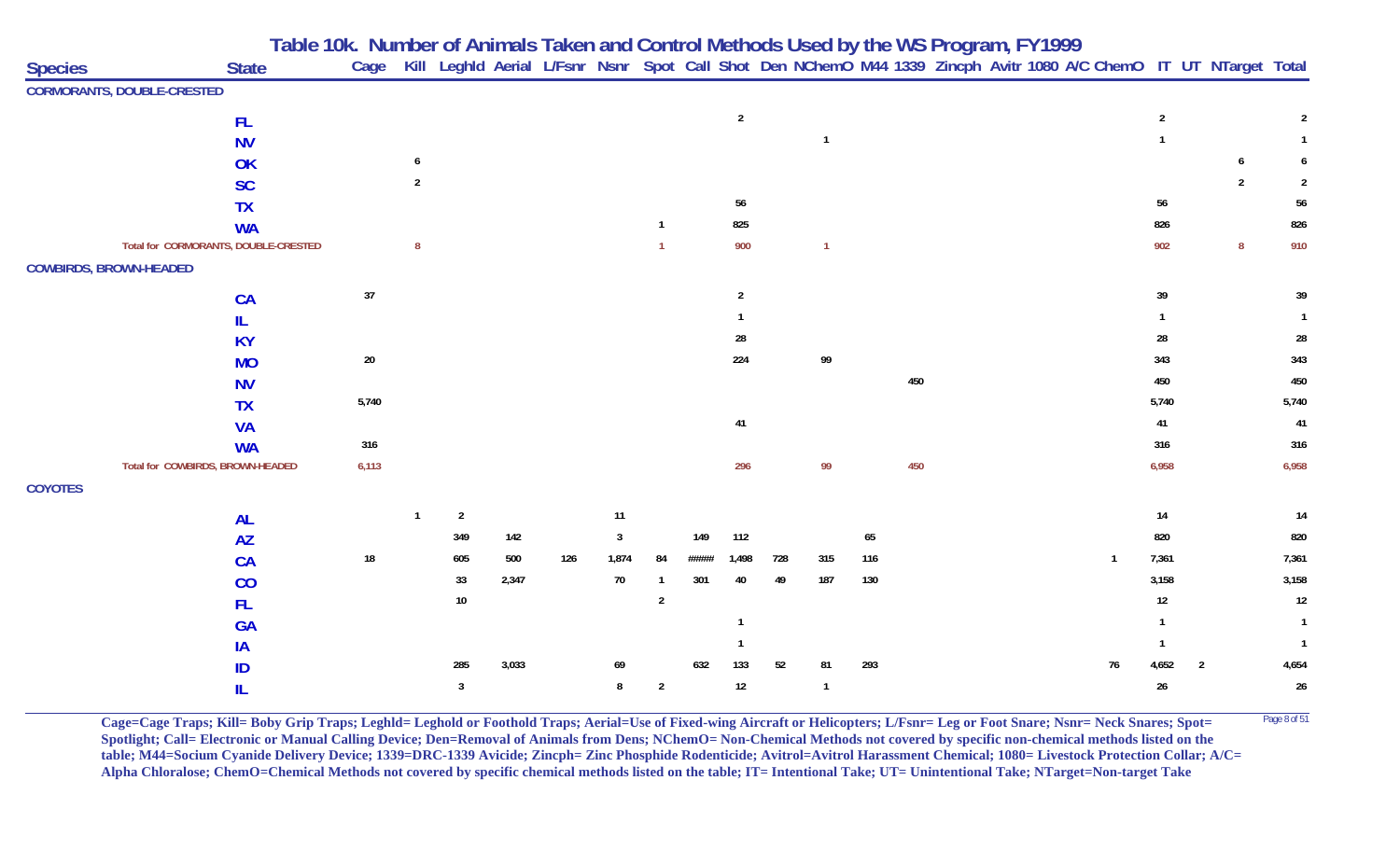|                        |                          | Table 10k. Number of Animals Taken and Control Methods Used by the WS Program, FY1999 |                |                |        |                |        |                |                |                |                |              |        |    |  |                |                |                |                |                |                                                                                                                   |
|------------------------|--------------------------|---------------------------------------------------------------------------------------|----------------|----------------|--------|----------------|--------|----------------|----------------|----------------|----------------|--------------|--------|----|--|----------------|----------------|----------------|----------------|----------------|-------------------------------------------------------------------------------------------------------------------|
| <b>Species</b>         | <b>State</b>             |                                                                                       | Cage           |                |        |                |        |                |                |                |                |              |        |    |  |                |                |                |                |                | Kill Leghld Aerial L/Fsnr Nsnr Spot Call Shot Den NChemO M44 1339 Zincph Avitr 1080 A/C ChemO IT UT NTarget Total |
| <b>COYOTES</b>         |                          |                                                                                       |                |                |        |                |        |                |                |                |                |              |        |    |  |                |                |                |                |                |                                                                                                                   |
|                        | <b>KY</b>                |                                                                                       |                |                |        |                | 6      |                |                | $\sqrt{2}$     |                |              |        |    |  |                |                | 8              |                |                | 8                                                                                                                 |
|                        | LA                       |                                                                                       |                | 39             |        |                | 116    | $\overline{1}$ |                |                |                |              |        |    |  |                |                | 156            |                |                | 156                                                                                                               |
|                        | <b>MA</b>                |                                                                                       |                |                |        |                |        |                |                | $\overline{1}$ |                |              |        |    |  |                |                |                |                |                | $\mathbf{1}$                                                                                                      |
|                        | <b>MN</b>                |                                                                                       |                | 38             |        |                |        |                |                |                |                |              |        |    |  |                |                | 37             | $\overline{1}$ |                | $38\,$                                                                                                            |
|                        | <b>MT</b>                |                                                                                       |                | 165            | 6,602  |                | 449    |                | 424            | 102            | 223            | 378          | 1,455  |    |  |                | -8             | 9,806          |                |                | 9,806                                                                                                             |
|                        | <b>ND</b>                |                                                                                       | $\overline{1}$ | 178            | 1,190  |                | 210    |                | 31             | 24             | $\overline{2}$ | 8            | 424    |    |  |                | 3              | 2,071          |                |                | 2,071                                                                                                             |
|                        | <b>NE</b>                |                                                                                       |                | 346            | 485    |                | 145    |                | 96             | 50             | 25             |              | 1,727  |    |  |                | 82             | 2,956          |                |                | 2,956                                                                                                             |
|                        | <b>NM</b>                |                                                                                       |                | 811            | 2,021  |                | 675    |                | #####          | 246            | $\overline{3}$ | 29           | 2,449  |    |  | $\mathbf{1}$   |                | 7,263          | 6              |                | 7,269                                                                                                             |
|                        | <b>NV</b>                |                                                                                       |                | 922            | 2,448  |                | 245    |                | 345            | 279            | 73             | 73           | 208    |    |  |                | 4              | 4,597          |                |                | 4,597                                                                                                             |
|                        | OK                       |                                                                                       | $\overline{1}$ | 479            | 1,442  |                | 514    | 11             | #####          | 200            | 27             | 5            | 2,265  |    |  |                |                | 6,040          | $\overline{1}$ |                | 6,041                                                                                                             |
|                        | OR                       |                                                                                       | $\overline{2}$ | 1,239          | 2,784  |                | 993    |                | 180            | 203            | 89             | 96           | 884    |    |  |                | -1             | 6,470          |                | $\overline{1}$ | 6,471                                                                                                             |
|                        | <b>TN</b>                |                                                                                       |                | $\overline{1}$ |        |                | $10\,$ |                |                | $\overline{1}$ |                | 6            |        |    |  |                |                | 18             |                |                | $18\,$                                                                                                            |
|                        | <b>TX</b>                |                                                                                       |                | 1,457          | 2,780  | $\overline{2}$ | 6,514  | 35             | 759            | 459            | 102            | 49           | 5,585  |    |  | 23             | $\overline{1}$ | 17,766         |                |                | 17,766                                                                                                            |
|                        | <b>UT</b>                |                                                                                       |                | 334            | 2,168  |                | 247    |                | 555            | 99             | 215            | 10           | 777    |    |  |                | 14             | 4,419          |                |                | 4,419                                                                                                             |
|                        | <b>VA</b>                |                                                                                       |                | 34             |        |                | 41     |                |                | 3              |                |              | 204    |    |  | $\mathbf{1}$   |                | 283            |                |                | 283                                                                                                               |
|                        | <b>WA</b>                |                                                                                       |                | 119            | 238    |                | 161    |                | 90             | 136            | 18             | 33           | 559    |    |  |                | 46             | 1,400          |                |                | 1,400                                                                                                             |
|                        | <b>WV</b>                |                                                                                       |                | 23             |        |                | 10     |                | $\overline{4}$ |                |                |              | 95     |    |  | $\overline{7}$ | $\mathbf{3}$   | 142            |                |                | 142                                                                                                               |
|                        | <b>WY</b>                |                                                                                       |                | 334            | 2,695  |                | 578    | $\overline{2}$ | 687            | 325            | 549            | 356          | 923    |    |  |                |                | 6,449          |                |                | 6,449                                                                                                             |
|                        | <b>Total for COYOTES</b> |                                                                                       | 22             | 7,806          | 30,875 | 128            | 12,949 | 138            | 7,880          | 3,927          | 2,155          | 1,627        | ###### |    |  | 32             | 239            | 85,927         | 10             | $\overline{1}$ | 85,938                                                                                                            |
| <b>CROWS (OTHER)</b>   |                          |                                                                                       |                |                |        |                |        |                |                |                |                |              |        |    |  |                |                |                |                |                |                                                                                                                   |
|                        | <b>WA</b>                |                                                                                       |                |                |        |                |        |                |                | 26             |                |              |        |    |  |                |                | 26             |                |                | $26\phantom{.0}$                                                                                                  |
|                        | Total for CROWS (OTHER)  |                                                                                       |                |                |        |                |        |                |                | 26             |                |              |        |    |  |                |                | 26             |                |                | $26\phantom{.0}$                                                                                                  |
| <b>CROWS, AMERICAN</b> |                          |                                                                                       |                |                |        |                |        |                |                |                |                |              |        |    |  |                |                |                |                |                |                                                                                                                   |
|                        | CA                       |                                                                                       | $\mathbf{3}$   |                |        |                |        |                |                | 62             |                | $\mathbf{1}$ |        | 4  |  |                |                | 70             |                |                | 70                                                                                                                |
|                        | ID                       |                                                                                       |                |                |        |                |        |                |                | $\overline{2}$ |                |              |        |    |  |                |                | $\overline{2}$ |                |                | $\overline{2}$                                                                                                    |
|                        | IL.                      |                                                                                       | $\overline{1}$ |                |        |                |        |                |                | 31             |                |              |        |    |  |                |                | 32             |                |                | 32                                                                                                                |
|                        | <b>KY</b>                |                                                                                       |                |                |        |                |        |                |                | 5              |                |              |        | 10 |  |                |                | 5              | 10             |                | $15\,$                                                                                                            |

**Cage=Cage Traps; Kill= Boby Grip Traps; Leghld= Leghold or Foothold Traps; Aerial=Use of Fixed-wing Aircraft or Helicopters; L/Fsnr= Leg or Foot Snare; Nsnr= Neck Snares; Spot= <sup>Page 9 of 51</sup> Spotlight; Call= Electronic or Manual Calling Device; Den=Removal of Animals from Dens; NChemO= Non-Chemical Methods not covered by specific non-chemical methods listed on the table; M44=Socium Cyanide Delivery Device; 1339=DRC-1339 Avicide; Zincph= Zinc Phosphide Rodenticide; Avitrol=Avitrol Harassment Chemical; 1080= Livestock Protection Collar; A/C= Alpha Chloralose; ChemO=Chemical Methods not covered by specific chemical methods listed on the table; IT= Intentional Take; UT= Unintentional Take; NTarget=Non-target Take**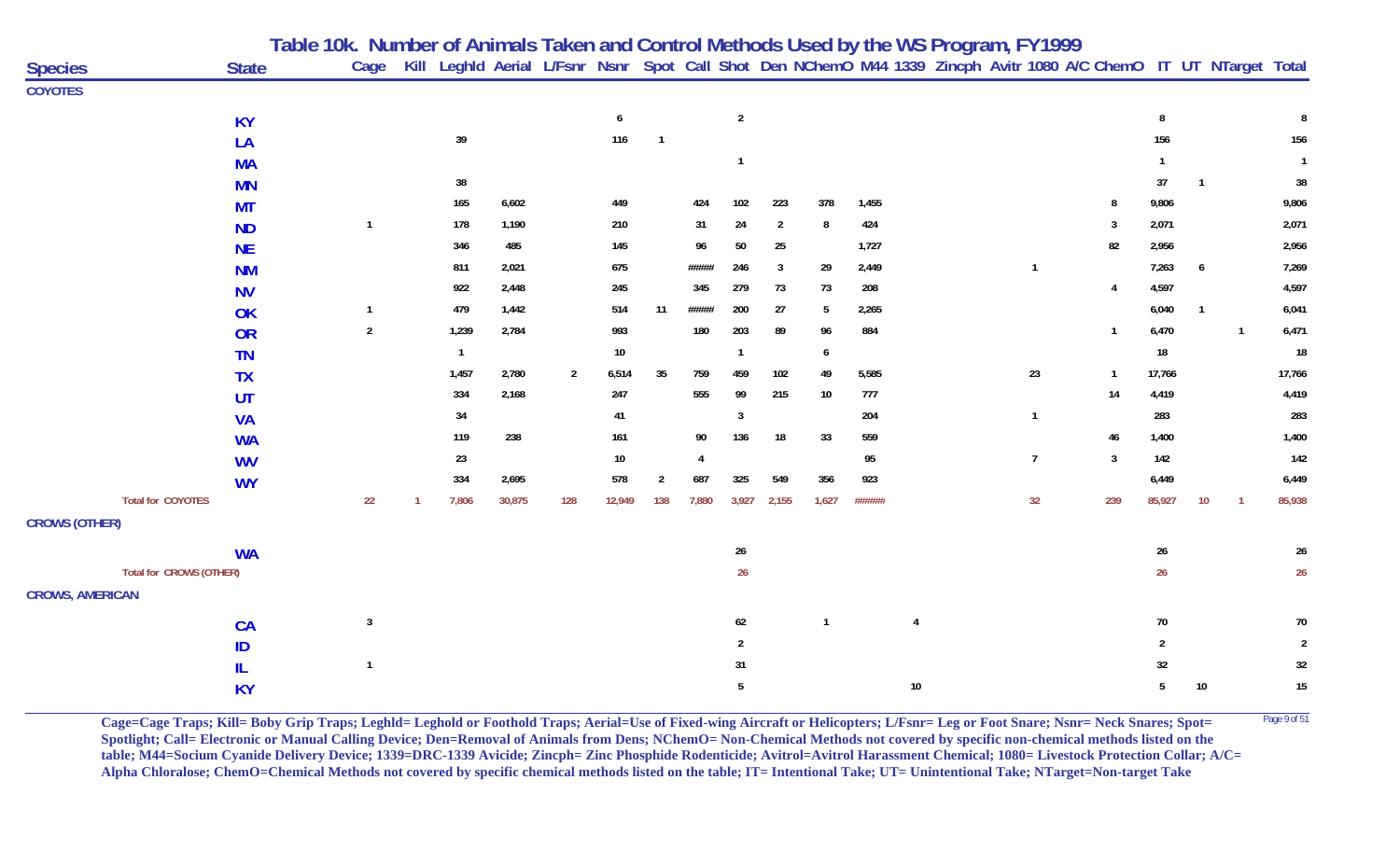|                           |                                  |              | Table 10k. Number of Animals Taken and Control Methods Used by the WS Program, FY1999 |                |              |                |                  |                 |                |                                                                                                                        |                |     |  |  |                 |                                   |                 |
|---------------------------|----------------------------------|--------------|---------------------------------------------------------------------------------------|----------------|--------------|----------------|------------------|-----------------|----------------|------------------------------------------------------------------------------------------------------------------------|----------------|-----|--|--|-----------------|-----------------------------------|-----------------|
| <b>Species</b>            |                                  | <b>State</b> |                                                                                       |                |              |                |                  |                 |                | Cage Kill Leghld Aerial L/Fsnr Nsnr Spot Call Shot Den NChemO M44 1339 Zincph Avitr 1080 A/C ChemO IT UT NTarget Total |                |     |  |  |                 |                                   |                 |
| <b>CROWS, AMERICAN</b>    |                                  |              |                                                                                       |                |              |                |                  |                 |                |                                                                                                                        |                |     |  |  |                 |                                   |                 |
|                           |                                  | <b>MA</b>    |                                                                                       |                |              |                |                  |                 | 16             |                                                                                                                        |                |     |  |  | 16              |                                   | $16\phantom{.}$ |
|                           |                                  | <b>MN</b>    |                                                                                       |                |              |                |                  |                 |                |                                                                                                                        |                |     |  |  |                 |                                   | $\mathbf{1}$    |
|                           |                                  | <b>MO</b>    |                                                                                       |                |              |                |                  |                 |                |                                                                                                                        |                |     |  |  | 10 <sub>1</sub> |                                   | $10\,$          |
|                           |                                  | <b>ND</b>    |                                                                                       |                |              |                |                  | $10\,$          | $\overline{3}$ |                                                                                                                        |                |     |  |  | 13              |                                   | 13              |
|                           |                                  | <b>NM</b>    |                                                                                       |                |              |                |                  |                 |                |                                                                                                                        | $\mathbf{1}$   |     |  |  |                 | $\overline{1}$                    | $\overline{1}$  |
|                           |                                  | <b>NY</b>    |                                                                                       |                |              |                |                  |                 | 43             |                                                                                                                        |                |     |  |  | 43              |                                   | 43              |
|                           |                                  | OK           |                                                                                       |                |              |                |                  |                 |                |                                                                                                                        |                |     |  |  |                 |                                   |                 |
|                           |                                  | <b>TN</b>    |                                                                                       |                |              |                |                  |                 |                |                                                                                                                        |                |     |  |  |                 |                                   |                 |
|                           |                                  | <b>TX</b>    |                                                                                       |                |              |                |                  |                 |                |                                                                                                                        | $\overline{1}$ |     |  |  |                 | $\overline{1}$                    | $\overline{1}$  |
|                           |                                  | <b>VA</b>    |                                                                                       |                |              |                |                  |                 |                |                                                                                                                        |                | 369 |  |  | 378             |                                   | 378             |
|                           |                                  | <b>WA</b>    | 79                                                                                    |                |              |                | 12               |                 | 285            | 4                                                                                                                      |                | 120 |  |  | 500             |                                   | 500             |
|                           | <b>Total for CROWS, AMERICAN</b> |              | 83                                                                                    |                |              |                | 12               | 10 <sup>°</sup> | 475            | $\boldsymbol{6}$                                                                                                       | $\overline{2}$ | 503 |  |  | 1,079           | 10 <sup>°</sup><br>$\overline{2}$ | 1,091           |
| <b>DEER, MULE</b>         |                                  |              |                                                                                       |                |              |                |                  |                 |                |                                                                                                                        |                |     |  |  |                 |                                   |                 |
|                           |                                  | CA           |                                                                                       |                |              | -5             | $5\phantom{.0}$  |                 | $\overline{1}$ |                                                                                                                        |                |     |  |  | 6               | 6                                 | 12              |
|                           |                                  | <b>MT</b>    |                                                                                       |                |              |                |                  |                 | $\overline{3}$ |                                                                                                                        |                |     |  |  | 3               |                                   |                 |
|                           |                                  | <b>NM</b>    |                                                                                       | $\mathbf{1}$   |              |                |                  |                 |                |                                                                                                                        |                |     |  |  |                 |                                   |                 |
|                           |                                  | <b>OR</b>    |                                                                                       |                |              |                | $\overline{3}$   |                 |                |                                                                                                                        |                |     |  |  | $\mathbf{3}$    |                                   |                 |
|                           |                                  | <b>TX</b>    |                                                                                       |                |              | $\overline{7}$ |                  |                 |                |                                                                                                                        |                |     |  |  |                 | $\overline{7}$                    | $\overline{7}$  |
|                           |                                  | <b>WA</b>    |                                                                                       |                |              |                |                  |                 | $\overline{2}$ |                                                                                                                        |                |     |  |  | $2^{\circ}$     |                                   | $\overline{2}$  |
|                           |                                  | <b>WY</b>    |                                                                                       | $\mathbf{1}$   |              | $\overline{3}$ |                  |                 |                |                                                                                                                        |                |     |  |  |                 | 4                                 | $\overline{4}$  |
|                           | Total for DEER, MULE             |              |                                                                                       | $\overline{2}$ | $\mathbf{1}$ | $20\,$         | $\boldsymbol{8}$ |                 | 6              |                                                                                                                        |                |     |  |  | 14              | 23                                | 37              |
| <b>DEER, WHITE-TAILED</b> |                                  |              |                                                                                       |                |              |                |                  |                 |                |                                                                                                                        |                |     |  |  |                 |                                   |                 |
|                           |                                  | <b>AL</b>    |                                                                                       | $\overline{1}$ |              |                |                  |                 |                |                                                                                                                        |                |     |  |  |                 | $\overline{1}$                    | $\mathbf{1}$    |
|                           |                                  | <b>CT</b>    |                                                                                       |                |              |                |                  |                 | $20\,$         |                                                                                                                        |                |     |  |  | $20\,$          |                                   | $20\,$          |
|                           |                                  | <b>GA</b>    |                                                                                       |                |              |                | 150              |                 | $71\,$         |                                                                                                                        |                |     |  |  | 221             |                                   | 221             |
|                           | IA                               |              |                                                                                       |                |              |                |                  |                 | $22\,$         |                                                                                                                        |                |     |  |  | 22              |                                   | $22\,$          |
|                           | IL.                              |              |                                                                                       |                |              |                | 514              |                 | $50\,$         | $\mathbf{1}$                                                                                                           |                |     |  |  | 565             |                                   | 565             |

**Cage=Cage Traps; Kill= Boby Grip Traps; Leghld= Leghold or Foothold Traps; Aerial=Use of Fixed-wing Aircraft or Helicopters; L/Fsnr= Leg or Foot Snare; Nsnr= Neck Snares; Spot=** <sup>Page 10 of 51</sup> **Spotlight; Call= Electronic or Manual Calling Device; Den=Removal of Animals from Dens; NChemO= Non-Chemical Methods not covered by specific non-chemical methods listed on the table; M44=Socium Cyanide Delivery Device; 1339=DRC-1339 Avicide; Zincph= Zinc Phosphide Rodenticide; Avitrol=Avitrol Harassment Chemical; 1080= Livestock Protection Collar; A/C= Alpha Chloralose; ChemO=Chemical Methods not covered by specific chemical methods listed on the table; IT= Intentional Take; UT= Unintentional Take; NTarget=Non-target Take**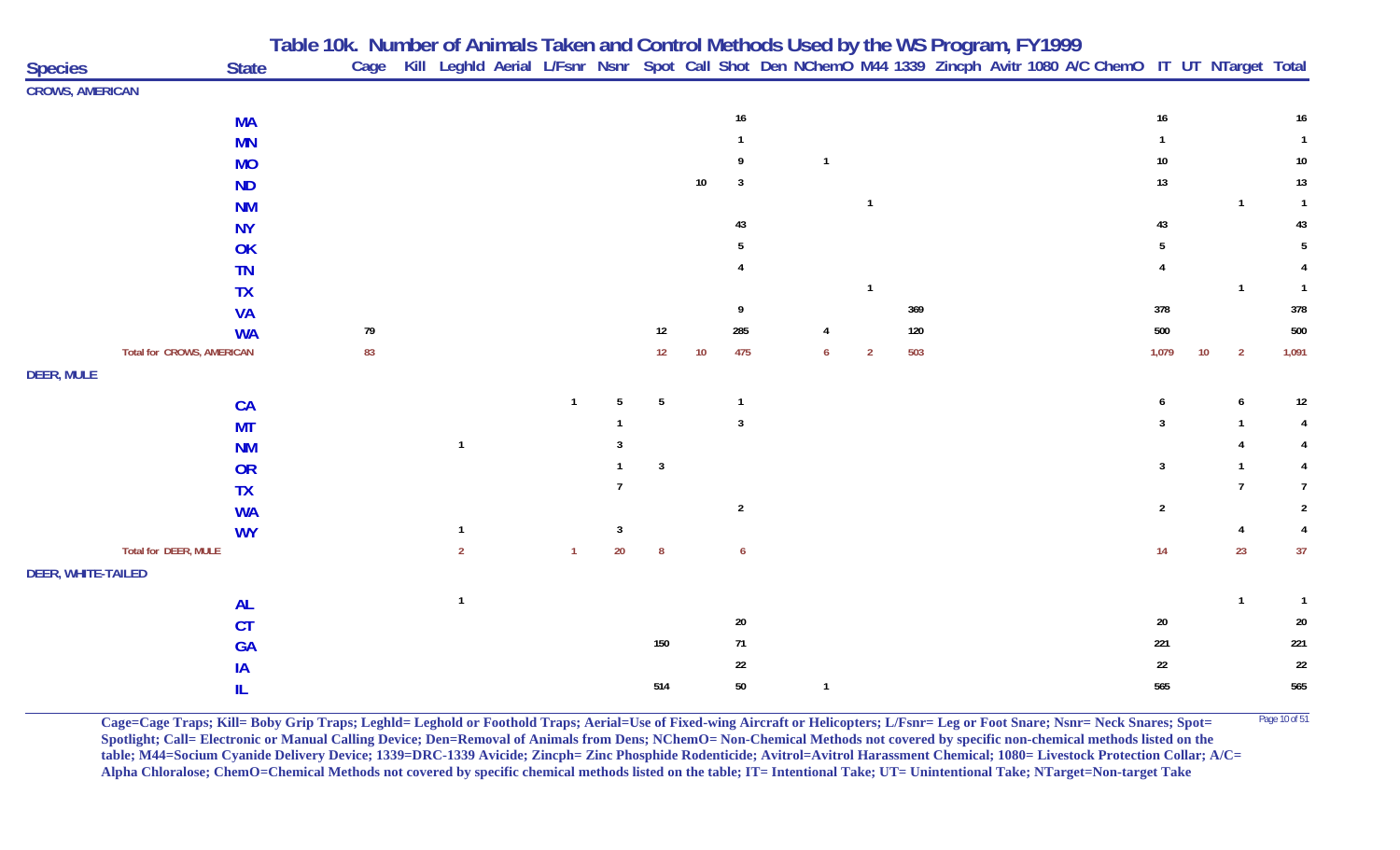|                                               |              | Table 10k. Number of Animals Taken and Control Methods Used by the WS Program, FY1999<br>Cage Kill Leghld Aerial L/Fsnr Nsnr Spot Call Shot Den NChemO M44 1339 Zincph Avitr 1080 A/C ChemO IT UT NTarget Total |              |              |                |     |    |                |                |              |  |                |                |                 |                |
|-----------------------------------------------|--------------|-----------------------------------------------------------------------------------------------------------------------------------------------------------------------------------------------------------------|--------------|--------------|----------------|-----|----|----------------|----------------|--------------|--|----------------|----------------|-----------------|----------------|
| <b>Species</b>                                | <b>State</b> |                                                                                                                                                                                                                 |              |              |                |     |    |                |                |              |  |                |                |                 |                |
| <b>DEER, WHITE-TAILED</b>                     |              |                                                                                                                                                                                                                 |              |              |                |     |    |                |                |              |  |                |                |                 |                |
|                                               | <b>KY</b>    |                                                                                                                                                                                                                 |              |              |                | 9   |    | $\overline{7}$ | $14$           |              |  |                | $30\,$         |                 | 30             |
|                                               | LA           |                                                                                                                                                                                                                 |              |              | $\overline{2}$ |     |    |                |                |              |  |                |                | $\overline{2}$  | $\overline{2}$ |
|                                               | Ш            |                                                                                                                                                                                                                 |              |              |                | 13  |    | $\overline{1}$ |                |              |  |                | 14             |                 | 14             |
|                                               | <b>MA</b>    |                                                                                                                                                                                                                 |              |              |                |     |    | $\overline{3}$ |                |              |  |                | 3              |                 | 3              |
|                                               | MI           |                                                                                                                                                                                                                 |              |              |                | 19  |    | 22             | $\overline{3}$ |              |  |                | 44             |                 | 44             |
|                                               | <b>MN</b>    |                                                                                                                                                                                                                 | $\mathbf{1}$ |              |                |     |    |                |                |              |  |                |                | $5\phantom{.0}$ | 5              |
|                                               | <b>MO</b>    |                                                                                                                                                                                                                 |              |              |                | 11  |    | $\overline{1}$ |                |              |  |                | $12\,$         |                 | $12\,$         |
|                                               | <b>MT</b>    |                                                                                                                                                                                                                 |              |              | $\overline{2}$ |     |    | $\overline{2}$ |                |              |  |                | $\overline{2}$ | $\overline{2}$  | $\overline{4}$ |
|                                               | <b>ND</b>    |                                                                                                                                                                                                                 |              |              |                |     |    | 14             |                |              |  |                | $14$           |                 | $14\,$         |
|                                               | OK           |                                                                                                                                                                                                                 | $\mathbf{1}$ |              | 9              |     |    |                |                |              |  |                |                | 10              | $10\,$         |
|                                               | PA           |                                                                                                                                                                                                                 |              |              |                | 51  |    | $\overline{2}$ |                |              |  |                | 53             |                 | 53             |
|                                               | <b>SC</b>    |                                                                                                                                                                                                                 |              |              |                | 16  |    | $\overline{2}$ |                |              |  |                | $18\,$         |                 | ${\bf 18}$     |
|                                               | <b>TX</b>    |                                                                                                                                                                                                                 | $\mathbf{1}$ |              | 36             |     |    |                |                |              |  |                |                | 37              | 37             |
|                                               | <b>VA</b>    |                                                                                                                                                                                                                 |              |              | $\overline{7}$ | 61  |    | $20\,$         |                |              |  |                | 81             | $\overline{7}$  | 88             |
|                                               | WI           |                                                                                                                                                                                                                 |              |              |                |     |    | 19             |                |              |  |                | 19             | $\mathbf{1}$    | $20\,$         |
| Total for DEER, WHITE-TAILED                  |              |                                                                                                                                                                                                                 | 5            |              | 60             | 844 |    | 256            | $18$           |              |  |                | 1,118          | 65              | 1,183          |
| DEER, z-(OTHER)                               |              |                                                                                                                                                                                                                 |              |              |                |     |    |                |                |              |  |                |                |                 |                |
|                                               | <b>CA</b>    |                                                                                                                                                                                                                 |              |              | $\overline{2}$ |     |    |                |                |              |  | $\overline{1}$ | $\overline{1}$ | $\overline{2}$  | 3              |
|                                               | OK           |                                                                                                                                                                                                                 |              |              |                |     |    |                |                |              |  |                |                | $\mathfrak{p}$  | $\overline{2}$ |
|                                               | OR           |                                                                                                                                                                                                                 |              |              | $\mathfrak{p}$ |     |    |                |                |              |  |                |                | $\overline{2}$  | $\overline{2}$ |
|                                               | <b>WA</b>    | $\mathbf{3}$                                                                                                                                                                                                    |              |              |                |     |    | $\overline{7}$ |                |              |  |                | 10             |                 | $10\,$         |
|                                               | <b>WY</b>    |                                                                                                                                                                                                                 |              |              |                |     |    |                |                |              |  |                |                | $\mathbf{1}$    | $\overline{1}$ |
| Total for DEER, z-(OTHER)                     |              | $\overline{3}$                                                                                                                                                                                                  |              |              |                |     |    | $\overline{7}$ |                |              |  | $\overline{1}$ | 11             | $\overline{7}$  | 18             |
| <b>DOGS, FERAL/FREE RANGING &amp; HYBRIDS</b> |              |                                                                                                                                                                                                                 |              |              |                |     |    |                |                |              |  |                |                |                 |                |
|                                               | <b>AZ</b>    | 6                                                                                                                                                                                                               | 56           |              |                |     | 28 | 131            |                | 5            |  |                | 230            |                 | 230            |
|                                               | CA           | $\overline{2}$                                                                                                                                                                                                  | $\mathbf{1}$ | $\mathbf{1}$ |                |     | 3  | 22             | $\overline{1}$ | $\mathbf{1}$ |  |                | 33             | $\mathbf{3}$    | 37             |
|                                               | CO           |                                                                                                                                                                                                                 |              |              | $\overline{2}$ | 5   | 8  | 12             | $\overline{2}$ | $\sqrt{2}$   |  |                | 27             | $\overline{3}$  | $31$           |

**Cage=Cage Traps; Kill= Boby Grip Traps; Leghld= Leghold or Foothold Traps; Aerial=Use of Fixed-wing Aircraft or Helicopters; L/Fsnr= Leg or Foot Snare; Nsnr= Neck Snares; Spot=** Page 11 of 51 **Spotlight; Call= Electronic or Manual Calling Device; Den=Removal of Animals from Dens; NChemO= Non-Chemical Methods not covered by specific non-chemical methods listed on the table; M44=Socium Cyanide Delivery Device; 1339=DRC-1339 Avicide; Zincph= Zinc Phosphide Rodenticide; Avitrol=Avitrol Harassment Chemical; 1080= Livestock Protection Collar; A/C= Alpha Chloralose; ChemO=Chemical Methods not covered by specific chemical methods listed on the table; IT= Intentional Take; UT= Unintentional Take; NTarget=Non-target Take**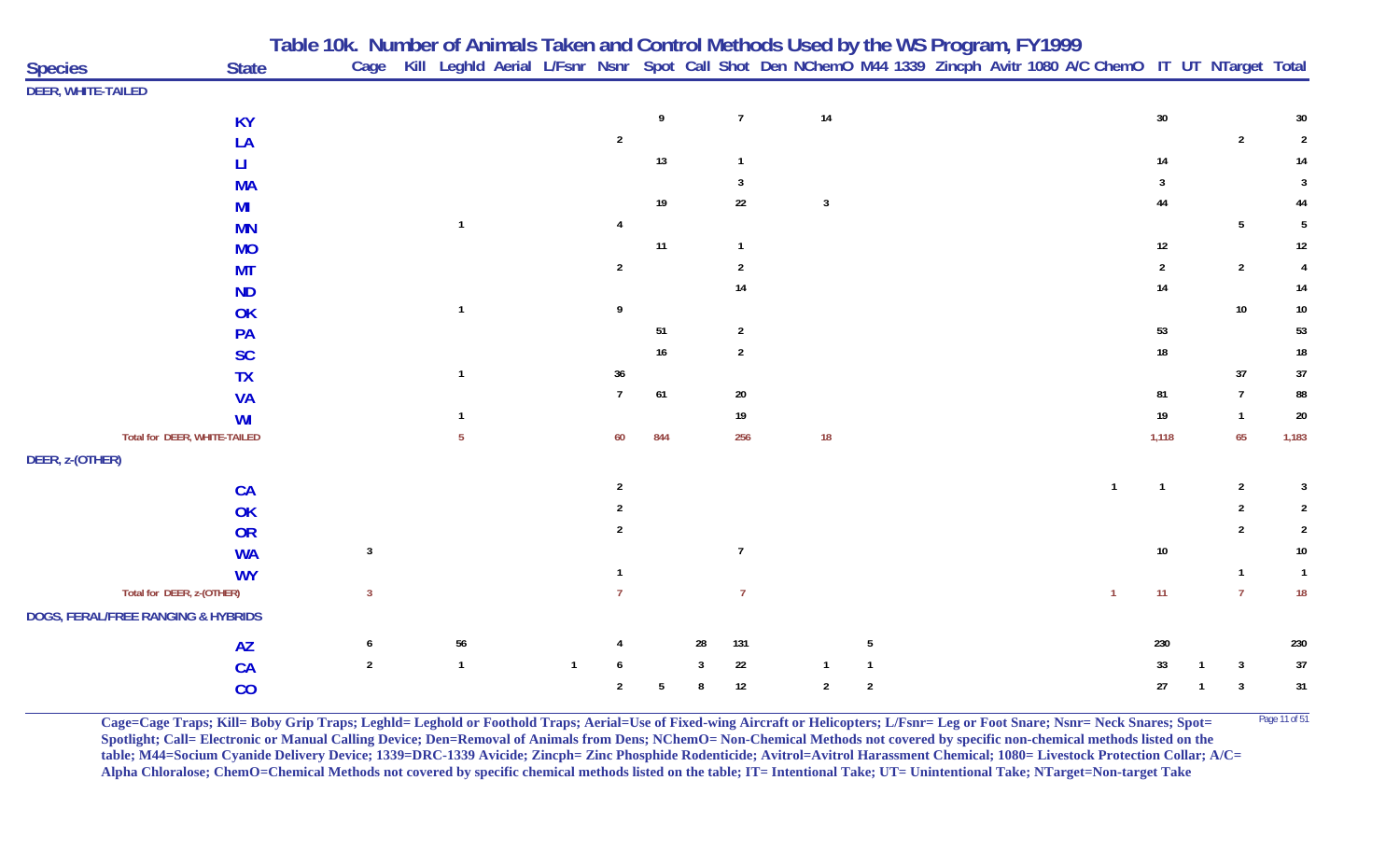| <b>Species</b>        | <b>State</b>                                |      | Table 10k. Number of Animals Taken and Control Methods Used by the WS Program, FY1999<br>Cage Kill Leghld Aerial L/Fsnr Nsnr Spot Call Shot Den NChemO M44 1339 Zincph Avitr 1080 A/C ChemO IT UT NTarget Total |   |              |   |                |                |                |                 |  |  |                |                |    |                |                |
|-----------------------|---------------------------------------------|------|-----------------------------------------------------------------------------------------------------------------------------------------------------------------------------------------------------------------|---|--------------|---|----------------|----------------|----------------|-----------------|--|--|----------------|----------------|----|----------------|----------------|
|                       | DOGS, FERAL/FREE RANGING & HYBRIDS          |      |                                                                                                                                                                                                                 |   |              |   |                |                |                |                 |  |  |                |                |    |                |                |
|                       | GU                                          | $19$ | 6                                                                                                                                                                                                               |   |              |   |                |                | $\overline{1}$ |                 |  |  |                | $26\,$         |    |                | 26             |
|                       | HI                                          |      |                                                                                                                                                                                                                 | 3 |              |   |                | $26\,$         |                |                 |  |  |                | 29             |    |                | 29             |
|                       | ID                                          |      |                                                                                                                                                                                                                 |   |              |   |                |                |                |                 |  |  |                | 14             |    | $\overline{2}$ | 17             |
|                       |                                             |      |                                                                                                                                                                                                                 |   |              |   |                | $\overline{2}$ |                |                 |  |  |                | $\mathfrak{p}$ |    |                | $\overline{2}$ |
|                       | <b>KY</b>                                   |      |                                                                                                                                                                                                                 |   |              |   |                |                |                |                 |  |  |                |                |    |                |                |
|                       | LA                                          |      |                                                                                                                                                                                                                 |   | 6            |   |                | $\mathbf{1}$   |                |                 |  |  |                | $\overline{7}$ |    | $\overline{1}$ | 8              |
|                       | <b>MN</b>                                   |      |                                                                                                                                                                                                                 |   |              |   |                |                |                |                 |  |  |                |                |    | $\mathcal{P}$  | $\overline{2}$ |
|                       | <b>MT</b>                                   |      |                                                                                                                                                                                                                 |   | $\mathbf{1}$ |   | $\overline{3}$ |                |                | 14              |  |  |                | 11             |    |                | 19             |
|                       | <b>ND</b>                                   |      |                                                                                                                                                                                                                 |   |              |   |                |                |                |                 |  |  |                |                |    |                | $\overline{1}$ |
|                       | <b>NE</b>                                   |      |                                                                                                                                                                                                                 |   |              |   |                |                |                | 10 <sup>°</sup> |  |  |                |                |    | 8              | 11             |
|                       | <b>NM</b>                                   |      | $10\,$                                                                                                                                                                                                          |   |              |   |                |                |                | 44              |  |  |                | 11             |    | 49             | 60             |
|                       | <b>NV</b>                                   |      |                                                                                                                                                                                                                 |   |              |   |                | $\sqrt{2}$     |                |                 |  |  |                |                |    | $\overline{2}$ |                |
|                       | OK                                          |      |                                                                                                                                                                                                                 |   |              |   |                |                |                | 38              |  |  |                |                |    | 56             | 58             |
|                       | OR                                          |      |                                                                                                                                                                                                                 |   |              |   |                |                |                |                 |  |  |                |                |    | $\overline{4}$ | 6              |
|                       | <b>TX</b>                                   |      | ${\bf 28}$                                                                                                                                                                                                      |   | 117          |   | 9              | $30\,$         |                | 88              |  |  | $\overline{2}$ | 200            | 51 | 29             | 280            |
|                       | UT                                          |      |                                                                                                                                                                                                                 |   |              |   |                |                |                |                 |  |  |                |                |    |                | 6              |
|                       | <b>VA</b>                                   |      | 3                                                                                                                                                                                                               |   |              |   |                | $\overline{2}$ |                | 12              |  |  |                |                | Q  |                | 23             |
|                       | <b>WA</b>                                   |      | $\overline{2}$                                                                                                                                                                                                  |   | 14           |   |                | $\mathbf{1}$   |                |                 |  |  |                | 16             |    | $\overline{2}$ | $18\,$         |
|                       | <b>WY</b>                                   |      |                                                                                                                                                                                                                 |   | -1           |   | 3              | $\mathbf{1}$   |                | 3               |  |  |                |                | 3  | $\overline{1}$ | 8              |
|                       | Total for DOGS, FERAL/FREE RANGING & HYBRID | 27   | 118                                                                                                                                                                                                             |   | 188          | 5 | 54             | 240            | 11             | 228             |  |  | $\overline{2}$ | 631            | 69 | 177            | 877            |
| <b>DOVE, MOURNING</b> |                                             |      |                                                                                                                                                                                                                 |   |              |   |                |                |                |                 |  |  |                |                |    |                |                |
|                       | CA                                          |      |                                                                                                                                                                                                                 |   |              |   |                |                | $\overline{1}$ |                 |  |  |                |                |    |                |                |
|                       | IL.                                         |      |                                                                                                                                                                                                                 |   |              |   |                | 3              |                |                 |  |  |                |                |    |                | 3              |
|                       | <b>KY</b>                                   |      |                                                                                                                                                                                                                 |   |              | 3 |                | 421            |                |                 |  |  |                | 424            |    |                | 424            |
|                       | <b>MO</b>                                   |      |                                                                                                                                                                                                                 |   |              |   |                | 104            |                |                 |  |  |                | 104            |    |                | 104            |
|                       | <b>NE</b>                                   |      |                                                                                                                                                                                                                 |   |              |   |                | 160            |                |                 |  |  |                | 160            |    |                | 160            |
|                       | <b>TN</b>                                   |      |                                                                                                                                                                                                                 |   |              |   |                | 941            |                |                 |  |  |                | 941            |    |                | 941            |

**Cage=Cage Traps; Kill= Boby Grip Traps; Leghld= Leghold or Foothold Traps; Aerial=Use of Fixed-wing Aircraft or Helicopters; L/Fsnr= Leg or Foot Snare; Nsnr= Neck Snares; Spot=** <sup>Page 12 of 51</sup> **Spotlight; Call= Electronic or Manual Calling Device; Den=Removal of Animals from Dens; NChemO= Non-Chemical Methods not covered by specific non-chemical methods listed on the table; M44=Socium Cyanide Delivery Device; 1339=DRC-1339 Avicide; Zincph= Zinc Phosphide Rodenticide; Avitrol=Avitrol Harassment Chemical; 1080= Livestock Protection Collar; A/C= Alpha Chloralose; ChemO=Chemical Methods not covered by specific chemical methods listed on the table; IT= Intentional Take; UT= Unintentional Take; NTarget=Non-target Take**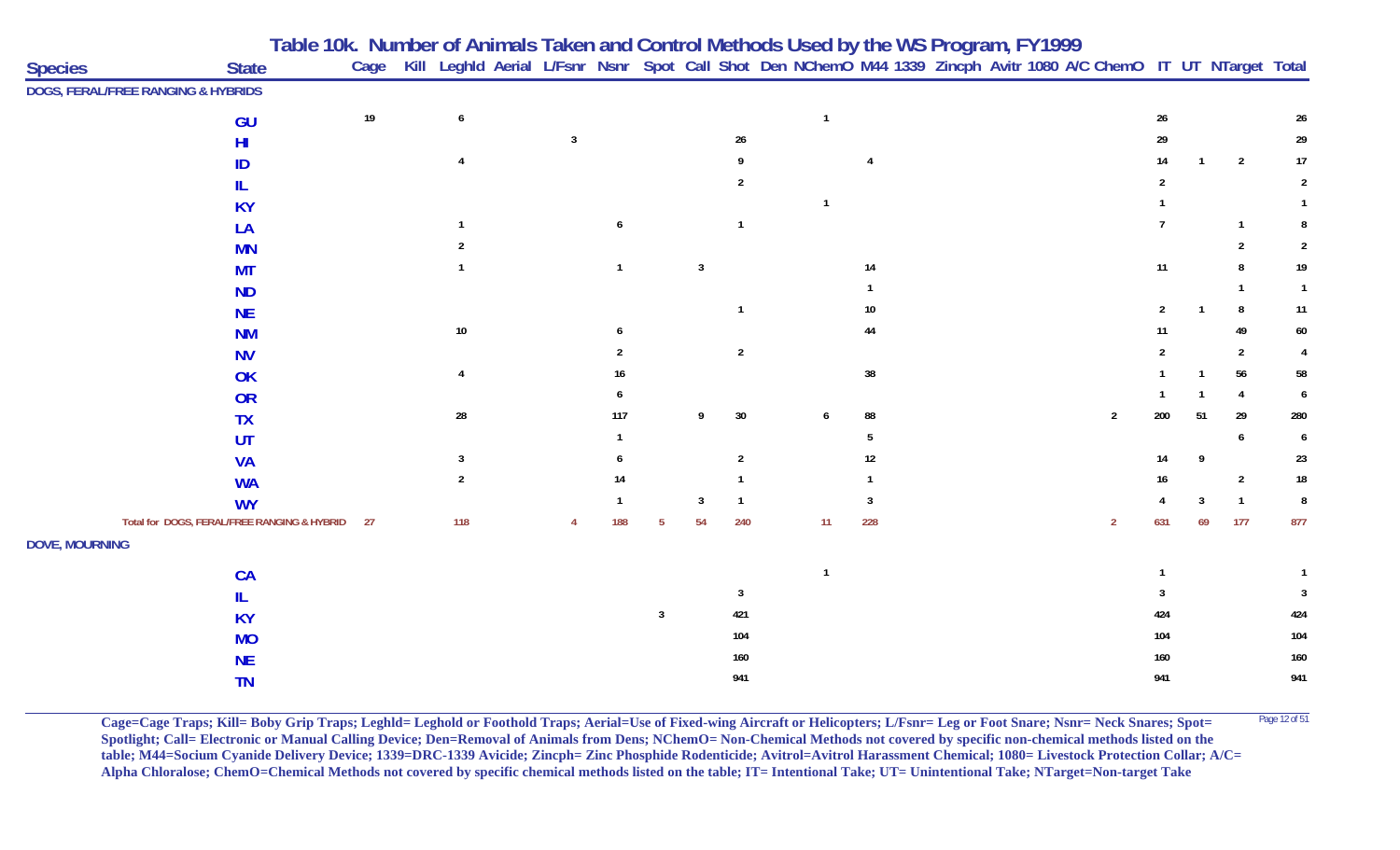| <b>Species</b>                 |                                | <b>State</b> |      |                |                |                |              |                |                |                | Table 10k. Number of Animals Taken and Control Methods Used by the WS Program, FY1999<br>Cage Kill Leghld Aerial L/Fsnr Nsnr Spot Call Shot Den NChemO M44 1339 Zincph Avitr 1080 A/C ChemO IT UT NTarget Total |                |                |                         |                |
|--------------------------------|--------------------------------|--------------|------|----------------|----------------|----------------|--------------|----------------|----------------|----------------|-----------------------------------------------------------------------------------------------------------------------------------------------------------------------------------------------------------------|----------------|----------------|-------------------------|----------------|
| <b>DOVE, MOURNING</b>          |                                |              |      |                |                |                |              |                |                |                |                                                                                                                                                                                                                 |                |                |                         |                |
|                                | <b>TX</b>                      |              |      |                |                |                |              |                |                | $\overline{3}$ |                                                                                                                                                                                                                 |                |                | $\overline{\mathbf{3}}$ | $\mathbf{3}$   |
|                                | <b>VA</b>                      |              |      |                |                |                |              | 27             |                |                |                                                                                                                                                                                                                 | $27\,$         |                |                         | 27             |
|                                | Total for DOVE, MOURNING       |              |      |                |                |                | $\mathbf{3}$ | 1,656          | $\mathbf{1}$   | $\overline{3}$ |                                                                                                                                                                                                                 | 1,660          |                | $\overline{3}$          | 1,663          |
| DOVE, SPOTTED                  |                                |              |      |                |                |                |              |                |                |                |                                                                                                                                                                                                                 |                |                |                         |                |
|                                | H <sub>II</sub>                |              | $19$ |                |                |                |              | 4,111          |                |                |                                                                                                                                                                                                                 | 4,129          |                | $\overline{1}$          | 4,130          |
|                                | <b>Total for DOVE, SPOTTED</b> |              | 19   |                |                |                |              | 4,111          |                |                |                                                                                                                                                                                                                 | 4,129          |                | $\overline{1}$          | 4,130          |
| <b>DOVE, ZEBRA</b>             |                                |              |      |                |                |                |              |                |                |                |                                                                                                                                                                                                                 |                |                |                         |                |
|                                | H <sub>II</sub>                |              | 49   |                |                |                |              | ######         |                |                |                                                                                                                                                                                                                 | 19,270         |                |                         | 19,270         |
|                                | Total for DOVE, ZEBRA          |              | 49   |                |                |                |              | 19,221         |                |                |                                                                                                                                                                                                                 | 19,270         |                |                         | 19,270         |
| <b>DRONGOS, BLACK</b>          |                                |              |      |                |                |                |              |                |                |                |                                                                                                                                                                                                                 |                |                |                         |                |
|                                |                                | GU           |      |                |                |                |              | 56             |                |                |                                                                                                                                                                                                                 | 56             |                |                         | 56             |
|                                | Total for DRONGOS, BLACK       |              |      |                |                |                |              | 56             |                |                |                                                                                                                                                                                                                 | 56             |                |                         | 56             |
| <b>DUCKS, DABBLING (OTHER)</b> |                                |              |      |                |                |                |              |                |                |                |                                                                                                                                                                                                                 |                |                |                         |                |
|                                |                                | <b>AK</b>    |      |                |                |                |              | 191            |                |                |                                                                                                                                                                                                                 | 191            |                |                         | 191            |
|                                | <b>CA</b>                      |              |      |                |                |                |              |                | $\overline{4}$ |                |                                                                                                                                                                                                                 | $\overline{2}$ | $\overline{2}$ |                         | $\overline{4}$ |
|                                | <b>FL</b>                      |              |      |                |                |                |              | $\mathbf{1}$   |                |                |                                                                                                                                                                                                                 |                |                |                         |                |
|                                | ID                             |              |      | $\overline{1}$ | $\overline{1}$ |                |              |                |                |                |                                                                                                                                                                                                                 |                |                | $\overline{2}$          | $\overline{2}$ |
|                                | IL                             |              |      |                |                |                |              | $\mathbf{1}$   |                |                |                                                                                                                                                                                                                 |                |                |                         |                |
|                                | <b>KY</b>                      |              |      |                |                |                |              |                |                |                |                                                                                                                                                                                                                 |                |                |                         |                |
|                                | LA                             |              |      |                |                |                |              |                |                |                | $\overline{1}$                                                                                                                                                                                                  |                |                | $\overline{1}$          | $\mathbf{1}$   |
|                                |                                | <b>MO</b>    |      |                |                |                |              | 6              |                |                |                                                                                                                                                                                                                 | 6              |                |                         | 6              |
|                                |                                | <b>MS</b>    |      |                | $\mathbf{1}$   |                |              |                |                |                |                                                                                                                                                                                                                 |                |                |                         | $\mathbf{1}$   |
|                                | <b>NC</b>                      |              |      | $\overline{1}$ |                |                |              |                |                |                |                                                                                                                                                                                                                 |                |                |                         | $\mathbf{1}$   |
|                                | <b>ND</b>                      |              |      |                |                | $\overline{1}$ |              |                |                |                |                                                                                                                                                                                                                 |                |                |                         | $\mathbf{1}$   |
|                                | <b>NE</b>                      |              |      |                |                |                |              | $\overline{1}$ |                |                |                                                                                                                                                                                                                 | $\overline{1}$ |                |                         | $\mathbf{1}$   |
|                                |                                | <b>TN</b>    |      |                |                |                |              |                |                |                | $\mathbf{3}$                                                                                                                                                                                                    |                | $\overline{3}$ |                         | $\mathbf{3}$   |

**Cage=Cage Traps; Kill= Boby Grip Traps; Leghld= Leghold or Foothold Traps; Aerial=Use of Fixed-wing Aircraft or Helicopters; L/Fsnr= Leg or Foot Snare; Nsnr= Neck Snares; Spot=** <sup>Page 13 of 51</sup> **Spotlight; Call= Electronic or Manual Calling Device; Den=Removal of Animals from Dens; NChemO= Non-Chemical Methods not covered by specific non-chemical methods listed on the table; M44=Socium Cyanide Delivery Device; 1339=DRC-1339 Avicide; Zincph= Zinc Phosphide Rodenticide; Avitrol=Avitrol Harassment Chemical; 1080= Livestock Protection Collar; A/C= Alpha Chloralose; ChemO=Chemical Methods not covered by specific chemical methods listed on the table; IT= Intentional Take; UT= Unintentional Take; NTarget=Non-target Take**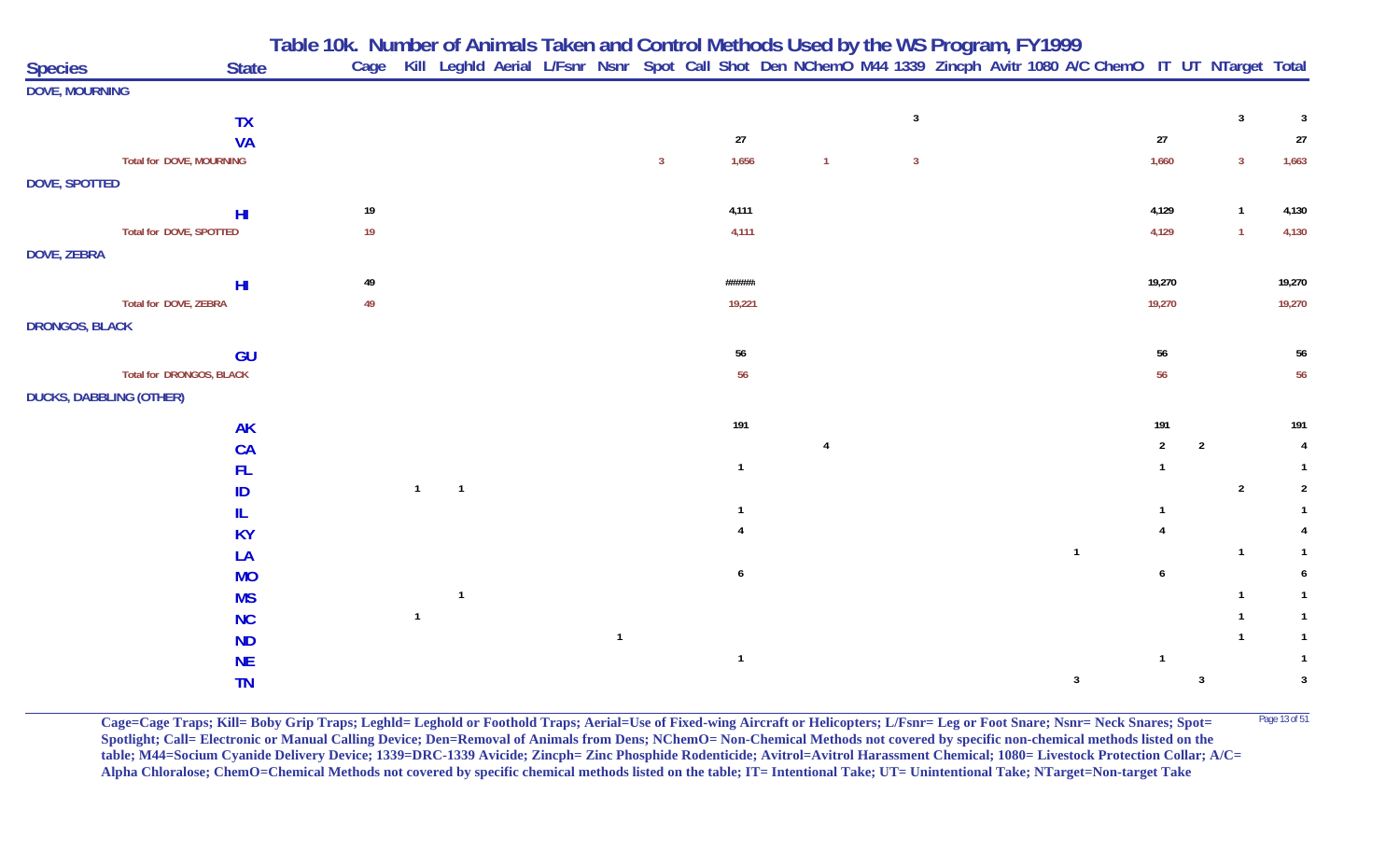| <b>Species</b>                 | <b>State</b>                      |                 |                                |  |                |                |                |  | Table 10k. Number of Animals Taken and Control Methods Used by the WS Program, FY1999<br>Cage Kill Leghld Aerial L/Fsnr Nsnr Spot Call Shot Den NChemO M44 1339 Zincph Avitr 1080 A/C ChemO IT UT NTarget Total |                |                |                |                |
|--------------------------------|-----------------------------------|-----------------|--------------------------------|--|----------------|----------------|----------------|--|-----------------------------------------------------------------------------------------------------------------------------------------------------------------------------------------------------------------|----------------|----------------|----------------|----------------|
| <b>DUCKS, DABBLING (OTHER)</b> |                                   |                 |                                |  |                |                |                |  |                                                                                                                                                                                                                 |                |                |                |                |
|                                | UT                                |                 | $\overline{1}$                 |  |                |                |                |  |                                                                                                                                                                                                                 |                |                | $\mathbf{1}$   | $\overline{1}$ |
|                                | <b>WA</b>                         |                 |                                |  |                | 17             |                |  |                                                                                                                                                                                                                 | 17             |                |                | 17             |
|                                | Total for DUCKS, DABBLING (OTHER) |                 | $\overline{2}$<br>$\mathbf{3}$ |  | $\overline{1}$ | 221            | $\overline{4}$ |  | $\overline{4}$                                                                                                                                                                                                  | 223            | 5 <sub>5</sub> | $\overline{7}$ | 235            |
| <b>DUCKS, DIVING (ALL)</b>     |                                   |                 |                                |  |                |                |                |  |                                                                                                                                                                                                                 |                |                |                |                |
|                                | <b>AK</b>                         |                 |                                |  |                | 75             | $\mathbf{1}$   |  |                                                                                                                                                                                                                 | $76\,$         |                |                | $76\,$         |
|                                | FL                                |                 |                                |  |                | $\overline{2}$ |                |  |                                                                                                                                                                                                                 | $\overline{2}$ |                |                | $\overline{2}$ |
|                                | IL                                |                 |                                |  |                |                |                |  |                                                                                                                                                                                                                 |                |                |                |                |
|                                | <b>KY</b>                         |                 |                                |  |                | $\overline{1}$ |                |  |                                                                                                                                                                                                                 |                |                |                | $\mathbf{1}$   |
|                                | <b>MS</b>                         |                 | $\mathbf{1}$                   |  |                |                |                |  |                                                                                                                                                                                                                 |                |                | $\mathbf{1}$   | $\mathbf{1}$   |
|                                | OK                                |                 |                                |  |                |                |                |  |                                                                                                                                                                                                                 |                |                | $\mathbf{1}$   |                |
|                                | <b>WA</b>                         |                 |                                |  |                | $67\,$         |                |  |                                                                                                                                                                                                                 | $\sqrt{67}$    |                |                | $67\,$         |
|                                | Total for DUCKS, DIVING (ALL)     |                 | $\overline{2}$                 |  |                | 146            | $\overline{1}$ |  |                                                                                                                                                                                                                 | 147            |                | $\overline{2}$ | 149            |
| <b>DUCKS, FERAL</b>            |                                   |                 |                                |  |                |                |                |  |                                                                                                                                                                                                                 |                |                |                |                |
|                                | <b>AL</b>                         |                 |                                |  |                |                |                |  | 23                                                                                                                                                                                                              | 23             |                |                | 23             |
|                                | CA                                |                 |                                |  |                |                | $\overline{3}$ |  |                                                                                                                                                                                                                 | 3              |                |                | $\overline{3}$ |
|                                | <b>GA</b>                         |                 |                                |  |                |                |                |  | $11$                                                                                                                                                                                                            | 11             |                |                | 11             |
|                                | IA                                | $\bf{8}$        |                                |  |                |                |                |  |                                                                                                                                                                                                                 | 8              |                |                | 8              |
|                                | <b>SC</b>                         |                 | $\mathbf{1}$                   |  |                |                |                |  |                                                                                                                                                                                                                 |                |                | $\mathbf{1}$   |                |
|                                | <b>TN</b>                         |                 |                                |  |                |                |                |  | $\mathbf{1}$                                                                                                                                                                                                    | $\mathbf{1}$   |                |                |                |
|                                | <b>TX</b>                         | $5\phantom{.0}$ |                                |  |                |                |                |  | 33                                                                                                                                                                                                              | $38\,$         |                |                | $38\,$         |
|                                | UT                                |                 |                                |  |                |                | 105            |  |                                                                                                                                                                                                                 | 105            |                |                | 105            |
|                                | <b>VA</b>                         |                 |                                |  |                |                |                |  | 74                                                                                                                                                                                                              | $74\,$         |                |                | $74$           |
|                                | <b>WA</b>                         |                 |                                |  |                |                |                |  | $\mathbf{1}$                                                                                                                                                                                                    |                | $\mathbf{1}$   |                | $\overline{1}$ |
|                                | Total for DUCKS, FERAL            | 13              | $\overline{1}$                 |  |                |                | 108            |  | 143                                                                                                                                                                                                             | 263            |                | $\overline{1}$ | 265            |
| <b>EGRETS, CATTLE</b>          |                                   |                 |                                |  |                |                |                |  |                                                                                                                                                                                                                 |                |                |                |                |
|                                | FL                                |                 |                                |  |                | 44             |                |  |                                                                                                                                                                                                                 | 44             |                |                | 44             |
|                                | H <sub>II</sub>                   | $\mathbf{3}$    |                                |  |                | 3,536          |                |  |                                                                                                                                                                                                                 | 3,539          |                |                | 3,539          |

**Cage=Cage Traps; Kill= Boby Grip Traps; Leghld= Leghold or Foothold Traps; Aerial=Use of Fixed-wing Aircraft or Helicopters; L/Fsnr= Leg or Foot Snare; Nsnr= Neck Snares; Spot=** <sup>Page 14 of 51</sup> **Spotlight; Call= Electronic or Manual Calling Device; Den=Removal of Animals from Dens; NChemO= Non-Chemical Methods not covered by specific non-chemical methods listed on the table; M44=Socium Cyanide Delivery Device; 1339=DRC-1339 Avicide; Zincph= Zinc Phosphide Rodenticide; Avitrol=Avitrol Harassment Chemical; 1080= Livestock Protection Collar; A/C= Alpha Chloralose; ChemO=Chemical Methods not covered by specific chemical methods listed on the table; IT= Intentional Take; UT= Unintentional Take; NTarget=Non-target Take**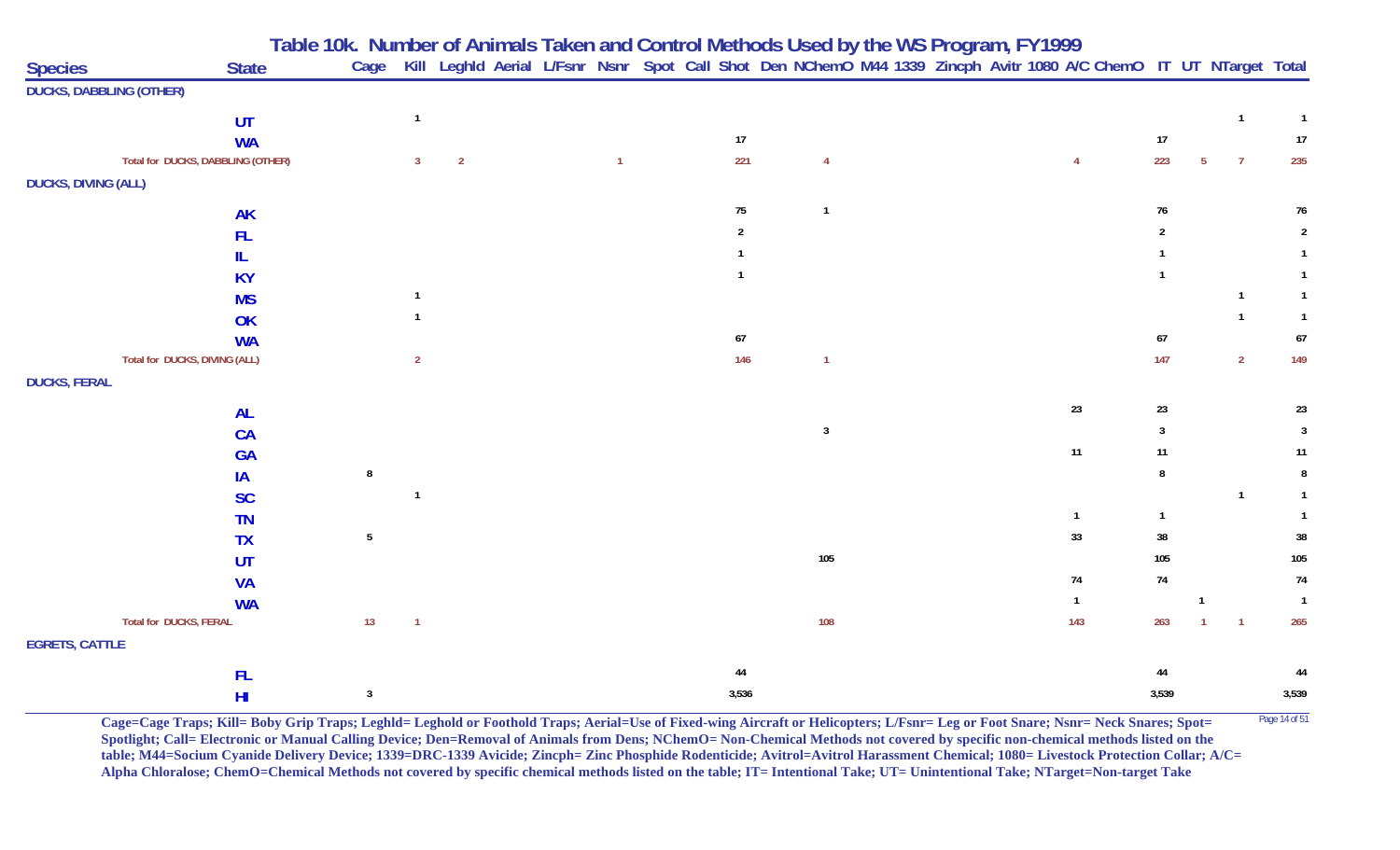**Table 10k. Number of Animals Taken and Control Methods Used by the WS Program, FY 1999**

| <b>Species</b>              | <b>State</b>                   | Cage            |                |                |                | Kill Leghld Aerial L/Fsnr Nsnr Spot Call Shot Den NChemO M44 1339 Zincph Avitr 1080 A/C ChemO IT UT NTarget Total |                |                              |                |
|-----------------------------|--------------------------------|-----------------|----------------|----------------|----------------|-------------------------------------------------------------------------------------------------------------------|----------------|------------------------------|----------------|
| <b>EGRETS, CATTLE</b>       |                                |                 |                |                |                |                                                                                                                   |                |                              |                |
|                             | Total for EGRETS, CATTLE       | $\overline{3}$  |                | 3,580          |                |                                                                                                                   | 3,583          |                              | 3,583          |
| <b>EGRETS, GREAT</b>        |                                |                 |                |                |                |                                                                                                                   |                |                              |                |
|                             | FL.                            |                 |                | $\overline{2}$ |                |                                                                                                                   | $\overline{2}$ |                              | $\overline{2}$ |
|                             | OK                             |                 | $\overline{1}$ |                |                |                                                                                                                   |                | $\overline{1}$               | $\overline{1}$ |
|                             | Total for EGRETS, GREAT        |                 |                | $\overline{2}$ |                |                                                                                                                   | $\overline{2}$ | $\overline{1}$               | $\overline{3}$ |
| <b>ELK (WAPITI)</b>         |                                |                 |                |                |                |                                                                                                                   |                |                              |                |
|                             | <b>GA</b>                      |                 |                | 3              |                |                                                                                                                   | 3              |                              | 3              |
|                             | Total for ELK (WAPITI)         |                 |                | $\overline{3}$ |                |                                                                                                                   | $\mathbf{3}$   |                              | $\mathbf{3}$   |
| <b>EXOTIC BIRDS (OTHER)</b> |                                |                 |                |                |                |                                                                                                                   |                |                              |                |
|                             | H <sub>l</sub>                 |                 |                | 133            |                |                                                                                                                   | 133            |                              | 133            |
|                             | <b>VA</b>                      |                 |                | $\overline{1}$ |                |                                                                                                                   | $\mathbf{1}$   |                              | $\overline{1}$ |
|                             | Total for EXOTIC BIRDS (OTHER) |                 |                | 134            |                |                                                                                                                   | 134            |                              | 134            |
| <b>FALCONS (ALL)</b>        |                                |                 |                |                |                |                                                                                                                   |                |                              |                |
|                             | CA                             |                 |                | $\overline{1}$ |                |                                                                                                                   | $\overline{1}$ |                              | $\mathbf{1}$   |
|                             | Total for FALCONS (ALL)        |                 |                | $\overline{1}$ |                |                                                                                                                   | $\overline{1}$ |                              | $\overline{1}$ |
| <b>FINCHES, HOUSE</b>       |                                |                 |                |                |                |                                                                                                                   |                |                              |                |
|                             | CA                             |                 |                |                | $\overline{1}$ |                                                                                                                   |                |                              | $\overline{1}$ |
|                             | H <sub>II</sub>                | $5\phantom{.0}$ |                | 1,727          |                |                                                                                                                   | 1,732          |                              | 1,732          |
|                             | <b>KY</b>                      |                 |                | $\overline{1}$ |                |                                                                                                                   | $\mathbf{1}$   |                              | $\overline{1}$ |
|                             | <b>TN</b>                      |                 |                | $17\,$         |                |                                                                                                                   | 17             |                              | 17             |
|                             | <b>WA</b>                      | 56              |                |                |                |                                                                                                                   | 55             | $\mathbf{1}$                 | $56\,$         |
|                             | Total for FINCHES, HOUSE       | 61              |                | 1,745          | $\overline{1}$ |                                                                                                                   | 1,805          | $\mathbf{1}$<br>$\mathbf{1}$ | 1,807          |
| FISH (OTHER)                |                                |                 |                |                |                |                                                                                                                   |                |                              |                |
|                             | <b>AL</b>                      | $\overline{2}$  |                |                |                |                                                                                                                   |                | $\overline{2}$               | $\overline{2}$ |
|                             | ID                             |                 |                |                |                |                                                                                                                   |                |                              | $\mathbf{1}$   |
|                             | <b>MS</b>                      | $\overline{2}$  |                |                |                |                                                                                                                   |                | $\overline{1}$<br>-1         | $\sqrt{2}$     |

**Cage=Cage Traps; Kill= Boby Grip Traps; Leghld= Leghold or Foothold Traps; Aerial=Use of Fixed-wing Aircraft or Helicopters; L/Fsnr= Leg or Foot Snare; Nsnr= Neck Snares; Spot= <sup>Page 15 of 51</sup> Spotlight; Call= Electronic or Manual Calling Device; Den=Removal of Animals from Dens; NChemO= Non-Chemical Methods not covered by specific non-chemical methods listed on the table; M44=Socium Cyanide Delivery Device; 1339=DRC-1339 Avicide; Zincph= Zinc Phosphide Rodenticide; Avitrol=Avitrol Harassment Chemical; 1080= Livestock Protection Collar; A/C= Alpha Chloralose; ChemO=Chemical Methods not covered by specific chemical methods listed on the table; IT= Intentional Take; UT= Unintentional Take; NTarget=Non-target Take**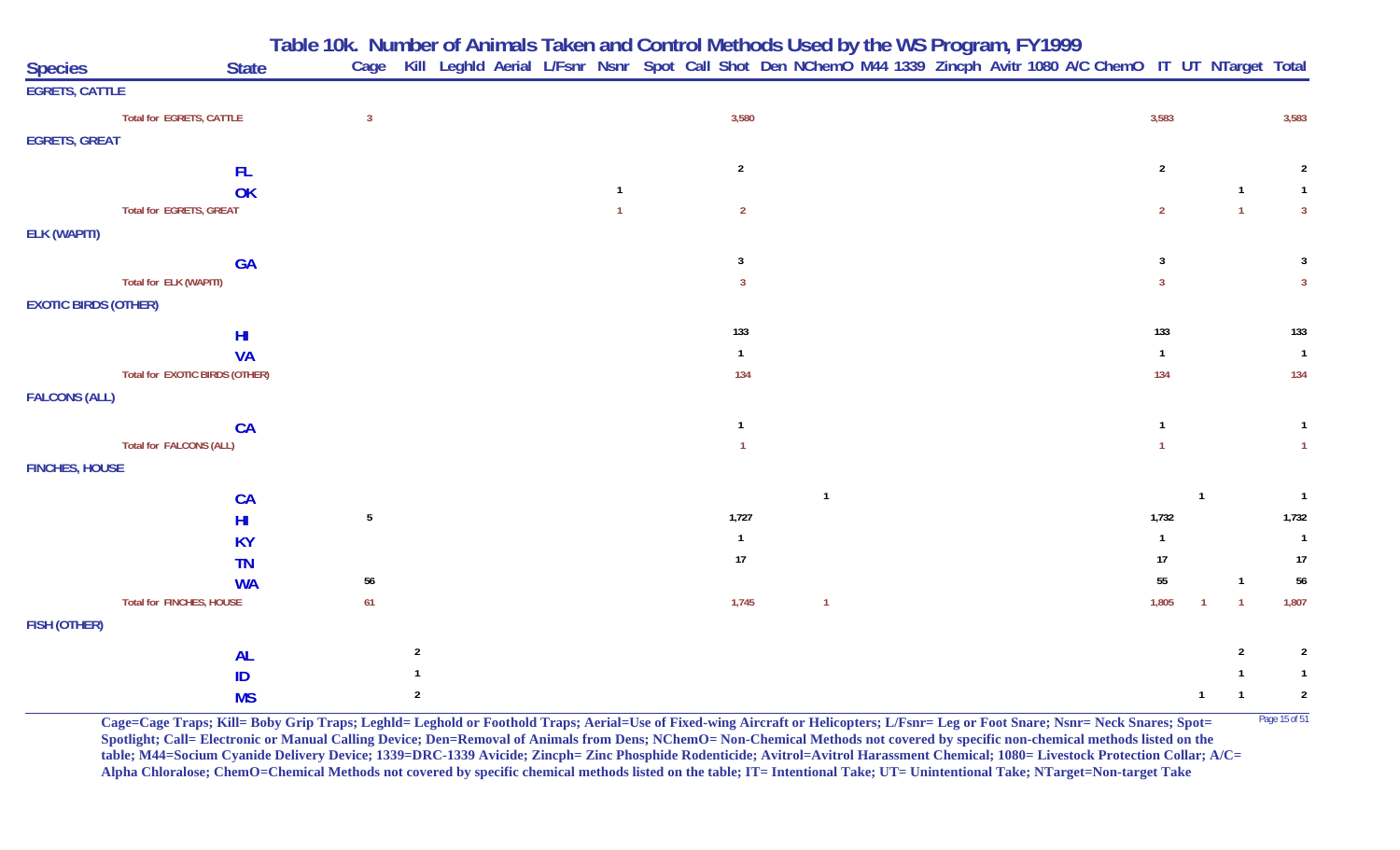| <b>Species</b>            |                                      | Table 10k. Number of Animals Taken and Control Methods Used by the WS Program, FY1999<br>Cage Kill Leghld Aerial L/Fsnr Nsnr Spot Call Shot Den NChemO M44 1339 Zincph Avitr 1080 A/C ChemO IT UT NTarget Total<br><b>State</b> |        |                |                |  |              |                |                |    |                |    |  |  |              |    |                |                |
|---------------------------|--------------------------------------|---------------------------------------------------------------------------------------------------------------------------------------------------------------------------------------------------------------------------------|--------|----------------|----------------|--|--------------|----------------|----------------|----|----------------|----|--|--|--------------|----|----------------|----------------|
| <b>FISH (OTHER)</b>       |                                      |                                                                                                                                                                                                                                 |        |                |                |  |              |                |                |    |                |    |  |  |              |    |                |                |
|                           |                                      | <b>TX</b>                                                                                                                                                                                                                       |        | $\overline{2}$ |                |  |              |                |                |    |                |    |  |  |              |    | $\overline{2}$ | $\overline{2}$ |
|                           | Total for FISH (OTHER)               |                                                                                                                                                                                                                                 |        |                |                |  |              |                |                |    |                |    |  |  |              |    | $\overline{6}$ |                |
| <b>FISHERS</b>            |                                      |                                                                                                                                                                                                                                 |        |                |                |  |              |                |                |    |                |    |  |  |              |    |                |                |
|                           |                                      |                                                                                                                                                                                                                                 |        |                |                |  |              |                |                |    |                |    |  |  |              |    |                |                |
|                           | <b>Total for FISHERS</b>             | <b>MN</b>                                                                                                                                                                                                                       |        |                |                |  |              |                |                |    |                |    |  |  |              |    |                |                |
| <b>FLICKERS, NORTHERN</b> |                                      |                                                                                                                                                                                                                                 |        |                |                |  |              |                |                |    |                |    |  |  |              |    |                |                |
|                           |                                      |                                                                                                                                                                                                                                 |        |                |                |  |              |                |                |    |                |    |  |  |              |    |                |                |
|                           |                                      | ID                                                                                                                                                                                                                              |        | $\mathbf{1}$   |                |  |              |                | $\overline{2}$ |    |                |    |  |  |              |    |                |                |
|                           |                                      | <b>ND</b>                                                                                                                                                                                                                       |        |                |                |  |              |                |                |    | $\mathbf{1}$   |    |  |  |              |    |                |                |
|                           |                                      | <b>NV</b>                                                                                                                                                                                                                       |        |                |                |  |              |                | 2              |    |                |    |  |  |              |    |                | $\overline{2}$ |
|                           |                                      | <b>OR</b>                                                                                                                                                                                                                       |        |                |                |  |              |                |                |    |                |    |  |  |              |    |                | $\overline{2}$ |
|                           | <b>Total for FLICKERS, NORTHERN</b>  | <b>WY</b>                                                                                                                                                                                                                       |        | $\mathbf{1}$   |                |  |              |                |                |    | $\overline{1}$ |    |  |  |              |    |                |                |
| <b>FOWL, PEA</b>          |                                      |                                                                                                                                                                                                                                 |        |                |                |  |              |                |                |    |                |    |  |  |              |    |                |                |
|                           |                                      |                                                                                                                                                                                                                                 |        |                |                |  |              |                |                |    |                |    |  |  |              |    |                |                |
|                           |                                      | H <sub>l</sub>                                                                                                                                                                                                                  |        |                |                |  |              |                |                |    |                |    |  |  |              |    |                |                |
|                           | Total for FOWL, PEA                  |                                                                                                                                                                                                                                 |        |                |                |  |              |                |                |    |                |    |  |  |              |    |                |                |
| <b>FOXES, ARCTIC</b>      |                                      |                                                                                                                                                                                                                                 |        |                |                |  |              |                |                |    |                |    |  |  |              |    |                |                |
|                           |                                      | <b>AK</b>                                                                                                                                                                                                                       | 10     | 11             | 240            |  |              |                | 37             |    |                | q  |  |  | 361          |    |                | 361            |
|                           | Total for FOXES, ARCTIC              |                                                                                                                                                                                                                                 | 10     | 11             | 240            |  | q            |                | 37             | 41 |                | -9 |  |  | 361          |    |                | 361            |
|                           | <b>FOXES, CHANNEL ISLAND GRAY</b>    |                                                                                                                                                                                                                                 |        |                |                |  |              |                |                |    |                |    |  |  |              |    |                |                |
|                           |                                      | CA                                                                                                                                                                                                                              | $13\,$ |                |                |  |              |                |                |    |                |    |  |  | 13           |    |                | $13$           |
|                           | Total for FOXES, CHANNEL ISLAND GRAY |                                                                                                                                                                                                                                 | 13     |                |                |  |              |                |                |    |                |    |  |  | 13           |    |                | 13             |
| <b>FOXES, GRAY</b>        |                                      |                                                                                                                                                                                                                                 |        |                |                |  |              |                |                |    |                |    |  |  |              |    |                |                |
|                           |                                      | <b>AL</b>                                                                                                                                                                                                                       |        |                | $\overline{1}$ |  |              |                |                |    |                |    |  |  |              |    | $\mathbf 1$    |                |
|                           |                                      | <b>AZ</b>                                                                                                                                                                                                                       |        |                |                |  |              | $\overline{2}$ |                |    |                |    |  |  |              |    |                |                |
|                           |                                      | CA                                                                                                                                                                                                                              | 89     |                |                |  | 12           |                | 19             |    | $\overline{7}$ | 9  |  |  | 131          | 10 | $\mathbf{3}$   | 144            |
|                           |                                      | <b>KY</b>                                                                                                                                                                                                                       |        |                |                |  | $\mathbf{1}$ |                |                |    |                |    |  |  | $\mathbf{1}$ |    |                | $\mathbf{1}$   |

Cage=Cage Traps; Kill= Boby Grip Traps; Leghld= Leghold or Foothold Traps; Aerial=Use of Fixed-wing Aircraft or Helicopters; L/Fsnr= Leg or Foot Snare; Nsnr= Neck Snares; Spot= <sup>Page 16 of 51</sup> **Spotlight; Call= Electronic or Manual Calling Device; Den=Removal of Animals from Dens; NChemO= Non-Chemical Methods not covered by specific non-chemical methods listed on the table; M44=Socium Cyanide Delivery Device; 1339=DRC-1339 Avicide; Zincph= Zinc Phosphide Rodenticide; Avitrol=Avitrol Harassment Chemical; 1080= Livestock Protection Collar; A/C= Alpha Chloralose; ChemO=Chemical Methods not covered by specific chemical methods listed on the table; IT= Intentional Take; UT= Unintentional Take; NTarget=Non-target Take**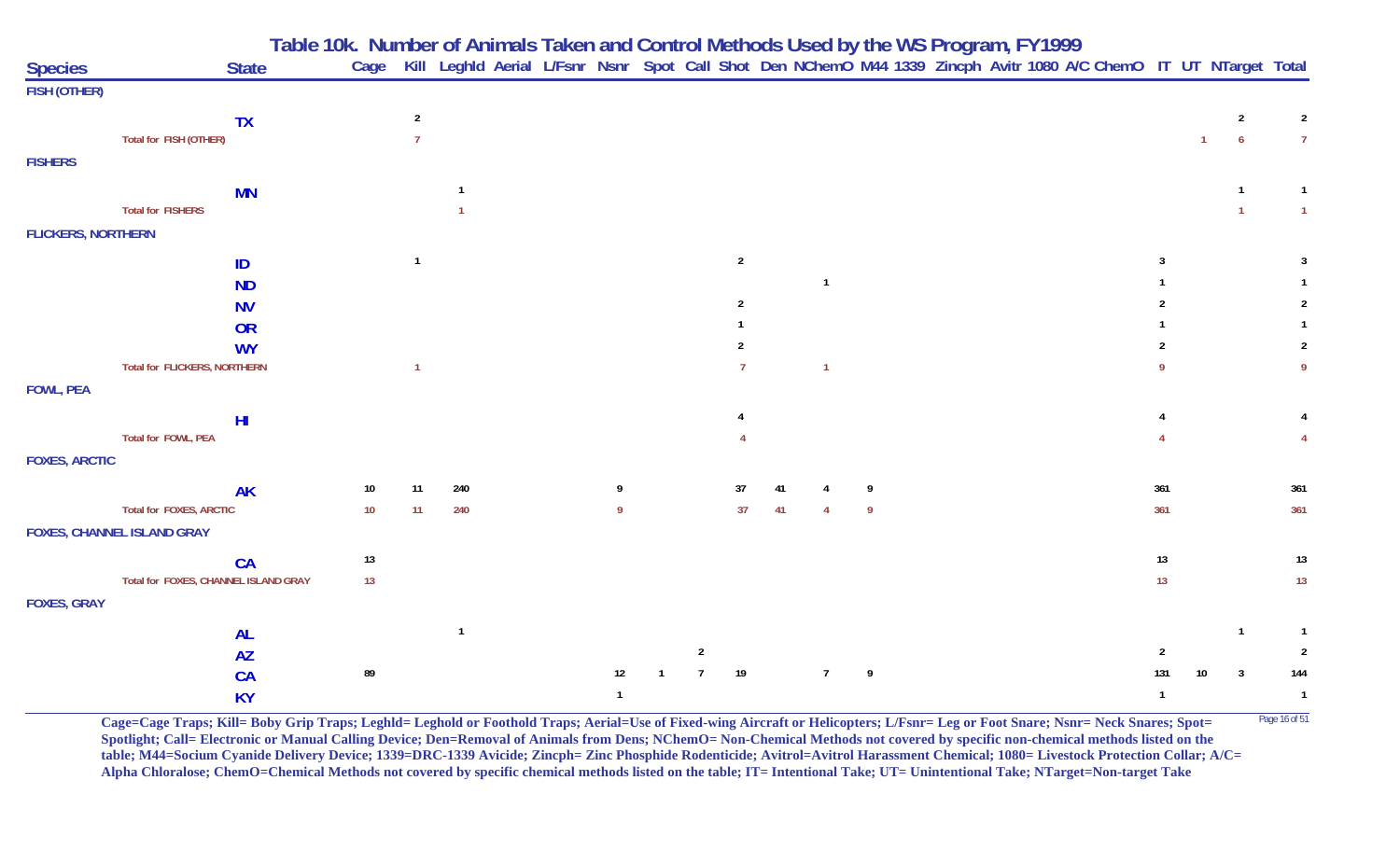|                    |                       | Table 10k. Number of Animals Taken and Control Methods Used by the WS Program, FY1999 |                |                |                |                |                |    |                |              |     |    |        |                                                                                                                        |  |    |       |                |                |                  |
|--------------------|-----------------------|---------------------------------------------------------------------------------------|----------------|----------------|----------------|----------------|----------------|----|----------------|--------------|-----|----|--------|------------------------------------------------------------------------------------------------------------------------|--|----|-------|----------------|----------------|------------------|
| <b>Species</b>     |                       | <b>State</b>                                                                          |                |                |                |                |                |    |                |              |     |    |        | Cage Kill Leghld Aerial L/Fsnr Nsnr Spot Call Shot Den NChemO M44 1339 Zincph Avitr 1080 A/C ChemO IT UT NTarget Total |  |    |       |                |                |                  |
| <b>FOXES, GRAY</b> |                       |                                                                                       |                |                |                |                |                |    |                |              |     |    |        |                                                                                                                        |  |    |       |                |                |                  |
|                    |                       | <b>NM</b>                                                                             |                |                | $14\,$         |                | $\overline{2}$ |    |                |              |     |    | $12\,$ |                                                                                                                        |  |    | 8     | $\overline{2}$ | 18             | 28               |
|                    |                       | <b>NV</b>                                                                             |                |                |                |                |                |    |                |              |     |    |        |                                                                                                                        |  |    |       |                |                | $\mathbf{1}$     |
|                    |                       | OK                                                                                    |                |                |                |                | -1             |    |                |              |     |    | 8      |                                                                                                                        |  |    |       |                |                | 9                |
|                    |                       | <b>OR</b>                                                                             |                |                | 11             |                |                |    |                |              |     |    | 3      |                                                                                                                        |  |    | 15    |                | 5              | 20               |
|                    |                       | <b>TX</b>                                                                             | 8              |                | 907            | 51             | 392            | 16 | 176            | 26           |     |    | 384    |                                                                                                                        |  |    | 1,828 | 89             | 48             | 1,965            |
|                    |                       | UT                                                                                    |                |                | $\mathbf 1$    |                |                |    |                |              |     |    | 3      |                                                                                                                        |  |    |       |                |                | $\overline{4}$   |
|                    |                       | <b>VA</b>                                                                             |                |                | 5              |                | 4              | 3  |                |              |     |    | 23     |                                                                                                                        |  |    |       |                | 31             | $35\phantom{.0}$ |
|                    |                       | WI                                                                                    |                |                |                |                |                |    |                |              |     |    |        |                                                                                                                        |  |    |       |                |                | $\overline{4}$   |
|                    |                       | <b>WV</b>                                                                             |                |                | $\overline{2}$ |                |                |    |                |              |     |    | 29     |                                                                                                                        |  |    | 2     |                | 28             | 31               |
|                    | Total for FOXES, GRAY |                                                                                       | 97             |                | 942            | 51             | 418            | 20 | 185            | 45           |     | 11 | 471    |                                                                                                                        |  |    | 1,991 | 102            | 152            | 2,245            |
| <b>FOXES, KIT</b>  |                       |                                                                                       |                |                |                |                |                |    |                |              |     |    |        |                                                                                                                        |  |    |       |                |                |                  |
|                    |                       | <b>NM</b>                                                                             |                |                | $\overline{2}$ |                | $\overline{2}$ |    |                |              |     |    | 18     |                                                                                                                        |  |    |       |                | 22             | 22               |
|                    |                       | <b>NV</b>                                                                             |                |                |                |                |                |    |                |              |     |    |        |                                                                                                                        |  |    |       |                | 2              | $\overline{2}$   |
|                    |                       | UT                                                                                    |                |                |                |                |                |    |                |              |     |    |        |                                                                                                                        |  |    |       |                |                |                  |
|                    | Total for FOXES, KIT  |                                                                                       |                |                | $\overline{2}$ |                | $\overline{2}$ |    |                |              |     |    | 24     |                                                                                                                        |  |    |       |                | 28             | 28               |
| <b>FOXES, RED</b>  |                       |                                                                                       |                |                |                |                |                |    |                |              |     |    |        |                                                                                                                        |  |    |       |                |                |                  |
|                    |                       | CA                                                                                    | 6              |                | 53             |                | 26             | 18 |                | 10           | 13  |    | 5      |                                                                                                                        |  |    | 127   | 5              |                | 132              |
|                    |                       | CO                                                                                    | $\overline{5}$ |                | $\overline{7}$ | $27\,$         | 14             |    | $17\,$         | $21$         | 12  | 9  | 5      |                                                                                                                        |  |    | 117   |                |                | 117              |
|                    |                       | <b>FL</b>                                                                             |                |                | 18             |                |                | 9  |                |              |     |    |        |                                                                                                                        |  |    | 25    |                | $\overline{2}$ | $27\,$           |
|                    |                       | ID                                                                                    |                | 5 <sub>5</sub> | 77             | $\overline{2}$ | 9              |    | $\overline{4}$ | 22           |     |    | $60\,$ |                                                                                                                        |  | 58 | 236   |                | $\overline{1}$ | 237              |
|                    |                       | IL                                                                                    |                |                |                |                |                |    |                | $\mathbf{1}$ |     |    |        |                                                                                                                        |  |    |       |                |                | $\mathbf{1}$     |
|                    |                       | <b>KY</b>                                                                             |                | $\mathbf{1}$   |                |                |                |    |                |              |     |    |        |                                                                                                                        |  |    |       |                |                | $\mathbf{1}$     |
|                    |                       | LA                                                                                    |                |                |                |                |                |    |                |              |     |    |        |                                                                                                                        |  |    |       |                |                | $\mathbf{1}$     |
|                    |                       | <b>MN</b>                                                                             |                |                | 14             |                |                |    |                |              |     |    |        |                                                                                                                        |  |    |       |                | 14             | $15\,$           |
|                    |                       | <b>MO</b>                                                                             |                |                |                |                |                |    |                |              |     |    |        |                                                                                                                        |  |    |       |                |                | $\overline{2}$   |
|                    |                       | <b>MT</b>                                                                             |                |                | 62             | 31             | 96             |    | 2              | 38           | 114 |    | 138    |                                                                                                                        |  | 2  | 462   | 3              | 18             | 483              |
|                    |                       | <b>ND</b>                                                                             |                |                | $37\,$         | $\overline{a}$ | $12\,$         |    | $\mathbf{1}$   | 4            |     |    | $21\,$ |                                                                                                                        |  | 2  | 78    |                | $\overline{1}$ | 79               |

**Cage=Cage Traps; Kill= Boby Grip Traps; Leghld= Leghold or Foothold Traps; Aerial=Use of Fixed-wing Aircraft or Helicopters; L/Fsnr= Leg or Foot Snare; Nsnr= Neck Snares; Spot=** <sup>Page 17 of 51</sup> **Spotlight; Call= Electronic or Manual Calling Device; Den=Removal of Animals from Dens; NChemO= Non-Chemical Methods not covered by specific non-chemical methods listed on the table; M44=Socium Cyanide Delivery Device; 1339=DRC-1339 Avicide; Zincph= Zinc Phosphide Rodenticide; Avitrol=Avitrol Harassment Chemical; 1080= Livestock Protection Collar; A/C= Alpha Chloralose; ChemO=Chemical Methods not covered by specific chemical methods listed on the table; IT= Intentional Take; UT= Unintentional Take; NTarget=Non-target Take**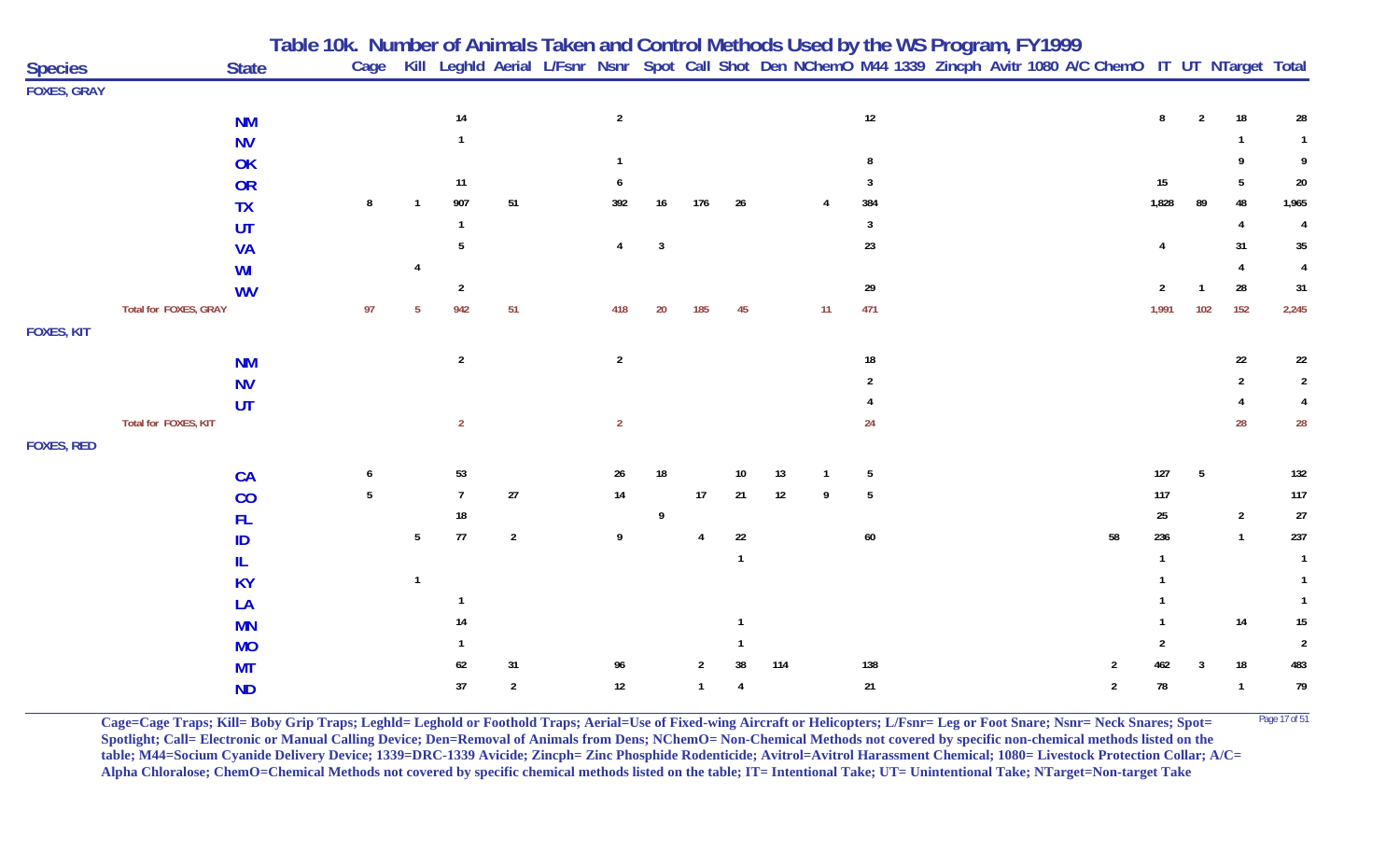|                                   |                 | Table 10k.  Number of Animals Taken and Control Methods Used by the WS Program, FY1999 |             |              |     |                |        |                |                |                |                                                                                                                   |              |  |  |                |                |                |                |                  |
|-----------------------------------|-----------------|----------------------------------------------------------------------------------------|-------------|--------------|-----|----------------|--------|----------------|----------------|----------------|-------------------------------------------------------------------------------------------------------------------|--------------|--|--|----------------|----------------|----------------|----------------|------------------|
| <b>Species</b>                    | <b>State</b>    | Cage                                                                                   |             |              |     |                |        |                |                |                | Kill Leghld Aerial L/Fsnr Nsnr Spot Call Shot Den NChemO M44 1339 Zincph Avitr 1080 A/C ChemO IT UT NTarget Total |              |  |  |                |                |                |                |                  |
| <b>FOXES, RED</b>                 |                 |                                                                                        |             |              |     |                |        |                |                |                |                                                                                                                   |              |  |  |                |                |                |                |                  |
|                                   | <b>NE</b>       |                                                                                        |             | $19$         |     | $\overline{3}$ |        |                | $\overline{3}$ | $\overline{2}$ |                                                                                                                   | 13           |  |  | 42             | 82             |                |                | 82               |
|                                   | NJ              |                                                                                        |             |              |     | $12\,$         |        |                |                |                |                                                                                                                   |              |  |  |                | 13             |                |                | 13               |
|                                   | <b>NM</b>       |                                                                                        |             | 6            |     |                |        |                |                |                |                                                                                                                   |              |  |  |                | 6              |                |                | 6                |
|                                   | OR              | $\overline{1}$                                                                         |             | 68           |     | 29             |        |                | 40             |                |                                                                                                                   | $\mathbf{1}$ |  |  |                | 139            |                | $\overline{4}$ | 143              |
|                                   | <b>TX</b>       |                                                                                        |             | 266          | 63  | 262            |        | 26             | 15             | 47             |                                                                                                                   | 228          |  |  | $\mathbf{1}$   | 902            |                | $\overline{2}$ | 908              |
|                                   | UT              | $\overline{2}$                                                                         |             | 55           | 27  | 190            |        | $\overline{7}$ | 11             | $\overline{2}$ |                                                                                                                   | 83           |  |  | $\overline{4}$ | 380            |                | $\mathbf{1}$   | 381              |
|                                   | <b>VA</b>       |                                                                                        | $\mathbf 1$ | 15           |     | 26             | $26\,$ |                | $\overline{2}$ |                |                                                                                                                   | 43           |  |  |                | 41             | $\overline{1}$ | 71             | 113              |
|                                   | <b>WA</b>       |                                                                                        |             | $\mathbf{1}$ |     |                |        |                |                |                |                                                                                                                   |              |  |  |                |                |                | $\overline{1}$ | $\overline{1}$   |
|                                   | <b>WI</b>       |                                                                                        |             | $\mathbf{1}$ |     |                |        |                |                |                |                                                                                                                   |              |  |  |                |                |                | $\overline{1}$ | $\overline{1}$   |
|                                   | <b>WV</b>       |                                                                                        |             |              |     | $\overline{2}$ |        |                |                |                |                                                                                                                   | 20           |  |  |                | $\overline{2}$ |                | 19             | $22\,$           |
|                                   | <b>WY</b>       |                                                                                        |             | 139          | 28  | 111            |        | 13             | 92             | 54             |                                                                                                                   | 305          |  |  | 6              | 745            | 3              | 5              | 753              |
| Total for FOXES, RED              |                 | 14                                                                                     | -7          | 840          | 180 | 792            | 54     | 74             | 262            | 244            | 14                                                                                                                | 922          |  |  | 115            | 3,361          | 17             | 140            | 3,518            |
| <b>FOXES, SWIFT</b>               |                 |                                                                                        |             |              |     |                |        |                |                |                |                                                                                                                   |              |  |  |                |                |                |                |                  |
|                                   |                 |                                                                                        |             |              |     |                |        |                |                |                |                                                                                                                   | $16\,$       |  |  |                |                |                | 16             | $16\phantom{.0}$ |
|                                   | <b>NM</b>       |                                                                                        |             |              |     |                |        |                |                |                |                                                                                                                   | $\mathbf{1}$ |  |  |                |                |                | $\overline{1}$ | $\overline{1}$   |
| Total for FOXES, SWIFT            | <b>WY</b>       |                                                                                        |             |              |     |                |        |                |                |                |                                                                                                                   | 17           |  |  |                |                |                | 17             | 17               |
| <b>FRANCOLIN, BLACK</b>           |                 |                                                                                        |             |              |     |                |        |                |                |                |                                                                                                                   |              |  |  |                |                |                |                |                  |
|                                   |                 |                                                                                        |             |              |     |                |        |                |                |                |                                                                                                                   |              |  |  |                |                |                |                |                  |
|                                   | H <sub>II</sub> | $\overline{1}$                                                                         |             |              |     |                |        |                | 707            |                |                                                                                                                   |              |  |  |                | 708            |                |                | 708              |
| <b>Total for FRANCOLIN, BLACK</b> |                 |                                                                                        |             |              |     |                |        |                | 707            |                |                                                                                                                   |              |  |  |                | 708            |                |                | 708              |
| <b>FRANCOLIN, ERCKEL'S</b>        |                 |                                                                                        |             |              |     |                |        |                |                |                |                                                                                                                   |              |  |  |                |                |                |                |                  |
|                                   | H <sub>II</sub> |                                                                                        |             |              |     |                |        |                | $\overline{7}$ |                |                                                                                                                   |              |  |  |                | $\overline{7}$ |                |                | $\overline{7}$   |
| Total for FRANCOLIN, ERCKEL'S     |                 |                                                                                        |             |              |     |                |        |                | $\overline{7}$ |                |                                                                                                                   |              |  |  |                | $\overline{7}$ |                |                | $\overline{7}$   |
| <b>FRANCOLIN, GRAY</b>            |                 |                                                                                        |             |              |     |                |        |                |                |                |                                                                                                                   |              |  |  |                |                |                |                |                  |
|                                   | H <sub>II</sub> |                                                                                        |             |              |     |                |        |                | 683            |                |                                                                                                                   |              |  |  |                | 683            |                |                | 683              |
| Total for FRANCOLIN, GRAY         |                 |                                                                                        |             |              |     |                |        |                | 683            |                |                                                                                                                   |              |  |  |                | 683            |                |                | 683              |
| <b>FROGS/TOADS (ALL)</b>          |                 |                                                                                        |             |              |     |                |        |                |                |                |                                                                                                                   |              |  |  |                |                |                |                |                  |

Cage=Cage Traps; Kill= Boby Grip Traps; Leghld= Leghold or Foothold Traps; Aerial=Use of Fixed-wing Aircraft or Helicopters; L/Fsnr= Leg or Foot Snare; Nsnr= Neck Snares; Spot= <sup>Page 18 of 51</sup> **Spotlight; Call= Electronic or Manual Calling Device; Den=Removal of Animals from Dens; NChemO= Non-Chemical Methods not covered by specific non-chemical methods listed on the table; M44=Socium Cyanide Delivery Device; 1339=DRC-1339 Avicide; Zincph= Zinc Phosphide Rodenticide; Avitrol=Avitrol Harassment Chemical; 1080= Livestock Protection Collar; A/C= Alpha Chloralose; ChemO=Chemical Methods not covered by specific chemical methods listed on the table; IT= Intentional Take; UT= Unintentional Take; NTarget=Non-target Take**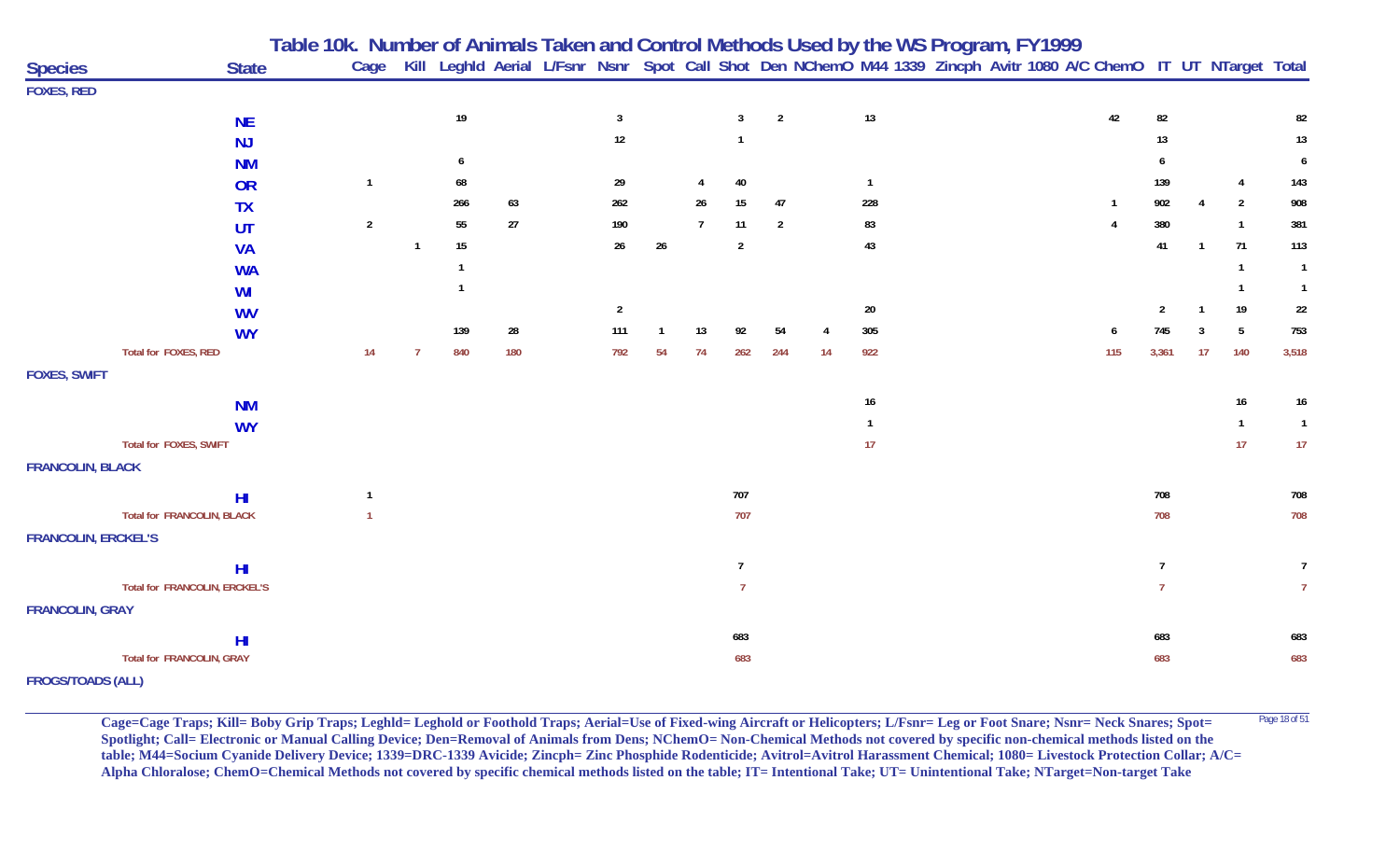**Table 10k. Number of Animals Taken and Control Methods Used by the WS Program, FY 1999**

| <b>Species</b><br><b>State</b>          | Cage           |                |  |  |  |                |              |  |  | Kill Leghld Aerial L/Fsnr Nsnr Spot Call Shot Den NChemO M44 1339 Zincph Avitr 1080 A/C ChemO IT UT NTarget Total |              |                |                         |
|-----------------------------------------|----------------|----------------|--|--|--|----------------|--------------|--|--|-------------------------------------------------------------------------------------------------------------------|--------------|----------------|-------------------------|
| <b>FROGS/TOADS (ALL)</b>                |                |                |  |  |  |                |              |  |  |                                                                                                                   |              |                |                         |
| H <sub>II</sub>                         | $\mathbf{1}$   |                |  |  |  |                |              |  |  |                                                                                                                   |              |                |                         |
| Total for FROGS/TOADS (ALL)             | $\overline{1}$ |                |  |  |  |                |              |  |  |                                                                                                                   |              |                | $\mathbf{1}$            |
| <b>GEESE, ALEUTIAN CANADA (T&amp;E)</b> |                |                |  |  |  |                |              |  |  |                                                                                                                   |              |                |                         |
| <b>AK</b>                               |                |                |  |  |  |                |              |  |  |                                                                                                                   |              | 3              | $\overline{\mathbf{3}}$ |
| Total for GEESE, ALEUTIAN CANADA (T&E)  |                |                |  |  |  |                |              |  |  |                                                                                                                   |              | $\mathbf{3}$   | $\overline{3}$          |
| <b>GEESE, CANADA</b>                    |                |                |  |  |  |                |              |  |  |                                                                                                                   |              |                |                         |
| <b>AK</b>                               |                |                |  |  |  | 119            |              |  |  |                                                                                                                   | 119          |                | 119                     |
| CT                                      | $\mathbf{3}$   |                |  |  |  | 115            |              |  |  |                                                                                                                   | 118          |                | 118                     |
| <b>GA</b>                               |                |                |  |  |  |                |              |  |  | $\mathbf{1}$                                                                                                      | $\mathbf{1}$ |                | $\overline{1}$          |
| IA                                      |                |                |  |  |  |                |              |  |  |                                                                                                                   |              |                |                         |
| IL.                                     |                |                |  |  |  | 229            | $25\,$       |  |  |                                                                                                                   | 254          |                | 254                     |
| <b>KY</b>                               |                |                |  |  |  | $19$           |              |  |  | $\mathbf{1}$                                                                                                      | $20\,$       |                | $20\,$                  |
| LA                                      |                |                |  |  |  |                |              |  |  | $\mathbf{1}$                                                                                                      | $\mathbf{1}$ |                | $\mathbf{1}$            |
| П                                       |                |                |  |  |  | $\overline{5}$ |              |  |  |                                                                                                                   |              |                | 5                       |
| <b>MA</b>                               |                |                |  |  |  | $\overline{2}$ |              |  |  |                                                                                                                   | 2            |                | $\overline{2}$          |
| <b>MN</b>                               |                | $\overline{2}$ |  |  |  |                |              |  |  |                                                                                                                   |              | $\sqrt{2}$     | $\overline{2}$          |
| <b>MO</b>                               |                |                |  |  |  | 8              | 9            |  |  |                                                                                                                   | 17           |                | 17                      |
| <b>NE</b>                               |                |                |  |  |  |                |              |  |  |                                                                                                                   |              |                |                         |
| NJ                                      |                |                |  |  |  | 5              | $\mathbf{1}$ |  |  |                                                                                                                   |              |                | 6                       |
| OR                                      |                |                |  |  |  |                |              |  |  |                                                                                                                   |              |                | $\overline{2}$          |
| PA                                      | 136            |                |  |  |  | 49             | $10\,$       |  |  |                                                                                                                   | 195          |                | 195                     |
| R <sub>l</sub>                          |                |                |  |  |  | 3              |              |  |  |                                                                                                                   | 3            |                | $\overline{3}$          |
| <b>TN</b>                               |                |                |  |  |  | $\mathbf{3}$   | $\mathbf{1}$ |  |  | $\mathbf{1}$                                                                                                      |              | $\overline{1}$ | -5                      |
| UT                                      |                |                |  |  |  |                |              |  |  |                                                                                                                   |              |                |                         |
| <b>VT</b>                               |                |                |  |  |  |                |              |  |  |                                                                                                                   |              |                |                         |
| <b>WA</b>                               |                |                |  |  |  | 81             |              |  |  | $\overline{7}$                                                                                                    | 88           |                | 88                      |
| WI                                      | $21\,$         |                |  |  |  |                |              |  |  |                                                                                                                   | 21           |                | $21$                    |

**Cage=Cage Traps; Kill= Boby Grip Traps; Leghld= Leghold or Foothold Traps; Aerial=Use of Fixed-wing Aircraft or Helicopters; L/Fsnr= Leg or Foot Snare; Nsnr= Neck Snares; Spot=** <sup>Page 19 of 51</sup> **Spotlight; Call= Electronic or Manual Calling Device; Den=Removal of Animals from Dens; NChemO= Non-Chemical Methods not covered by specific non-chemical methods listed on the table; M44=Socium Cyanide Delivery Device; 1339=DRC-1339 Avicide; Zincph= Zinc Phosphide Rodenticide; Avitrol=Avitrol Harassment Chemical; 1080= Livestock Protection Collar; A/C= Alpha Chloralose; ChemO=Chemical Methods not covered by specific chemical methods listed on the table; IT= Intentional Take; UT= Unintentional Take; NTarget=Non-target Take**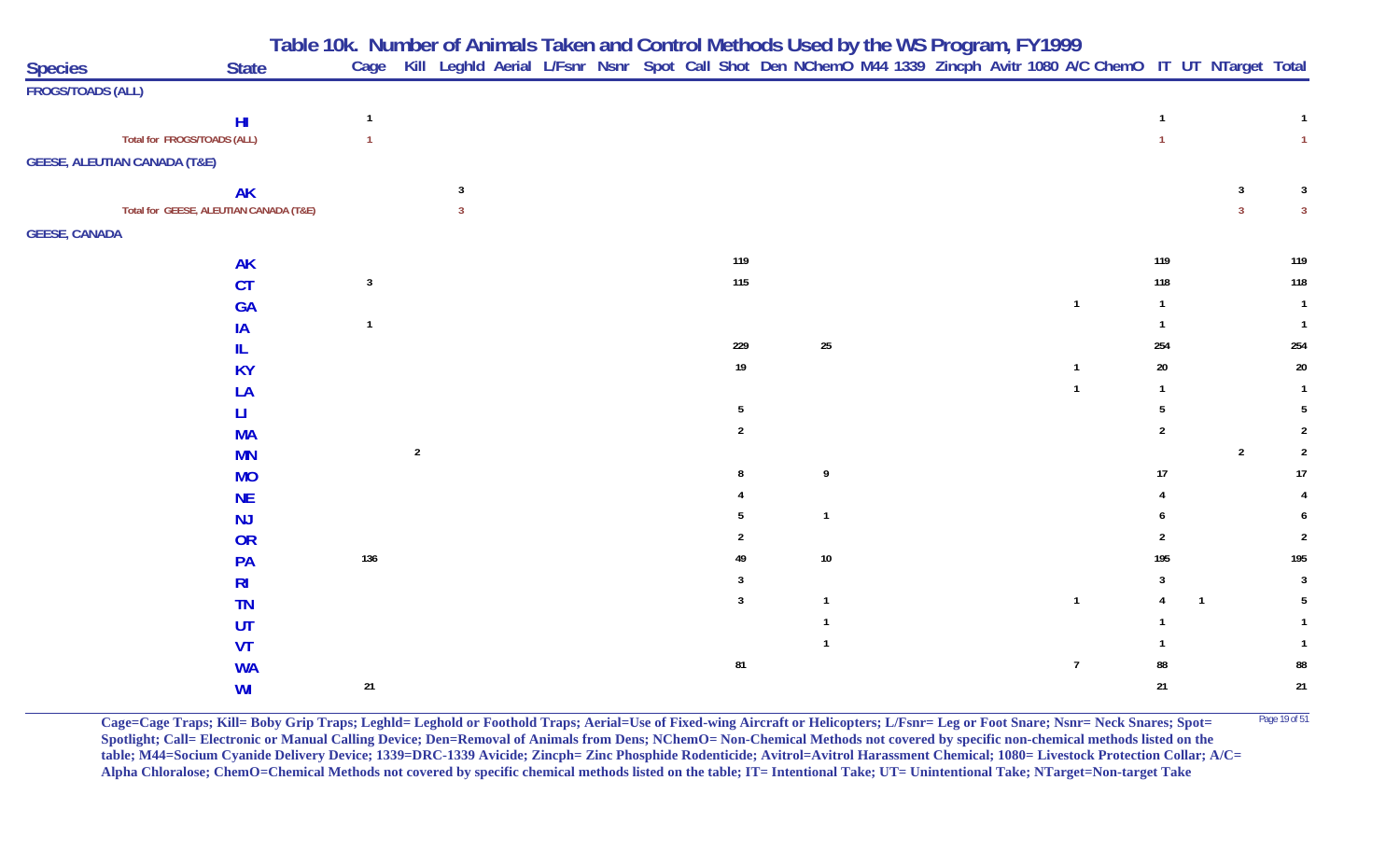**Table 10k. Number of Animals Taken and Control Methods Used by the WS Program, FY 1999**

| <b>Species</b>               | <b>State</b>                         | Cage |                |  |                |  |                | Kill Leghld Aerial L/Fsnr Nsnr Spot Call Shot Den NChemO M44 1339 Zincph Avitr 1080 A/C ChemO IT UT NTarget Total |  |  |        |                |                                  |              |                |
|------------------------------|--------------------------------------|------|----------------|--|----------------|--|----------------|-------------------------------------------------------------------------------------------------------------------|--|--|--------|----------------|----------------------------------|--------------|----------------|
| <b>GEESE, CANADA</b>         |                                      |      |                |  |                |  |                |                                                                                                                   |  |  |        |                |                                  |              |                |
|                              | Total for GEESE, CANADA              | 161  | $\overline{2}$ |  |                |  | 644            | 48                                                                                                                |  |  | 11     | 863            | $\overline{2}$<br>$\overline{1}$ |              | 866            |
| <b>GEESE, FERAL</b>          |                                      |      |                |  |                |  |                |                                                                                                                   |  |  |        |                |                                  |              |                |
|                              | <b>VA</b>                            |      |                |  |                |  |                | $\overline{1}$                                                                                                    |  |  |        |                |                                  |              |                |
|                              | <b>WA</b>                            |      |                |  |                |  |                |                                                                                                                   |  |  | $20\,$ | $20\,$         |                                  |              | $20\,$         |
|                              | Total for GEESE, FERAL               |      |                |  |                |  |                | $\overline{1}$                                                                                                    |  |  | $20\,$ | 21             |                                  |              | 21             |
| <b>GEESE, SNOW</b>           |                                      |      |                |  |                |  |                |                                                                                                                   |  |  |        |                |                                  |              |                |
|                              | <b>MO</b>                            |      |                |  |                |  | $\overline{2}$ |                                                                                                                   |  |  |        | $\overline{2}$ |                                  |              | $\overline{2}$ |
|                              | <b>NE</b>                            |      |                |  |                |  | $\overline{2}$ |                                                                                                                   |  |  |        | $\overline{2}$ |                                  |              | $\overline{2}$ |
|                              | <b>TX</b>                            |      |                |  |                |  | 23             |                                                                                                                   |  |  |        | 23             |                                  |              | 23             |
|                              | <b>VA</b>                            |      |                |  |                |  |                |                                                                                                                   |  |  |        |                |                                  |              |                |
|                              | <b>WA</b>                            |      |                |  |                |  | $\overline{2}$ |                                                                                                                   |  |  |        | $\overline{2}$ |                                  |              | $\overline{2}$ |
|                              | Total for GEESE, SNOW                |      |                |  |                |  | 33             |                                                                                                                   |  |  |        | 33             |                                  |              | 33             |
|                              | <b>GEESE, WHITE-FRONTED (ALL)</b>    |      |                |  |                |  |                |                                                                                                                   |  |  |        |                |                                  |              |                |
|                              | <b>AK</b>                            |      |                |  |                |  | $\overline{2}$ |                                                                                                                   |  |  |        | $\overline{2}$ |                                  |              | $\overline{2}$ |
|                              | Total for GEESE, WHITE-FRONTED (ALL) |      |                |  |                |  | $\overline{2}$ |                                                                                                                   |  |  |        | $\overline{2}$ |                                  |              | $\overline{2}$ |
| GEESE, z-(OTHER)             |                                      |      |                |  |                |  |                |                                                                                                                   |  |  |        |                |                                  |              |                |
|                              | <b>WY</b>                            |      |                |  | $\overline{1}$ |  |                |                                                                                                                   |  |  |        |                |                                  | $\mathbf{1}$ | $\overline{1}$ |
|                              | Total for GEESE, z-(OTHER)           |      |                |  |                |  |                |                                                                                                                   |  |  |        |                |                                  | $\mathbf{1}$ | $\overline{1}$ |
| <b>GOATS, FERAL</b>          |                                      |      |                |  |                |  |                |                                                                                                                   |  |  |        |                |                                  |              |                |
|                              | H <sub>l</sub>                       |      |                |  |                |  | 192            |                                                                                                                   |  |  |        | 192            |                                  |              | 192            |
|                              | Total for GOATS, FERAL               |      |                |  |                |  | 192            |                                                                                                                   |  |  |        | 192            |                                  |              | 192            |
| <b>GOPHERS, POCKET (ALL)</b> |                                      |      |                |  |                |  |                |                                                                                                                   |  |  |        |                |                                  |              |                |
|                              | CO                                   |      |                |  |                |  |                |                                                                                                                   |  |  |        |                |                                  |              |                |
|                              | <b>NV</b>                            |      |                |  |                |  |                |                                                                                                                   |  |  |        |                |                                  |              |                |
|                              | <b>TX</b>                            |      |                |  |                |  |                | 2                                                                                                                 |  |  |        |                |                                  |              | $\overline{2}$ |
|                              | Total for GOPHERS, POCKET (ALL)      |      |                |  |                |  |                |                                                                                                                   |  |  |        | 4              |                                  |              | $\overline{4}$ |

**Cage=Cage Traps; Kill= Boby Grip Traps; Leghld= Leghold or Foothold Traps; Aerial=Use of Fixed-wing Aircraft or Helicopters; L/Fsnr= Leg or Foot Snare; Nsnr= Neck Snares; Spot=** <sup>Page 20 of 51</sup> **Spotlight; Call= Electronic or Manual Calling Device; Den=Removal of Animals from Dens; NChemO= Non-Chemical Methods not covered by specific non-chemical methods listed on the table; M44=Socium Cyanide Delivery Device; 1339=DRC-1339 Avicide; Zincph= Zinc Phosphide Rodenticide; Avitrol=Avitrol Harassment Chemical; 1080= Livestock Protection Collar; A/C= Alpha Chloralose; ChemO=Chemical Methods not covered by specific chemical methods listed on the table; IT= Intentional Take; UT= Unintentional Take; NTarget=Non-target Take**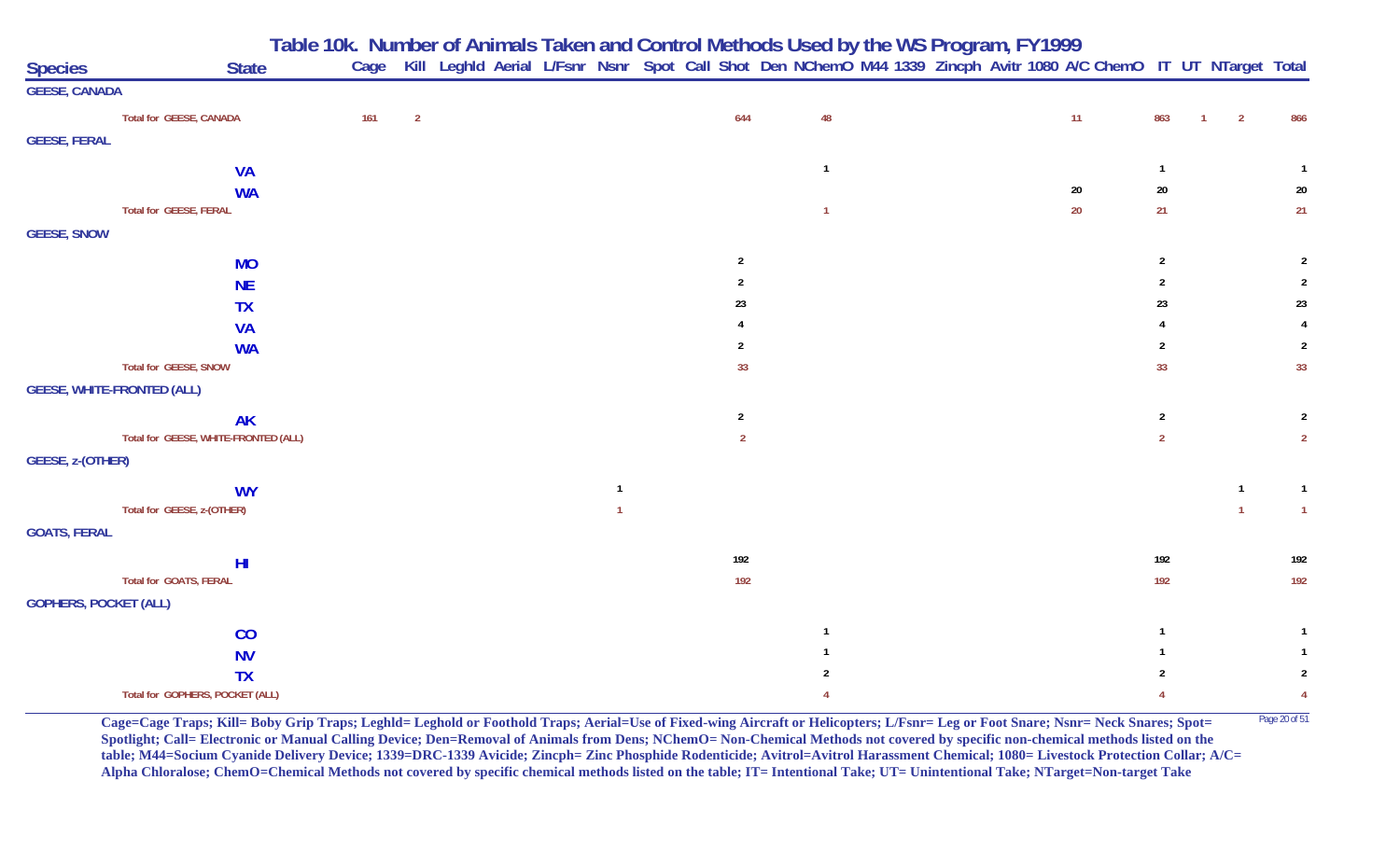|                               |                                   | Table 10k. Number of Animals Taken and Control Methods Used by the WS Program, FY1999<br>Cage Kill Leghld Aerial L/Fsnr Nsnr Spot Call Shot Den NChemO M44 1339 Zincph Avitr 1080 A/C ChemO IT UT NTarget Total |                |  |  |       |                |        |  |                 |                |                |
|-------------------------------|-----------------------------------|-----------------------------------------------------------------------------------------------------------------------------------------------------------------------------------------------------------------|----------------|--|--|-------|----------------|--------|--|-----------------|----------------|----------------|
| <b>Species</b>                | <b>State</b>                      |                                                                                                                                                                                                                 |                |  |  |       |                |        |  |                 |                |                |
| <b>GRACKLES (OTHER)</b>       |                                   |                                                                                                                                                                                                                 |                |  |  |       |                |        |  |                 |                |                |
|                               | FL.                               |                                                                                                                                                                                                                 |                |  |  | 5     |                |        |  | $5\phantom{.0}$ |                | 5              |
|                               | <b>MO</b>                         |                                                                                                                                                                                                                 |                |  |  | 3     | $\overline{7}$ |        |  | 10              |                | 10             |
|                               | <b>Total for GRACKLES (OTHER)</b> |                                                                                                                                                                                                                 |                |  |  | 8     | $\overline{7}$ |        |  | 15              |                | 15             |
| <b>GRACKLES, BOAT-TAILED</b>  |                                   |                                                                                                                                                                                                                 |                |  |  |       |                |        |  |                 |                |                |
|                               | <b>GA</b>                         |                                                                                                                                                                                                                 |                |  |  |       |                | 70     |  | $70\,$          |                | $70\,$         |
|                               | <b>TX</b>                         |                                                                                                                                                                                                                 |                |  |  | 16    |                |        |  | 16              |                | $16\,$         |
|                               | Total for GRACKLES, BOAT-TAILED   |                                                                                                                                                                                                                 |                |  |  | 16    |                | $70$   |  | 86              |                | 86             |
| <b>GRACKLES, COMMON</b>       |                                   |                                                                                                                                                                                                                 |                |  |  |       |                |        |  |                 |                |                |
|                               | <b>MO</b>                         |                                                                                                                                                                                                                 |                |  |  | 3     | 42             |        |  | $45\,$          |                | 45             |
|                               | <b>NE</b>                         | 149                                                                                                                                                                                                             |                |  |  |       |                |        |  | 153             |                | 153            |
|                               | <b>TN</b>                         |                                                                                                                                                                                                                 |                |  |  | 33    |                |        |  | 33              |                | 33             |
|                               | <b>TX</b>                         | $\overline{2}$                                                                                                                                                                                                  |                |  |  |       |                |        |  |                 | $\overline{2}$ | $\overline{2}$ |
|                               | <b>Total for GRACKLES, COMMON</b> | 151                                                                                                                                                                                                             |                |  |  | 40    | 42             |        |  | 231             | $\overline{2}$ | 233            |
| <b>GRACKLES, GREAT-TAILED</b> |                                   |                                                                                                                                                                                                                 |                |  |  |       |                |        |  |                 |                |                |
|                               | <b>AZ</b>                         |                                                                                                                                                                                                                 |                |  |  |       |                | 22     |  | 22              |                | 22             |
|                               | <b>TX</b>                         |                                                                                                                                                                                                                 |                |  |  | 993   |                | 23,232 |  | 24,225          |                | 24,225         |
|                               | Total for GRACKLES, GREAT-TAILED  |                                                                                                                                                                                                                 |                |  |  | 993   |                | 23,254 |  | 24,247          |                | 24,247         |
| <b>GREBES (ALL)</b>           |                                   |                                                                                                                                                                                                                 |                |  |  |       |                |        |  |                 |                |                |
|                               | <b>MS</b>                         |                                                                                                                                                                                                                 | $\overline{1}$ |  |  |       |                |        |  |                 | $\overline{1}$ | $\overline{1}$ |
|                               | <b>WA</b>                         |                                                                                                                                                                                                                 |                |  |  | 85    |                |        |  | 85              |                | 85             |
|                               | <b>Total for GREBES (ALL)</b>     |                                                                                                                                                                                                                 | $\overline{1}$ |  |  | 85    |                |        |  | 85              | $\overline{1}$ | 86             |
| <b>GULLS, CALIFORNIA</b>      |                                   |                                                                                                                                                                                                                 |                |  |  |       |                |        |  |                 |                |                |
|                               | <b>WA</b>                         |                                                                                                                                                                                                                 |                |  |  | 2,697 |                |        |  | 2,697           |                | 2,697          |
|                               | Total for GULLS, CALIFORNIA       |                                                                                                                                                                                                                 |                |  |  | 2,697 |                |        |  | 2,697           |                | 2,697          |
| <b>GULLS, FRANKLIN'S</b>      |                                   |                                                                                                                                                                                                                 |                |  |  |       |                |        |  |                 |                |                |
|                               | <b>NE</b>                         |                                                                                                                                                                                                                 |                |  |  | 9     |                |        |  | 9               |                | 9              |

Cage=Cage Traps; Kill= Boby Grip Traps; Leghld= Leghold or Foothold Traps; Aerial=Use of Fixed-wing Aircraft or Helicopters; L/Fsnr= Leg or Foot Snare; Nsnr= Neck Snares; Spot= <sup>Page 21 of 51</sup> **Spotlight; Call= Electronic or Manual Calling Device; Den=Removal of Animals from Dens; NChemO= Non-Chemical Methods not covered by specific non-chemical methods listed on the table; M44=Socium Cyanide Delivery Device; 1339=DRC-1339 Avicide; Zincph= Zinc Phosphide Rodenticide; Avitrol=Avitrol Harassment Chemical; 1080= Livestock Protection Collar; A/C= Alpha Chloralose; ChemO=Chemical Methods not covered by specific chemical methods listed on the table; IT= Intentional Take; UT= Unintentional Take; NTarget=Non-target Take**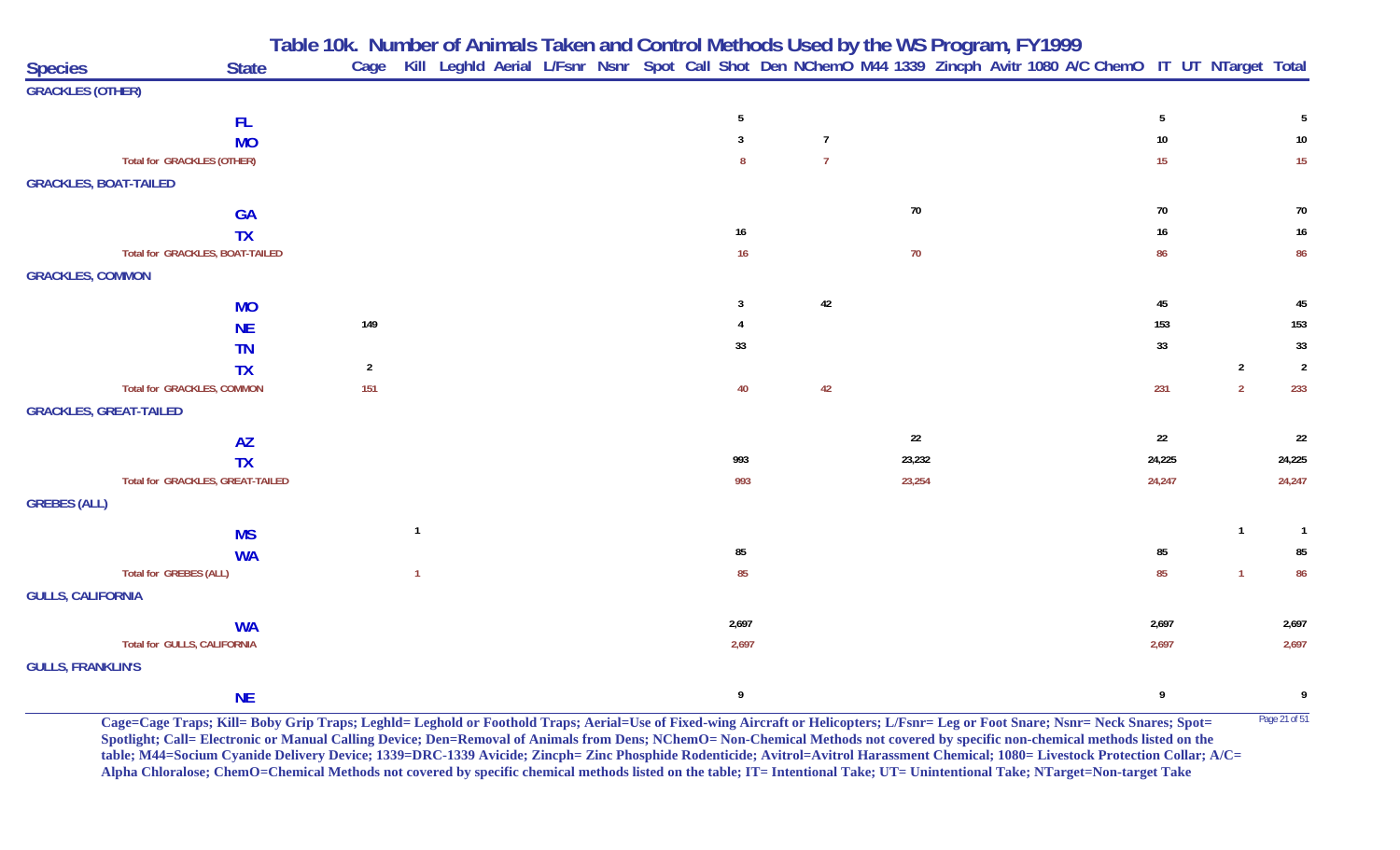|  |  | Table 10k. Number of Animals Taken and Control Methods Used by the WS Program, FY1999 |
|--|--|---------------------------------------------------------------------------------------|
|  |  |                                                                                       |

| <b>Species</b>                |                                     | <b>State</b>   | Cage |                         |  |  |                  | Kill Leghld Aerial L/Fsnr Nsnr Spot Call Shot Den NChemO M44 1339 Zincph Avitr 1080 A/C ChemO IT UT NTarget Total |  |  |  |                  |                         |                |
|-------------------------------|-------------------------------------|----------------|------|-------------------------|--|--|------------------|-------------------------------------------------------------------------------------------------------------------|--|--|--|------------------|-------------------------|----------------|
| <b>GULLS, FRANKLIN'S</b>      |                                     |                |      |                         |  |  |                  |                                                                                                                   |  |  |  |                  |                         |                |
|                               | Total for GULLS, FRANKLIN'S         |                |      |                         |  |  | $\overline{9}$   |                                                                                                                   |  |  |  | $\overline{9}$   |                         | 9              |
| <b>GULLS, GLAUCOUS-WINGED</b> |                                     |                |      |                         |  |  |                  |                                                                                                                   |  |  |  |                  |                         |                |
|                               |                                     | <b>AK</b>      |      | $\overline{3}$          |  |  | $\overline{1}$   |                                                                                                                   |  |  |  | $\mathbf{1}$     | $\overline{\mathbf{3}}$ | $\overline{4}$ |
|                               |                                     | <b>WA</b>      |      |                         |  |  | 950              | 116                                                                                                               |  |  |  | 1,066            |                         | 1,066          |
|                               | Total for GULLS, GLAUCOUS-WINGED    |                |      | $\overline{\mathbf{3}}$ |  |  | 951              | 116                                                                                                               |  |  |  | 1,067            | $\overline{3}$          | 1,070          |
|                               | <b>GULLS, GREAT BLACK-BACKED</b>    |                |      |                         |  |  |                  |                                                                                                                   |  |  |  |                  |                         |                |
|                               |                                     | $\mathsf{H}$   |      |                         |  |  | 96               |                                                                                                                   |  |  |  | 96               |                         | 96             |
|                               |                                     | <b>NH</b>      |      |                         |  |  | $15\phantom{.0}$ |                                                                                                                   |  |  |  | 15 <sub>15</sub> |                         | 15             |
|                               |                                     | <b>NY</b>      |      |                         |  |  | -7               |                                                                                                                   |  |  |  | $\overline{7}$   |                         | $\overline{7}$ |
|                               |                                     | R <sub>l</sub> |      |                         |  |  | 40               |                                                                                                                   |  |  |  | $40\,$           |                         | $40\,$         |
|                               | Total for GULLS, GREAT BLACK-BACKED |                |      |                         |  |  | 158              |                                                                                                                   |  |  |  | 158              |                         | 158            |
| <b>GULLS, HEERMANN'S</b>      |                                     |                |      |                         |  |  |                  |                                                                                                                   |  |  |  |                  |                         |                |
|                               |                                     | <b>CA</b>      |      |                         |  |  | 5                |                                                                                                                   |  |  |  | 5                |                         | 5              |
|                               | Total for GULLS, HEERMANN'S         |                |      |                         |  |  | $5\phantom{.0}$  |                                                                                                                   |  |  |  | 5 <sub>5</sub>   |                         | 5 <sub>1</sub> |
| <b>GULLS, HERRING</b>         |                                     |                |      |                         |  |  |                  |                                                                                                                   |  |  |  |                  |                         |                |
|                               |                                     | <b>AK</b>      |      |                         |  |  | $11$             |                                                                                                                   |  |  |  | 11               |                         | 11             |
|                               |                                     | <b>FL</b>      |      |                         |  |  | 84               |                                                                                                                   |  |  |  | 84               |                         | 84             |
|                               |                                     | IL             |      |                         |  |  | 9                |                                                                                                                   |  |  |  | 9                |                         | 9              |
|                               |                                     | Ш              |      |                         |  |  | 405              |                                                                                                                   |  |  |  | 405              |                         | 405            |
|                               |                                     | <b>NH</b>      |      |                         |  |  | 136              |                                                                                                                   |  |  |  | 136              |                         | 136            |
|                               |                                     | <b>NY</b>      |      |                         |  |  | 236              |                                                                                                                   |  |  |  | 236              |                         | 236            |
|                               |                                     | R <sub>l</sub> |      |                         |  |  | 79               |                                                                                                                   |  |  |  | 79               |                         | 79             |
|                               |                                     | <b>WA</b>      |      |                         |  |  | 82               |                                                                                                                   |  |  |  | 82               |                         | 82             |
|                               | Total for GULLS, HERRING            |                |      |                         |  |  | 1,042            |                                                                                                                   |  |  |  | 1,042            |                         | 1,042          |
| <b>GULLS, LAUGHING</b>        |                                     |                |      |                         |  |  |                  |                                                                                                                   |  |  |  |                  |                         |                |
|                               |                                     | FL.            |      |                         |  |  | ${\bf 28}$       |                                                                                                                   |  |  |  | 28               |                         | 28             |

**Cage=Cage Traps; Kill= Boby Grip Traps; Leghld= Leghold or Foothold Traps; Aerial=Use of Fixed-wing Aircraft or Helicopters; L/Fsnr= Leg or Foot Snare; Nsnr= Neck Snares; Spot=** <sup>Page 22 of 51</sup> **Spotlight; Call= Electronic or Manual Calling Device; Den=Removal of Animals from Dens; NChemO= Non-Chemical Methods not covered by specific non-chemical methods listed on the table; M44=Socium Cyanide Delivery Device; 1339=DRC-1339 Avicide; Zincph= Zinc Phosphide Rodenticide; Avitrol=Avitrol Harassment Chemical; 1080= Livestock Protection Collar; A/C= Alpha Chloralose; ChemO=Chemical Methods not covered by specific chemical methods listed on the table; IT= Intentional Take; UT= Unintentional Take; NTarget=Non-target Take**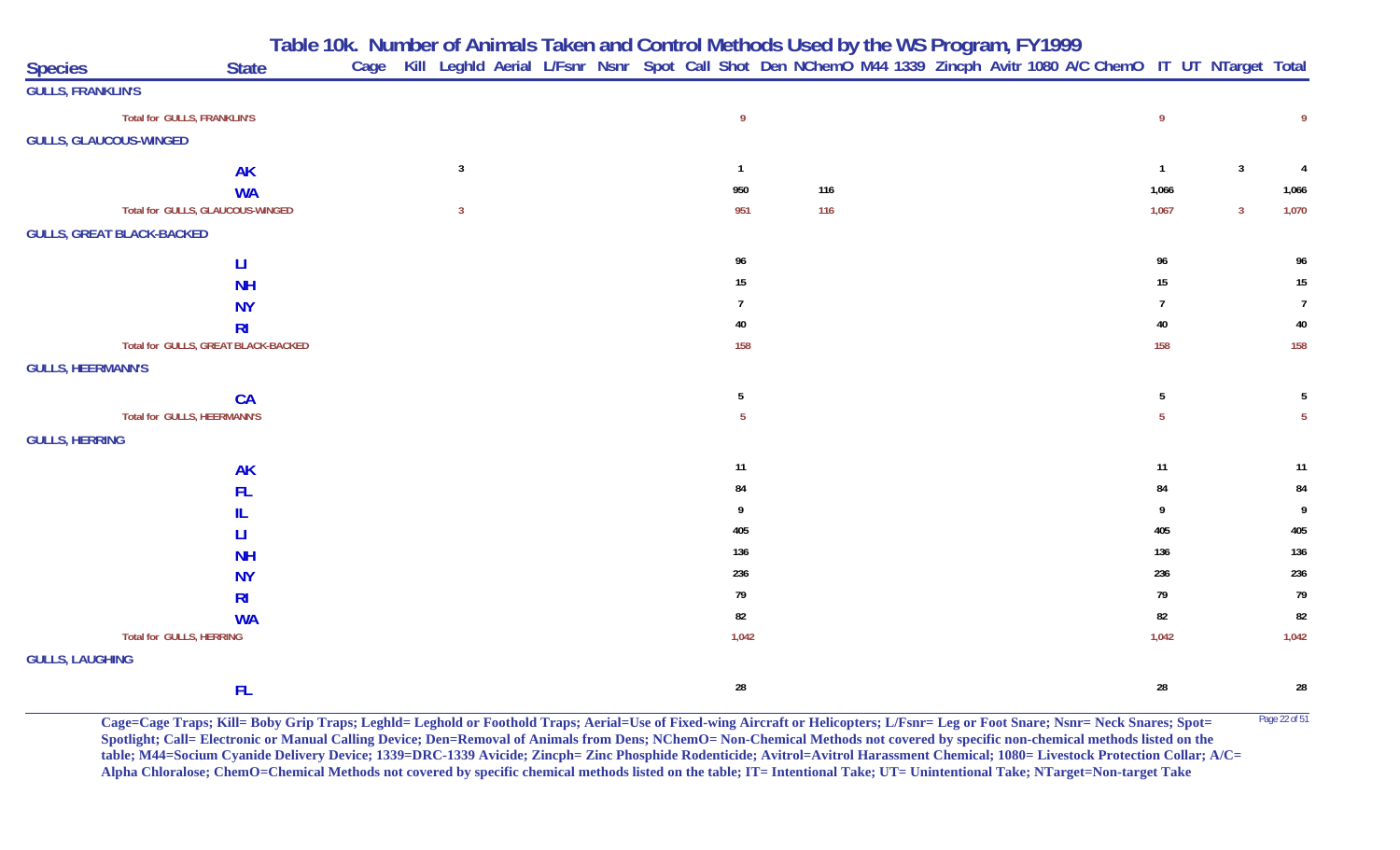**Table 10k. Number of Animals Taken and Control Methods Used by the WS Program, FY 1999**

| <b>Species</b>                  | <b>State</b>                    | Cage |              |  |  |                |                |                         |  |  |                |    | Kill Leghld Aerial L/Fsnr Nsnr Spot Call Shot Den NChemO M44 1339 Zincph Avitr 1080 A/C ChemO IT UT NTarget Total |
|---------------------------------|---------------------------------|------|--------------|--|--|----------------|----------------|-------------------------|--|--|----------------|----|-------------------------------------------------------------------------------------------------------------------|
| <b>GULLS, LAUGHING</b>          |                                 |      |              |  |  |                |                |                         |  |  |                |    |                                                                                                                   |
|                                 | $\mathsf{L}\mathsf{I}$          |      |              |  |  | 2,841          |                |                         |  |  | 2,841          |    | 2,841                                                                                                             |
|                                 | <b>NJ</b>                       |      |              |  |  | 149            |                |                         |  |  | 149            |    | 149                                                                                                               |
|                                 | Total for GULLS, LAUGHING       |      |              |  |  | 3,018          |                |                         |  |  | 3,018          |    | 3,018                                                                                                             |
| <b>GULLS, RING-BILLED</b>       |                                 |      |              |  |  |                |                |                         |  |  |                |    |                                                                                                                   |
|                                 | ID                              |      |              |  |  | $12\,$         |                |                         |  |  | 12             |    | $12\,$                                                                                                            |
|                                 | IL.                             |      |              |  |  | 191            | $\overline{1}$ |                         |  |  | 192            |    | 192                                                                                                               |
|                                 | <b>KY</b>                       |      |              |  |  | $26\,$         |                |                         |  |  | $26\,$         |    | $26\,$                                                                                                            |
|                                 | Ц                               |      |              |  |  | $37\,$         |                |                         |  |  | $37\,$         |    | $37\,$                                                                                                            |
|                                 | MI                              |      |              |  |  |                |                | $\mathbf{3}$            |  |  | 3              |    | $\mathbf{3}$                                                                                                      |
|                                 | <b>NH</b>                       |      |              |  |  | $\overline{2}$ |                |                         |  |  | $\overline{2}$ |    | $\overline{2}$                                                                                                    |
|                                 | <b>NY</b>                       |      |              |  |  | 127            |                |                         |  |  | $127$          |    | 127                                                                                                               |
|                                 | <b>OR</b>                       |      |              |  |  | 1,065          |                |                         |  |  | 1,065          |    | 1,065                                                                                                             |
|                                 | R <sub>l</sub>                  |      |              |  |  | $\bf 8$        |                |                         |  |  | 8              |    | $\bf 8$                                                                                                           |
|                                 | <b>VA</b>                       |      |              |  |  |                | $\overline{1}$ |                         |  |  | $\mathbf{1}$   |    | $\overline{1}$                                                                                                    |
|                                 | <b>WA</b>                       |      |              |  |  | 9,488          |                |                         |  |  | 9,488          |    | 9,488                                                                                                             |
|                                 | Total for GULLS, RING-BILLED    |      |              |  |  | 10,956         | $\overline{2}$ | $\overline{\mathbf{3}}$ |  |  | 10,961         |    | 10,961                                                                                                            |
| <b>GULLS, WESTERN</b>           |                                 |      |              |  |  |                |                |                         |  |  |                |    |                                                                                                                   |
|                                 | CA                              |      | $\mathbf{1}$ |  |  | 515            | 123            |                         |  |  | 638            | -1 | 639                                                                                                               |
|                                 | <b>Total for GULLS, WESTERN</b> |      | $\mathbf{1}$ |  |  | 515            | 123            |                         |  |  | 638            |    | 639                                                                                                               |
| GULLS, z-(OTHER)                |                                 |      |              |  |  |                |                |                         |  |  |                |    |                                                                                                                   |
|                                 | <b>AK</b>                       |      |              |  |  | $72\,$         | $\overline{1}$ |                         |  |  | 73             |    | 73                                                                                                                |
|                                 | <b>CA</b>                       |      |              |  |  | $45\,$         |                |                         |  |  | 45             |    | $\sqrt{45}$                                                                                                       |
|                                 | <b>WA</b>                       |      |              |  |  | 137            |                |                         |  |  | 137            |    | 137                                                                                                               |
|                                 | Total for GULLS, z-(OTHER)      |      |              |  |  | 254            | $\overline{1}$ |                         |  |  | 255            |    | 255                                                                                                               |
| <b>HARES, JACKRABBITS (ALL)</b> |                                 |      |              |  |  |                |                |                         |  |  |                |    |                                                                                                                   |
|                                 | <b>AZ</b>                       |      |              |  |  | $\, 8$         |                |                         |  |  | $\bf 8$        |    | $\bf 8$                                                                                                           |

**Cage=Cage Traps; Kill= Boby Grip Traps; Leghld= Leghold or Foothold Traps; Aerial=Use of Fixed-wing Aircraft or Helicopters; L/Fsnr= Leg or Foot Snare; Nsnr= Neck Snares; Spot= <sup>Page 23 of 51</sup> Spotlight; Call= Electronic or Manual Calling Device; Den=Removal of Animals from Dens; NChemO= Non-Chemical Methods not covered by specific non-chemical methods listed on the table; M44=Socium Cyanide Delivery Device; 1339=DRC-1339 Avicide; Zincph= Zinc Phosphide Rodenticide; Avitrol=Avitrol Harassment Chemical; 1080= Livestock Protection Collar; A/C= Alpha Chloralose; ChemO=Chemical Methods not covered by specific chemical methods listed on the table; IT= Intentional Take; UT= Unintentional Take; NTarget=Non-target Take**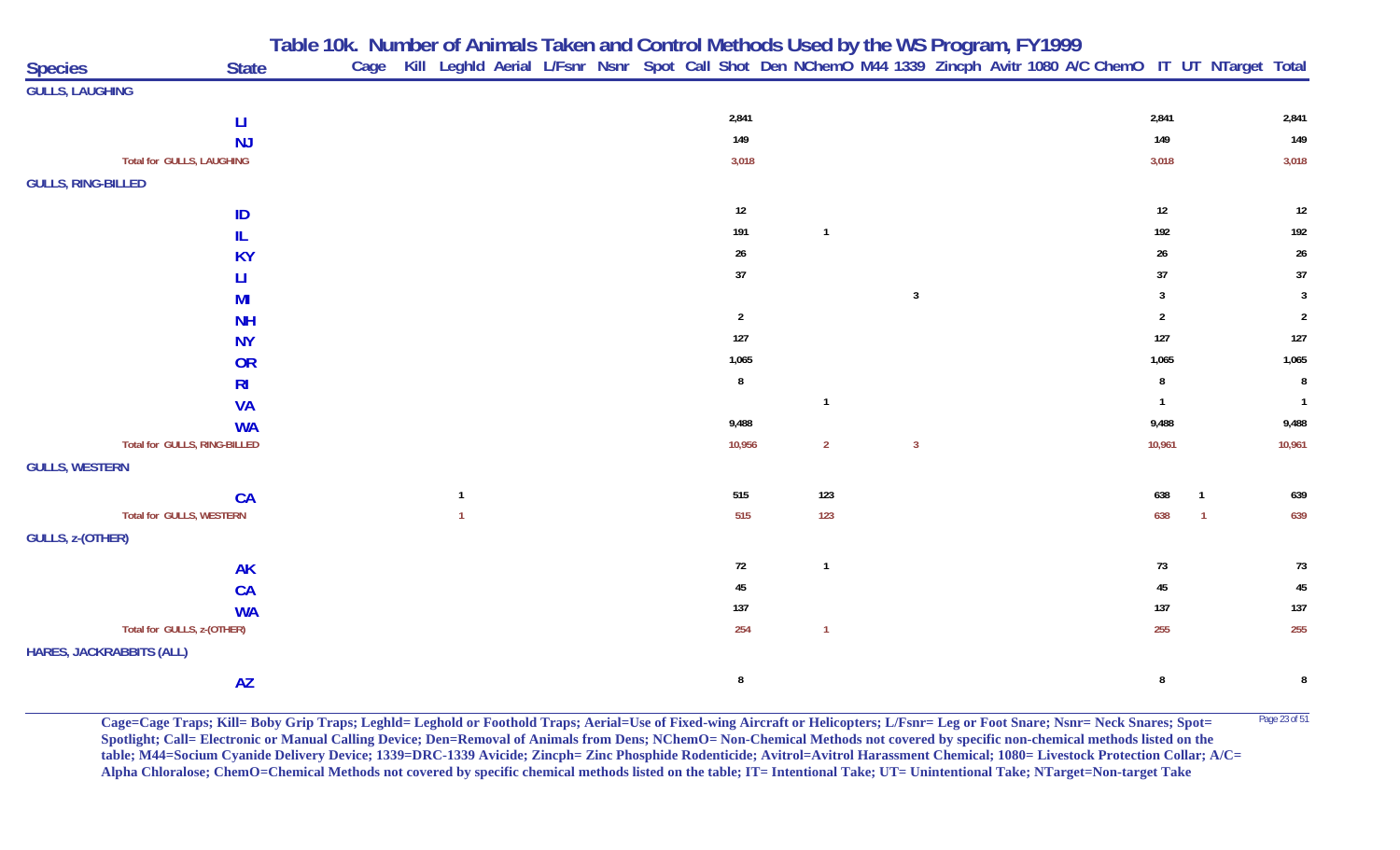|                                      |                                         |                | Table 10k. Number of Animals Taken and Control Methods Used by the WS Program, FY1999 |  |    |    |                |                |  |                                                                                                                        |                 |              |                |                |
|--------------------------------------|-----------------------------------------|----------------|---------------------------------------------------------------------------------------|--|----|----|----------------|----------------|--|------------------------------------------------------------------------------------------------------------------------|-----------------|--------------|----------------|----------------|
| <b>Species</b>                       | <b>State</b>                            |                |                                                                                       |  |    |    |                |                |  | Cage Kill Leghld Aerial L/Fsnr Nsnr Spot Call Shot Den NChemO M44 1339 Zincph Avitr 1080 A/C ChemO IT UT NTarget Total |                 |              |                |                |
| <b>HARES, JACKRABBITS (ALL)</b>      |                                         |                |                                                                                       |  |    |    |                |                |  |                                                                                                                        |                 |              |                |                |
|                                      | <b>CA</b>                               |                | $\mathbf{1}$                                                                          |  |    | 42 |                |                |  |                                                                                                                        | 42              | $\mathbf{1}$ |                | 43             |
|                                      | IA                                      |                |                                                                                       |  |    |    | 22             |                |  |                                                                                                                        | 22              |              |                | 22             |
|                                      | <b>MN</b>                               |                |                                                                                       |  |    |    | 14             |                |  |                                                                                                                        | 14              |              |                | 14             |
|                                      | <b>ND</b>                               |                |                                                                                       |  |    |    |                |                |  |                                                                                                                        |                 |              | $\mathbf{1}$   | $\overline{1}$ |
|                                      | <b>NM</b>                               |                | 3                                                                                     |  |    |    | 75             |                |  |                                                                                                                        | 75              |              |                | 83             |
|                                      | OK                                      |                |                                                                                       |  |    |    |                |                |  |                                                                                                                        |                 |              |                |                |
|                                      | <b>TX</b>                               | $\overline{4}$ | 4                                                                                     |  | 76 |    | $\overline{3}$ |                |  |                                                                                                                        | $\overline{7}$  |              | 80             | 87             |
|                                      | UT                                      |                |                                                                                       |  |    |    |                |                |  |                                                                                                                        |                 |              | $\overline{2}$ | $\overline{2}$ |
|                                      | Total for HARES, JACKRABBITS (ALL)      | $\overline{4}$ | 8                                                                                     |  | 85 | 42 | 122            |                |  |                                                                                                                        | 168             |              | 92             | 261            |
| <b>HARES, SNOWSHOE</b>               |                                         |                |                                                                                       |  |    |    |                |                |  |                                                                                                                        |                 |              |                |                |
|                                      | <b>MN</b>                               |                | $\mathbf{1}$                                                                          |  |    |    |                |                |  |                                                                                                                        |                 |              | -1             | -1             |
| Total for HARES, SNOWSHOE            |                                         |                |                                                                                       |  |    |    |                |                |  |                                                                                                                        |                 |              |                | $\overline{1}$ |
| <b>HAWKS, COOPER'S</b>               |                                         |                |                                                                                       |  |    |    |                |                |  |                                                                                                                        |                 |              |                |                |
|                                      | <b>CA</b>                               |                |                                                                                       |  |    |    |                | $\overline{1}$ |  |                                                                                                                        | 5               |              |                |                |
| Total for HAWKS, COOPER'S            |                                         |                |                                                                                       |  |    |    |                |                |  |                                                                                                                        | 5               |              |                |                |
| <b>HAWKS, HARRIERS (MARSH HAWKS)</b> |                                         |                |                                                                                       |  |    |    |                |                |  |                                                                                                                        |                 |              |                |                |
|                                      | <b>CA</b>                               |                |                                                                                       |  |    |    | $\overline{7}$ |                |  |                                                                                                                        | $\overline{7}$  |              |                |                |
|                                      | <b>MO</b>                               |                |                                                                                       |  |    |    | 3              |                |  |                                                                                                                        | 3               |              |                | -3             |
|                                      | Total for HAWKS, HARRIERS (MARSH HAWKS) |                |                                                                                       |  |    |    | 10             |                |  |                                                                                                                        | 10 <sup>°</sup> |              |                | $10\,$         |
| <b>HAWKS, RED-TAILED</b>             |                                         |                |                                                                                       |  |    |    |                |                |  |                                                                                                                        |                 |              |                |                |
|                                      | <b>CA</b>                               |                |                                                                                       |  |    |    | 33             |                |  |                                                                                                                        | 33              |              |                | 33             |
|                                      | <b>KY</b>                               |                |                                                                                       |  |    |    | 27             | $\overline{2}$ |  |                                                                                                                        | 29              |              |                | 29             |
|                                      | <b>MO</b>                               |                |                                                                                       |  |    |    | -3             | $\overline{2}$ |  |                                                                                                                        | 5               |              |                | -5             |
| Total for HAWKS, RED-TAILED          |                                         |                |                                                                                       |  |    |    | 63             | $\overline{4}$ |  |                                                                                                                        | 67              |              |                | 67             |
| <b>HAWKS, z-(OTHER)</b>              |                                         |                |                                                                                       |  |    |    |                |                |  |                                                                                                                        |                 |              |                |                |
|                                      | <b>KY</b>                               |                |                                                                                       |  |    |    | $\overline{1}$ |                |  |                                                                                                                        | $\overline{1}$  |              |                | $\overline{1}$ |

Cage=Cage Traps; Kill= Boby Grip Traps; Leghld= Leghold or Foothold Traps; Aerial=Use of Fixed-wing Aircraft or Helicopters; L/Fsnr= Leg or Foot Snare; Nsnr= Neck Snares; Spot= <sup>Page 24 of 51</sup> **Spotlight; Call= Electronic or Manual Calling Device; Den=Removal of Animals from Dens; NChemO= Non-Chemical Methods not covered by specific non-chemical methods listed on the table; M44=Socium Cyanide Delivery Device; 1339=DRC-1339 Avicide; Zincph= Zinc Phosphide Rodenticide; Avitrol=Avitrol Harassment Chemical; 1080= Livestock Protection Collar; A/C= Alpha Chloralose; ChemO=Chemical Methods not covered by specific chemical methods listed on the table; IT= Intentional Take; UT= Unintentional Take; NTarget=Non-target Take**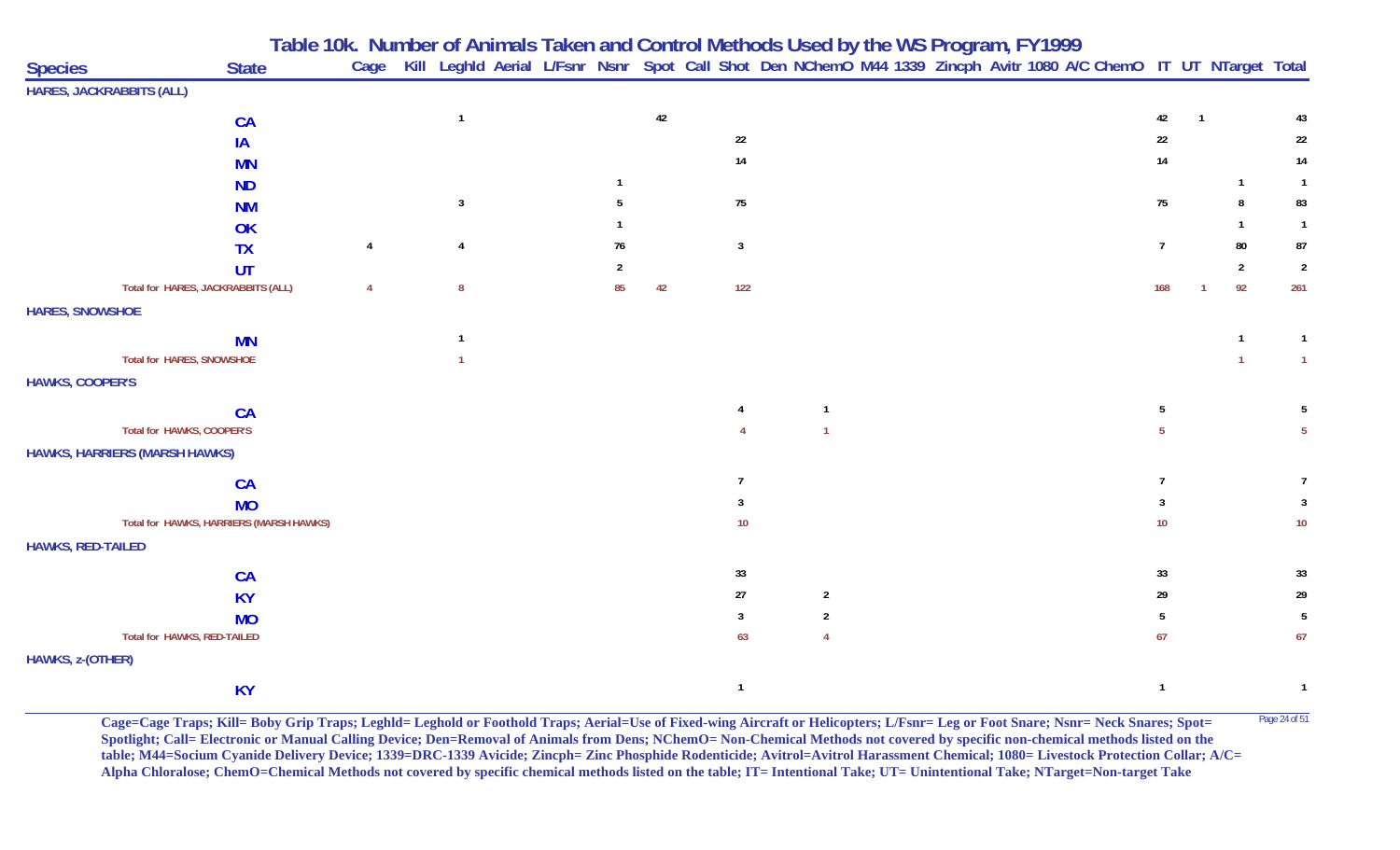|                             |                                       | Table 10k. Number of Animals Taken and Control Methods Used by the WS Program, FY1999 |                |                |                                                                                                                        |                |                |  |  |  |                |                |                |                |
|-----------------------------|---------------------------------------|---------------------------------------------------------------------------------------|----------------|----------------|------------------------------------------------------------------------------------------------------------------------|----------------|----------------|--|--|--|----------------|----------------|----------------|----------------|
| <b>Species</b>              | <b>State</b>                          |                                                                                       |                |                | Cage Kill Leghld Aerial L/Fsnr Nsnr Spot Call Shot Den NChemO M44 1339 Zincph Avitr 1080 A/C ChemO IT UT NTarget Total |                |                |  |  |  |                |                |                |                |
| HAWKS, z-(OTHER)            |                                       |                                                                                       |                |                |                                                                                                                        |                |                |  |  |  |                |                |                |                |
|                             | LA                                    |                                                                                       |                | $\overline{1}$ |                                                                                                                        |                |                |  |  |  |                |                | $\mathbf{1}$   | $\mathbf{1}$   |
|                             | <b>WA</b>                             | -1                                                                                    |                |                |                                                                                                                        |                |                |  |  |  |                |                |                | $\mathbf{1}$   |
|                             | Total for HAWKS, z-(OTHER)            |                                                                                       |                |                |                                                                                                                        |                |                |  |  |  |                |                | $\overline{2}$ | $\mathbf{3}$   |
|                             | <b>HERONS, BLACK-CROWNED NIGHT</b>    |                                                                                       |                |                |                                                                                                                        |                |                |  |  |  |                |                |                |                |
|                             | <b>CA</b>                             |                                                                                       |                |                |                                                                                                                        | $\overline{1}$ |                |  |  |  | 2              |                |                |                |
|                             | ID                                    |                                                                                       |                |                |                                                                                                                        |                | 2              |  |  |  |                |                |                | 2              |
|                             | <b>WA</b>                             |                                                                                       |                |                |                                                                                                                        |                | 175            |  |  |  | 175            |                |                | 175            |
|                             | Total for HERONS, BLACK-CROWNED NIGHT |                                                                                       |                |                |                                                                                                                        | $\overline{1}$ | 178            |  |  |  | 179            |                |                | 179            |
| <b>HERONS, GREAT BLUE</b>   |                                       |                                                                                       |                |                |                                                                                                                        |                |                |  |  |  |                |                |                |                |
|                             | <b>AL</b>                             |                                                                                       | $\mathbf{1}$   | $\overline{3}$ |                                                                                                                        |                |                |  |  |  |                |                | 4              |                |
|                             | <b>CA</b>                             |                                                                                       |                |                |                                                                                                                        |                | 11             |  |  |  | 11             |                |                | 11             |
|                             | <b>FL</b>                             |                                                                                       |                |                |                                                                                                                        |                | $\overline{2}$ |  |  |  | $\overline{2}$ |                |                | $\overline{2}$ |
|                             | ID                                    |                                                                                       |                |                |                                                                                                                        |                | 16             |  |  |  | 16             |                |                | 16             |
|                             | <b>KY</b>                             |                                                                                       |                |                |                                                                                                                        |                |                |  |  |  |                |                |                |                |
|                             | LA                                    |                                                                                       |                |                |                                                                                                                        |                |                |  |  |  |                |                |                |                |
|                             | <b>MO</b>                             |                                                                                       |                |                |                                                                                                                        |                | - 1            |  |  |  |                |                |                |                |
|                             | <b>MS</b>                             |                                                                                       |                |                |                                                                                                                        |                |                |  |  |  |                | $\mathfrak{p}$ | $\overline{2}$ |                |
|                             | <b>NC</b>                             |                                                                                       | $\overline{1}$ |                |                                                                                                                        |                |                |  |  |  |                |                |                |                |
|                             | <b>TN</b>                             |                                                                                       |                |                |                                                                                                                        |                | 15             |  |  |  | 15             |                | $\overline{1}$ | 16             |
|                             | <b>WA</b>                             |                                                                                       |                |                |                                                                                                                        |                | 292            |  |  |  | 292            |                |                | 292            |
|                             | <b>WI</b>                             |                                                                                       |                |                |                                                                                                                        |                |                |  |  |  |                |                | $\overline{1}$ | $\mathbf{1}$   |
|                             | Total for HERONS, GREAT BLUE          |                                                                                       | $\overline{2}$ | 10             |                                                                                                                        |                | 338            |  |  |  | 338            | 2              | 10             | 350            |
| <b>HERONS, GREEN-BACKED</b> |                                       |                                                                                       |                |                |                                                                                                                        |                |                |  |  |  |                |                |                |                |
|                             | <b>TX</b>                             |                                                                                       |                |                |                                                                                                                        |                | $\overline{2}$ |  |  |  | $\overline{2}$ |                |                | 2              |
|                             | Total for HERONS, GREEN-BACKED        |                                                                                       |                |                |                                                                                                                        |                | $\overline{2}$ |  |  |  | $\overline{2}$ |                |                | $\overline{2}$ |
| <b>HOGS, FERAL</b>          |                                       |                                                                                       |                |                |                                                                                                                        |                |                |  |  |  |                |                |                |                |

Cage=Cage Traps; Kill= Boby Grip Traps; Leghld= Leghold or Foothold Traps; Aerial=Use of Fixed-wing Aircraft or Helicopters; L/Fsnr= Leg or Foot Snare; Nsnr= Neck Snares; Spot= <sup>Page 25 of 51</sup> **Spotlight; Call= Electronic or Manual Calling Device; Den=Removal of Animals from Dens; NChemO= Non-Chemical Methods not covered by specific non-chemical methods listed on the table; M44=Socium Cyanide Delivery Device; 1339=DRC-1339 Avicide; Zincph= Zinc Phosphide Rodenticide; Avitrol=Avitrol Harassment Chemical; 1080= Livestock Protection Collar; A/C= Alpha Chloralose; ChemO=Chemical Methods not covered by specific chemical methods listed on the table; IT= Intentional Take; UT= Unintentional Take; NTarget=Non-target Take**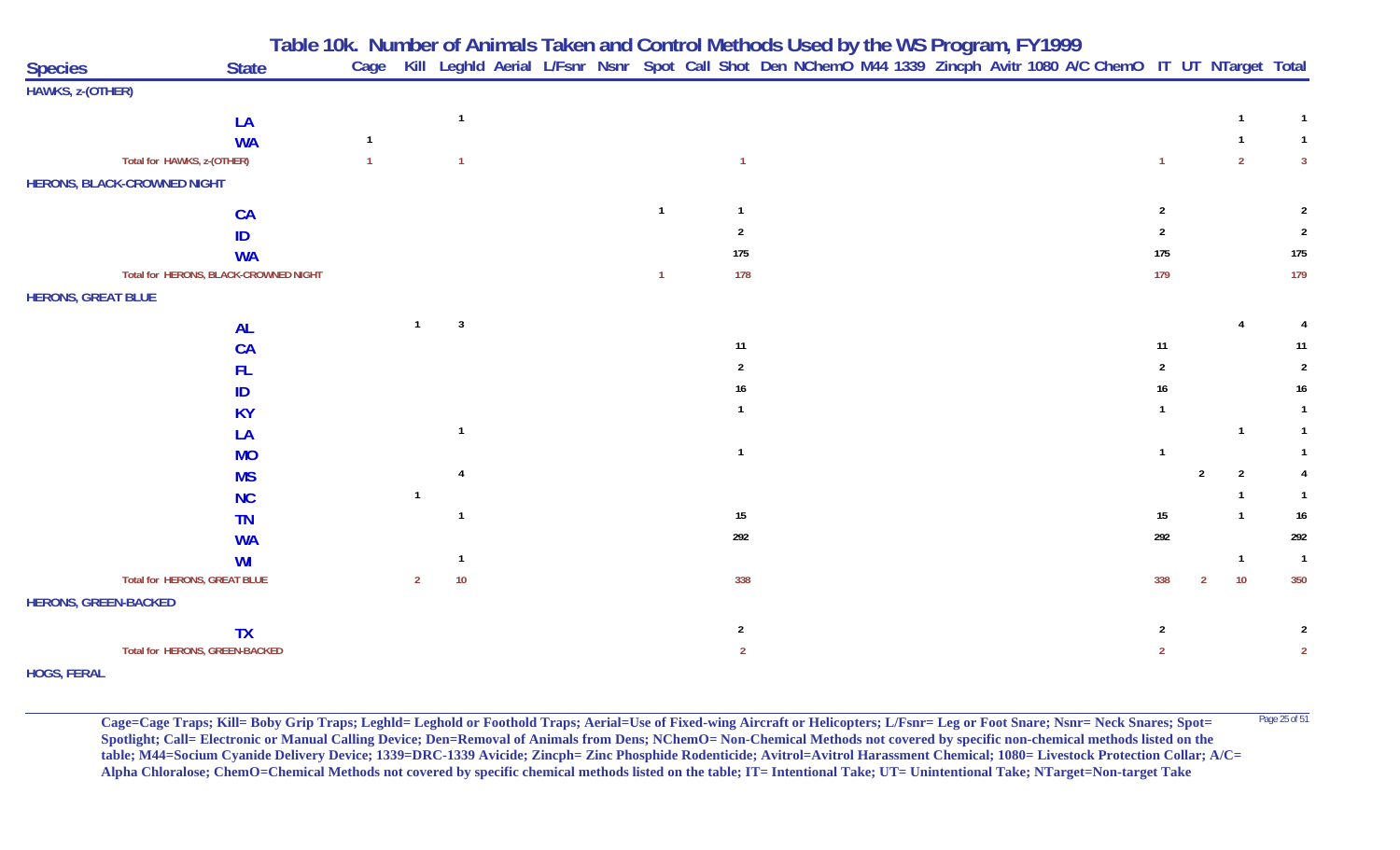| <b>Species</b>            | <b>State</b>                 | Table 10k. Number of Animals Taken and Control Methods Used by the WS Program, FY1999<br>Cage Kill Leghld Aerial L/Fsnr Nsnr Spot Call Shot Den NChemO M44 1339 Zincph Avitr 1080 A/C ChemO IT UT NTarget Total |                         |       |              |       |                |    |                |                |   |  |  |       |   |                |                |
|---------------------------|------------------------------|-----------------------------------------------------------------------------------------------------------------------------------------------------------------------------------------------------------------|-------------------------|-------|--------------|-------|----------------|----|----------------|----------------|---|--|--|-------|---|----------------|----------------|
| <b>HOGS, FERAL</b>        |                              |                                                                                                                                                                                                                 |                         |       |              |       |                |    |                |                |   |  |  |       |   |                |                |
|                           | <b>CA</b>                    | 82                                                                                                                                                                                                              |                         |       | $\mathbf{1}$ | 12    | $\overline{4}$ |    | 30             | $\sqrt{67}$    |   |  |  | 192   |   | $\overline{4}$ | 196            |
|                           | GA                           | 29                                                                                                                                                                                                              |                         |       |              |       | $\overline{2}$ |    | 58             |                |   |  |  | 89    |   |                | 89             |
|                           | H <sub>l</sub>               |                                                                                                                                                                                                                 |                         |       | $47\,$       |       |                |    | 21             | $\overline{1}$ |   |  |  | 70    |   |                | $70\,$         |
|                           | <b>KS</b>                    | 3                                                                                                                                                                                                               |                         |       |              |       |                |    |                |                |   |  |  |       |   |                | $\mathbf{3}$   |
|                           | <b>KY</b>                    |                                                                                                                                                                                                                 |                         |       |              |       |                |    | $\overline{7}$ |                |   |  |  |       |   |                |                |
|                           | <b>MS</b>                    | 18                                                                                                                                                                                                              |                         |       |              |       |                |    |                |                |   |  |  | 18    |   |                | 18             |
|                           | <b>NM</b>                    |                                                                                                                                                                                                                 |                         |       |              | 14    |                |    |                |                |   |  |  | 13    |   | $\overline{1}$ | 14             |
|                           | OK                           | $27\,$                                                                                                                                                                                                          | $\mathbf{1}$            | 48    |              | 5     |                |    | $12\,$         |                |   |  |  | 92    |   | $\overline{1}$ | 93             |
|                           | <b>SC</b>                    |                                                                                                                                                                                                                 |                         |       |              |       | -1             |    |                |                |   |  |  |       |   |                | $\overline{1}$ |
|                           | <b>TX</b>                    | 711                                                                                                                                                                                                             | ${\bf 28}$              | 2,130 |              | 2,148 | 6              | 15 | 305            | 71             | 5 |  |  | 5,386 | Q | 24             | 5,419          |
|                           | Total for HOGS, FERAL        | 871                                                                                                                                                                                                             | 29                      | 2,178 | 48           | 2,179 | 13             | 15 | 433            | 139            | 5 |  |  | 5,871 | Q | 30             | 5,910          |
| <b>JAYS, SCRUB</b>        |                              |                                                                                                                                                                                                                 |                         |       |              |       |                |    |                |                |   |  |  |       |   |                |                |
|                           |                              |                                                                                                                                                                                                                 |                         |       |              |       |                |    |                |                |   |  |  |       |   |                |                |
|                           | <b>NM</b>                    |                                                                                                                                                                                                                 |                         |       |              |       |                |    |                |                |   |  |  |       |   | $\overline{1}$ | $\mathbf{1}$   |
|                           | Total for JAYS, SCRUB        |                                                                                                                                                                                                                 |                         |       |              |       |                |    |                |                |   |  |  |       |   | $\overline{1}$ | $\mathbf{1}$   |
| JUNGLEFOWL, RED           |                              |                                                                                                                                                                                                                 |                         |       |              |       |                |    |                |                |   |  |  |       |   |                |                |
|                           | H <sub>II</sub>              | $\overline{7}$                                                                                                                                                                                                  |                         |       |              |       |                |    | 775            |                |   |  |  | 782   |   |                | 782            |
|                           | Total for JUNGLEFOWL, RED    | $\overline{7}$                                                                                                                                                                                                  |                         |       |              |       |                |    | 775            |                |   |  |  | 782   |   |                | 782            |
| <b>KESTRELS, AMERICAN</b> |                              |                                                                                                                                                                                                                 |                         |       |              |       |                |    |                |                |   |  |  |       |   |                |                |
|                           | <b>CA</b>                    |                                                                                                                                                                                                                 |                         |       |              |       |                |    | 110            | 22             |   |  |  | 132   |   |                | 132            |
|                           | ID                           |                                                                                                                                                                                                                 | $\overline{\mathbf{1}}$ |       |              |       |                |    |                |                |   |  |  |       |   | $\overline{1}$ | $\overline{1}$ |
|                           | IL                           |                                                                                                                                                                                                                 |                         |       |              |       |                |    | 9              | 19             |   |  |  | 28    |   |                | 28             |
|                           | <b>KY</b>                    |                                                                                                                                                                                                                 |                         |       |              |       |                |    | 17             | $47\,$         |   |  |  | 64    |   |                | 64             |
|                           | <b>MO</b>                    |                                                                                                                                                                                                                 |                         |       |              |       |                |    |                | $\overline{7}$ |   |  |  |       |   |                |                |
|                           | <b>TN</b>                    |                                                                                                                                                                                                                 |                         |       |              |       |                |    |                |                |   |  |  |       |   |                |                |
|                           | <b>VA</b>                    |                                                                                                                                                                                                                 |                         |       |              |       |                |    |                |                |   |  |  |       |   |                | $\mathbf{3}$   |
|                           | Total for KESTRELS, AMERICAN |                                                                                                                                                                                                                 | $\overline{1}$          |       |              |       |                |    | 144            | 95             |   |  |  | 239   |   | 1              | 240            |
| <b>VILLDEEDS</b>          |                              |                                                                                                                                                                                                                 |                         |       |              |       |                |    |                |                |   |  |  |       |   |                |                |

**KILLDEERS**

Cage=Cage Traps; Kill= Boby Grip Traps; Leghld= Leghold or Foothold Traps; Aerial=Use of Fixed-wing Aircraft or Helicopters; L/Fsnr= Leg or Foot Snare; Nsnr= Neck Snares; Spot= <sup>Page 26 of 51</sup> **Spotlight; Call= Electronic or Manual Calling Device; Den=Removal of Animals from Dens; NChemO= Non-Chemical Methods not covered by specific non-chemical methods listed on the table; M44=Socium Cyanide Delivery Device; 1339=DRC-1339 Avicide; Zincph= Zinc Phosphide Rodenticide; Avitrol=Avitrol Harassment Chemical; 1080= Livestock Protection Collar; A/C= Alpha Chloralose; ChemO=Chemical Methods not covered by specific chemical methods listed on the table; IT= Intentional Take; UT= Unintentional Take; NTarget=Non-target Take**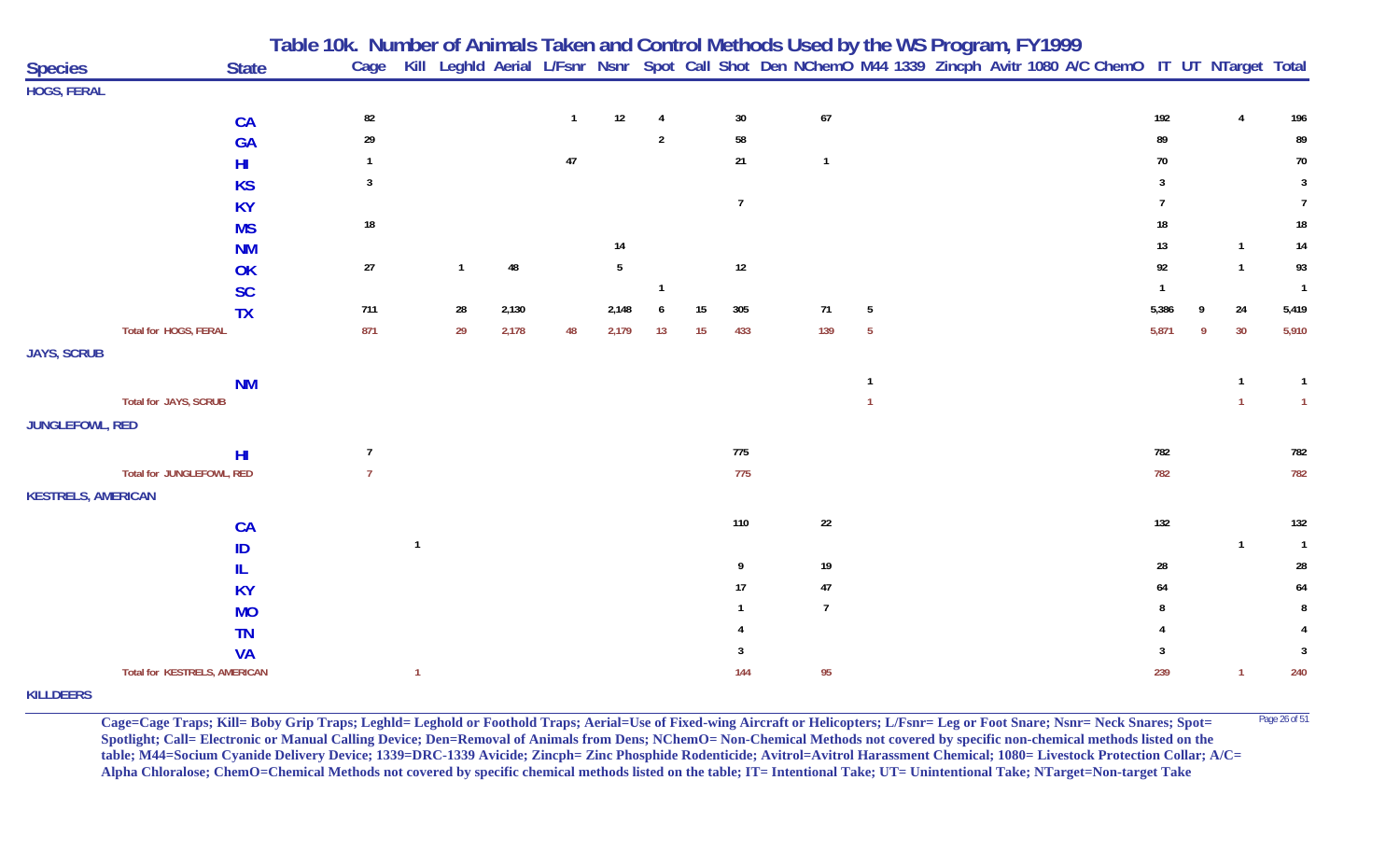|                                    |              |        |    |                |                |                         |                |  | Table 10k. Number of Animals Taken and Control Methods Used by the WS Program, FY1999<br>Cage Kill Leghld Aerial L/Fsnr Nsnr Spot Call Shot Den NChemO M44 1339 Zincph Avitr 1080 A/C ChemO IT UT NTarget Total |                |                |                |                 |
|------------------------------------|--------------|--------|----|----------------|----------------|-------------------------|----------------|--|-----------------------------------------------------------------------------------------------------------------------------------------------------------------------------------------------------------------|----------------|----------------|----------------|-----------------|
| <b>Species</b>                     | <b>State</b> |        |    |                |                |                         |                |  |                                                                                                                                                                                                                 |                |                |                |                 |
|                                    | <b>FL</b>    |        |    |                |                | $\overline{1}$          |                |  |                                                                                                                                                                                                                 | $\overline{1}$ |                |                | $\overline{1}$  |
|                                    | <b>KY</b>    |        |    |                |                | 102                     |                |  |                                                                                                                                                                                                                 | 102            |                |                | 102             |
|                                    | <b>MO</b>    |        |    |                |                | 31                      |                |  |                                                                                                                                                                                                                 | 31             |                |                | 31              |
|                                    | <b>TN</b>    |        |    |                |                |                         |                |  |                                                                                                                                                                                                                 | Q              |                |                | 9               |
|                                    | <b>VA</b>    |        |    |                |                |                         |                |  |                                                                                                                                                                                                                 |                |                |                | $\overline{1}$  |
| <b>Total for KILLDEERS</b>         |              |        |    |                |                | 144                     |                |  |                                                                                                                                                                                                                 | 144            |                |                | 144             |
| <b>KINGFISHERS (ALL)</b>           |              |        |    |                |                |                         |                |  |                                                                                                                                                                                                                 |                |                |                |                 |
|                                    | ID           |        |    |                |                | $\overline{\mathbf{3}}$ |                |  |                                                                                                                                                                                                                 | 3              |                |                | 3               |
|                                    | <b>WA</b>    |        |    |                |                | 15                      |                |  |                                                                                                                                                                                                                 | $15\,$         |                |                | 15              |
| Total for KINGFISHERS (ALL)        |              |        |    |                |                | 18                      |                |  |                                                                                                                                                                                                                 | 18             |                |                | 18              |
| <b>LARKS, HORNED</b>               |              |        |    |                |                |                         |                |  |                                                                                                                                                                                                                 |                |                |                |                 |
|                                    | <b>KY</b>    |        |    |                |                | 21                      |                |  |                                                                                                                                                                                                                 | $21$           |                |                | 21              |
|                                    | <b>MO</b>    |        |    |                |                | 56                      |                |  |                                                                                                                                                                                                                 | 56             |                |                | 56              |
| Total for LARKS, HORNED            |              |        |    |                |                | 77                      |                |  |                                                                                                                                                                                                                 | 77             |                |                | 77              |
| <b>LIONS, MOUNTAIN (COUGAR)</b>    |              |        |    |                |                |                         |                |  |                                                                                                                                                                                                                 |                |                |                |                 |
|                                    | <b>AZ</b>    |        |    | $\overline{2}$ |                |                         | 53             |  |                                                                                                                                                                                                                 | 55             |                |                | 55              |
|                                    | CA           | $10\,$ |    |                |                | 6                       | 86             |  |                                                                                                                                                                                                                 | 102            |                |                | 102             |
|                                    | CO           |        |    | $\mathbf{1}$   |                | $\overline{1}$          | $\sqrt{2}$     |  |                                                                                                                                                                                                                 |                |                |                | 4               |
|                                    | ID           |        | -1 |                |                |                         |                |  |                                                                                                                                                                                                                 |                |                |                | $\overline{2}$  |
|                                    | <b>MT</b>    |        |    |                |                |                         | 15             |  |                                                                                                                                                                                                                 | 16             |                |                | $16\phantom{.}$ |
|                                    | <b>NM</b>    |        |    | $\overline{2}$ | $\overline{7}$ |                         | $\overline{2}$ |  |                                                                                                                                                                                                                 | 18             |                |                | 19              |
|                                    | <b>NV</b>    |        |    |                |                |                         | 28             |  |                                                                                                                                                                                                                 | 28             |                |                | 28              |
|                                    | <b>OR</b>    |        | 17 |                | 14             | $\overline{1}$          | 31             |  |                                                                                                                                                                                                                 | 61             | $\overline{2}$ |                | 63              |
|                                    | <b>TX</b>    |        | 8  |                | 7              |                         | 18             |  |                                                                                                                                                                                                                 | 33             |                |                | 33              |
|                                    | UT           |        |    | 11             | $\overline{2}$ |                         | 23             |  |                                                                                                                                                                                                                 | 36             |                |                | 36              |
|                                    | <b>WY</b>    |        |    |                |                |                         |                |  |                                                                                                                                                                                                                 |                |                | $\overline{1}$ | $\overline{1}$  |
| Total for LIONS, MOUNTAIN (COUGAR) |              | 10     | 35 | 17             | 31             | 8                       | 258            |  |                                                                                                                                                                                                                 | 355            |                |                | 359             |
| <b>MAGPIES, BLACK-BILLED</b>       |              |        |    |                |                |                         |                |  |                                                                                                                                                                                                                 |                |                |                |                 |

**Cage=Cage Traps; Kill= Boby Grip Traps; Leghld= Leghold or Foothold Traps; Aerial=Use of Fixed-wing Aircraft or Helicopters; L/Fsnr= Leg or Foot Snare; Nsnr= Neck Snares; Spot=** <sup>Page 27 of 51</sup> **Spotlight; Call= Electronic or Manual Calling Device; Den=Removal of Animals from Dens; NChemO= Non-Chemical Methods not covered by specific non-chemical methods listed on the table; M44=Socium Cyanide Delivery Device; 1339=DRC-1339 Avicide; Zincph= Zinc Phosphide Rodenticide; Avitrol=Avitrol Harassment Chemical; 1080= Livestock Protection Collar; A/C= Alpha Chloralose; ChemO=Chemical Methods not covered by specific chemical methods listed on the table; IT= Intentional Take; UT= Unintentional Take; NTarget=Non-target Take**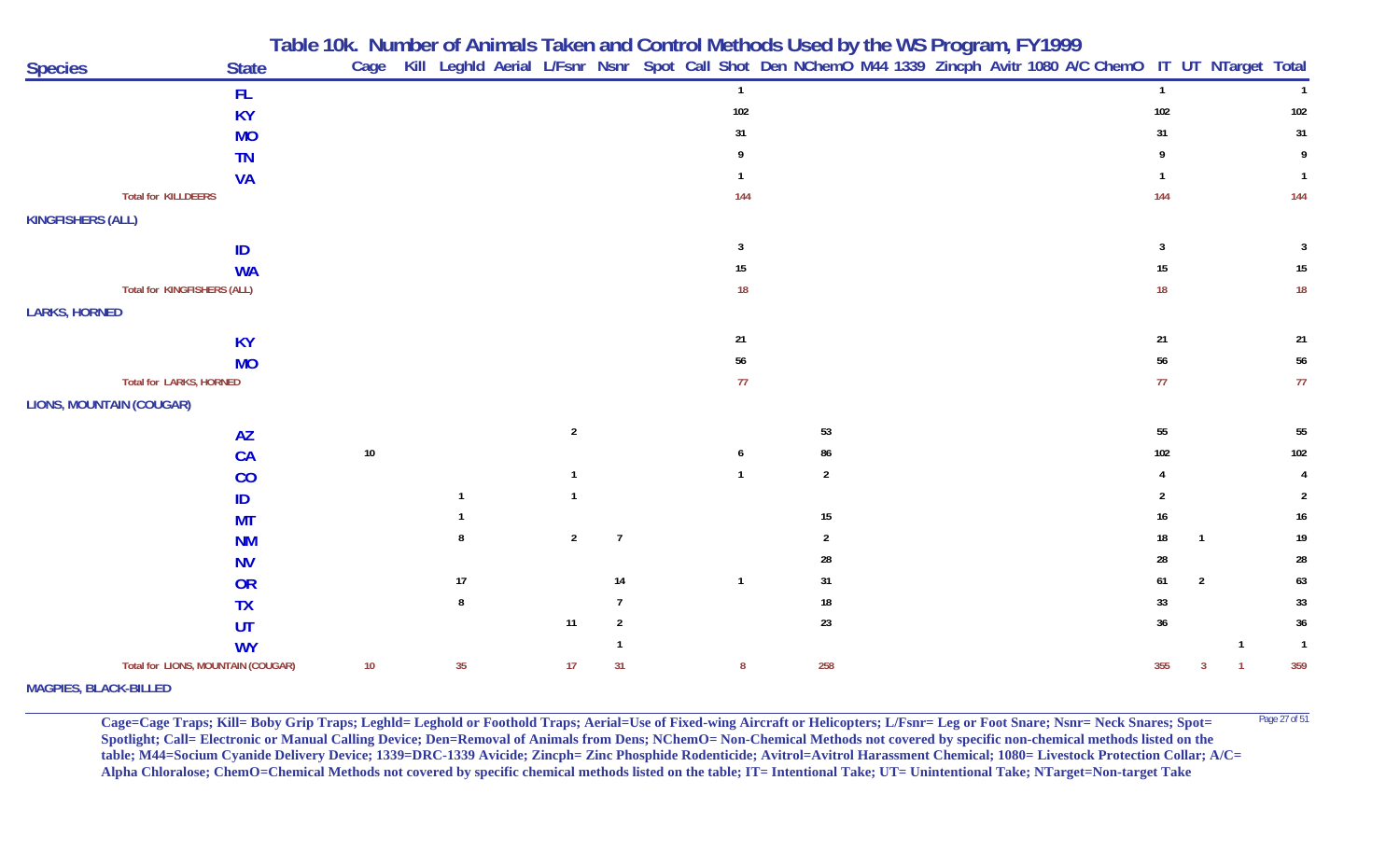| <b>Species</b>                    | <b>State</b>    |                |                | Table 10k. Number of Animals Taken and Control Methods Used by the WS Program, FY1999<br>Cage Kill Leghld Aerial L/Fsnr Nsnr Spot Call Shot Den NChemO M44 1339 Zincph Avitr 1080 A/C ChemO IT UT NTarget Total |  |                  |                 |        |  |              |                |    |                         |                  |
|-----------------------------------|-----------------|----------------|----------------|-----------------------------------------------------------------------------------------------------------------------------------------------------------------------------------------------------------------|--|------------------|-----------------|--------|--|--------------|----------------|----|-------------------------|------------------|
| <b>MAGPIES, BLACK-BILLED</b>      |                 |                |                |                                                                                                                                                                                                                 |  |                  |                 |        |  |              |                |    |                         |                  |
|                                   | <b>AK</b>       | $\overline{1}$ |                | $\overline{1}$                                                                                                                                                                                                  |  |                  |                 |        |  |              |                |    | $\overline{2}$          | $\overline{2}$   |
|                                   | ID              |                |                |                                                                                                                                                                                                                 |  |                  |                 | $35\,$ |  |              | 39             |    |                         | 39               |
|                                   | <b>WA</b>       |                |                |                                                                                                                                                                                                                 |  | 28               |                 |        |  |              | 29             |    |                         | 29               |
| Total for MAGPIES, BLACK-BILLED   |                 | $\overline{2}$ |                | $\mathbf{1}$                                                                                                                                                                                                    |  | 32               |                 | 35     |  |              | 68             |    | $\overline{2}$          | $70\,$           |
| <b>MALLARDS</b>                   |                 |                |                |                                                                                                                                                                                                                 |  |                  |                 |        |  |              |                |    |                         |                  |
|                                   | <b>AK</b>       |                | $\mathbf{3}$   |                                                                                                                                                                                                                 |  | 247              | $\mathbf{1}$    |        |  |              | 248            |    | $\mathbf{3}$            | 251              |
|                                   | <b>CA</b>       |                |                |                                                                                                                                                                                                                 |  |                  | 10              |        |  |              |                | 6  |                         | $10\,$           |
|                                   | <b>FL</b>       |                |                |                                                                                                                                                                                                                 |  | $\overline{3}$   |                 |        |  |              | 3              |    |                         | $\overline{3}$   |
|                                   | IL.             |                |                |                                                                                                                                                                                                                 |  | 121              | $\mathbf{1}$    |        |  |              | 122            |    |                         | 122              |
|                                   | <b>KY</b>       |                |                |                                                                                                                                                                                                                 |  | 58               |                 |        |  |              | 58             |    |                         | ${\bf 58}$       |
|                                   | <b>MO</b>       |                |                |                                                                                                                                                                                                                 |  | 28               |                 |        |  |              | 28             |    |                         | ${\bf 28}$       |
|                                   | <b>NE</b>       |                |                |                                                                                                                                                                                                                 |  | 6                |                 |        |  |              | 6              |    |                         | 6                |
|                                   | <b>NV</b>       |                |                |                                                                                                                                                                                                                 |  |                  |                 |        |  | $\mathbf{2}$ | $\overline{2}$ |    |                         | 2                |
|                                   | <b>TN</b>       |                |                |                                                                                                                                                                                                                 |  | $\overline{2}$   |                 |        |  | 5            | $\overline{2}$ | 5  |                         | $\overline{7}$   |
|                                   | UT              |                |                |                                                                                                                                                                                                                 |  |                  | $5\phantom{.0}$ |        |  |              | 5              |    |                         | 5                |
|                                   | <b>VA</b>       |                |                |                                                                                                                                                                                                                 |  | $20\,$           |                 |        |  | 86           | 106            |    |                         | 106              |
| <b>Total for MALLARDS</b>         |                 |                | $\overline{3}$ |                                                                                                                                                                                                                 |  | 485              | 17              |        |  | 93           | 584            | 11 | $\overline{\mathbf{3}}$ | 598              |
| <b>MANNIKIN, CHESTNUT</b>         |                 |                |                |                                                                                                                                                                                                                 |  |                  |                 |        |  |              |                |    |                         |                  |
|                                   | H <sub>II</sub> |                |                |                                                                                                                                                                                                                 |  | 9,820            |                 |        |  |              | 9,820          |    |                         | 9,820            |
| Total for MANNIKIN, CHESTNUT      |                 |                |                |                                                                                                                                                                                                                 |  | 9,820            |                 |        |  |              | 9,820          |    |                         | 9,820            |
| <b>MANNIKIN, NUTMEG</b>           |                 |                |                |                                                                                                                                                                                                                 |  |                  |                 |        |  |              |                |    |                         |                  |
|                                   | H <sub>l</sub>  |                |                |                                                                                                                                                                                                                 |  | $25\phantom{.0}$ |                 |        |  |              | $25\,$         |    |                         | $25\,$           |
| <b>Total for MANNIKIN, NUTMEG</b> |                 |                |                |                                                                                                                                                                                                                 |  | 25               |                 |        |  |              | 25             |    |                         | $25\phantom{.0}$ |
| <b>MARMOTS/WOODCHUCKS (ALL)</b>   |                 |                |                |                                                                                                                                                                                                                 |  |                  |                 |        |  |              |                |    |                         |                  |
|                                   | <b>AL</b>       |                | ${\bf 28}$     |                                                                                                                                                                                                                 |  | 43               |                 |        |  |              | 71             |    |                         | 71               |
|                                   | CA              |                |                |                                                                                                                                                                                                                 |  | 31               |                 |        |  |              | 31             |    |                         | 31               |

**Cage=Cage Traps; Kill= Boby Grip Traps; Leghld= Leghold or Foothold Traps; Aerial=Use of Fixed-wing Aircraft or Helicopters; L/Fsnr= Leg or Foot Snare; Nsnr= Neck Snares; Spot=** <sup>Page 28 of 51</sup> **Spotlight; Call= Electronic or Manual Calling Device; Den=Removal of Animals from Dens; NChemO= Non-Chemical Methods not covered by specific non-chemical methods listed on the table; M44=Socium Cyanide Delivery Device; 1339=DRC-1339 Avicide; Zincph= Zinc Phosphide Rodenticide; Avitrol=Avitrol Harassment Chemical; 1080= Livestock Protection Collar; A/C= Alpha Chloralose; ChemO=Chemical Methods not covered by specific chemical methods listed on the table; IT= Intentional Take; UT= Unintentional Take; NTarget=Non-target Take**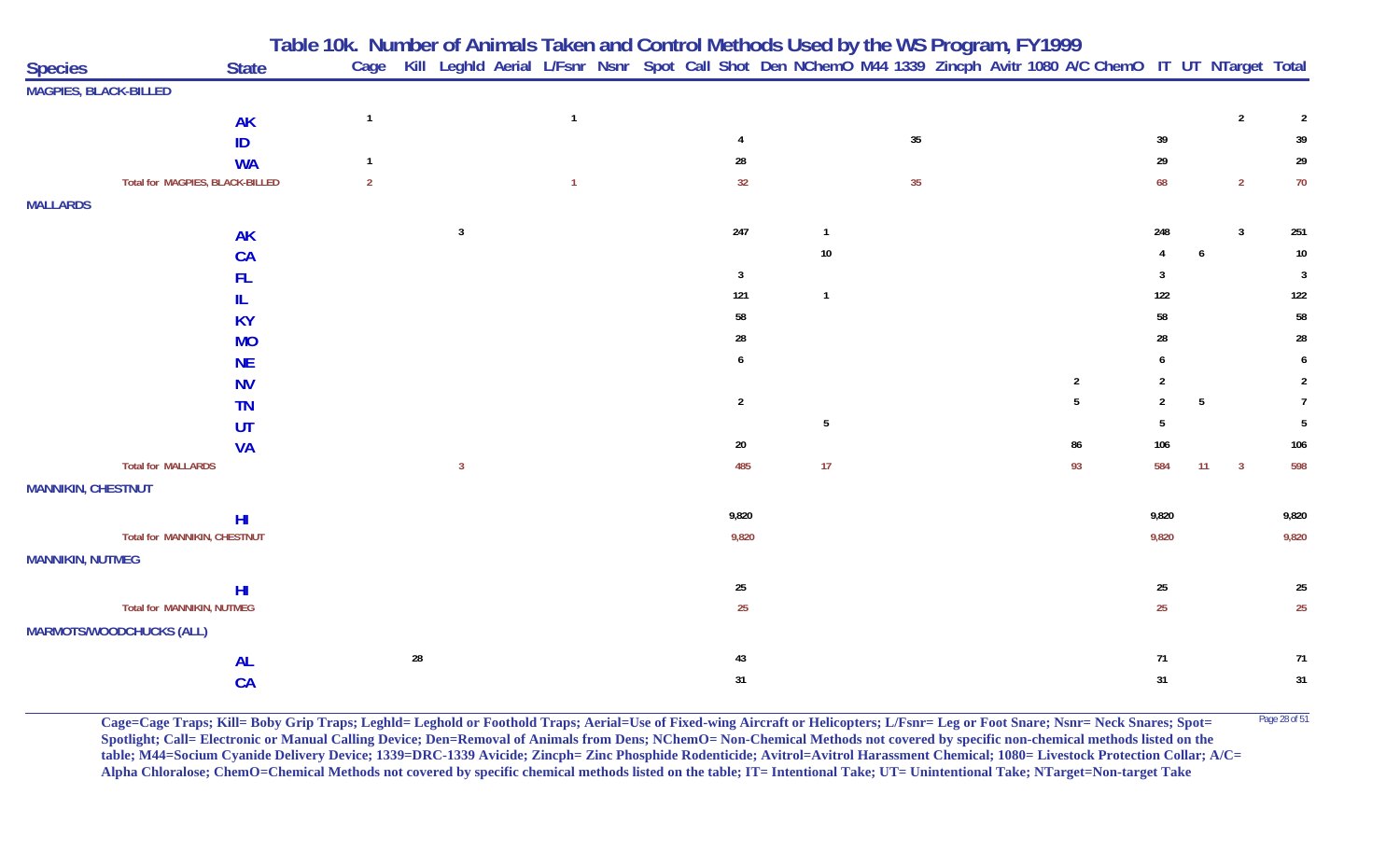| <b>Species</b>                  | <b>State</b>                       |                |                |                |                |                |                |                | Table 10k. Number of Animals Taken and Control Methods Used by the WS Program, FY1999<br>Cage Kill Leghld Aerial L/Fsnr Nsnr Spot Call Shot Den NChemO M44 1339 Zincph Avitr 1080 A/C ChemO IT UT NTarget Total |    |                |              |                |                |
|---------------------------------|------------------------------------|----------------|----------------|----------------|----------------|----------------|----------------|----------------|-----------------------------------------------------------------------------------------------------------------------------------------------------------------------------------------------------------------|----|----------------|--------------|----------------|----------------|
| <b>MARMOTS/WOODCHUCKS (ALL)</b> |                                    |                |                |                |                |                |                |                |                                                                                                                                                                                                                 |    |                |              |                |                |
|                                 | <b>CT</b>                          |                | $\overline{3}$ |                |                |                |                |                |                                                                                                                                                                                                                 |    | $\overline{3}$ |              |                | 3              |
|                                 | ID                                 |                |                |                |                | -3             |                |                | 1,575                                                                                                                                                                                                           |    | 1,578          |              | $\mathbf{1}$   | 1,579          |
|                                 |                                    |                |                |                |                |                | $\overline{1}$ |                |                                                                                                                                                                                                                 |    | 18             |              |                | $18\,$         |
|                                 | <b>KY</b>                          |                |                |                |                |                |                |                |                                                                                                                                                                                                                 |    |                |              |                |                |
|                                 | <b>MT</b>                          |                |                |                |                |                |                |                |                                                                                                                                                                                                                 |    |                |              | $\mathbf{1}$   |                |
|                                 | <b>NE</b>                          |                |                |                |                |                |                |                |                                                                                                                                                                                                                 |    |                |              |                | -3             |
|                                 | <b>NH</b>                          |                |                |                |                |                |                |                |                                                                                                                                                                                                                 |    | 14             |              |                | 14             |
|                                 | <b>NV</b>                          |                | 31             |                |                |                |                |                |                                                                                                                                                                                                                 |    | 38             |              |                | 38             |
|                                 | OH                                 | $22\,$         |                |                |                |                |                |                |                                                                                                                                                                                                                 |    |                | 12           | $\overline{2}$ | $22\,$         |
|                                 | OK                                 | $\overline{2}$ |                |                |                |                |                |                |                                                                                                                                                                                                                 |    |                |              |                | $\overline{2}$ |
|                                 | OR                                 | $12\,$         | $\overline{2}$ |                | $\overline{2}$ | $50\,$         |                |                |                                                                                                                                                                                                                 |    | 66             |              |                | 66             |
|                                 | PA                                 |                | 168            |                |                | $16\,$         | $\overline{1}$ |                |                                                                                                                                                                                                                 |    | 185            |              |                | 185            |
|                                 | <b>TN</b>                          |                | 18             |                |                |                |                |                |                                                                                                                                                                                                                 |    | 18             |              |                | $18\,$         |
|                                 | <b>VA</b>                          |                | 28             | $\overline{1}$ | $\overline{2}$ |                |                | $\overline{2}$ |                                                                                                                                                                                                                 |    | 27             | $\mathbf{1}$ | 5              | 33             |
|                                 | <b>WA</b>                          |                |                |                |                | 47             |                |                |                                                                                                                                                                                                                 |    | 47             |              |                | $47\,$         |
|                                 | <b>WV</b>                          |                |                |                | -2             | 15             | $\mathbf{1}$   | $\overline{2}$ |                                                                                                                                                                                                                 | 6  | 24             |              | $\overline{2}$ | 26             |
|                                 | Total for MARMOTS/WOODCHUCKS (ALL) | 46             | 295            | $\overline{2}$ |                | 214            | $\overline{3}$ | $\overline{4}$ | 1,575                                                                                                                                                                                                           | 12 | 2,134          | 13           | 11             | 2,158          |
| <b>MARTINS, PURPLE</b>          |                                    |                |                |                |                |                |                |                |                                                                                                                                                                                                                 |    |                |              |                |                |
|                                 | <b>MO</b>                          |                |                |                |                |                |                |                |                                                                                                                                                                                                                 |    |                |              |                |                |
|                                 | <b>Total for MARTINS, PURPLE</b>   |                |                |                |                |                |                |                |                                                                                                                                                                                                                 |    |                |              |                |                |
| <b>MEADOWLARKS, EASTERN</b>     |                                    |                |                |                |                |                |                |                |                                                                                                                                                                                                                 |    |                |              |                |                |
|                                 | IL                                 |                |                |                |                |                |                |                |                                                                                                                                                                                                                 |    |                |              |                |                |
|                                 | <b>KY</b>                          |                |                |                |                | 25             | $\overline{2}$ |                |                                                                                                                                                                                                                 |    | $27\,$         |              |                | 27             |
|                                 | <b>MO</b>                          |                |                |                |                | $\overline{2}$ |                |                |                                                                                                                                                                                                                 |    |                | -1           |                |                |
|                                 | <b>NE</b>                          |                |                |                |                |                |                |                |                                                                                                                                                                                                                 |    |                |              |                |                |
|                                 | <b>TN</b>                          |                |                |                |                | 4              |                |                |                                                                                                                                                                                                                 |    |                |              |                |                |
|                                 | <b>TX</b>                          |                |                |                |                |                |                |                |                                                                                                                                                                                                                 |    |                |              |                |                |

**Cage=Cage Traps; Kill= Boby Grip Traps; Leghld= Leghold or Foothold Traps; Aerial=Use of Fixed-wing Aircraft or Helicopters; L/Fsnr= Leg or Foot Snare; Nsnr= Neck Snares; Spot=** <sup>Page 29 of 51</sup> **Spotlight; Call= Electronic or Manual Calling Device; Den=Removal of Animals from Dens; NChemO= Non-Chemical Methods not covered by specific non-chemical methods listed on the table; M44=Socium Cyanide Delivery Device; 1339=DRC-1339 Avicide; Zincph= Zinc Phosphide Rodenticide; Avitrol=Avitrol Harassment Chemical; 1080= Livestock Protection Collar; A/C= Alpha Chloralose; ChemO=Chemical Methods not covered by specific chemical methods listed on the table; IT= Intentional Take; UT= Unintentional Take; NTarget=Non-target Take**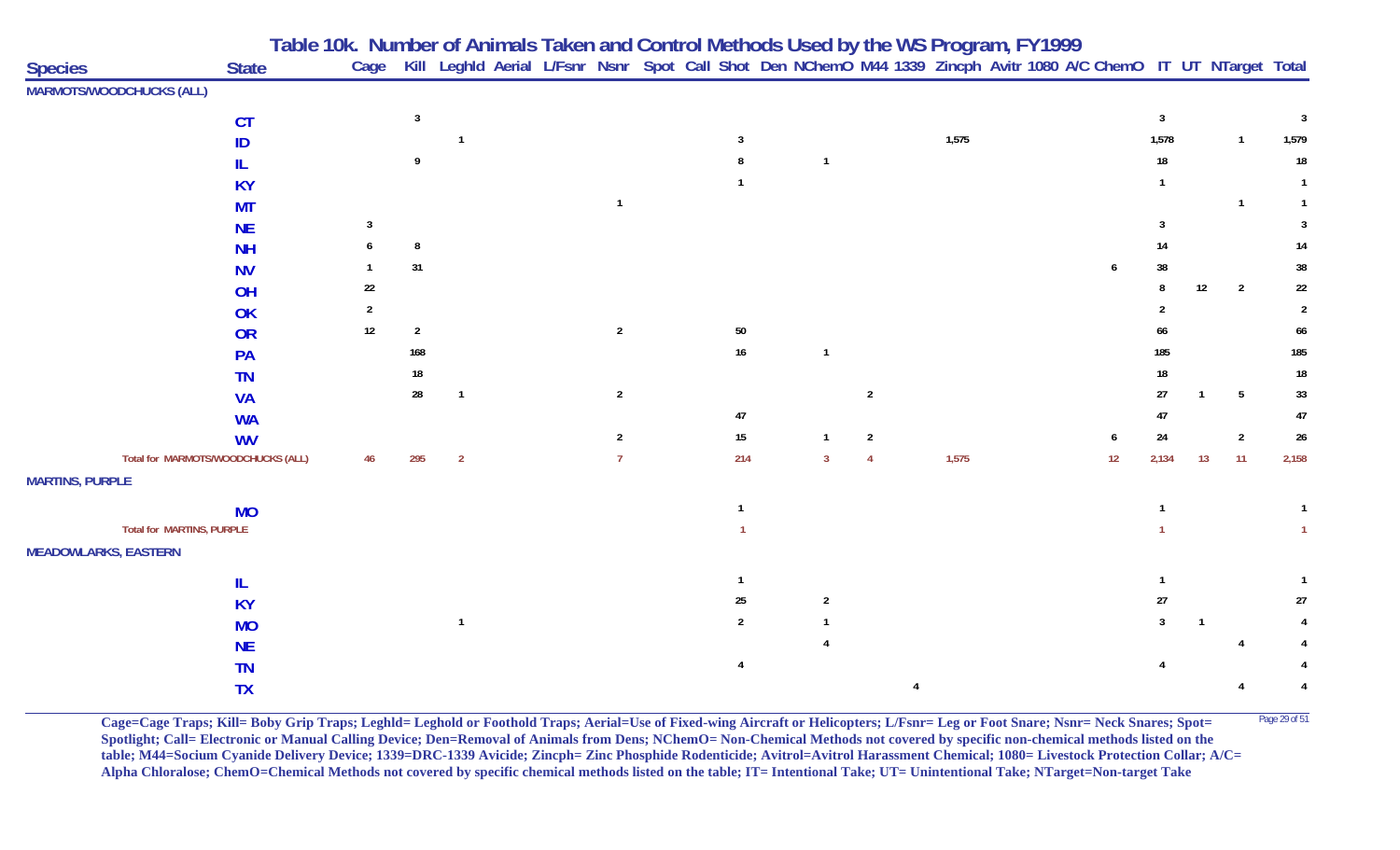**Table 10k. Number of Animals Taken and Control Methods Used by the WS Program, FY 1999**

| <b>Species</b>              | <b>State</b>                       |     |                | Cage Kill Leghld Aerial L/Fsnr Nsnr Spot Call Shot Den NChemO M44 1339 Zincph Avitr 1080 A/C ChemO IT UT NTarget Total |  |                |                |                |  |  |                |                |                         |
|-----------------------------|------------------------------------|-----|----------------|------------------------------------------------------------------------------------------------------------------------|--|----------------|----------------|----------------|--|--|----------------|----------------|-------------------------|
| <b>MEADOWLARKS, EASTERN</b> |                                    |     |                |                                                                                                                        |  |                |                |                |  |  |                |                |                         |
|                             | Total for MEADOWLARKS, EASTERN     |     |                | $\overline{1}$                                                                                                         |  | 32             | $\overline{7}$ | $\overline{4}$ |  |  | 35             | 8              | 44                      |
| <b>MEADOWLARKS, WESTERN</b> |                                    |     |                |                                                                                                                        |  |                |                |                |  |  |                |                |                         |
|                             | <b>CA</b>                          |     |                |                                                                                                                        |  | $\mathbf{1}$   |                |                |  |  |                |                |                         |
|                             | Total for MEADOWLARKS, WESTERN     |     |                |                                                                                                                        |  | $\overline{1}$ |                |                |  |  | $\mathbf{1}$   |                | $\mathbf{1}$            |
| <b>MERGANSER (OTHER)</b>    |                                    |     |                |                                                                                                                        |  |                |                |                |  |  |                |                |                         |
|                             | FL.                                |     |                |                                                                                                                        |  | $\overline{2}$ |                |                |  |  | $\overline{2}$ |                | $\overline{2}$          |
|                             | <b>MN</b>                          |     | $\mathbf{3}$   |                                                                                                                        |  |                |                |                |  |  |                | $\mathbf{3}$   | $\overline{\mathbf{3}}$ |
|                             | <b>WA</b>                          |     |                |                                                                                                                        |  | 323            |                |                |  |  | 323            |                | 323                     |
|                             | WI                                 |     |                |                                                                                                                        |  |                |                |                |  |  |                | $\overline{1}$ | $\overline{1}$          |
|                             | <b>Total for MERGANSER (OTHER)</b> |     | $\overline{3}$ | $\overline{1}$                                                                                                         |  | 325            |                |                |  |  | 325            | $\overline{4}$ | 329                     |
|                             | <b>MERGANSER, RED-BREASTED</b>     |     |                |                                                                                                                        |  |                |                |                |  |  |                |                |                         |
|                             | <b>WA</b>                          |     |                |                                                                                                                        |  | 17             |                |                |  |  | $17\,$         |                | 17                      |
|                             | Total for MERGANSER, RED-BREASTED  |     |                |                                                                                                                        |  | 17             |                |                |  |  | 17             |                | 17                      |
| MICE, DEER (ALL)            |                                    |     |                |                                                                                                                        |  |                |                |                |  |  |                |                |                         |
|                             | CA                                 |     |                |                                                                                                                        |  |                | 23             |                |  |  | 23             |                | 23                      |
|                             | IN                                 |     |                |                                                                                                                        |  |                | 5              |                |  |  | 5              |                | $5\phantom{.0}$         |
|                             | Total for MICE, DEER (ALL)         |     |                |                                                                                                                        |  |                | 28             |                |  |  | 28             |                | ${\bf 28}$              |
| <b>MICE, HOUSE</b>          |                                    |     |                |                                                                                                                        |  |                |                |                |  |  |                |                |                         |
|                             | <b>AL</b>                          |     |                |                                                                                                                        |  |                | - 1            |                |  |  | $\overline{1}$ |                | $\overline{1}$          |
|                             | CA                                 | 367 |                |                                                                                                                        |  |                | 25             |                |  |  | 392            |                | 392                     |
|                             | H <sub>l</sub>                     | 245 |                |                                                                                                                        |  |                |                |                |  |  | 245            |                | 245                     |
|                             | IN                                 |     |                |                                                                                                                        |  |                | $\overline{2}$ |                |  |  | $\overline{2}$ |                | $\overline{2}$          |
|                             | <b>ND</b>                          |     |                |                                                                                                                        |  |                | 3              |                |  |  | $\overline{3}$ |                | $\overline{3}$          |
|                             | Total for MICE, HOUSE              | 612 |                |                                                                                                                        |  |                | 31             |                |  |  | 643            |                | 643                     |
| MICE, z-FIELD (OTHER)       |                                    |     |                |                                                                                                                        |  |                |                |                |  |  |                |                |                         |
|                             | <b>AL</b>                          |     |                |                                                                                                                        |  |                | $\overline{2}$ |                |  |  | $\overline{2}$ |                | $\overline{2}$          |

**Cage=Cage Traps; Kill= Boby Grip Traps; Leghld= Leghold or Foothold Traps; Aerial=Use of Fixed-wing Aircraft or Helicopters; L/Fsnr= Leg or Foot Snare; Nsnr= Neck Snares; Spot=** Page 30 of 51 **Spotlight; Call= Electronic or Manual Calling Device; Den=Removal of Animals from Dens; NChemO= Non-Chemical Methods not covered by specific non-chemical methods listed on the table; M44=Socium Cyanide Delivery Device; 1339=DRC-1339 Avicide; Zincph= Zinc Phosphide Rodenticide; Avitrol=Avitrol Harassment Chemical; 1080= Livestock Protection Collar; A/C= Alpha Chloralose; ChemO=Chemical Methods not covered by specific chemical methods listed on the table; IT= Intentional Take; UT= Unintentional Take; NTarget=Non-target Take**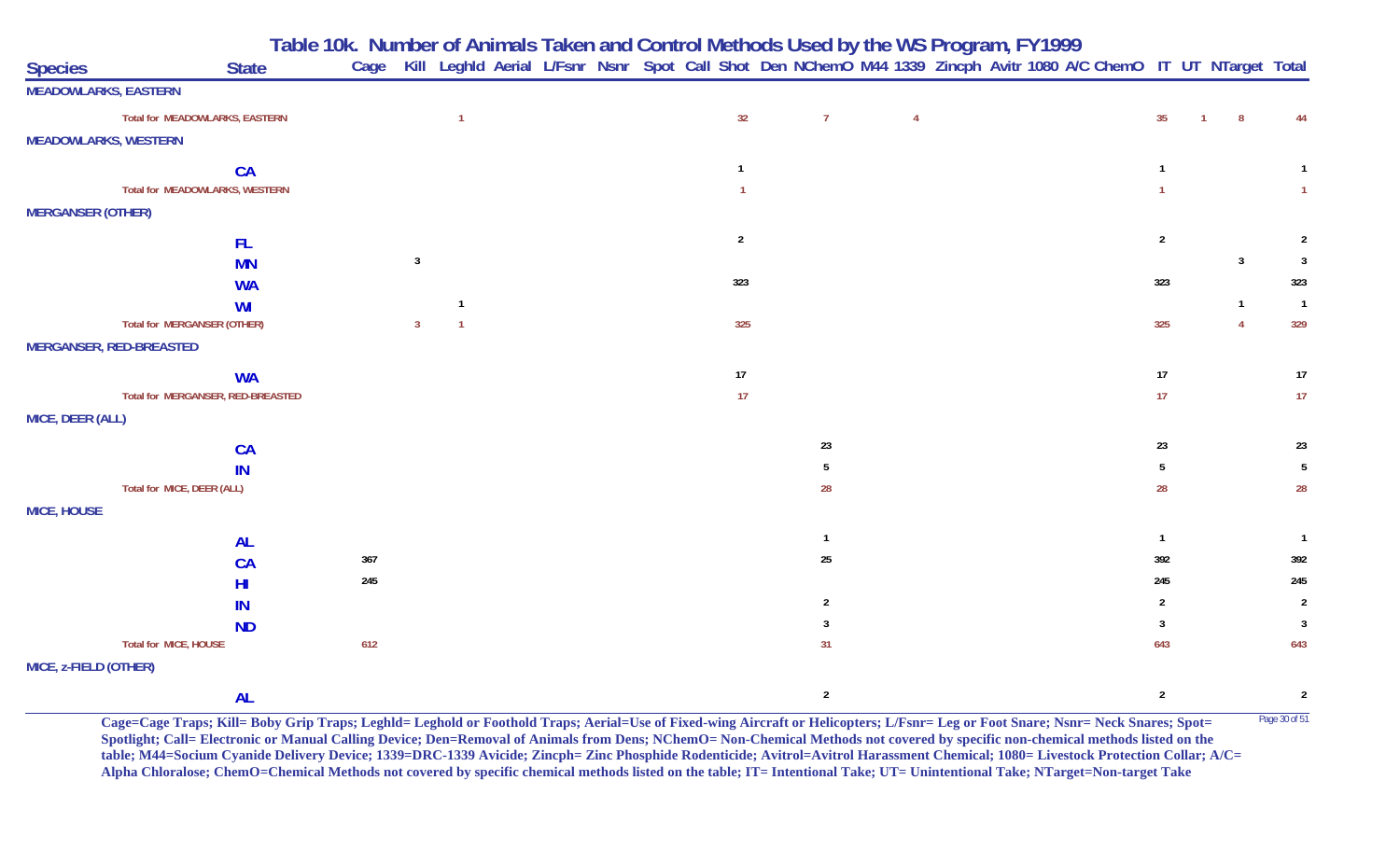| Table 10k. Number of Animals Taken and Control Methods Used by the WS Program, FY1999 |  |
|---------------------------------------------------------------------------------------|--|
|---------------------------------------------------------------------------------------|--|

| <b>Species</b>             |                                 | <b>State</b> | Cage           |                |                         |                |        |                |                |  | Kill Leghld Aerial L/Fsnr Nsnr Spot Call Shot Den NChemO M44 1339 Zincph Avitr 1080 A/C ChemO IT UT NTarget Total |                |                  |                |                |                |
|----------------------------|---------------------------------|--------------|----------------|----------------|-------------------------|----------------|--------|----------------|----------------|--|-------------------------------------------------------------------------------------------------------------------|----------------|------------------|----------------|----------------|----------------|
| MICE, z-FIELD (OTHER)      |                                 |              |                |                |                         |                |        |                |                |  |                                                                                                                   |                |                  |                |                |                |
|                            | <b>MO</b>                       |              |                |                |                         |                |        |                | 5              |  |                                                                                                                   |                | $5\phantom{.0}$  |                |                | 5 <sub>5</sub> |
|                            | Total for MICE, z-FIELD (OTHER) |              |                |                |                         |                |        |                | $\overline{7}$ |  |                                                                                                                   |                | $\overline{7}$   |                |                | 7 <sup>7</sup> |
| <b>MICE/RATS (MIXED)</b>   |                                 |              |                |                |                         |                |        |                |                |  |                                                                                                                   |                |                  |                |                |                |
|                            | <b>VA</b>                       |              |                |                |                         |                | $15\,$ |                |                |  |                                                                                                                   |                | $15\,$           |                |                | 15             |
|                            | Total for MICE/RATS (MIXED)     |              |                |                |                         |                | 15     |                |                |  |                                                                                                                   |                | 15 <sub>15</sub> |                |                | 15             |
| <b>MINKS</b>               |                                 |              |                |                |                         |                |        |                |                |  |                                                                                                                   |                |                  |                |                |                |
|                            | <b>MO</b>                       |              |                | $\overline{1}$ |                         |                |        |                |                |  |                                                                                                                   |                |                  |                | $\overline{1}$ | $\overline{1}$ |
|                            | <b>ND</b>                       |              |                | $\overline{7}$ | $\overline{\mathbf{1}}$ | $\overline{2}$ |        |                |                |  |                                                                                                                   |                | Q                |                |                | 10             |
|                            | OK                              |              |                | $\mathbf 1$    |                         |                |        |                |                |  |                                                                                                                   |                |                  |                |                |                |
|                            | <b>OR</b>                       |              |                |                | 5                       |                |        |                |                |  |                                                                                                                   |                |                  |                |                | 6              |
|                            | <b>UT</b>                       |              | $\overline{4}$ | $\overline{7}$ |                         | $\mathbf{1}$   |        | $\overline{1}$ |                |  |                                                                                                                   |                | 13               |                |                | 13             |
|                            | <b>WI</b>                       |              |                |                | $\overline{1}$          |                |        |                |                |  |                                                                                                                   |                |                  |                |                | $\overline{1}$ |
|                            | <b>Total for MINKS</b>          |              | 5 <sup>5</sup> | 16             | $\overline{7}$          | $\overline{3}$ |        |                |                |  |                                                                                                                   |                | 30 <sup>°</sup>  | $\overline{1}$ | $\overline{1}$ | 32             |
| <b>MOLES (ALL)</b>         |                                 |              |                |                |                         |                |        |                |                |  |                                                                                                                   |                |                  |                |                |                |
|                            | <b>TN</b>                       |              |                |                |                         |                |        |                | 3              |  |                                                                                                                   |                | $\mathbf{3}$     |                |                | 3              |
|                            | Total for MOLES (ALL)           |              |                |                |                         |                |        |                | $\overline{3}$ |  |                                                                                                                   |                | $\overline{3}$   |                |                | $\mathbf{3}$   |
| <b>MONGOOSES, INDIAN</b>   |                                 |              |                |                |                         |                |        |                |                |  |                                                                                                                   |                |                  |                |                |                |
|                            | H <sub>II</sub>                 |              | 1,254          |                | $\overline{3}$          | 6              |        | $47\,$         |                |  |                                                                                                                   |                | 1,310            |                |                | 1,310          |
|                            | Total for MONGOOSES, INDIAN     |              | 1,254          |                | $\overline{3}$          | $\sqrt{6}$     |        | 47             |                |  |                                                                                                                   |                | 1,310            |                |                | 1,310          |
| <b>MUSKRATS, z-(OTHER)</b> |                                 |              |                |                |                         |                |        |                |                |  |                                                                                                                   |                |                  |                |                |                |
|                            | <b>AL</b>                       |              |                | $\overline{7}$ | $\overline{2}$          |                |        |                |                |  |                                                                                                                   |                | $\mathbf{1}$     |                | 8              | 9              |
|                            | <b>CA</b>                       |              |                | $\overline{7}$ |                         | $\sqrt{2}$     |        | 66             |                |  |                                                                                                                   | $\overline{7}$ | 82               |                |                | 82             |
|                            | CO                              |              |                |                |                         |                |        | $11$           |                |  |                                                                                                                   |                | 11               |                |                | 11             |
|                            | <b>GA</b>                       |              |                | $61\,$         |                         |                |        |                |                |  |                                                                                                                   |                | 59               |                | $\overline{2}$ | 61             |
|                            | ID                              |              |                | $\mathbf{3}$   | $13$                    |                |        |                |                |  |                                                                                                                   |                | 13               |                | $\overline{3}$ | 16             |
|                            | IL.                             |              | $\overline{1}$ | $\overline{3}$ |                         |                |        |                |                |  |                                                                                                                   |                | $\overline{4}$   |                |                | $\overline{4}$ |

**Cage=Cage Traps; Kill= Boby Grip Traps; Leghld= Leghold or Foothold Traps; Aerial=Use of Fixed-wing Aircraft or Helicopters; L/Fsnr= Leg or Foot Snare; Nsnr= Neck Snares; Spot=** Page 31 of 51 **Spotlight; Call= Electronic or Manual Calling Device; Den=Removal of Animals from Dens; NChemO= Non-Chemical Methods not covered by specific non-chemical methods listed on the table; M44=Socium Cyanide Delivery Device; 1339=DRC-1339 Avicide; Zincph= Zinc Phosphide Rodenticide; Avitrol=Avitrol Harassment Chemical; 1080= Livestock Protection Collar; A/C= Alpha Chloralose; ChemO=Chemical Methods not covered by specific chemical methods listed on the table; IT= Intentional Take; UT= Unintentional Take; NTarget=Non-target Take**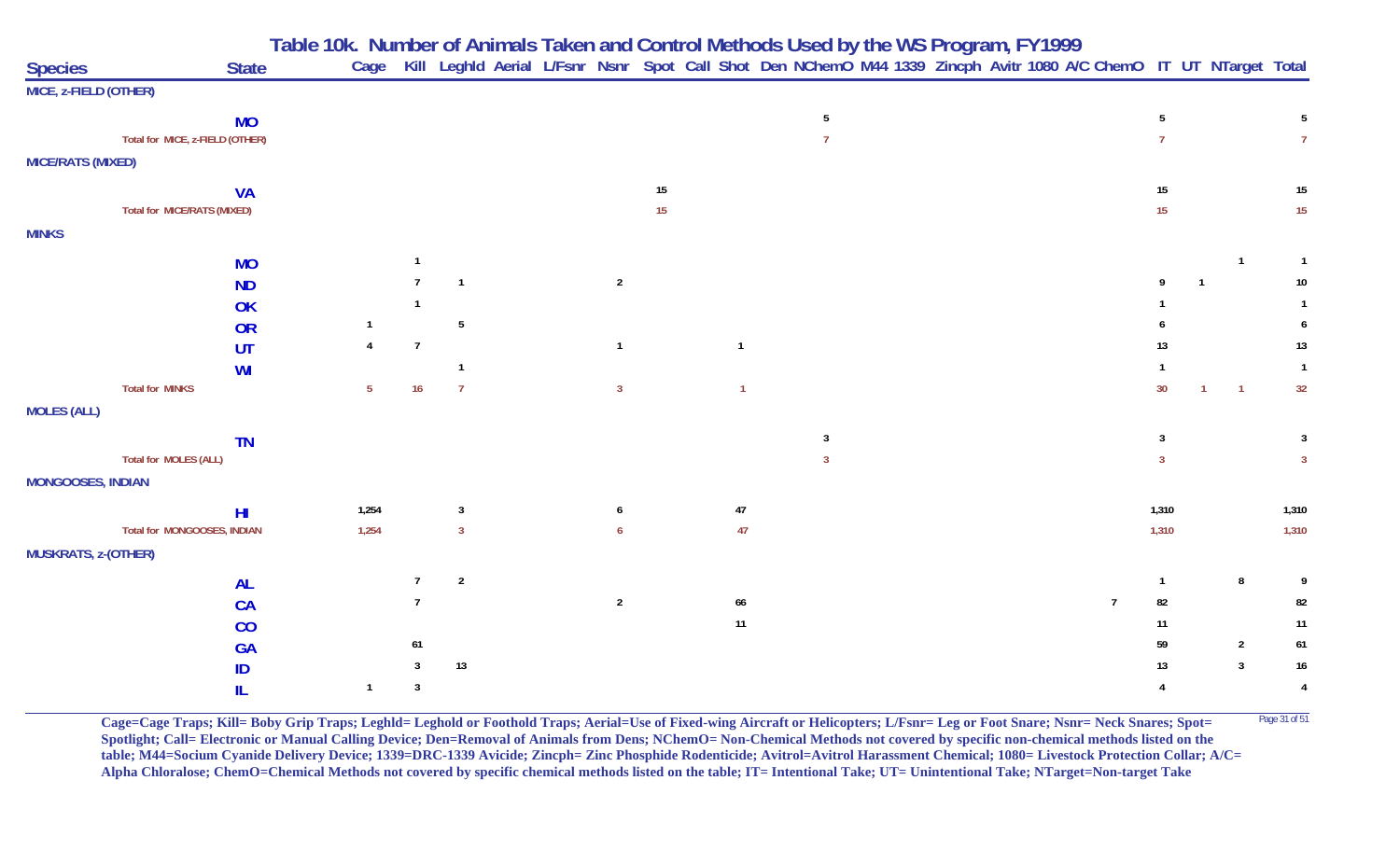|                         |                                   | Table 10k. Number of Animals Taken and Control Methods Used by the WS Program, FY1999 |                |                |                |                |                                                                                                                        |  |                |        |                |                |                |
|-------------------------|-----------------------------------|---------------------------------------------------------------------------------------|----------------|----------------|----------------|----------------|------------------------------------------------------------------------------------------------------------------------|--|----------------|--------|----------------|----------------|----------------|
| <b>Species</b>          | <b>State</b>                      |                                                                                       |                |                |                |                | Cage Kill Leghld Aerial L/Fsnr Nsnr Spot Call Shot Den NChemO M44 1339 Zincph Avitr 1080 A/C ChemO IT UT NTarget Total |  |                |        |                |                |                |
| MUSKRATS, z-(OTHER)     |                                   |                                                                                       |                |                |                |                |                                                                                                                        |  |                |        |                |                |                |
|                         | <b>KS</b>                         |                                                                                       |                |                |                |                |                                                                                                                        |  |                |        |                | $\mathbf{1}$   |                |
|                         | <b>KY</b>                         |                                                                                       |                |                |                | $\overline{2}$ |                                                                                                                        |  |                |        |                |                |                |
|                         | LA                                |                                                                                       |                |                |                |                |                                                                                                                        |  |                |        |                | 3              | 3              |
|                         | MI                                |                                                                                       |                |                |                |                | 6                                                                                                                      |  |                |        |                |                |                |
|                         | <b>MN</b>                         |                                                                                       |                |                |                |                |                                                                                                                        |  |                |        |                |                |                |
|                         | <b>MO</b>                         | 230                                                                                   |                |                | $\overline{2}$ | $59\,$         |                                                                                                                        |  |                | 289    |                | $\overline{2}$ | 291            |
|                         | <b>MS</b>                         | 35                                                                                    |                |                | 27             |                |                                                                                                                        |  |                | $52\,$ | $\overline{2}$ | 12             | 66             |
|                         | <b>NC</b>                         | 50                                                                                    |                |                |                |                |                                                                                                                        |  |                | 52     |                |                | 52             |
|                         | <b>ND</b>                         | 60                                                                                    | 6              |                |                | $38\,$         |                                                                                                                        |  |                | 95     | 13             | $\overline{1}$ | 109            |
|                         | <b>NE</b>                         |                                                                                       |                |                |                |                |                                                                                                                        |  |                |        |                |                | 9              |
|                         | OK                                |                                                                                       |                |                |                | $\overline{2}$ |                                                                                                                        |  |                |        | $\mathbf{1}$   | $\mathbf{3}$   | 12             |
|                         | OR                                |                                                                                       | $15\,$         |                |                | $\overline{3}$ |                                                                                                                        |  |                | 18     |                | $\overline{2}$ | $20\,$         |
|                         | <b>SC</b>                         |                                                                                       |                |                |                |                |                                                                                                                        |  |                |        |                |                | 6              |
|                         | <b>TN</b>                         |                                                                                       |                |                |                |                |                                                                                                                        |  |                |        |                | 3              | 3              |
|                         | UT                                |                                                                                       |                |                |                |                |                                                                                                                        |  |                |        |                |                | $\mathbf{1}$   |
|                         | <b>VA</b>                         | 55                                                                                    |                |                | 6              |                | $\sqrt{2}$                                                                                                             |  |                | $62\,$ |                | -1             | 63             |
|                         | <b>WA</b>                         |                                                                                       | $\overline{1}$ |                |                | 5              |                                                                                                                        |  |                |        |                | 6              | 14             |
|                         | WI                                | 53                                                                                    | $17$           |                |                |                |                                                                                                                        |  |                |        |                | 70             | $70\,$         |
|                         | <b>WY</b>                         | 3                                                                                     | $\overline{1}$ |                |                | $\overline{2}$ |                                                                                                                        |  |                |        |                |                | 6              |
|                         | Total for MUSKRATS, z-(OTHER)     | 610<br>1                                                                              | 60             | $\overline{2}$ | 47             | 188            | $\boldsymbol{8}$                                                                                                       |  | $\overline{7}$ | 779    | 16             | 128            | 923            |
| <b>MYNAS (ALL)</b>      |                                   |                                                                                       |                |                |                |                |                                                                                                                        |  |                |        |                |                |                |
|                         | H <sub>II</sub>                   | $\overline{7}$                                                                        |                |                |                | 1,296          |                                                                                                                        |  |                | 1,296  |                | $\overline{7}$ | 1,303          |
|                         | <b>Total for MYNAS (ALL)</b>      | $\overline{7}$                                                                        |                |                |                | 1,296          |                                                                                                                        |  |                | 1,296  |                | $\overline{7}$ | 1,303          |
| <b>NIGHTHAWKS (ALL)</b> |                                   |                                                                                       |                |                |                |                |                                                                                                                        |  |                |        |                |                |                |
|                         | <b>MO</b>                         |                                                                                       |                |                |                | $\mathbf{1}$   |                                                                                                                        |  |                |        |                |                |                |
|                         | <b>Total for NIGHTHAWKS (ALL)</b> |                                                                                       |                |                |                |                |                                                                                                                        |  |                |        |                |                | $\overline{1}$ |
| <b>NUTRIAS</b>          |                                   |                                                                                       |                |                |                |                |                                                                                                                        |  |                |        |                |                |                |

Cage=Cage Traps; Kill= Boby Grip Traps; Leghld= Leghold or Foothold Traps; Aerial=Use of Fixed-wing Aircraft or Helicopters; L/Fsnr= Leg or Foot Snare; Nsnr= Neck Snares; Spot= <sup>Page 32 of 51</sup> **Spotlight; Call= Electronic or Manual Calling Device; Den=Removal of Animals from Dens; NChemO= Non-Chemical Methods not covered by specific non-chemical methods listed on the table; M44=Socium Cyanide Delivery Device; 1339=DRC-1339 Avicide; Zincph= Zinc Phosphide Rodenticide; Avitrol=Avitrol Harassment Chemical; 1080= Livestock Protection Collar; A/C= Alpha Chloralose; ChemO=Chemical Methods not covered by specific chemical methods listed on the table; IT= Intentional Take; UT= Unintentional Take; NTarget=Non-target Take**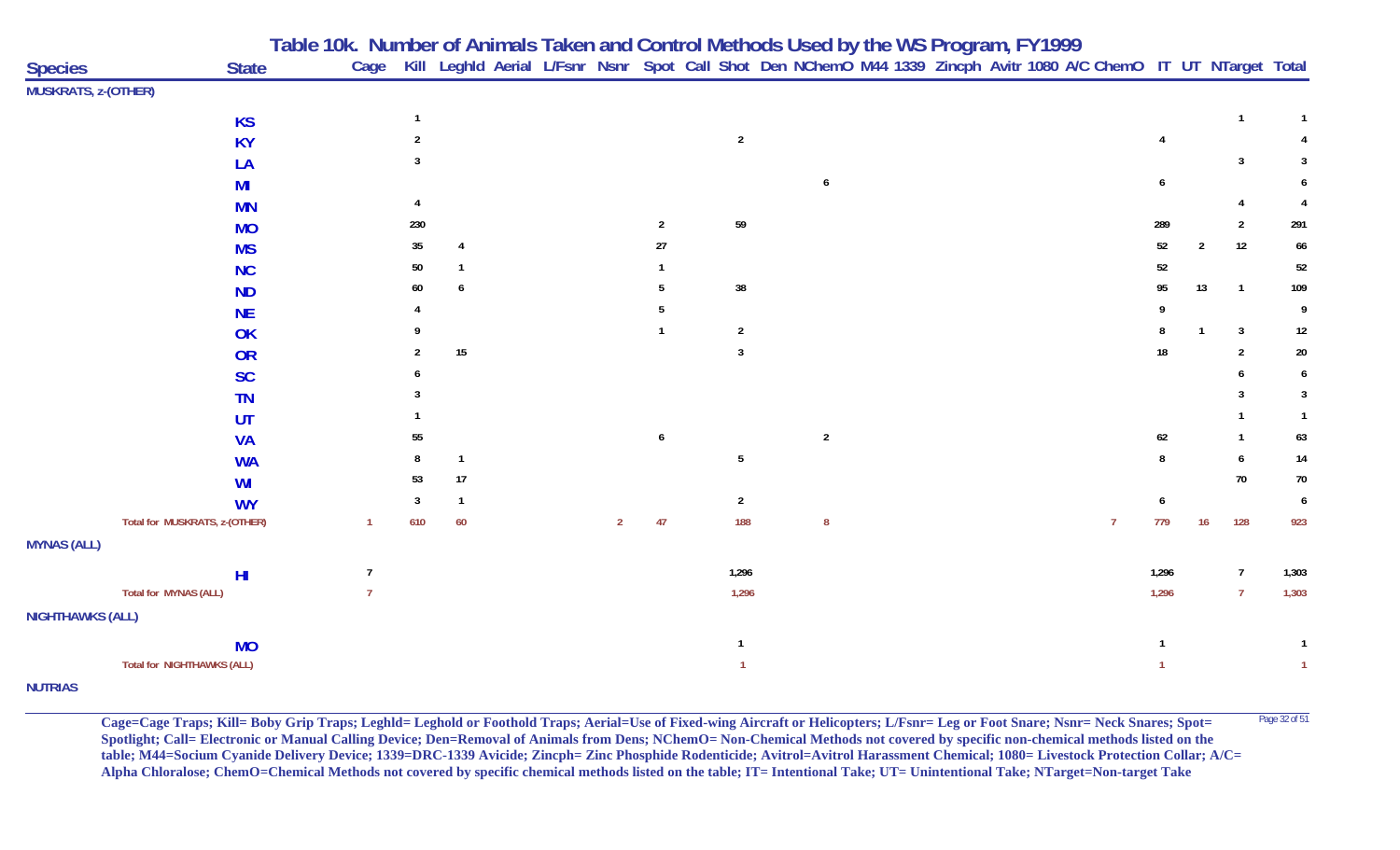|                              |              | Table 10k.  Number of Animals Taken and Control Methods Used by the WS Program, FY1999 |                 |              |                |                |                |                |                |        |   |                                                                                                                        |                |                  |                |                |
|------------------------------|--------------|----------------------------------------------------------------------------------------|-----------------|--------------|----------------|----------------|----------------|----------------|----------------|--------|---|------------------------------------------------------------------------------------------------------------------------|----------------|------------------|----------------|----------------|
| <b>Species</b>               | <b>State</b> |                                                                                        |                 |              |                |                |                |                |                |        |   | Cage Kill Leghld Aerial L/Fsnr Nsnr Spot Call Shot Den NChemO M44 1339 Zincph Avitr 1080 A/C ChemO IT UT NTarget Total |                |                  |                |                |
| <b>NUTRIAS</b>               |              |                                                                                        |                 |              |                |                |                |                |                |        |   |                                                                                                                        |                |                  |                |                |
|                              | <b>AL</b>    |                                                                                        | 4               |              |                |                |                |                |                |        |   |                                                                                                                        | $\overline{1}$ |                  | $\mathbf{3}$   |                |
|                              | LA           |                                                                                        | 114             | 32           |                | 6              | $\overline{7}$ | $\mathbf{1}$   |                |        | 8 |                                                                                                                        | 11             |                  | 157            | 168            |
|                              | <b>MS</b>    |                                                                                        | 189             | 56           |                |                | 84             | 21             |                |        |   |                                                                                                                        | 287            | 11               | 58             | 356            |
|                              | <b>NC</b>    |                                                                                        | 275             |              |                |                |                | $\mathbf{g}$   |                |        |   |                                                                                                                        | 284            |                  |                | 284            |
|                              | OK           |                                                                                        | 5               |              |                |                |                |                |                |        |   |                                                                                                                        |                | $\mathbf{1}$     |                | 5              |
|                              | <b>OR</b>    | 11                                                                                     | 101             | $20\,$       |                |                |                | 21             |                |        |   |                                                                                                                        | 158            |                  |                | 158            |
|                              | <b>TX</b>    | 5                                                                                      | 148             |              |                | $\overline{2}$ | $67\,$         | 222            | $\overline{2}$ |        |   |                                                                                                                        | 439            | 3                | $\overline{A}$ | 446            |
|                              | <b>WA</b>    |                                                                                        |                 |              |                |                |                |                |                |        |   |                                                                                                                        | $10\,$         |                  |                | $10\,$         |
| <b>Total for NUTRIAS</b>     |              | 17                                                                                     | 845             | 109          |                | 18             | 158            | 273            | $\overline{3}$ |        | 8 |                                                                                                                        | 1,194          | 15 <sub>15</sub> | 222            | 1,431          |
| <b>OPOSSUMS, VIRGINIA</b>    |              |                                                                                        |                 |              |                |                |                |                |                |        |   |                                                                                                                        |                |                  |                |                |
|                              | <b>AL</b>    |                                                                                        | 10 <sup>°</sup> | 23           |                |                |                |                | $\mathbf{1}$   |        |   |                                                                                                                        |                |                  | 30             | 38             |
|                              | CA           | 1,232                                                                                  |                 |              | $\overline{2}$ | $\overline{2}$ | 11             | $\overline{3}$ | ${\bf 78}$     |        |   |                                                                                                                        | 1,316          | 16               | $\overline{1}$ | 1,333          |
|                              | <b>GA</b>    | $\mathbf{1}$                                                                           |                 |              |                |                |                |                |                |        |   |                                                                                                                        |                |                  |                |                |
|                              | IL.          |                                                                                        |                 |              |                |                |                | $\overline{2}$ |                |        |   |                                                                                                                        |                |                  |                | 2              |
|                              | <b>KS</b>    |                                                                                        |                 |              |                |                |                |                |                |        |   |                                                                                                                        |                |                  |                |                |
|                              | <b>KY</b>    |                                                                                        | 9               |              |                |                |                |                |                |        |   |                                                                                                                        |                |                  |                | 9              |
|                              | LA           | $21\,$                                                                                 |                 |              |                | 8              | $\overline{2}$ |                |                |        |   |                                                                                                                        | 16             |                  | 14             | 32             |
|                              | <b>MO</b>    |                                                                                        |                 |              |                |                |                |                |                |        |   |                                                                                                                        |                |                  |                |                |
|                              | <b>NE</b>    | 64                                                                                     | 3               | 10           |                |                |                |                |                |        |   |                                                                                                                        | 77             |                  | $\mathbf{1}$   | 78             |
|                              | OH           | 6                                                                                      |                 |              |                |                |                |                |                |        |   |                                                                                                                        | 3              |                  | $\overline{2}$ | 6              |
|                              | OK           | $11$                                                                                   |                 | 6            |                | 14             | 13             |                |                | $15\,$ |   |                                                                                                                        | 23             |                  | 35             | 59             |
|                              | <b>OR</b>    | 31                                                                                     |                 | 19           |                | $\mathbf{7}$   |                | -1             |                |        |   |                                                                                                                        | 51             |                  | 4              | 58             |
|                              | <b>TX</b>    | 252                                                                                    |                 | 73           | $\overline{2}$ | 5              | $\overline{1}$ | $\overline{3}$ | 18             | $45\,$ |   |                                                                                                                        | 319            |                  | 80             | 400            |
|                              | <b>VA</b>    |                                                                                        |                 |              |                | $\overline{2}$ |                |                |                | $22\,$ |   |                                                                                                                        |                |                  | 37             | $37\,$         |
|                              | <b>WA</b>    | 6                                                                                      |                 |              |                |                |                |                |                |        |   |                                                                                                                        | 6              |                  |                | 6              |
|                              | WI           |                                                                                        |                 | $\mathbf{1}$ |                |                |                |                |                |        |   |                                                                                                                        |                |                  | -1             | $\overline{1}$ |
| Total for OPOSSUMS, VIRGINIA |              | 1,624                                                                                  | 28              | 147          |                | 42             | 27             | 11             | 97             | 82     |   |                                                                                                                        | 1,832          | 25               | 205            | 2,062          |
| _______                      |              |                                                                                        |                 |              |                |                |                |                |                |        |   |                                                                                                                        |                |                  |                |                |

## **OTTERS, RIVER**

**Cage=Cage Traps; Kill= Boby Grip Traps; Leghld= Leghold or Foothold Traps; Aerial=Use of Fixed-wing Aircraft or Helicopters; L/Fsnr= Leg or Foot Snare; Nsnr= Neck Snares; Spot=** <sup>Page 33 of 51</sup> **Spotlight; Call= Electronic or Manual Calling Device; Den=Removal of Animals from Dens; NChemO= Non-Chemical Methods not covered by specific non-chemical methods listed on the table; M44=Socium Cyanide Delivery Device; 1339=DRC-1339 Avicide; Zincph= Zinc Phosphide Rodenticide; Avitrol=Avitrol Harassment Chemical; 1080= Livestock Protection Collar; A/C= Alpha Chloralose; ChemO=Chemical Methods not covered by specific chemical methods listed on the table; IT= Intentional Take; UT= Unintentional Take; NTarget=Non-target Take**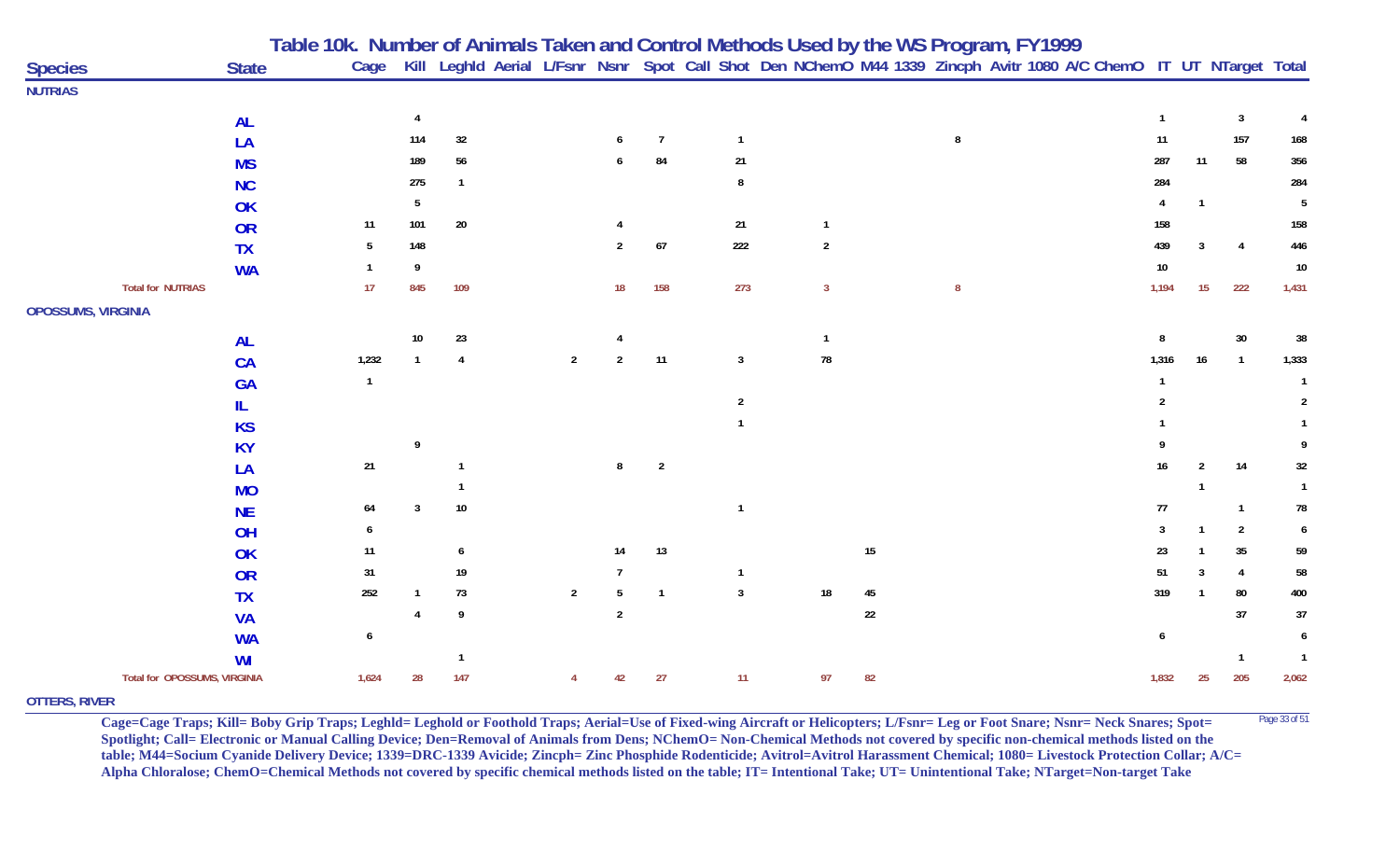|                          |                           | Table 10k. Number of Animals Taken and Control Methods Used by the WS Program, FY1999<br>Cage Kill Leghld Aerial L/Fsnr Nsnr Spot Call Shot Den NChemO M44 1339 Zincph Avitr 1080 A/C ChemO IT UT NTarget Total |                 |                |                 |                |                |                |                |  |  |              |    |                |                 |                 |
|--------------------------|---------------------------|-----------------------------------------------------------------------------------------------------------------------------------------------------------------------------------------------------------------|-----------------|----------------|-----------------|----------------|----------------|----------------|----------------|--|--|--------------|----|----------------|-----------------|-----------------|
| <b>Species</b>           | <b>State</b>              |                                                                                                                                                                                                                 |                 |                |                 |                |                |                |                |  |  |              |    |                |                 |                 |
|                          | <b>AL</b>                 |                                                                                                                                                                                                                 | $24\,$          |                |                 |                |                |                |                |  |  |              |    |                | 24              | $24\,$          |
|                          | CA                        |                                                                                                                                                                                                                 | 10 <sup>°</sup> |                |                 |                |                |                |                |  |  |              |    |                |                 | $10\,$          |
|                          | <b>FL</b>                 |                                                                                                                                                                                                                 |                 |                | $\overline{3}$  |                |                |                |                |  |  |              |    |                |                 | 8               |
|                          | <b>GA</b>                 |                                                                                                                                                                                                                 |                 |                |                 |                |                |                |                |  |  |              |    |                |                 |                 |
|                          | ID                        |                                                                                                                                                                                                                 |                 |                |                 |                |                |                |                |  |  |              |    |                |                 |                 |
|                          | <b>KY</b>                 |                                                                                                                                                                                                                 |                 | $\overline{2}$ |                 |                |                |                |                |  |  |              |    |                |                 | 3               |
|                          | LA                        |                                                                                                                                                                                                                 | 51              |                | $5\phantom{.0}$ |                |                |                |                |  |  |              |    |                | 62              | $62\,$          |
|                          | <b>MN</b>                 |                                                                                                                                                                                                                 | 12              |                |                 |                |                |                |                |  |  |              |    |                | 13              | 13              |
|                          | <b>MS</b>                 |                                                                                                                                                                                                                 | 96              | 6              |                 |                |                |                |                |  |  | $\mathbf{1}$ | 9  |                | 93              | 103             |
|                          | <b>NC</b>                 |                                                                                                                                                                                                                 | 49              |                |                 |                |                |                |                |  |  |              |    |                | 50              | $50\,$          |
|                          | OK                        |                                                                                                                                                                                                                 | 35              |                |                 |                |                |                |                |  |  |              |    |                | 34              | $35\,$          |
|                          | <b>OR</b>                 | $\overline{1}$                                                                                                                                                                                                  | 5               | $\overline{1}$ |                 |                |                |                |                |  |  | 9            |    | $\overline{4}$ |                 | $13\,$          |
|                          | <b>SC</b>                 |                                                                                                                                                                                                                 | 141             |                | $\mathbf{1}$    |                |                |                |                |  |  |              |    |                | 142             | 142             |
|                          | <b>TN</b>                 |                                                                                                                                                                                                                 | 5               |                |                 |                |                |                |                |  |  |              |    |                | 5               | $5\phantom{.0}$ |
|                          | <b>TX</b>                 |                                                                                                                                                                                                                 | 94              | $\overline{2}$ | $\overline{1}$  |                |                |                |                |  |  | 63           |    |                | $35\,$          | 98              |
|                          | <b>VA</b>                 |                                                                                                                                                                                                                 | 11              |                |                 |                |                |                |                |  |  |              |    |                | $5\phantom{.0}$ | 11              |
|                          | <b>WA</b>                 |                                                                                                                                                                                                                 |                 |                |                 |                |                |                |                |  |  |              |    |                |                 | $\overline{4}$  |
|                          | WI                        |                                                                                                                                                                                                                 | 52              | 11             |                 |                |                |                |                |  |  |              |    |                | $62\,$          | 63              |
|                          | Total for OTTERS, RIVER   |                                                                                                                                                                                                                 | 596             | 29             | $12$            |                |                | -5             |                |  |  | 84           | 14 | 551            |                 | 649             |
| <b>OWLS, BARRED</b>      |                           |                                                                                                                                                                                                                 |                 |                |                 |                |                |                |                |  |  |              |    |                |                 |                 |
|                          | LA                        |                                                                                                                                                                                                                 |                 |                |                 |                |                |                |                |  |  |              |    |                |                 |                 |
|                          | Total for OWLS, BARRED    |                                                                                                                                                                                                                 |                 |                |                 |                |                |                |                |  |  |              |    |                |                 | $\mathbf{1}$    |
| <b>OWLS, BURROWING</b>   |                           |                                                                                                                                                                                                                 |                 |                |                 |                |                |                |                |  |  |              |    |                |                 |                 |
|                          | CA                        |                                                                                                                                                                                                                 |                 |                |                 | $\overline{1}$ |                | $\overline{1}$ | $\overline{2}$ |  |  |              |    |                |                 |                 |
|                          | Total for OWLS, BURROWING |                                                                                                                                                                                                                 |                 |                |                 |                |                |                | $\overline{2}$ |  |  |              |    |                |                 |                 |
| <b>OWLS, COMMON BARN</b> |                           |                                                                                                                                                                                                                 |                 |                |                 |                |                |                |                |  |  |              |    |                |                 |                 |
|                          | CA                        |                                                                                                                                                                                                                 |                 | $\overline{1}$ |                 | 9              | $\overline{2}$ | 12             | $\overline{4}$ |  |  | 27           |    |                |                 | 28              |
|                          | H <sub>II</sub>           |                                                                                                                                                                                                                 |                 |                |                 |                |                | 14             |                |  |  | 14           |    |                |                 | $14\,$          |

Cage=Cage Traps; Kill= Boby Grip Traps; Leghld= Leghold or Foothold Traps; Aerial=Use of Fixed-wing Aircraft or Helicopters; L/Fsnr= Leg or Foot Snare; Nsnr= Neck Snares; Spot= <sup>Page 34 of 51</sup> **Spotlight; Call= Electronic or Manual Calling Device; Den=Removal of Animals from Dens; NChemO= Non-Chemical Methods not covered by specific non-chemical methods listed on the table; M44=Socium Cyanide Delivery Device; 1339=DRC-1339 Avicide; Zincph= Zinc Phosphide Rodenticide; Avitrol=Avitrol Harassment Chemical; 1080= Livestock Protection Collar; A/C= Alpha Chloralose; ChemO=Chemical Methods not covered by specific chemical methods listed on the table; IT= Intentional Take; UT= Unintentional Take; NTarget=Non-target Take**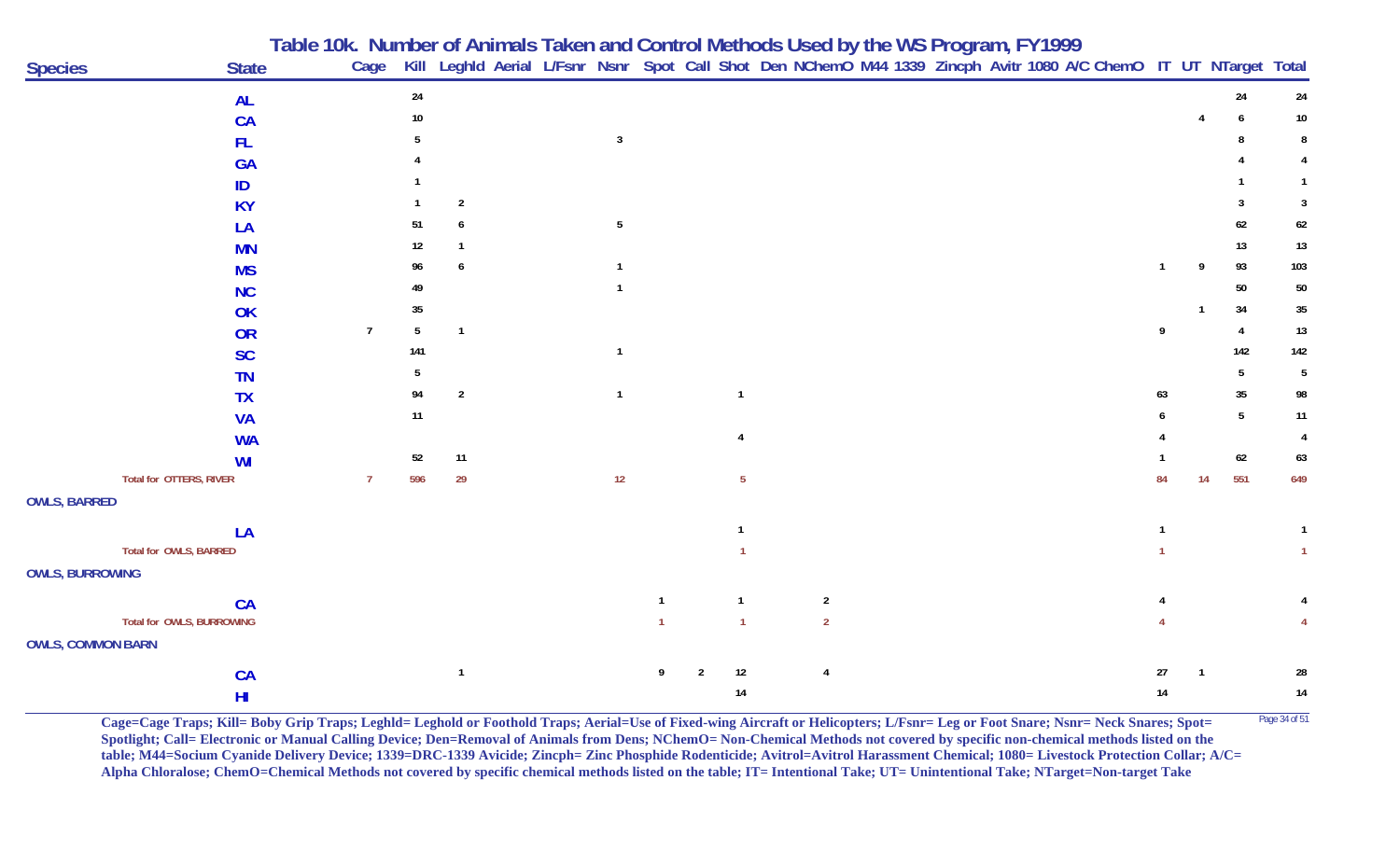**Table 10k. Number of Animals Taken and Control Methods Used by the WS Program, FY 1999**

| <b>Species</b>            | <b>State</b>                             | Cage  |                |  |     |              |                |                | Kill Leghld Aerial L/Fsnr Nsnr Spot Call Shot Den NChemO M44 1339 Zincph Avitr 1080 A/C ChemO IT UT NTarget Total |                |     |    |            |                |              |                |
|---------------------------|------------------------------------------|-------|----------------|--|-----|--------------|----------------|----------------|-------------------------------------------------------------------------------------------------------------------|----------------|-----|----|------------|----------------|--------------|----------------|
| <b>OWLS, COMMON BARN</b>  |                                          |       |                |  |     |              |                |                |                                                                                                                   |                |     |    |            |                |              |                |
|                           | Total for OWLS, COMMON BARN              |       | $\overline{1}$ |  |     | 9            | $\overline{2}$ | 26             | $\overline{4}$                                                                                                    |                |     |    | 41         | $\overline{1}$ |              | 42             |
| <b>OWLS, GREAT HORNED</b> |                                          |       |                |  |     |              |                |                |                                                                                                                   |                |     |    |            |                |              |                |
|                           | CA                                       |       |                |  |     | $\mathbf{1}$ |                |                |                                                                                                                   |                |     |    |            |                |              |                |
|                           | <b>MO</b>                                |       |                |  |     |              |                | $\overline{2}$ |                                                                                                                   |                |     |    | 2          |                |              | $\mathcal{P}$  |
|                           | Total for OWLS, GREAT HORNED             |       |                |  |     | $\mathbf{1}$ |                | $\overline{2}$ |                                                                                                                   |                |     |    | 3          |                |              | $\overline{3}$ |
| OWLS, z-(OTHER)           |                                          |       |                |  |     |              |                |                |                                                                                                                   |                |     |    |            |                |              |                |
|                           | <b>KY</b>                                |       |                |  |     |              |                |                |                                                                                                                   |                |     |    |            |                |              | $\overline{1}$ |
|                           | Total for OWLS, z-(OTHER)                |       |                |  |     |              |                |                |                                                                                                                   |                |     |    |            |                |              | $\overline{1}$ |
|                           | PECCARIES, COLLARED (JAVELINA)           |       |                |  |     |              |                |                |                                                                                                                   |                |     |    |            |                |              |                |
|                           | <b>NM</b>                                |       | -1             |  |     |              |                |                |                                                                                                                   |                |     |    |            |                | $\mathbf{1}$ | $\overline{1}$ |
|                           | <b>TX</b>                                |       |                |  | 155 |              |                |                |                                                                                                                   |                |     |    |            |                | 161          | 161            |
|                           | Total for PECCARIES, COLLARED (JAVELINA) |       |                |  | 155 |              |                |                |                                                                                                                   |                |     |    |            |                | 162          | 162            |
|                           | PELICANS, AMERICAN WHITE                 |       |                |  |     |              |                |                |                                                                                                                   |                |     |    |            |                |              |                |
|                           | <b>AL</b>                                |       |                |  |     |              |                | -8             |                                                                                                                   |                |     |    |            |                |              |                |
|                           | <b>WY</b>                                |       |                |  |     |              |                |                |                                                                                                                   |                |     |    |            |                |              |                |
|                           | Total for PELICANS, AMERICAN WHITE       |       |                |  |     |              |                | 14             |                                                                                                                   |                |     |    | 14         |                |              | 14             |
|                           | PHEASANT, RING-NECKED                    |       |                |  |     |              |                |                |                                                                                                                   |                |     |    |            |                |              |                |
|                           | H <sub>l</sub>                           | 1     |                |  |     |              |                | ${\bf 87}$     |                                                                                                                   |                |     |    | ${\bf 87}$ |                | $\mathbf{1}$ | 88             |
|                           | Total for PHEASANT, RING-NECKED          |       |                |  |     |              |                | 87             |                                                                                                                   |                |     |    | 87         |                | $\mathbf{1}$ | 88             |
|                           | PIGEONS, FERAL (ROCK DOVE)               |       |                |  |     |              |                |                |                                                                                                                   |                |     |    |            |                |              |                |
|                           | <b>AK</b>                                | 1,187 |                |  |     | 154          |                | 81             | $\overline{1}$                                                                                                    |                |     |    | 1,423      |                |              | 1,423          |
|                           | <b>AL</b>                                |       |                |  |     |              |                | 241            | 15                                                                                                                | 63             |     |    | 319        |                |              | 319            |
|                           | <b>AZ</b>                                |       |                |  |     |              |                | 16             | 83                                                                                                                |                |     | 20 | 119        |                |              | 119            |
|                           | <b>CA</b>                                | 869   |                |  |     |              |                | 1,176          | 9                                                                                                                 | 770            |     |    | 2,821      | $\overline{3}$ |              | 2,824          |
|                           | CO                                       | 60    |                |  |     | 813          |                | 65             | $\overline{1}$                                                                                                    |                | 500 |    | 1,439      |                |              | 1,439          |
|                           | <b>DE</b>                                | 85    |                |  |     |              |                | 252            |                                                                                                                   | $\overline{1}$ |     |    | 338        |                |              | 338            |

**Cage=Cage Traps; Kill= Boby Grip Traps; Leghld= Leghold or Foothold Traps; Aerial=Use of Fixed-wing Aircraft or Helicopters; L/Fsnr= Leg or Foot Snare; Nsnr= Neck Snares; Spot= <sup>Page 35 of 51</sup> Spotlight; Call= Electronic or Manual Calling Device; Den=Removal of Animals from Dens; NChemO= Non-Chemical Methods not covered by specific non-chemical methods listed on the table; M44=Socium Cyanide Delivery Device; 1339=DRC-1339 Avicide; Zincph= Zinc Phosphide Rodenticide; Avitrol=Avitrol Harassment Chemical; 1080= Livestock Protection Collar; A/C= Alpha Chloralose; ChemO=Chemical Methods not covered by specific chemical methods listed on the table; IT= Intentional Take; UT= Unintentional Take; NTarget=Non-target Take**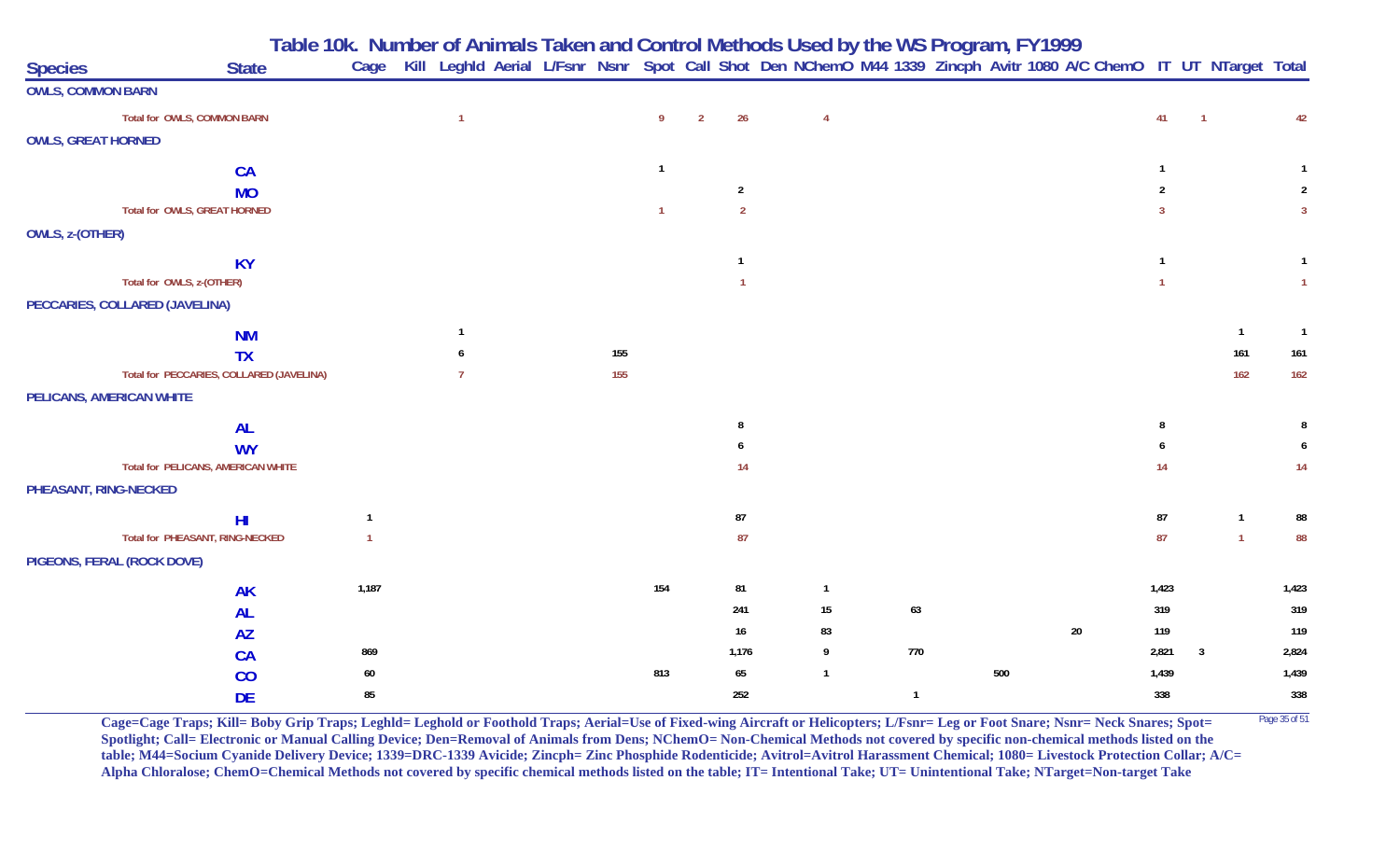|                            |              | Table 10k. Number of Animals Taken and Control Methods Used by the WS Program, FY1999 |        |  |  |                 |        |                 |                |        |  |        |                                                                                                                        |
|----------------------------|--------------|---------------------------------------------------------------------------------------|--------|--|--|-----------------|--------|-----------------|----------------|--------|--|--------|------------------------------------------------------------------------------------------------------------------------|
| <b>Species</b>             | <b>State</b> |                                                                                       |        |  |  |                 |        |                 |                |        |  |        | Cage Kill Leghld Aerial L/Fsnr Nsnr Spot Call Shot Den NChemO M44 1339 Zincph Avitr 1080 A/C ChemO IT UT NTarget Total |
| PIGEONS, FERAL (ROCK DOVE) |              |                                                                                       |        |  |  |                 |        |                 |                |        |  |        |                                                                                                                        |
|                            | FL.          |                                                                                       | 45     |  |  |                 |        |                 |                |        |  | 45     | 45                                                                                                                     |
|                            | <b>GA</b>    |                                                                                       |        |  |  |                 | 322    |                 |                |        |  | 322    | 322                                                                                                                    |
|                            | GU           |                                                                                       | $10\,$ |  |  | $40\,$          | 22     | $\mathbf{3}$    |                |        |  | $75\,$ | 75                                                                                                                     |
|                            | HI           |                                                                                       |        |  |  |                 | 138    | 114             |                |        |  | 252    | 252                                                                                                                    |
|                            | IA           |                                                                                       |        |  |  |                 | 401    | $5\phantom{.0}$ |                |        |  | 406    | 406                                                                                                                    |
|                            | ID           |                                                                                       | $50\,$ |  |  | 314             | 230    |                 | 400            |        |  | 994    | 994                                                                                                                    |
|                            | IL.          |                                                                                       | 488    |  |  |                 | 290    | $19$            | 1,428          |        |  | 2,225  | 2,225                                                                                                                  |
|                            | <b>KS</b>    |                                                                                       |        |  |  | 435             | 367    |                 |                |        |  | 802    | 802                                                                                                                    |
|                            | <b>KY</b>    |                                                                                       | 1,660  |  |  | 384             | 1,627  | $\mathbf{3}$    | 4,182          |        |  | 7,856  | 7,856                                                                                                                  |
|                            | LA           |                                                                                       |        |  |  |                 | 23     | $26\,$          |                |        |  | 49     | 49                                                                                                                     |
|                            | <b>MA</b>    |                                                                                       |        |  |  |                 | $20\,$ |                 |                |        |  | $20\,$ | $20\,$                                                                                                                 |
|                            | <b>MD</b>    |                                                                                       | 43     |  |  |                 | 70     |                 |                |        |  | 113    | 113                                                                                                                    |
|                            | <b>ME</b>    |                                                                                       |        |  |  | 953             |        |                 | 81             |        |  | 1,034  | 1,034                                                                                                                  |
|                            | MI           |                                                                                       |        |  |  | $60\,$          | $52\,$ |                 | $5\phantom{a}$ |        |  | 117    | 117                                                                                                                    |
|                            | <b>MO</b>    |                                                                                       |        |  |  | 16              | 1,471  |                 |                |        |  | 1,487  | 1,487                                                                                                                  |
|                            | <b>NC</b>    |                                                                                       | 194    |  |  | 399             |        |                 |                |        |  | 593    | 593                                                                                                                    |
|                            | <b>ND</b>    |                                                                                       | $80\,$ |  |  |                 | 83     |                 |                |        |  | 163    | 163                                                                                                                    |
|                            | <b>NE</b>    |                                                                                       | 33     |  |  | 156             | 343    |                 |                |        |  | 532    | 532                                                                                                                    |
|                            | <b>NH</b>    |                                                                                       | 21     |  |  |                 |        |                 |                |        |  | $21\,$ | $21$                                                                                                                   |
|                            | <b>NM</b>    |                                                                                       | 59     |  |  |                 | 48     |                 | 300            |        |  | 407    | 407                                                                                                                    |
|                            | <b>NV</b>    |                                                                                       |        |  |  |                 | 10     |                 | 155            |        |  | 165    | 165                                                                                                                    |
|                            | <b>NY</b>    |                                                                                       |        |  |  | 49              | 84     |                 |                |        |  | 133    | 133                                                                                                                    |
|                            | OK           |                                                                                       | $10\,$ |  |  | $7\overline{ }$ |        |                 | 100            | $10\,$ |  | 127    | 127                                                                                                                    |
|                            | OR           |                                                                                       | 432    |  |  | 335             | 1,507  |                 |                |        |  | 2,274  | 2,274                                                                                                                  |
|                            | <b>SC</b>    |                                                                                       |        |  |  | 30              |        |                 | $30\,$         |        |  | $60\,$ | 60                                                                                                                     |
|                            | <b>TN</b>    |                                                                                       | 937    |  |  | 501             | 318    |                 | 341            |        |  | 2,097  | 2,097                                                                                                                  |
|                            | <b>TX</b>    |                                                                                       | 382    |  |  |                 | 800    |                 | 397            |        |  | 1,583  | 1,583                                                                                                                  |
|                            | <b>VA</b>    |                                                                                       | 382    |  |  | 8               | 1,351  | 26              | 53             |        |  | 1,820  | 1,820                                                                                                                  |

**Cage=Cage Traps; Kill= Boby Grip Traps; Leghld= Leghold or Foothold Traps; Aerial=Use of Fixed-wing Aircraft or Helicopters; L/Fsnr= Leg or Foot Snare; Nsnr= Neck Snares; Spot=** <sup>Page 36 of 51</sup> **Spotlight; Call= Electronic or Manual Calling Device; Den=Removal of Animals from Dens; NChemO= Non-Chemical Methods not covered by specific non-chemical methods listed on the table; M44=Socium Cyanide Delivery Device; 1339=DRC-1339 Avicide; Zincph= Zinc Phosphide Rodenticide; Avitrol=Avitrol Harassment Chemical; 1080= Livestock Protection Collar; A/C= Alpha Chloralose; ChemO=Chemical Methods not covered by specific chemical methods listed on the table; IT= Intentional Take; UT= Unintentional Take; NTarget=Non-target Take**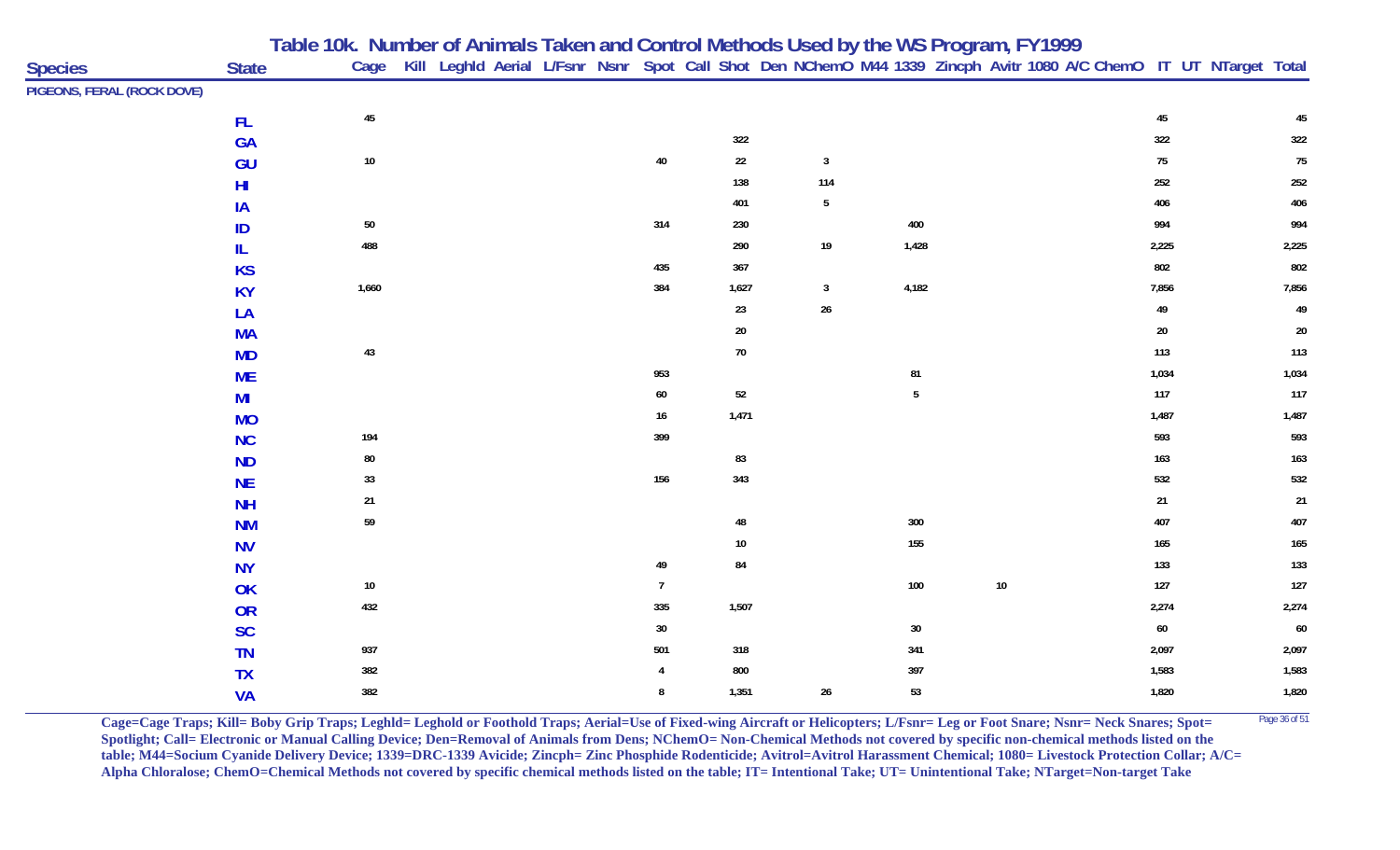|                                |                                      | Table 10k. Number of Animals Taken and Control Methods Used by the WS Program, FY1999 |                |                                                                                                                   |        |       |                |                |       |     |    |                |                |                |                  |                |
|--------------------------------|--------------------------------------|---------------------------------------------------------------------------------------|----------------|-------------------------------------------------------------------------------------------------------------------|--------|-------|----------------|----------------|-------|-----|----|----------------|----------------|----------------|------------------|----------------|
| <b>Species</b>                 | <b>State</b>                         | Cage                                                                                  |                | Kill Leghld Aerial L/Fsnr Nsnr Spot Call Shot Den NChemO M44 1339 Zincph Avitr 1080 A/C ChemO IT UT NTarget Total |        |       |                |                |       |     |    |                |                |                |                  |                |
|                                | PIGEONS, FERAL (ROCK DOVE)           |                                                                                       |                |                                                                                                                   |        |       |                |                |       |     |    |                |                |                |                  |                |
|                                | <b>WA</b>                            | 6,020                                                                                 |                |                                                                                                                   |        | 1,310 | ######         | $\overline{4}$ |       |     |    |                | 18,368         |                |                  | 18,368         |
|                                | <b>WV</b>                            | 394                                                                                   |                |                                                                                                                   |        |       | 154            |                | 355   |     |    |                | 903            |                |                  | 903            |
|                                | <b>WY</b>                            |                                                                                       |                |                                                                                                                   |        |       | 71             |                |       |     |    |                | 71             |                |                  | 71             |
|                                | Total for PIGEONS, FERAL (ROCK DOVE) | 13,441                                                                                |                |                                                                                                                   |        | 5,968 | 22,667         | 309            | 8,661 | 510 | 20 |                | 51,573         | $\overline{3}$ |                  | 51,576         |
| <b>PORCUPINES</b>              |                                      |                                                                                       |                |                                                                                                                   |        |       |                |                |       |     |    |                |                |                |                  |                |
|                                | CA                                   |                                                                                       |                |                                                                                                                   | -1     |       |                |                |       |     |    |                |                |                | $\mathbf{1}$     | $\overline{1}$ |
|                                | CO                                   |                                                                                       |                |                                                                                                                   |        |       |                |                |       |     |    |                |                |                | 2                | $\overline{2}$ |
|                                | ID                                   |                                                                                       |                |                                                                                                                   |        |       |                |                |       |     |    |                | $\overline{1}$ |                |                  | 5              |
|                                | <b>MN</b>                            |                                                                                       |                |                                                                                                                   |        |       |                |                |       |     |    |                |                |                | 2                | $\overline{2}$ |
|                                | <b>MT</b>                            |                                                                                       |                |                                                                                                                   | 28     |       |                |                |       |     |    |                |                |                | 33               | 34             |
|                                | <b>ND</b>                            |                                                                                       |                |                                                                                                                   | $12\,$ |       |                |                |       |     |    |                | $\mathfrak{p}$ |                | 11               | $13\,$         |
|                                | <b>NE</b>                            |                                                                                       | $\mathfrak{p}$ |                                                                                                                   |        |       | $\overline{2}$ |                |       |     |    |                |                |                | $\overline{1}$   | 8              |
|                                | <b>NM</b>                            |                                                                                       | 12             |                                                                                                                   | 9      |       |                |                |       |     |    |                | $\mathbf{1}$   | -5             | 15               | 21             |
|                                | <b>NV</b>                            |                                                                                       |                |                                                                                                                   |        |       |                |                |       |     |    |                |                |                | $\overline{1}$   | $\overline{1}$ |
|                                | OR                                   |                                                                                       | 25             |                                                                                                                   | -8     | 116   | 6              |                |       |     |    |                | 152            | $\overline{2}$ | $\overline{1}$   | 155            |
|                                | <b>TX</b>                            |                                                                                       | 9              |                                                                                                                   | 81     |       | 5              | $\overline{1}$ |       |     |    | $\overline{1}$ | 8              |                | 89               | 97             |
|                                | UT                                   |                                                                                       |                |                                                                                                                   |        |       |                |                |       |     |    |                |                |                | $\overline{1}$   | $\mathbf{1}$   |
|                                | <b>WA</b>                            |                                                                                       | $\overline{2}$ |                                                                                                                   |        |       | $\overline{1}$ |                |       |     |    |                | 3              |                |                  | $\mathbf{3}$   |
|                                | <b>WY</b>                            |                                                                                       | 5              |                                                                                                                   |        |       | $\overline{1}$ | $\overline{1}$ |       |     |    |                | $\overline{2}$ |                | $\boldsymbol{9}$ | 11             |
|                                | <b>Total for PORCUPINES</b>          |                                                                                       | 71             |                                                                                                                   | 149    | 116   | 15             | $\overline{2}$ |       |     |    | $\overline{1}$ | 176            | $\mathbf{8}$   | 170              | 354            |
|                                | PRAIRIE DOGS, BLACK-TAILED           |                                                                                       |                |                                                                                                                   |        |       |                |                |       |     |    |                |                |                |                  |                |
|                                | <b>NE</b>                            |                                                                                       |                |                                                                                                                   |        |       | 321            |                |       |     |    |                | 321            |                |                  | 321            |
|                                | Total for PRAIRIE DOGS, BLACK-TAILED |                                                                                       |                |                                                                                                                   |        |       | 321            |                |       |     |    |                | 321            |                |                  | 321            |
|                                | PRAIRIE DOGS, WHITE-TAILED           |                                                                                       |                |                                                                                                                   |        |       |                |                |       |     |    |                |                |                |                  |                |
|                                | UT                                   |                                                                                       |                |                                                                                                                   |        |       | 72             |                |       |     |    |                | 72             |                |                  | 72             |
|                                | Total for PRAIRIE DOGS, WHITE-TAILED |                                                                                       |                |                                                                                                                   |        |       | 72             |                |       |     |    |                | 72             |                |                  | 72             |
| <b>PRAIRIE DOGS, z-(OTHER)</b> |                                      |                                                                                       |                |                                                                                                                   |        |       |                |                |       |     |    |                |                |                |                  |                |

Cage=Cage Traps; Kill= Boby Grip Traps; Leghld= Leghold or Foothold Traps; Aerial=Use of Fixed-wing Aircraft or Helicopters; L/Fsnr= Leg or Foot Snare; Nsnr= Neck Snares; Spot= <sup>Page 37 of 51</sup> **Spotlight; Call= Electronic or Manual Calling Device; Den=Removal of Animals from Dens; NChemO= Non-Chemical Methods not covered by specific non-chemical methods listed on the table; M44=Socium Cyanide Delivery Device; 1339=DRC-1339 Avicide; Zincph= Zinc Phosphide Rodenticide; Avitrol=Avitrol Harassment Chemical; 1080= Livestock Protection Collar; A/C= Alpha Chloralose; ChemO=Chemical Methods not covered by specific chemical methods listed on the table; IT= Intentional Take; UT= Unintentional Take; NTarget=Non-target Take**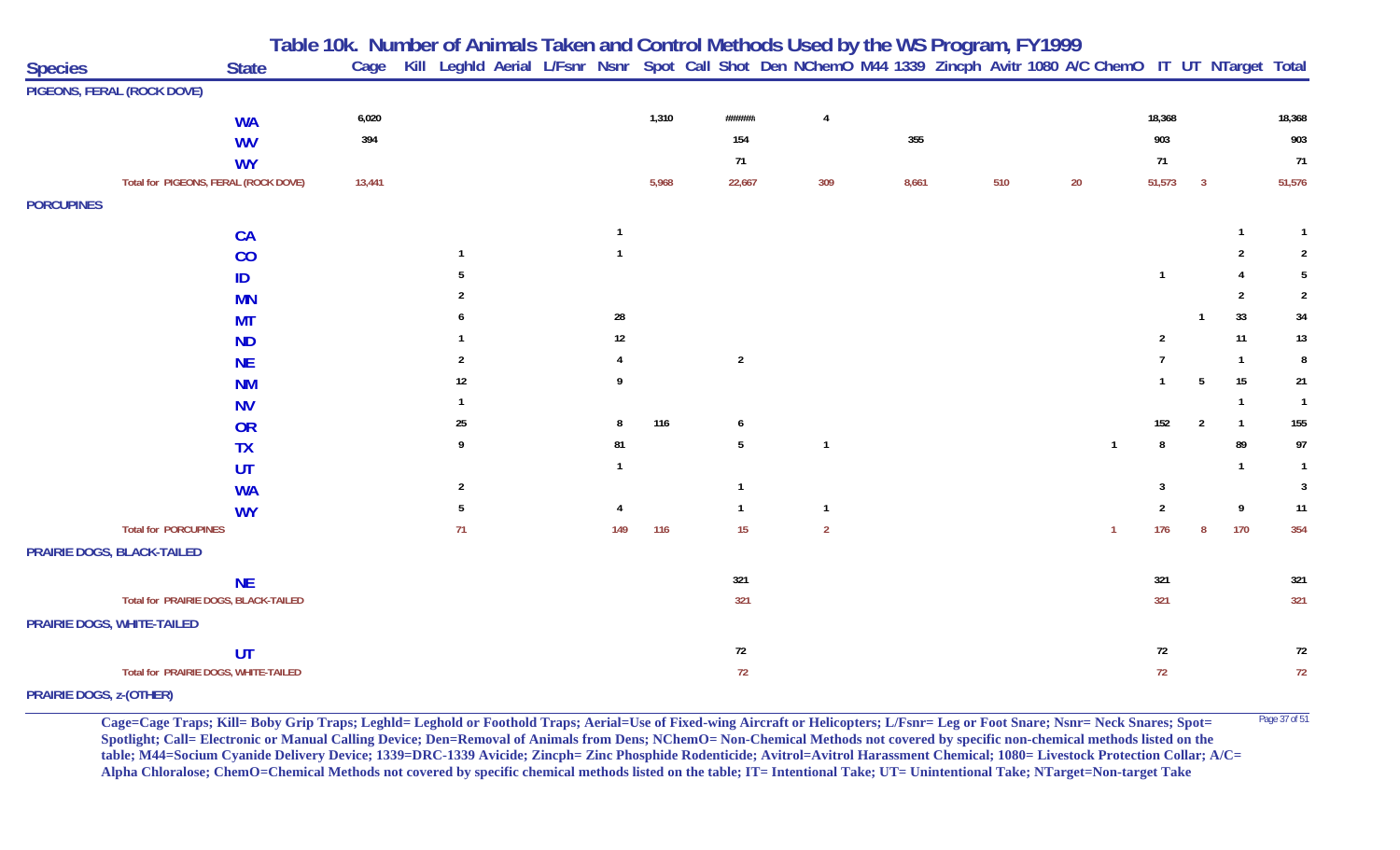**Table 10k. Number of Animals Taken and Control Methods Used by the WS Program, FY 1999**

| <b>Species</b>              | <b>State</b>                          | Cage            |                |                |  |                 |                |                |                |  | Kill Leghld Aerial L/Fsnr Nsnr Spot Call Shot Den NChemO M44 1339 Zincph Avitr 1080 A/C ChemO IT UT NTarget Total |                |    |                |                |
|-----------------------------|---------------------------------------|-----------------|----------------|----------------|--|-----------------|----------------|----------------|----------------|--|-------------------------------------------------------------------------------------------------------------------|----------------|----|----------------|----------------|
|                             | <b>AZ</b>                             |                 |                |                |  |                 |                | 101            |                |  |                                                                                                                   | 101            |    |                | 101            |
|                             | Total for PRAIRIE DOGS, z-(OTHER)     |                 |                |                |  |                 |                | 101            |                |  |                                                                                                                   | 101            |    |                | 101            |
| <b>PRONGHORN (ANTELOPE)</b> |                                       |                 |                |                |  |                 |                |                |                |  |                                                                                                                   |                |    |                |                |
|                             | <b>MT</b>                             |                 |                |                |  |                 |                |                |                |  |                                                                                                                   |                |    |                |                |
|                             | <b>NM</b>                             |                 |                | 2              |  |                 |                |                |                |  |                                                                                                                   |                |    |                | 2              |
|                             | <b>Total for PRONGHORN (ANTELOPE)</b> |                 |                | $\overline{2}$ |  |                 |                |                |                |  |                                                                                                                   |                |    | 3              | $\mathbf{3}$   |
| <b>RABBITS, COTTONTAIL</b>  |                                       |                 |                |                |  |                 |                |                |                |  |                                                                                                                   |                |    |                |                |
|                             |                                       |                 | $\overline{7}$ |                |  |                 |                |                |                |  |                                                                                                                   |                |    | $\overline{7}$ | $\overline{7}$ |
|                             | <b>AL</b><br><b>AZ</b>                |                 |                |                |  |                 |                | 6              |                |  |                                                                                                                   |                |    |                | 6              |
|                             | CA                                    | $\mathbf{3}$    | $10\,$         |                |  |                 |                |                |                |  |                                                                                                                   |                | 12 |                | 13             |
|                             | IL                                    |                 |                |                |  |                 | $\overline{3}$ | $20\,$         | $\overline{1}$ |  |                                                                                                                   | 24             |    |                | 24             |
|                             | <b>KY</b>                             | 8               |                |                |  |                 |                | $\overline{1}$ |                |  |                                                                                                                   |                |    |                | 9              |
|                             | LA                                    |                 |                |                |  | $\overline{3}$  |                |                |                |  |                                                                                                                   |                |    | $\overline{3}$ | 3              |
|                             | <b>ND</b>                             |                 |                |                |  |                 |                |                |                |  |                                                                                                                   | $\overline{1}$ |    |                | $\mathbf{1}$   |
|                             | OH                                    |                 |                |                |  |                 |                |                |                |  |                                                                                                                   |                |    |                | $\mathbf{1}$   |
|                             | PA                                    |                 | $\overline{1}$ |                |  |                 |                |                |                |  |                                                                                                                   |                |    |                | $\overline{1}$ |
|                             | <b>TN</b>                             |                 |                |                |  |                 |                | $18\,$         |                |  |                                                                                                                   | 18             |    |                | 19             |
|                             | <b>TX</b>                             |                 |                |                |  |                 |                |                |                |  |                                                                                                                   |                |    | 2              | $\overline{2}$ |
|                             | <b>VA</b>                             |                 | -1             |                |  |                 | 5              |                |                |  |                                                                                                                   |                |    |                | 6              |
|                             | <b>WY</b>                             | $\overline{2}$  |                |                |  |                 |                | $\overline{2}$ |                |  |                                                                                                                   |                |    |                | 5              |
|                             | <b>Total for RABBITS, COTTONTAIL</b>  | 15 <sub>1</sub> | 19             | $\overline{2}$ |  | $5\overline{)}$ | 8              | 47             | $\mathbf{1}$   |  |                                                                                                                   | 68             |    | 17<br>12       | 97             |
| <b>RABBITS, FERAL</b>       |                                       |                 |                |                |  |                 |                |                |                |  |                                                                                                                   |                |    |                |                |
|                             | <b>TX</b>                             |                 |                |                |  |                 |                |                |                |  |                                                                                                                   |                |    | $\mathbf{1}$   | $\overline{1}$ |
|                             | Total for RABBITS, FERAL              |                 |                |                |  |                 |                |                |                |  |                                                                                                                   |                |    |                | $\overline{1}$ |
| <b>RABBITS, SWAMP</b>       |                                       |                 |                |                |  |                 |                |                |                |  |                                                                                                                   |                |    |                |                |
|                             |                                       |                 |                | $\overline{2}$ |  |                 |                |                |                |  |                                                                                                                   |                |    | $\overline{2}$ | 2              |
|                             | <b>MS</b><br>Total for RABBITS, SWAMP |                 |                | $\overline{2}$ |  |                 |                |                |                |  |                                                                                                                   |                |    | $\overline{2}$ | $\overline{2}$ |
| RABBITS, z-(OTHER)          |                                       |                 |                |                |  |                 |                |                |                |  |                                                                                                                   |                |    |                |                |

**Cage=Cage Traps; Kill= Boby Grip Traps; Leghld= Leghold or Foothold Traps; Aerial=Use of Fixed-wing Aircraft or Helicopters; L/Fsnr= Leg or Foot Snare; Nsnr= Neck Snares; Spot=** <sup>Page 38 of 51</sup> **Spotlight; Call= Electronic or Manual Calling Device; Den=Removal of Animals from Dens; NChemO= Non-Chemical Methods not covered by specific non-chemical methods listed on the table; M44=Socium Cyanide Delivery Device; 1339=DRC-1339 Avicide; Zincph= Zinc Phosphide Rodenticide; Avitrol=Avitrol Harassment Chemical; 1080= Livestock Protection Collar; A/C= Alpha Chloralose; ChemO=Chemical Methods not covered by specific chemical methods listed on the table; IT= Intentional Take; UT= Unintentional Take; NTarget=Non-target Take**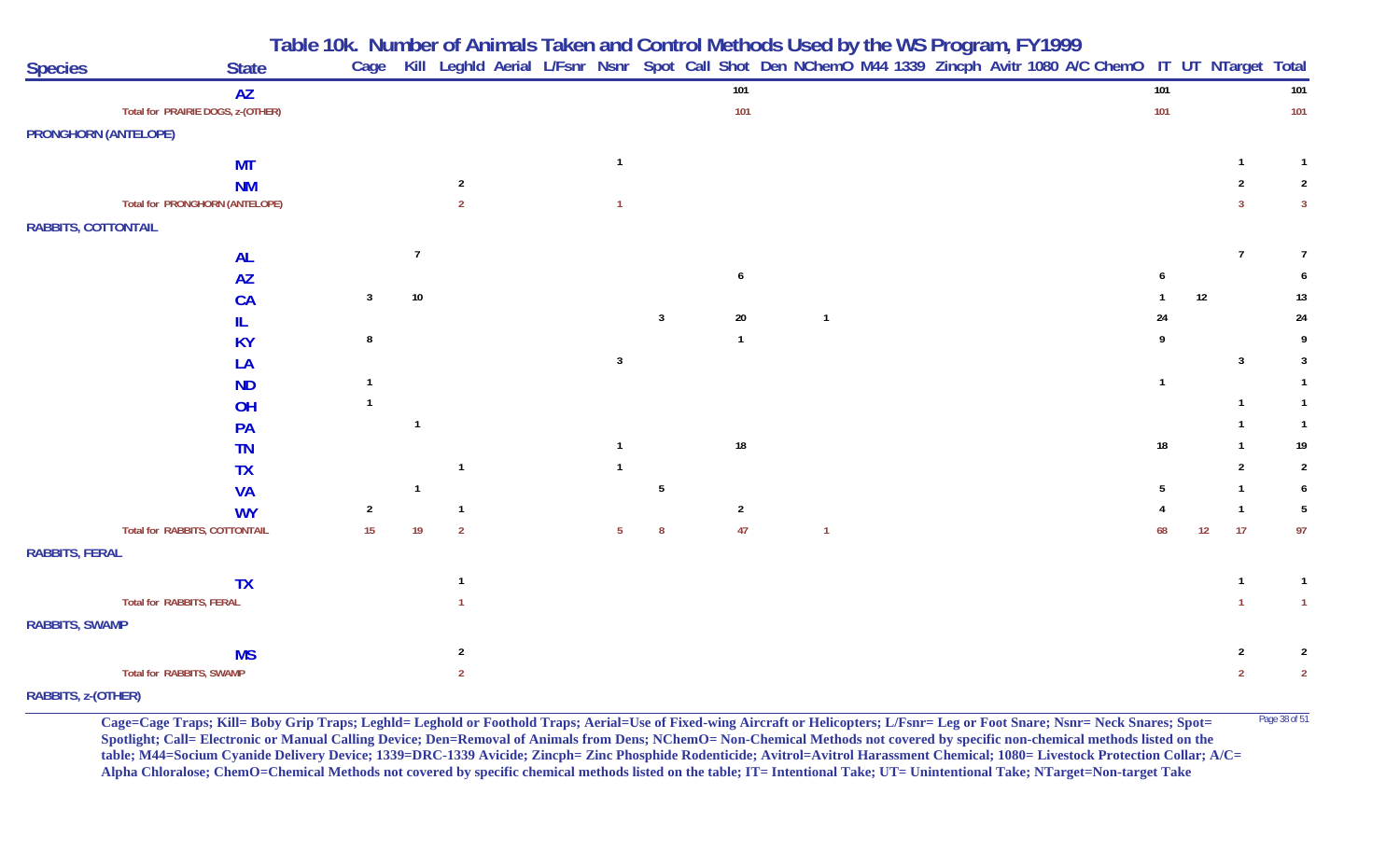|                 |                              | Table 10k. Number of Animals Taken and Control Methods Used by the WS Program, FY1999<br>Cage Kill Leghld Aerial L/Fsnr Nsnr Spot Call Shot Den NChemO M44 1339 Zincph Avitr 1080 A/C ChemO IT UT NTarget Total |                |                |  |                |                        |                |                  |                |                         |  |  |                |    |                |                |
|-----------------|------------------------------|-----------------------------------------------------------------------------------------------------------------------------------------------------------------------------------------------------------------|----------------|----------------|--|----------------|------------------------|----------------|------------------|----------------|-------------------------|--|--|----------------|----|----------------|----------------|
| <b>Species</b>  | <b>State</b>                 |                                                                                                                                                                                                                 |                |                |  |                |                        |                |                  |                |                         |  |  |                |    |                |                |
|                 | <b>WA</b>                    |                                                                                                                                                                                                                 |                |                |  |                |                        |                |                  |                |                         |  |  |                |    |                |                |
|                 | WI                           |                                                                                                                                                                                                                 |                |                |  |                |                        |                |                  |                |                         |  |  |                |    |                | $\mathbf{1}$   |
|                 | Total for RABBITS, z-(OTHER) |                                                                                                                                                                                                                 |                | $\mathcal{P}$  |  |                |                        |                |                  |                |                         |  |  |                |    |                | $\overline{2}$ |
| <b>RACCOONS</b> |                              |                                                                                                                                                                                                                 |                |                |  |                |                        |                |                  |                |                         |  |  |                |    |                |                |
|                 | <b>AL</b>                    |                                                                                                                                                                                                                 | 20             | 14             |  | 8              |                        |                |                  |                |                         |  |  | 44             |    | $\overline{2}$ |                |
|                 | <b>AZ</b>                    |                                                                                                                                                                                                                 |                | $\overline{2}$ |  |                |                        |                |                  |                |                         |  |  | $\overline{2}$ |    |                | $\overline{2}$ |
|                 | <b>CA</b>                    | 1,623                                                                                                                                                                                                           |                | 8              |  | 40             | 50                     |                | 18               | $32\,$         | $\overline{\mathbf{1}}$ |  |  | 1,762          |    | 6              | 1,777          |
|                 | CO                           | 17                                                                                                                                                                                                              |                | $\overline{2}$ |  |                |                        |                |                  | $\overline{4}$ |                         |  |  | 19             |    |                | $27\,$         |
|                 | <b>FL</b>                    | 73                                                                                                                                                                                                              | 3              | $24\,$         |  | $\mathbf{1}$   | $18\,$                 |                | $\boldsymbol{9}$ |                |                         |  |  | 124            |    |                | 128            |
|                 | <b>GA</b>                    | 11                                                                                                                                                                                                              | $\overline{2}$ |                |  |                |                        |                |                  |                |                         |  |  | 11             |    | $\overline{2}$ | $13\,$         |
|                 | ID                           | 11                                                                                                                                                                                                              |                | 6              |  |                |                        |                |                  |                |                         |  |  | $15\,$         |    | 3              | $18\,$         |
|                 | IL                           | $\mathbf{1}$                                                                                                                                                                                                    |                |                |  |                |                        |                | $\overline{7}$   |                |                         |  |  | 17             |    |                | 17             |
|                 | <b>KY</b>                    |                                                                                                                                                                                                                 |                | $\overline{2}$ |  |                |                        |                |                  |                |                         |  |  | 10             |    | $\mathbf{1}$   | 11             |
|                 | LA                           | 52                                                                                                                                                                                                              | 16             | 48             |  | 21             | $\boldsymbol{\Lambda}$ |                | 17               |                |                         |  |  | 70             | 11 | $77\,$         | 158            |
|                 | LI                           |                                                                                                                                                                                                                 |                |                |  |                |                        |                | $\mathbf{1}$     |                |                         |  |  |                |    |                | 8              |
|                 | <b>MA</b>                    | $\mathbf{1}$                                                                                                                                                                                                    |                |                |  |                |                        |                |                  |                |                         |  |  |                |    |                | $\mathbf{1}$   |
|                 | <b>MN</b>                    |                                                                                                                                                                                                                 |                | $19$           |  |                |                        |                |                  |                |                         |  |  |                |    | 19             | 19             |
|                 | <b>MO</b>                    |                                                                                                                                                                                                                 |                |                |  | $\mathbf{1}$   |                        |                | 6                |                |                         |  |  |                |    | $\overline{1}$ | 8              |
|                 | <b>MS</b>                    |                                                                                                                                                                                                                 | 24             | 31             |  |                |                        |                | $\mathbf{1}$     | $\overline{2}$ |                         |  |  |                |    | 51             | 58             |
|                 | <b>MT</b>                    |                                                                                                                                                                                                                 |                |                |  | $\overline{1}$ |                        |                |                  |                |                         |  |  |                |    | 3              | $10\,$         |
|                 | <b>NC</b>                    |                                                                                                                                                                                                                 | Q              | $\overline{2}$ |  |                |                        |                | $\mathbf 1$      |                |                         |  |  |                |    | 11             | $12\,$         |
|                 | <b>ND</b>                    | 5                                                                                                                                                                                                               | 35             | $26\,$         |  | 5              |                        |                | $\overline{7}$   | $\overline{1}$ |                         |  |  | 72             |    | 6              | 79             |
|                 | <b>NE</b>                    | 137                                                                                                                                                                                                             | 18             | 59             |  | 36             |                        | $\overline{2}$ | 9                | $\overline{7}$ | $\mathbf{3}$            |  |  | 268            | 3  |                | 271            |
|                 | <b>NM</b>                    | 5                                                                                                                                                                                                               |                | 6              |  |                |                        |                | $\mathbf{1}$     |                |                         |  |  | 8              |    | 4              | 12             |
|                 | <b>NV</b>                    |                                                                                                                                                                                                                 |                |                |  | $\mathbf{1}$   |                        |                |                  |                |                         |  |  |                |    |                |                |
|                 | <b>NY</b>                    | $\mathbf{1}$                                                                                                                                                                                                    |                |                |  |                |                        |                |                  |                |                         |  |  |                |    |                |                |
|                 | OH                           | 221                                                                                                                                                                                                             |                |                |  |                |                        |                |                  |                |                         |  |  | 221            |    |                | 221            |
|                 | OK                           | 71                                                                                                                                                                                                              | 11             | 45             |  | 55             |                        |                |                  |                | 10                      |  |  | 85             |    | 104            | 193            |
|                 | <b>OR</b>                    | 137                                                                                                                                                                                                             | 3              | $72\,$         |  | 37             |                        |                | $\overline{2}$   | 15             |                         |  |  | 235            |    | $27\,$         | 268            |

**Cage=Cage Traps; Kill= Boby Grip Traps; Leghld= Leghold or Foothold Traps; Aerial=Use of Fixed-wing Aircraft or Helicopters; L/Fsnr= Leg or Foot Snare; Nsnr= Neck Snares; Spot=** <sup>Page 39 of 51</sup> **Spotlight; Call= Electronic or Manual Calling Device; Den=Removal of Animals from Dens; NChemO= Non-Chemical Methods not covered by specific non-chemical methods listed on the table; M44=Socium Cyanide Delivery Device; 1339=DRC-1339 Avicide; Zincph= Zinc Phosphide Rodenticide; Avitrol=Avitrol Harassment Chemical; 1080= Livestock Protection Collar; A/C= Alpha Chloralose; ChemO=Chemical Methods not covered by specific chemical methods listed on the table; IT= Intentional Take; UT= Unintentional Take; NTarget=Non-target Take**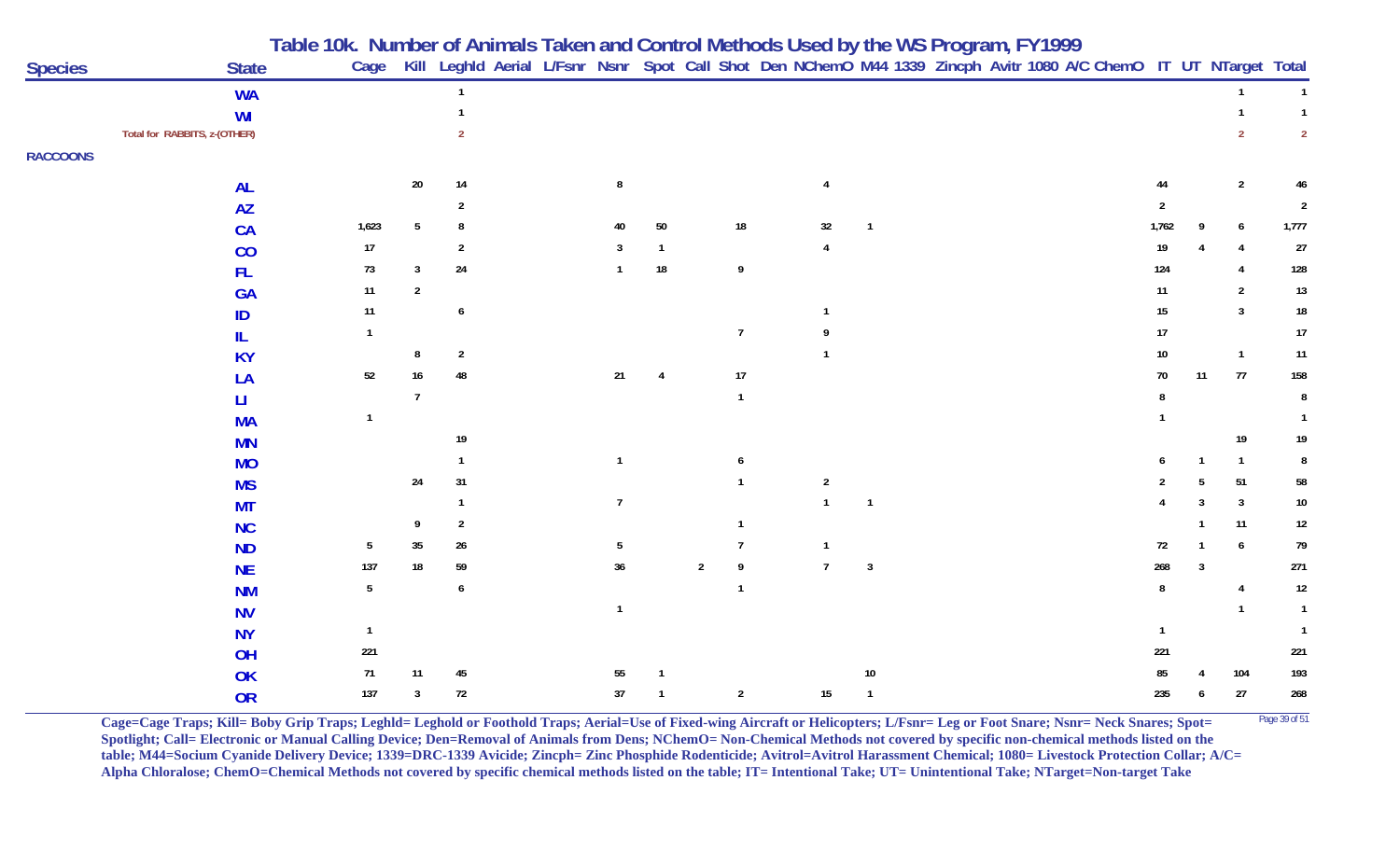|                           |                                           | Table 10k.  Number of Animals Taken and Control Methods Used by the WS Program, FY1999 |     |                |  |                |                |    |                |                                                                                                                        |              |            |  |                |       |     |                |                |
|---------------------------|-------------------------------------------|----------------------------------------------------------------------------------------|-----|----------------|--|----------------|----------------|----|----------------|------------------------------------------------------------------------------------------------------------------------|--------------|------------|--|----------------|-------|-----|----------------|----------------|
| <b>Species</b>            | <b>State</b>                              |                                                                                        |     |                |  |                |                |    |                | Cage Kill Leghld Aerial L/Fsnr Nsnr Spot Call Shot Den NChemO M44 1339 Zincph Avitr 1080 A/C ChemO IT UT NTarget Total |              |            |  |                |       |     |                |                |
| <b>RACCOONS</b>           |                                           |                                                                                        |     |                |  |                |                |    |                |                                                                                                                        |              |            |  |                |       |     |                |                |
|                           | <b>SC</b>                                 |                                                                                        | 11  | $\overline{2}$ |  | $\overline{1}$ |                |    |                |                                                                                                                        |              |            |  |                |       |     | 14             | 14             |
|                           | <b>TN</b>                                 | 6                                                                                      |     |                |  |                |                |    | $\mathbf{1}$   |                                                                                                                        |              |            |  |                |       |     | $\overline{1}$ | $\overline{1}$ |
|                           | <b>TX</b>                                 | 338                                                                                    | 44  | 2,034          |  | 809            | 177            | 49 | $72\,$         | 177                                                                                                                    | 210          |            |  |                | 3,380 | 383 | 148            | 3,911          |
|                           | UT                                        | 273                                                                                    |     | $25\,$         |  | 158            |                |    | $\mathbf{1}$   | $\overline{4}$                                                                                                         |              |            |  |                | 461   |     |                | 461            |
|                           | <b>VA</b>                                 |                                                                                        | 8   | $22\,$         |  | $\overline{7}$ | $\overline{2}$ |    |                |                                                                                                                        | 24           |            |  |                | 5     | 5   | 53             | 63             |
|                           | <b>VT</b>                                 | 2                                                                                      |     |                |  |                |                |    |                |                                                                                                                        |              |            |  |                |       |     |                | $\overline{2}$ |
|                           | <b>WA</b>                                 | 3                                                                                      |     | $\overline{2}$ |  | $\overline{2}$ |                |    | $\mathbf{1}$   |                                                                                                                        |              |            |  |                |       |     | $\overline{1}$ | 8              |
|                           | WI                                        |                                                                                        |     | $27$           |  |                |                |    |                |                                                                                                                        |              |            |  |                |       |     | 29             | 34             |
|                           | <b>WV</b>                                 |                                                                                        |     |                |  | $\overline{2}$ |                |    |                |                                                                                                                        | 14           |            |  |                |       |     | 16             | $17$           |
|                           | <b>WY</b>                                 | 64                                                                                     |     | $10\,$         |  | 10             |                |    | 6              |                                                                                                                        | $\mathbf{1}$ |            |  |                | 78    |     | 13             | 91             |
| <b>Total for RACCOONS</b> |                                           | 3,054                                                                                  | 230 | 2,490          |  | 1,204          | 254            | 51 | 160            | 258                                                                                                                    | 265          |            |  | $\overline{1}$ | 6,929 | 437 | 601            | 7,967          |
| RATS, BLACK (ROOF)        |                                           |                                                                                        |     |                |  |                |                |    |                |                                                                                                                        |              |            |  |                |       |     |                |                |
|                           |                                           | 197                                                                                    |     |                |  |                |                |    |                |                                                                                                                        |              |            |  |                | 205   |     |                |                |
|                           | <b>CA</b>                                 |                                                                                        |     |                |  |                |                |    |                | 8<br>18                                                                                                                |              |            |  | 1,110          | 1,128 |     |                | 205<br>1,128   |
|                           | GU                                        | 684                                                                                    |     |                |  |                |                |    | $\mathbf{1}$   |                                                                                                                        |              |            |  |                | 685   |     |                | 685            |
|                           | HI                                        |                                                                                        |     |                |  |                |                |    |                |                                                                                                                        |              | 527        |  |                | 528   |     |                | 528            |
|                           | <b>TX</b><br>Total for RATS, BLACK (ROOF) | 881                                                                                    |     |                |  |                |                |    | $\overline{1}$ | $\mathbf{1}$<br>27                                                                                                     |              | 527        |  | 1,110          | 2,546 |     |                | 2,546          |
|                           |                                           |                                                                                        |     |                |  |                |                |    |                |                                                                                                                        |              |            |  |                |       |     |                |                |
| <b>RATS, NORWAY</b>       |                                           |                                                                                        |     |                |  |                |                |    |                |                                                                                                                        |              |            |  |                |       |     |                |                |
|                           | <b>AK</b>                                 |                                                                                        |     | 75             |  |                |                |    |                | 42                                                                                                                     |              |            |  |                | 117   |     |                | 117            |
|                           | CA                                        | $\overline{2}$                                                                         |     |                |  |                |                |    |                | 24                                                                                                                     |              |            |  |                | 26    |     |                | 26             |
|                           | GU                                        |                                                                                        |     |                |  |                |                |    |                | 1,036                                                                                                                  |              |            |  |                | 1,036 |     |                | 1,036          |
|                           | H <sub>II</sub>                           | $\mathbf{3}$                                                                           |     |                |  |                |                |    |                |                                                                                                                        |              |            |  |                | 3     |     |                | $\mathbf{3}$   |
|                           |                                           |                                                                                        |     |                |  |                |                |    |                | $\mathbf{3}$                                                                                                           |              |            |  |                | 3     |     |                | $\overline{3}$ |
|                           | <b>MS</b>                                 |                                                                                        |     |                |  |                |                |    |                |                                                                                                                        |              |            |  |                |       |     | $\mathbf{1}$   | $\overline{1}$ |
|                           | <b>TN</b>                                 |                                                                                        |     |                |  |                |                |    |                |                                                                                                                        |              | ${\bf 80}$ |  |                | 80    |     |                | 80             |
|                           | <b>TX</b>                                 | $\mathbf{1}$                                                                           |     |                |  |                |                |    |                |                                                                                                                        |              |            |  |                |       |     |                |                |
|                           | UT                                        |                                                                                        |     |                |  |                |                |    |                | $\mathbf{1}$                                                                                                           |              |            |  |                |       |     |                | $\overline{1}$ |

**Cage=Cage Traps; Kill= Boby Grip Traps; Leghld= Leghold or Foothold Traps; Aerial=Use of Fixed-wing Aircraft or Helicopters; L/Fsnr= Leg or Foot Snare; Nsnr= Neck Snares; Spot=** <sup>Page 40 of 51</sup> **Spotlight; Call= Electronic or Manual Calling Device; Den=Removal of Animals from Dens; NChemO= Non-Chemical Methods not covered by specific non-chemical methods listed on the table; M44=Socium Cyanide Delivery Device; 1339=DRC-1339 Avicide; Zincph= Zinc Phosphide Rodenticide; Avitrol=Avitrol Harassment Chemical; 1080= Livestock Protection Collar; A/C= Alpha Chloralose; ChemO=Chemical Methods not covered by specific chemical methods listed on the table; IT= Intentional Take; UT= Unintentional Take; NTarget=Non-target Take**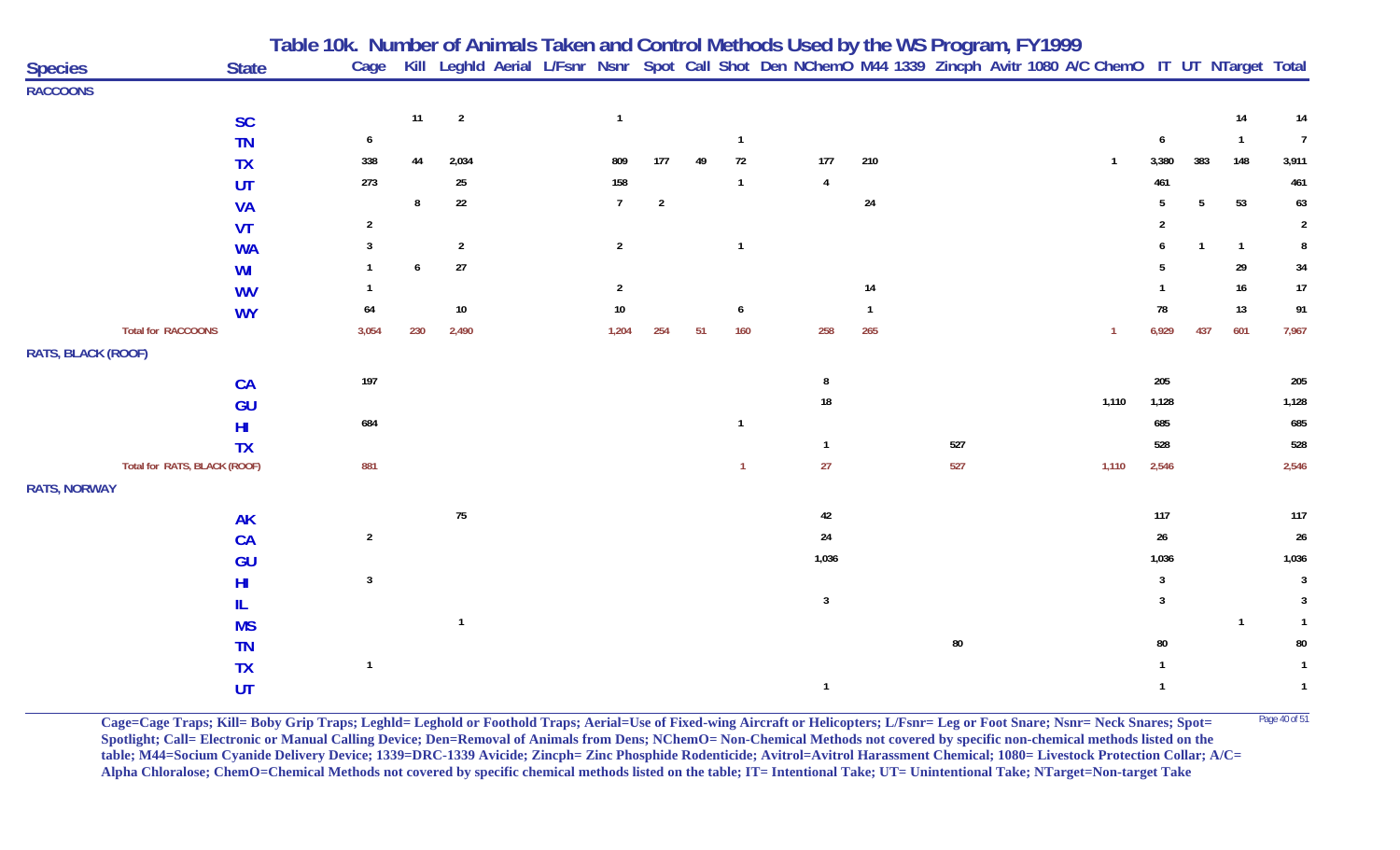**Table 10k. Number of Animals Taken and Control Methods Used by the WS Program, FY 1999**

| <b>Species</b>          | <b>State</b>                            | Cage           |                |    |  |                |              |                |                |        |        | Kill Leghld Aerial L/Fsnr Nsnr Spot Call Shot Den NChemO M44 1339 Zincph Avitr 1080 A/C ChemO IT UT NTarget Total |                |              |              |                 |
|-------------------------|-----------------------------------------|----------------|----------------|----|--|----------------|--------------|----------------|----------------|--------|--------|-------------------------------------------------------------------------------------------------------------------|----------------|--------------|--------------|-----------------|
| <b>RATS, NORWAY</b>     |                                         |                |                |    |  |                |              |                |                |        |        |                                                                                                                   |                |              |              |                 |
|                         | <b>VA</b>                               |                |                |    |  |                | 45           |                |                |        |        |                                                                                                                   | 45             |              |              | 45              |
|                         | Total for RATS, NORWAY                  | 6              | 76             |    |  |                | 45           | 1,106          |                |        | $80\,$ |                                                                                                                   | 1,312          |              | $\mathbf{1}$ | 1,313           |
|                         | RATS, PACKRATS/WOODRATS (ALL)           |                |                |    |  |                |              |                |                |        |        |                                                                                                                   |                |              |              |                 |
|                         | CA                                      | $\overline{2}$ |                |    |  |                |              |                |                |        |        |                                                                                                                   | $\overline{2}$ |              |              | 2               |
|                         | OR                                      | $\overline{2}$ |                |    |  |                |              |                |                |        |        |                                                                                                                   | 3              |              |              | $\mathbf{3}$    |
|                         | Total for RATS, PACKRATS/WOODRATS (ALL) | $\overline{4}$ |                |    |  |                |              |                |                |        |        |                                                                                                                   | $\overline{5}$ |              |              | 5 <sub>5</sub>  |
| <b>RATS, POLYNESIAN</b> |                                         |                |                |    |  |                |              |                |                |        |        |                                                                                                                   |                |              |              |                 |
|                         | H <sub>II</sub>                         | 6              |                |    |  |                |              |                |                |        |        |                                                                                                                   |                |              |              |                 |
|                         | Total for RATS, POLYNESIAN              | 6              |                |    |  |                |              |                |                |        |        |                                                                                                                   |                |              |              | 6               |
| <b>RAVENS (OTHER)</b>   |                                         |                |                |    |  |                |              |                |                |        |        |                                                                                                                   |                |              |              |                 |
|                         | <b>MN</b>                               |                |                |    |  |                |              |                |                |        |        |                                                                                                                   |                |              |              | $\mathbf{1}$    |
|                         | Total for RAVENS (OTHER)                |                |                |    |  |                |              |                |                |        |        |                                                                                                                   |                |              |              | $\mathbf{1}$    |
| <b>RAVENS, COMMON</b>   |                                         |                |                |    |  |                |              |                |                |        |        |                                                                                                                   |                |              |              |                 |
|                         | <b>AK</b>                               |                | 6              |    |  |                | -8           |                |                |        |        |                                                                                                                   |                |              | 6            | 14              |
|                         | <b>AZ</b>                               |                |                |    |  |                | -5           |                |                |        |        |                                                                                                                   | 5              |              |              | $5\phantom{.0}$ |
|                         | <b>CA</b>                               | $29\,$         | $\overline{2}$ |    |  |                | 255          | $\overline{2}$ |                | 120    |        |                                                                                                                   | 408            |              |              | 408             |
|                         | ID                                      |                |                |    |  |                | $\mathbf{3}$ |                |                | $72\,$ |        |                                                                                                                   | 75             |              |              | 75              |
|                         | <b>MT</b>                               |                | $\mathbf{1}$   |    |  |                |              |                |                |        |        |                                                                                                                   |                | -1           |              | $\overline{1}$  |
|                         | <b>NM</b>                               |                |                |    |  |                |              |                | $\overline{3}$ |        |        |                                                                                                                   |                |              | 3            | $\mathbf{3}$    |
|                         | <b>NV</b>                               |                |                |    |  |                | $19\,$       |                |                | 476    |        |                                                                                                                   | 495            |              |              | 495             |
|                         | OR                                      |                |                |    |  |                | 19           |                |                | 560    |        |                                                                                                                   | 579            |              |              | 579             |
|                         | <b>UT</b>                               |                | $\mathbf{1}$   | 17 |  |                | 5            |                |                |        |        |                                                                                                                   | 22             |              |              | 23              |
|                         | <b>VA</b>                               |                |                |    |  |                |              |                | $\overline{3}$ |        |        |                                                                                                                   |                |              | 3            | $\overline{3}$  |
|                         | <b>WA</b>                               |                |                |    |  | $\overline{2}$ | 48           |                |                | $20\,$ |        |                                                                                                                   | 70             |              |              | 70              |
|                         | <b>WY</b>                               |                |                |    |  |                |              |                |                | 92     |        |                                                                                                                   | 92             |              |              | 92              |
|                         | <b>Total for RAVENS, COMMON</b>         | 29             | $10\,$         | 17 |  | 2              | 362          | $\overline{2}$ | -6             | 1,340  |        |                                                                                                                   | 1,754          | $\mathbf{2}$ | 12           | 1,768           |

## **RINGTAILS**

**Cage=Cage Traps; Kill= Boby Grip Traps; Leghld= Leghold or Foothold Traps; Aerial=Use of Fixed-wing Aircraft or Helicopters; L/Fsnr= Leg or Foot Snare; Nsnr= Neck Snares; Spot=** <sup>Page 41 of 51</sup> **Spotlight; Call= Electronic or Manual Calling Device; Den=Removal of Animals from Dens; NChemO= Non-Chemical Methods not covered by specific non-chemical methods listed on the table; M44=Socium Cyanide Delivery Device; 1339=DRC-1339 Avicide; Zincph= Zinc Phosphide Rodenticide; Avitrol=Avitrol Harassment Chemical; 1080= Livestock Protection Collar; A/C= Alpha Chloralose; ChemO=Chemical Methods not covered by specific chemical methods listed on the table; IT= Intentional Take; UT= Unintentional Take; NTarget=Non-target Take**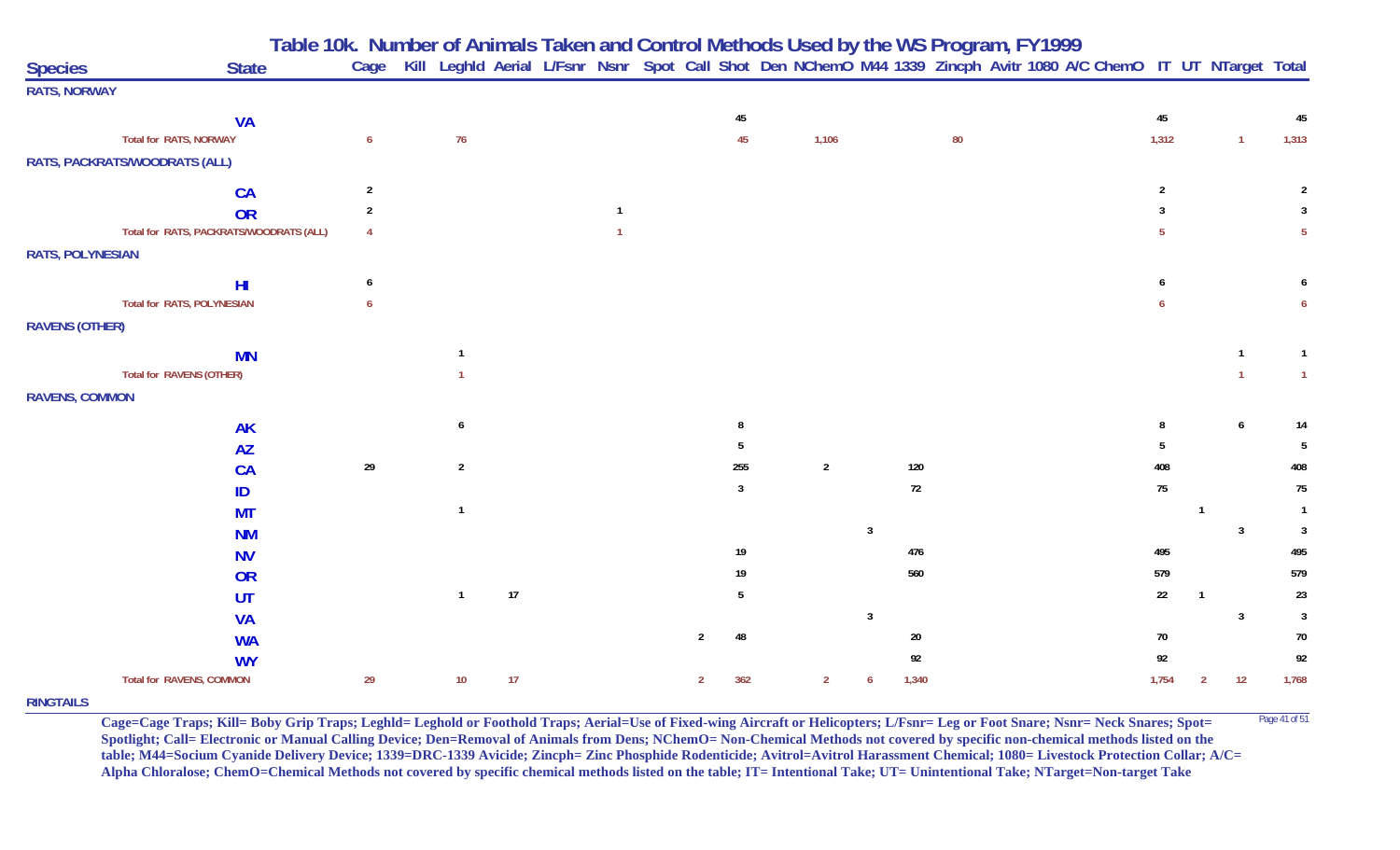|                                   |                                     | Table 10k. Number of Animals Taken and Control Methods Used by the WS Program, FY1999<br>Cage Kill Leghld Aerial L/Fsnr Nsnr Spot Call Shot Den NChemO M44 1339 Zincph Avitr 1080 A/C ChemO IT UT NTarget Total |                 |                |                |                |                |  |  |                |                 |                |
|-----------------------------------|-------------------------------------|-----------------------------------------------------------------------------------------------------------------------------------------------------------------------------------------------------------------|-----------------|----------------|----------------|----------------|----------------|--|--|----------------|-----------------|----------------|
| <b>Species</b>                    | <b>State</b>                        |                                                                                                                                                                                                                 |                 |                |                |                |                |  |  |                |                 |                |
|                                   | <b>TX</b>                           | $\overline{3}$                                                                                                                                                                                                  | $5\phantom{.0}$ |                |                |                | $\overline{3}$ |  |  | $2^{\circ}$    | 9               | 11             |
| <b>Total for RINGTAILS</b>        |                                     | $\mathbf{3}$                                                                                                                                                                                                    | $5\phantom{.0}$ |                |                |                |                |  |  | $\overline{2}$ | 9               | 11             |
| <b>ROBINS, AMERICAN</b>           |                                     |                                                                                                                                                                                                                 |                 |                |                |                |                |  |  |                |                 |                |
|                                   | <b>TN</b>                           |                                                                                                                                                                                                                 |                 |                | $\overline{1}$ |                |                |  |  |                |                 |                |
|                                   | VT                                  |                                                                                                                                                                                                                 |                 |                |                |                |                |  |  |                |                 |                |
| <b>Total for ROBINS, AMERICAN</b> |                                     |                                                                                                                                                                                                                 |                 |                | $\overline{1}$ |                |                |  |  |                | $\overline{1}$  | $\overline{2}$ |
| <b>SHOREBIRDS (OTHER)</b>         |                                     |                                                                                                                                                                                                                 |                 |                |                |                |                |  |  |                |                 |                |
|                                   | <b>AK</b>                           |                                                                                                                                                                                                                 |                 |                | 29             |                |                |  |  | 29             |                 | 29             |
|                                   | <b>TN</b>                           |                                                                                                                                                                                                                 |                 |                |                |                |                |  |  |                |                 |                |
|                                   | <b>Total for SHOREBIRDS (OTHER)</b> |                                                                                                                                                                                                                 |                 |                | 33             |                |                |  |  | 33             |                 | 33             |
| <b>SHREWS (ALL)</b>               |                                     |                                                                                                                                                                                                                 |                 |                |                |                |                |  |  |                |                 |                |
|                                   | <b>GU</b>                           |                                                                                                                                                                                                                 |                 |                |                |                |                |  |  |                |                 | $\mathbf{1}$   |
| <b>Total for SHREWS (ALL)</b>     |                                     |                                                                                                                                                                                                                 |                 |                |                |                |                |  |  |                |                 |                |
| <b>SHRIKES (ALL)</b>              |                                     |                                                                                                                                                                                                                 |                 |                |                |                |                |  |  |                |                 |                |
|                                   | CA                                  |                                                                                                                                                                                                                 |                 |                | $\overline{2}$ | 11             |                |  |  | 13             |                 | 13             |
|                                   | <b>WY</b>                           |                                                                                                                                                                                                                 |                 |                |                |                |                |  |  | $\overline{2}$ |                 | $\overline{2}$ |
| Total for SHRIKES (ALL)           |                                     |                                                                                                                                                                                                                 |                 |                |                | 11             |                |  |  | 15             |                 | 15             |
| <b>SKUNKS, HOG-NOSED</b>          |                                     |                                                                                                                                                                                                                 |                 |                |                |                |                |  |  |                |                 |                |
|                                   | <b>TX</b>                           |                                                                                                                                                                                                                 |                 |                |                |                |                |  |  |                |                 | $\mathbf{1}$   |
|                                   | Total for SKUNKS, HOG-NOSED         |                                                                                                                                                                                                                 |                 |                |                |                |                |  |  |                |                 | $\mathbf{1}$   |
| <b>SKUNKS, SPOTTED</b>            |                                     |                                                                                                                                                                                                                 |                 |                |                |                |                |  |  |                |                 |                |
|                                   | <b>CA</b>                           | $18\,$                                                                                                                                                                                                          |                 |                |                | $\overline{2}$ |                |  |  | $20\,$         |                 | 20             |
|                                   | OK                                  |                                                                                                                                                                                                                 |                 | $\overline{2}$ |                |                |                |  |  |                | $\overline{2}$  | $\overline{2}$ |
| Total for SKUNKS, SPOTTED         |                                     | 18                                                                                                                                                                                                              |                 | $\overline{2}$ |                | $\overline{2}$ |                |  |  | 20             | $\overline{2}$  | 22             |
| <b>SKUNKS, STRIPED</b>            |                                     |                                                                                                                                                                                                                 |                 |                |                |                |                |  |  |                |                 |                |
|                                   | <b>AL</b>                           |                                                                                                                                                                                                                 | 6               |                | $\overline{1}$ |                |                |  |  | $\overline{2}$ | $5\phantom{.0}$ | $\overline{7}$ |

Cage=Cage Traps; Kill= Boby Grip Traps; Leghld= Leghold or Foothold Traps; Aerial=Use of Fixed-wing Aircraft or Helicopters; L/Fsnr= Leg or Foot Snare; Nsnr= Neck Snares; Spot= <sup>Page 42 of 51</sup> **Spotlight; Call= Electronic or Manual Calling Device; Den=Removal of Animals from Dens; NChemO= Non-Chemical Methods not covered by specific non-chemical methods listed on the table; M44=Socium Cyanide Delivery Device; 1339=DRC-1339 Avicide; Zincph= Zinc Phosphide Rodenticide; Avitrol=Avitrol Harassment Chemical; 1080= Livestock Protection Collar; A/C= Alpha Chloralose; ChemO=Chemical Methods not covered by specific chemical methods listed on the table; IT= Intentional Take; UT= Unintentional Take; NTarget=Non-target Take**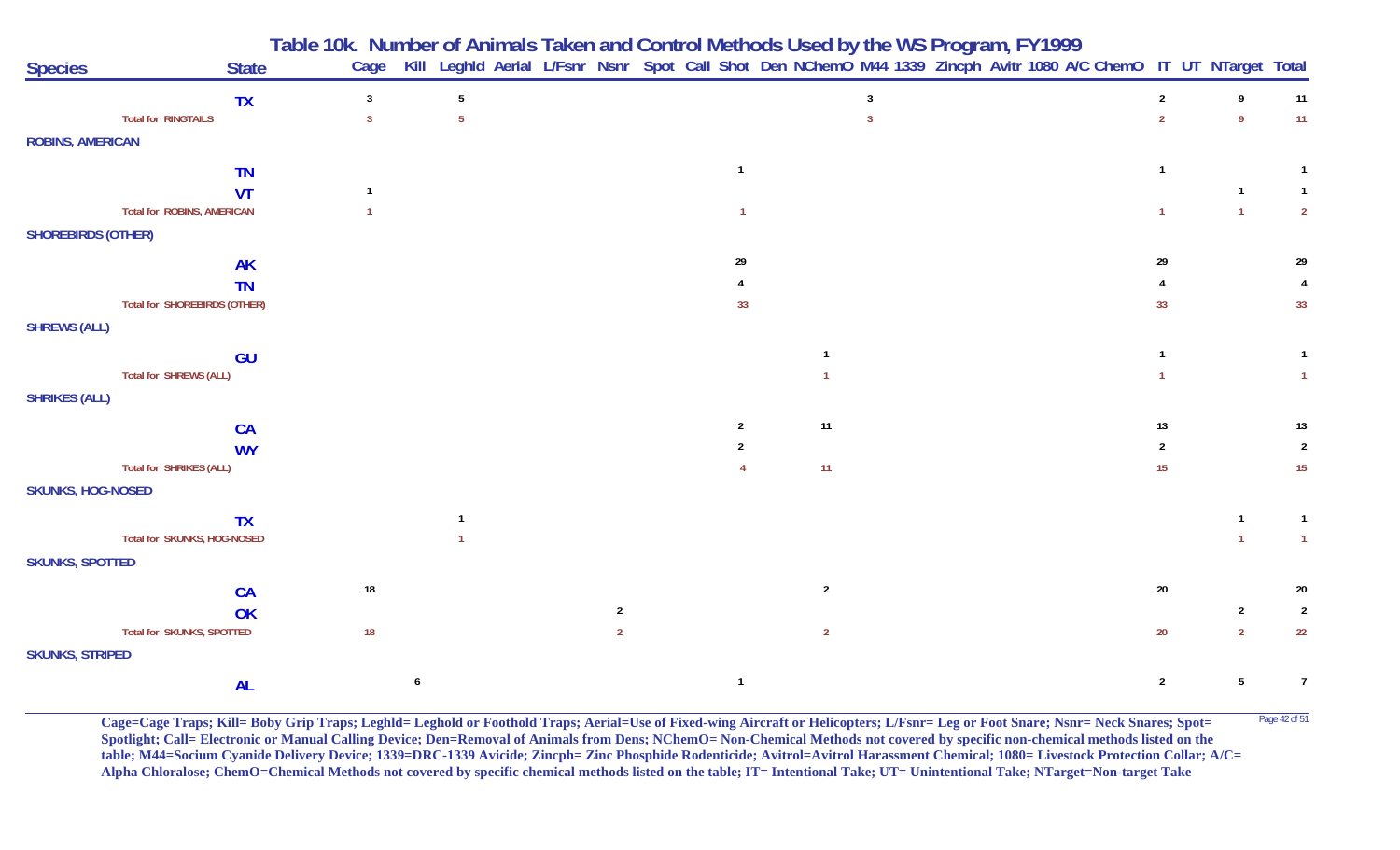|                        |              | Table 10k. Number of Animals Taken and Control Methods Used by the WS Program, FY1999 |                |            |                |                |                |                |              |                                                                                                                   |                 |  |                |        |                |                |                |
|------------------------|--------------|---------------------------------------------------------------------------------------|----------------|------------|----------------|----------------|----------------|----------------|--------------|-------------------------------------------------------------------------------------------------------------------|-----------------|--|----------------|--------|----------------|----------------|----------------|
| <b>Species</b>         | <b>State</b> | Cage                                                                                  |                |            |                |                |                |                |              | Kill Leghld Aerial L/Fsnr Nsnr Spot Call Shot Den NChemO M44 1339 Zincph Avitr 1080 A/C ChemO IT UT NTarget Total |                 |  |                |        |                |                |                |
| <b>SKUNKS, STRIPED</b> |              |                                                                                       |                |            |                |                |                |                |              |                                                                                                                   |                 |  |                |        |                |                |                |
|                        | <b>AZ</b>    | 29                                                                                    |                | 3          |                |                |                |                |              |                                                                                                                   |                 |  |                | 32     |                |                | 32             |
|                        | CA           | 3,554                                                                                 | -3             | 43         | $\overline{2}$ | $10\,$         | 143            | $72\,$         |              | 69                                                                                                                |                 |  | 12             | 3,898  | $\overline{7}$ | $\overline{3}$ | 3,908          |
|                        | CO           | 53                                                                                    |                |            |                |                | 13             |                |              | $16\,$                                                                                                            |                 |  |                | 82     |                |                | 82             |
|                        | ID           | $16\phantom{.0}$                                                                      |                | 24         |                | $\overline{2}$ |                |                |              |                                                                                                                   |                 |  |                | 26     | $\overline{3}$ | 13             | 42             |
|                        | IL           |                                                                                       |                |            |                |                |                | $17\,$         |              |                                                                                                                   |                 |  |                | 17     |                |                | $17\,$         |
|                        | LA           | $\overline{2}$                                                                        |                |            |                |                |                | $\overline{7}$ |              |                                                                                                                   |                 |  |                |        |                |                | 9              |
|                        | <b>MN</b>    |                                                                                       |                | 42         | $\overline{2}$ |                |                |                |              |                                                                                                                   |                 |  |                |        |                | 44             | 44             |
|                        | <b>MO</b>    |                                                                                       |                |            |                |                |                | $\mathbf{3}$   |              |                                                                                                                   |                 |  |                | 3      |                |                | 3              |
|                        | <b>MS</b>    | $20\,$                                                                                |                |            |                |                |                |                |              |                                                                                                                   |                 |  |                | $20\,$ |                |                | $20\,$         |
|                        | <b>MT</b>    |                                                                                       |                | ${\bf 18}$ |                | $\overline{2}$ |                |                |              |                                                                                                                   | $\mathbf{2}$    |  |                | 4      | $16\,$         | $\overline{2}$ | $22\,$         |
|                        | <b>ND</b>    | 10                                                                                    | 18             | $13$       |                |                |                | $\overline{2}$ |              |                                                                                                                   |                 |  |                | 49     |                | $\overline{4}$ | 53             |
|                        | <b>NE</b>    | 301                                                                                   | 38             | $29\,$     |                | 3              | $\overline{7}$ | $\overline{3}$ |              |                                                                                                                   |                 |  | 12             | 397    |                |                | 397            |
|                        | <b>NH</b>    | $\mathbf{1}$                                                                          |                |            |                |                |                |                |              |                                                                                                                   |                 |  |                |        |                | $\mathbf{1}$   | $\overline{1}$ |
|                        | NJ           |                                                                                       |                |            |                |                |                |                |              |                                                                                                                   |                 |  |                |        |                |                | $\overline{1}$ |
|                        | <b>NM</b>    | 127                                                                                   |                | $38\,$     |                |                |                |                |              |                                                                                                                   | $5\phantom{.0}$ |  |                | 131    |                | 40             | 171            |
|                        | <b>NV</b>    |                                                                                       |                |            |                |                |                |                |              |                                                                                                                   |                 |  |                |        |                |                |                |
|                        | <b>NY</b>    |                                                                                       |                |            |                |                |                |                |              |                                                                                                                   |                 |  |                |        |                | $\mathbf{1}$   |                |
|                        | OH           |                                                                                       |                |            |                |                |                |                |              |                                                                                                                   |                 |  |                |        |                |                |                |
|                        | OK           | 27                                                                                    |                | $13$       |                | $\overline{7}$ | 9              | $\mathbf{1}$   |              |                                                                                                                   | $19$            |  |                | 38     |                | 38             | 76             |
|                        | OR           | 172                                                                                   |                | $50\,$     |                | $10\,$         |                | 2              |              |                                                                                                                   |                 |  |                | 224    | $\overline{3}$ | $\overline{7}$ | 234            |
|                        | PA           | $\overline{2}$                                                                        | $\overline{3}$ |            |                |                |                |                |              |                                                                                                                   |                 |  |                |        |                |                | 6              |
|                        | <b>TN</b>    | 16                                                                                    |                |            |                |                |                |                |              |                                                                                                                   |                 |  | 10             | 29     |                |                | 29             |
|                        | <b>TX</b>    | 350                                                                                   |                | 193        |                | 72             | 32             | 39             |              | 14                                                                                                                | 29              |  | $\overline{3}$ | 686    | 25             | 25             | 736            |
|                        | UT           | 133                                                                                   |                | 9          |                | $72\,$         |                | $\sqrt{2}$     |              |                                                                                                                   |                 |  | 42             | 255    |                | $\overline{2}$ | 258            |
|                        | <b>VA</b>    |                                                                                       | $\overline{2}$ | -1         |                |                | $\overline{4}$ |                |              |                                                                                                                   | $\overline{2}$  |  |                | 5      |                | $\overline{3}$ | 9              |
|                        | <b>WA</b>    | 8                                                                                     |                |            |                |                |                |                |              |                                                                                                                   |                 |  |                |        |                |                | 8              |
|                        | WI           |                                                                                       |                |            |                |                |                |                |              |                                                                                                                   |                 |  |                |        | $\mathbf{1}$   |                |                |
|                        | <b>WV</b>    | 10 <sub>1</sub>                                                                       |                |            |                |                |                |                | $\mathbf{2}$ |                                                                                                                   | $\overline{4}$  |  | $\mathbf{1}$   | $13$   |                | 4              | $17\,$         |

**Cage=Cage Traps; Kill= Boby Grip Traps; Leghld= Leghold or Foothold Traps; Aerial=Use of Fixed-wing Aircraft or Helicopters; L/Fsnr= Leg or Foot Snare; Nsnr= Neck Snares; Spot=** <sup>Page 43 of 51</sup> **Spotlight; Call= Electronic or Manual Calling Device; Den=Removal of Animals from Dens; NChemO= Non-Chemical Methods not covered by specific non-chemical methods listed on the table; M44=Socium Cyanide Delivery Device; 1339=DRC-1339 Avicide; Zincph= Zinc Phosphide Rodenticide; Avitrol=Avitrol Harassment Chemical; 1080= Livestock Protection Collar; A/C= Alpha Chloralose; ChemO=Chemical Methods not covered by specific chemical methods listed on the table; IT= Intentional Take; UT= Unintentional Take; NTarget=Non-target Take**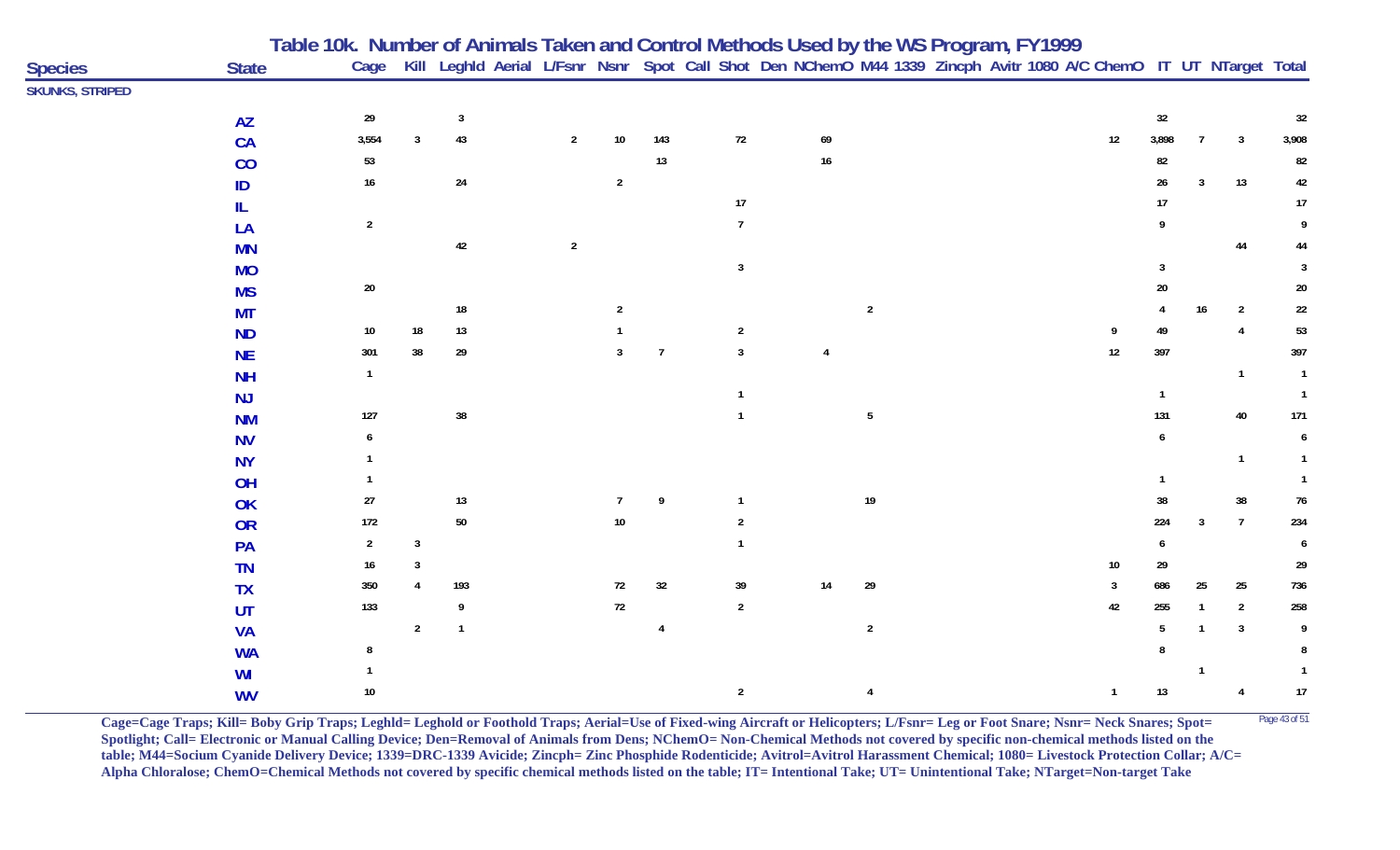|                                |                                         |                |    |     |  |                |              |     |                | Table 10k. Number of Animals Taken and Control Methods Used by the WS Program, FY1999                             |     |    |                |    |              |                |
|--------------------------------|-----------------------------------------|----------------|----|-----|--|----------------|--------------|-----|----------------|-------------------------------------------------------------------------------------------------------------------|-----|----|----------------|----|--------------|----------------|
| <b>Species</b>                 | <b>State</b>                            | Cage           |    |     |  |                |              |     |                | Kill Leghld Aerial L/Fsnr Nsnr Spot Call Shot Den NChemO M44 1339 Zincph Avitr 1080 A/C ChemO IT UT NTarget Total |     |    |                |    |              |                |
| <b>SKUNKS, STRIPED</b>         |                                         |                |    |     |  |                |              |     |                |                                                                                                                   |     |    |                |    |              |                |
|                                | <b>WY</b>                               | 111            |    | 41  |  | $\overline{1}$ |              | 110 | $\overline{1}$ | $\overline{3}$                                                                                                    |     | 8  | 250            |    | 19           | 275            |
|                                | <b>Total for SKUNKS, STRIPED</b>        | 4,951          | 77 | 517 |  | 180            | 208          | 264 | 104            | 64                                                                                                                |     | 97 | 6,192          | 63 | 211          | 6,466          |
| <b>SNAKES, BROWN TREE</b>      |                                         |                |    |     |  |                |              |     |                |                                                                                                                   |     |    |                |    |              |                |
|                                | GU                                      | 90             |    |     |  |                |              |     | 5,015          |                                                                                                                   |     |    | 5,105          |    |              | 5,105          |
|                                | <b>Total for SNAKES, BROWN TREE</b>     | $90\,$         |    |     |  |                |              |     | 5,015          |                                                                                                                   |     |    | 5,105          |    |              | 5,105          |
|                                | <b>SNAKES, NON-POISONOUS (OTHER)</b>    |                |    |     |  |                |              |     |                |                                                                                                                   |     |    |                |    |              |                |
|                                | IL                                      |                |    |     |  |                |              |     | -1             |                                                                                                                   |     |    | $\mathbf{1}$   |    |              | $\overline{1}$ |
|                                | <b>TX</b>                               |                |    |     |  |                |              |     |                |                                                                                                                   |     |    |                |    |              |                |
|                                | UT                                      |                |    |     |  |                |              |     |                |                                                                                                                   |     |    |                |    |              |                |
|                                | Total for SNAKES, NON-POISONOUS (OTHER) |                |    |     |  |                |              |     | -3             |                                                                                                                   |     |    | $\overline{3}$ |    |              | $\overline{3}$ |
| <b>SNAKES, POISONOUS (ALL)</b> |                                         |                |    |     |  |                |              |     |                |                                                                                                                   |     |    |                |    |              |                |
|                                | CA                                      |                |    |     |  |                |              | 5   | $\overline{1}$ |                                                                                                                   |     |    | 6              |    |              |                |
|                                | <b>SC</b>                               |                |    |     |  |                |              | 73  |                |                                                                                                                   |     |    | 73             |    |              | 73             |
|                                | <b>TX</b>                               |                |    |     |  |                |              | -7  |                |                                                                                                                   |     |    |                |    |              | $\overline{7}$ |
|                                | <b>WY</b>                               |                |    |     |  |                |              |     | $\overline{1}$ |                                                                                                                   |     |    |                |    |              |                |
|                                | Total for SNAKES, POISONOUS (ALL)       |                |    |     |  |                |              | 85  | $\overline{2}$ |                                                                                                                   |     |    | 87             |    |              | 87             |
|                                | <b>SPARROWS, EURASIAN TREE</b>          |                |    |     |  |                |              |     |                |                                                                                                                   |     |    |                |    |              |                |
|                                | GU                                      |                |    |     |  |                |              |     | $\mathbf{1}$   |                                                                                                                   |     |    | $\mathbf{1}$   |    |              | $\mathbf{1}$   |
|                                | Total for SPARROWS, EURASIAN TREE       |                |    |     |  |                |              |     |                |                                                                                                                   |     |    |                |    |              | $\overline{1}$ |
|                                | <b>SPARROWS, HOUSE/ENGLISH</b>          |                |    |     |  |                |              |     |                |                                                                                                                   |     |    |                |    |              |                |
|                                | CA                                      |                |    |     |  |                |              | 6   | $\overline{1}$ |                                                                                                                   |     |    | 6              |    | $\mathbf{1}$ | $\overline{7}$ |
|                                | CO                                      |                |    |     |  |                | $30\,$       |     |                |                                                                                                                   |     |    | $30\,$         |    |              | $30\,$         |
|                                | HI                                      | $75\,$         |    |     |  |                |              | 71  | 6              |                                                                                                                   |     |    | 152            |    |              | 152            |
|                                | IL                                      | $\overline{2}$ |    |     |  |                |              | 69  | $\overline{3}$ |                                                                                                                   |     |    | 74             |    |              | $74$           |
|                                | IN                                      |                |    |     |  |                |              | 27  |                |                                                                                                                   |     |    | 27             |    |              | $27\,$         |
|                                | <b>KY</b>                               |                |    |     |  |                | $\mathbf{1}$ | 183 | $\overline{1}$ |                                                                                                                   | 275 |    | 460            |    |              | 460            |

**Cage=Cage Traps; Kill= Boby Grip Traps; Leghld= Leghold or Foothold Traps; Aerial=Use of Fixed-wing Aircraft or Helicopters; L/Fsnr= Leg or Foot Snare; Nsnr= Neck Snares; Spot= <sup>Page 44 of 51</sup> Spotlight; Call= Electronic or Manual Calling Device; Den=Removal of Animals from Dens; NChemO= Non-Chemical Methods not covered by specific non-chemical methods listed on the table; M44=Socium Cyanide Delivery Device; 1339=DRC-1339 Avicide; Zincph= Zinc Phosphide Rodenticide; Avitrol=Avitrol Harassment Chemical; 1080= Livestock Protection Collar; A/C= Alpha Chloralose; ChemO=Chemical Methods not covered by specific chemical methods listed on the table; IT= Intentional Take; UT= Unintentional Take; NTarget=Non-target Take**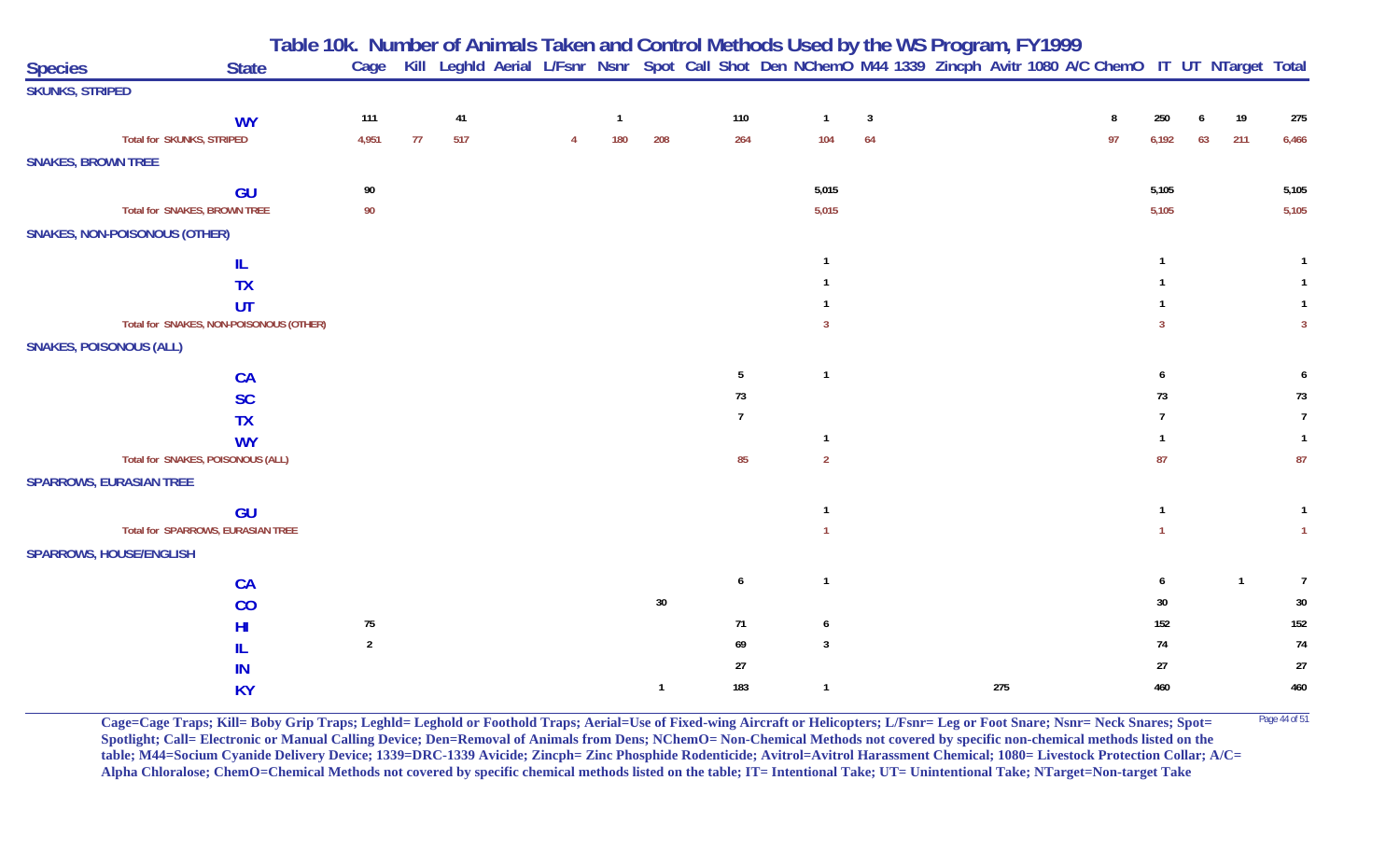**Table 10k. Number of Animals Taken and Control Methods Used by the WS Program, FY 1999**

| <b>State</b><br><b>Species</b>    | Cage            |                         |  |  |    |                | Kill Leghld Aerial L/Fsnr Nsnr Spot Call Shot Den NChemO M44 1339 Zincph Avitr 1080 A/C ChemO IT UT NTarget Total |                |     |                |                |                |                |
|-----------------------------------|-----------------|-------------------------|--|--|----|----------------|-------------------------------------------------------------------------------------------------------------------|----------------|-----|----------------|----------------|----------------|----------------|
| <b>SPARROWS, HOUSE/ENGLISH</b>    |                 |                         |  |  |    |                |                                                                                                                   |                |     |                |                |                |                |
| <b>MO</b>                         |                 |                         |  |  |    | 101            | 312                                                                                                               |                |     |                | 413            |                | 413            |
| <b>ND</b>                         |                 |                         |  |  |    |                | 12                                                                                                                |                |     |                | $12\,$         |                | $12\,$         |
| <b>NE</b>                         |                 |                         |  |  |    | $\overline{3}$ |                                                                                                                   |                |     |                | 3              |                | $\overline{3}$ |
| <b>OR</b>                         |                 |                         |  |  |    | $\overline{2}$ |                                                                                                                   |                |     |                | $\overline{2}$ |                | $\overline{2}$ |
| <b>TX</b>                         |                 |                         |  |  |    |                |                                                                                                                   | - 1            |     |                |                | $\mathbf{1}$   | $\mathbf{1}$   |
| <b>VA</b>                         |                 |                         |  |  |    |                | $\overline{7}$                                                                                                    |                |     |                | $\overline{7}$ |                | $\overline{7}$ |
| <b>WA</b>                         | $\overline{1}$  |                         |  |  |    |                |                                                                                                                   |                |     |                | $\mathbf{1}$   |                | $\overline{1}$ |
| Total for SPARROWS, HOUSE/ENGLISH | 78              |                         |  |  | 31 | 462            | 342                                                                                                               | $\overline{1}$ | 275 |                | 1,187          | $\overline{2}$ | 1,189          |
| <b>SPARROWS, JAVA</b>             |                 |                         |  |  |    |                |                                                                                                                   |                |     |                |                |                |                |
| H <sub>l</sub>                    | $23\,$          |                         |  |  |    | 1,553          |                                                                                                                   |                |     |                | 1,576          |                | 1,576          |
| Total for SPARROWS, JAVA          | 23              |                         |  |  |    | 1,553          |                                                                                                                   |                |     |                | 1,576          |                | 1,576          |
| <b>SQUAWFISH, NORTHERN</b>        |                 |                         |  |  |    |                |                                                                                                                   |                |     |                |                |                |                |
| <b>WA</b>                         |                 |                         |  |  |    |                | 17,611                                                                                                            |                |     |                | 17,611         |                | 17,611         |
| Total for SQUAWFISH, NORTHERN     |                 |                         |  |  |    |                | 17,611                                                                                                            |                |     |                | 17,611         |                | 17,611         |
| <b>SQUIRRELS, FOX</b>             |                 |                         |  |  |    |                |                                                                                                                   |                |     |                |                |                |                |
| <b>ND</b>                         |                 |                         |  |  |    |                |                                                                                                                   |                |     | $\overline{1}$ |                |                |                |
| <b>NE</b>                         |                 |                         |  |  |    | $\overline{2}$ |                                                                                                                   |                |     |                |                |                | 3              |
| OK                                |                 |                         |  |  |    |                |                                                                                                                   |                |     |                |                |                |                |
| Total for SQUIRRELS, FOX          | 5               |                         |  |  |    | $\overline{2}$ |                                                                                                                   |                |     | $\overline{1}$ | -8             |                | 8              |
| <b>SQUIRRELS, GRAY</b>            |                 |                         |  |  |    |                |                                                                                                                   |                |     |                |                |                |                |
| <b>AL</b>                         |                 | $\overline{\mathbf{1}}$ |  |  |    |                |                                                                                                                   |                |     |                |                | $\mathbf{1}$   | $\mathbf{1}$   |
| <b>CA</b>                         | $5\phantom{.0}$ |                         |  |  |    |                |                                                                                                                   |                |     |                | 5              |                | -5             |
| <b>GA</b>                         | 184             |                         |  |  |    |                |                                                                                                                   |                |     |                | 184            |                | 184            |
| OH                                | $\overline{1}$  |                         |  |  |    |                |                                                                                                                   |                |     |                |                | $\mathbf{1}$   | $\overline{1}$ |
| <b>WY</b>                         | $20\,$          |                         |  |  |    |                |                                                                                                                   |                |     |                | $20\,$         |                | $20\,$         |
| Total for SQUIRRELS, GRAY         | 210             | $\overline{1}$          |  |  |    |                |                                                                                                                   |                |     |                | 209            | $\overline{2}$ | 211            |

**SQUIRRELS, GROUND (ALL)**

**Cage=Cage Traps; Kill= Boby Grip Traps; Leghld= Leghold or Foothold Traps; Aerial=Use of Fixed-wing Aircraft or Helicopters; L/Fsnr= Leg or Foot Snare; Nsnr= Neck Snares; Spot=** <sup>Page 45 of 51</sup> **Spotlight; Call= Electronic or Manual Calling Device; Den=Removal of Animals from Dens; NChemO= Non-Chemical Methods not covered by specific non-chemical methods listed on the table; M44=Socium Cyanide Delivery Device; 1339=DRC-1339 Avicide; Zincph= Zinc Phosphide Rodenticide; Avitrol=Avitrol Harassment Chemical; 1080= Livestock Protection Collar; A/C= Alpha Chloralose; ChemO=Chemical Methods not covered by specific chemical methods listed on the table; IT= Intentional Take; UT= Unintentional Take; NTarget=Non-target Take**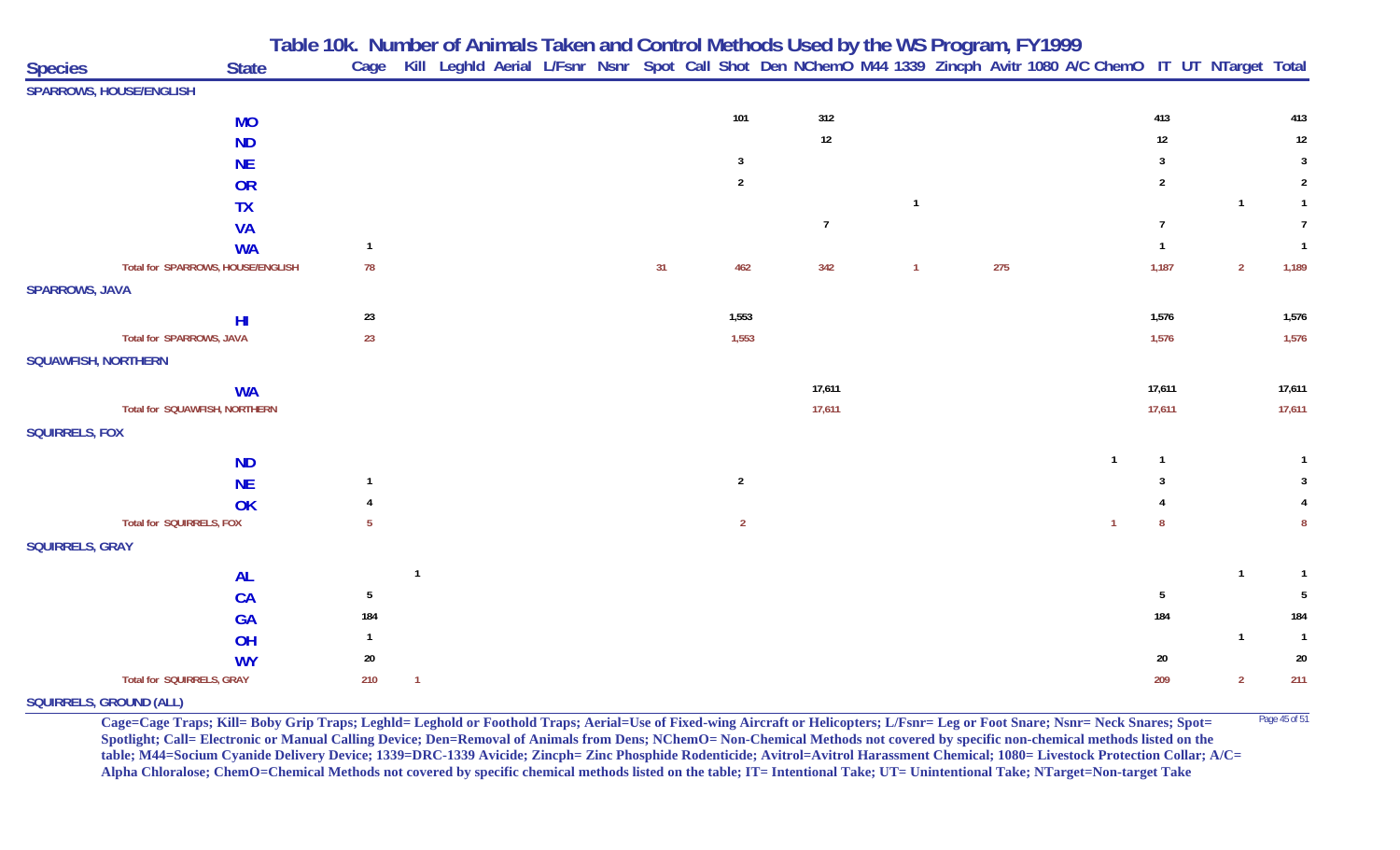|                            |                                   | Table 10k.  Number of Animals Taken and Control Methods Used by the WS Program, FY1999 |                |                |  |  |                |                |         |  |                                                                                                                   |                |                |                |
|----------------------------|-----------------------------------|----------------------------------------------------------------------------------------|----------------|----------------|--|--|----------------|----------------|---------|--|-------------------------------------------------------------------------------------------------------------------|----------------|----------------|----------------|
| <b>Species</b>             | <b>State</b>                      | Cage                                                                                   |                |                |  |  |                |                |         |  | Kill Leghld Aerial L/Fsnr Nsnr Spot Call Shot Den NChemO M44 1339 Zincph Avitr 1080 A/C ChemO IT UT NTarget Total |                |                |                |
|                            | <b>CA</b>                         | 928                                                                                    | 125            | $\overline{1}$ |  |  | 59             |                |         |  |                                                                                                                   | 1,112          | $\mathbf{1}$   | 1,113          |
|                            | CO                                | $\overline{1}$                                                                         |                |                |  |  |                | $\overline{1}$ |         |  |                                                                                                                   | $\overline{2}$ |                | $\overline{2}$ |
|                            | ID                                |                                                                                        |                |                |  |  |                |                | 100     |  |                                                                                                                   | 100            |                | 100            |
|                            | <b>ND</b>                         |                                                                                        |                |                |  |  | 23             |                |         |  | 675                                                                                                               | 702            |                | 702            |
|                            | <b>NE</b>                         |                                                                                        |                |                |  |  |                | $\mathbf{1}$   |         |  |                                                                                                                   |                |                | $\overline{1}$ |
|                            | <b>NM</b>                         | $\overline{3}$                                                                         |                |                |  |  |                |                |         |  |                                                                                                                   |                |                |                |
|                            | <b>NV</b>                         |                                                                                        | $\overline{2}$ |                |  |  |                |                |         |  |                                                                                                                   |                |                |                |
|                            | <b>TX</b>                         |                                                                                        |                |                |  |  | $\overline{3}$ |                |         |  |                                                                                                                   |                |                |                |
|                            | UT                                | $\mathbf{3}$                                                                           |                |                |  |  |                |                |         |  |                                                                                                                   |                |                | $\overline{3}$ |
|                            | <b>WA</b>                         |                                                                                        |                |                |  |  | 21             |                |         |  | 125                                                                                                               | 146            |                | 146            |
|                            | Total for SQUIRRELS, GROUND (ALL) | 939                                                                                    | 127            | $\mathbf{1}$   |  |  | 106            | $\overline{2}$ | 100     |  | 800                                                                                                               | 2,074          | $\mathbf{1}$   | 2,075          |
| <b>SQUIRRELS, RED</b>      |                                   |                                                                                        |                |                |  |  |                |                |         |  |                                                                                                                   |                |                |                |
|                            | <b>NY</b>                         | -1                                                                                     |                |                |  |  |                |                |         |  |                                                                                                                   |                | $\mathbf{1}$   | $\overline{1}$ |
|                            | <b>OR</b>                         |                                                                                        |                |                |  |  |                |                |         |  |                                                                                                                   |                |                | $\mathbf{1}$   |
| Total for SQUIRRELS, RED   |                                   |                                                                                        |                |                |  |  |                |                |         |  |                                                                                                                   |                | $\overline{2}$ | $\overline{2}$ |
| SQUIRRELS, z-(OTHER)       |                                   |                                                                                        |                |                |  |  |                |                |         |  |                                                                                                                   |                |                |                |
|                            | CO                                |                                                                                        |                |                |  |  |                | $\mathbf{1}$   |         |  |                                                                                                                   | $\overline{2}$ |                |                |
|                            | <b>WA</b>                         |                                                                                        |                |                |  |  | 43             |                |         |  |                                                                                                                   | 43             |                | 43             |
|                            | Total for SQUIRRELS, z-(OTHER)    |                                                                                        |                |                |  |  | 43             | $\mathbf{1}$   |         |  |                                                                                                                   | 45             |                | 45             |
| <b>STARLINGS, EUROPEAN</b> |                                   |                                                                                        |                |                |  |  |                |                |         |  |                                                                                                                   |                |                |                |
|                            | <b>AK</b>                         |                                                                                        |                |                |  |  | -6             |                |         |  |                                                                                                                   |                |                |                |
|                            | <b>AL</b>                         |                                                                                        |                |                |  |  |                |                |         |  |                                                                                                                   |                |                |                |
|                            | <b>CA</b>                         | 1,263                                                                                  |                |                |  |  | 100            | $\overline{1}$ |         |  |                                                                                                                   | 1,364          |                | 1,364          |
|                            | <b>CT</b>                         |                                                                                        |                |                |  |  |                |                | 1,000   |  |                                                                                                                   | 1,000          |                | 1,000          |
|                            | <b>GA</b>                         |                                                                                        |                |                |  |  |                |                |         |  |                                                                                                                   | $\mathbf{1}$   |                | $\overline{1}$ |
|                            | IA                                |                                                                                        |                |                |  |  |                | $\mathbf{1}$   | 200     |  |                                                                                                                   | 202            |                | 202            |
|                            | ID                                |                                                                                        |                |                |  |  | 85             |                | 126,350 |  |                                                                                                                   | 126,435        |                | ######         |
|                            | IL                                | 1,702                                                                                  |                |                |  |  | 226            | 2,350          | 10,840  |  |                                                                                                                   | 15,118         |                | 15,118         |

**Cage=Cage Traps; Kill= Boby Grip Traps; Leghld= Leghold or Foothold Traps; Aerial=Use of Fixed-wing Aircraft or Helicopters; L/Fsnr= Leg or Foot Snare; Nsnr= Neck Snares; Spot= <sup>Page 46 of 51</sup> Spotlight; Call= Electronic or Manual Calling Device; Den=Removal of Animals from Dens; NChemO= Non-Chemical Methods not covered by specific non-chemical methods listed on the table; M44=Socium Cyanide Delivery Device; 1339=DRC-1339 Avicide; Zincph= Zinc Phosphide Rodenticide; Avitrol=Avitrol Harassment Chemical; 1080= Livestock Protection Collar; A/C= Alpha Chloralose; ChemO=Chemical Methods not covered by specific chemical methods listed on the table; IT= Intentional Take; UT= Unintentional Take; NTarget=Non-target Take**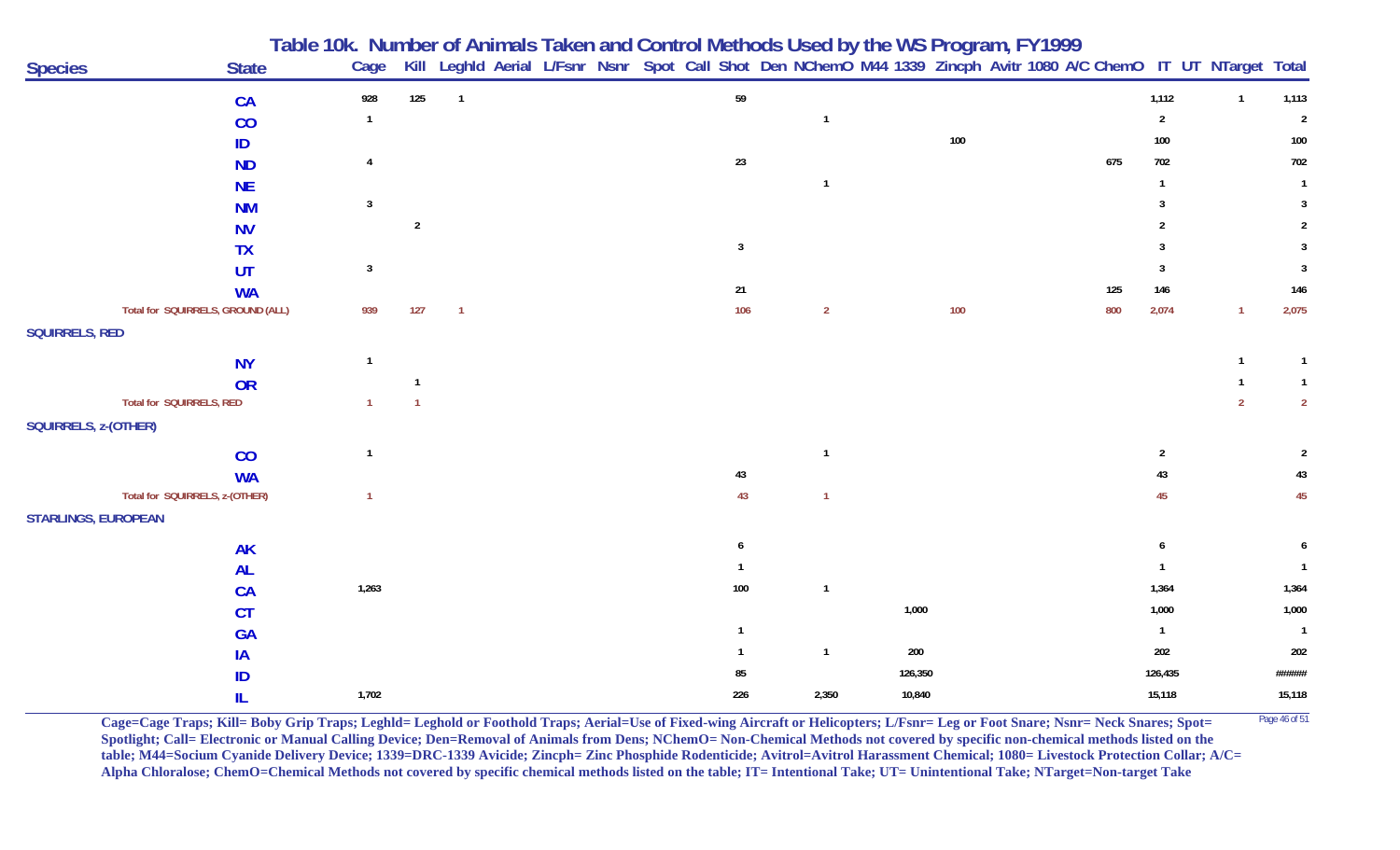|                                 |              | Table 10k. Number of Animals Taken and Control Methods Used by the WS Program, FY1999 |                                                                                                                        |  |                |              |                |                         |         |         |       |                |    |        |                |
|---------------------------------|--------------|---------------------------------------------------------------------------------------|------------------------------------------------------------------------------------------------------------------------|--|----------------|--------------|----------------|-------------------------|---------|---------|-------|----------------|----|--------|----------------|
| <b>Species</b>                  | <b>State</b> |                                                                                       | Cage Kill Leghld Aerial L/Fsnr Nsnr Spot Call Shot Den NChemO M44 1339 Zincph Avitr 1080 A/C ChemO IT UT NTarget Total |  |                |              |                |                         |         |         |       |                |    |        |                |
| <b>STARLINGS, EUROPEAN</b>      |              |                                                                                       |                                                                                                                        |  |                |              |                |                         |         |         |       |                |    |        |                |
|                                 | <b>KS</b>    |                                                                                       |                                                                                                                        |  |                | 200          |                |                         |         |         |       | 200            |    |        | 200            |
|                                 | <b>KY</b>    |                                                                                       |                                                                                                                        |  |                |              | 1,305          | 5,000                   | 24,020  | $100\,$ |       | 30,405         |    | $20\,$ | 30,425         |
|                                 | <b>MA</b>    | 8                                                                                     |                                                                                                                        |  |                |              | $\overline{1}$ |                         | 400     |         |       | 409            |    |        | 409            |
|                                 | MI           |                                                                                       |                                                                                                                        |  |                |              |                |                         | 8,000   |         |       | 8,000          |    |        | 8,000          |
|                                 | <b>MO</b>    | $26\,$                                                                                |                                                                                                                        |  |                |              | 142            | 49                      |         |         |       | 217            |    |        | 217            |
|                                 | <b>NE</b>    | 708                                                                                   |                                                                                                                        |  |                | $30\,$       | 291            |                         |         |         |       | 1,029          |    |        | 1,029          |
|                                 | NJ           |                                                                                       |                                                                                                                        |  |                |              |                | $5\phantom{.0}$         |         |         |       | 5 <sub>5</sub> |    |        | 5              |
|                                 | <b>NM</b>    |                                                                                       |                                                                                                                        |  |                |              |                |                         | 1,322   |         |       | 1,322          |    |        | 1,322          |
|                                 | <b>NV</b>    |                                                                                       |                                                                                                                        |  |                |              |                |                         | 316,600 |         |       | 316,600        |    |        | ######         |
|                                 | <b>NY</b>    | 1,564                                                                                 |                                                                                                                        |  |                |              | 9              |                         |         |         |       | 1,573          |    |        | 1,573          |
|                                 | <b>OR</b>    |                                                                                       |                                                                                                                        |  |                |              | 344            |                         | 56,000  |         |       | 56,344         |    |        | 56,344         |
|                                 | PA           |                                                                                       |                                                                                                                        |  |                |              |                |                         | 800     |         |       | 800            |    |        | 800            |
|                                 | <b>TN</b>    |                                                                                       |                                                                                                                        |  |                | $\mathbf{1}$ | $70\,$         |                         | 22      |         |       | 71             | 22 |        | 93             |
|                                 | <b>TX</b>    |                                                                                       |                                                                                                                        |  |                |              | $26\,$         |                         |         |         |       | $26\,$         |    |        | 26             |
|                                 | UT           |                                                                                       |                                                                                                                        |  |                |              |                |                         | 8,000   |         |       | 8,000          |    |        | 8,000          |
|                                 | <b>VA</b>    | 119                                                                                   |                                                                                                                        |  |                |              |                |                         | 1,303   |         |       | 1,422          |    |        | 1,422          |
|                                 | <b>WA</b>    | 111,635                                                                               |                                                                                                                        |  |                | 31           | 4,725          | $\overline{\mathbf{3}}$ | 176,100 |         | 4,550 | 297,044        |    |        | ######         |
|                                 | <b>WV</b>    |                                                                                       |                                                                                                                        |  |                |              |                |                         | 4,000   |         |       | 4,000          |    |        | 4,000          |
| Total for STARLINGS, EUROPEAN   |              | 117,025                                                                               |                                                                                                                        |  |                | 262          | 7,333          | 7,409                   | 734,957 | 100     | 4,550 | 871,594        | 22 | 20     | 871,636        |
| <b>SWALLOWS, BARN</b>           |              |                                                                                       |                                                                                                                        |  |                |              |                |                         |         |         |       |                |    |        |                |
|                                 | <b>AL</b>    |                                                                                       |                                                                                                                        |  |                |              | 6              |                         |         |         |       | 6              |    |        | 6              |
|                                 | <b>MO</b>    |                                                                                       |                                                                                                                        |  | $\overline{1}$ |              | 71             | 30                      |         |         |       | 102            |    |        | 102            |
|                                 | <b>TN</b>    |                                                                                       |                                                                                                                        |  |                |              |                | 28                      |         |         |       | 28             |    |        | 28             |
| <b>Total for SWALLOWS, BARN</b> |              |                                                                                       |                                                                                                                        |  | $\overline{1}$ |              | 77             | 58                      |         |         |       | 136            |    |        | 136            |
| <b>SWALLOWS, TREE</b>           |              |                                                                                       |                                                                                                                        |  |                |              |                |                         |         |         |       |                |    |        |                |
|                                 | <b>MO</b>    |                                                                                       |                                                                                                                        |  |                |              | $\overline{2}$ |                         |         |         |       | $\overline{2}$ |    |        | $\overline{2}$ |
| Total for SWALLOWS, TREE        |              |                                                                                       |                                                                                                                        |  |                |              | $\overline{2}$ |                         |         |         |       | $\overline{2}$ |    |        | $\overline{2}$ |

**Cage=Cage Traps; Kill= Boby Grip Traps; Leghld= Leghold or Foothold Traps; Aerial=Use of Fixed-wing Aircraft or Helicopters; L/Fsnr= Leg or Foot Snare; Nsnr= Neck Snares; Spot=** <sup>Page 47 of 51</sup> **Spotlight; Call= Electronic or Manual Calling Device; Den=Removal of Animals from Dens; NChemO= Non-Chemical Methods not covered by specific non-chemical methods listed on the table; M44=Socium Cyanide Delivery Device; 1339=DRC-1339 Avicide; Zincph= Zinc Phosphide Rodenticide; Avitrol=Avitrol Harassment Chemical; 1080= Livestock Protection Collar; A/C= Alpha Chloralose; ChemO=Chemical Methods not covered by specific chemical methods listed on the table; IT= Intentional Take; UT= Unintentional Take; NTarget=Non-target Take**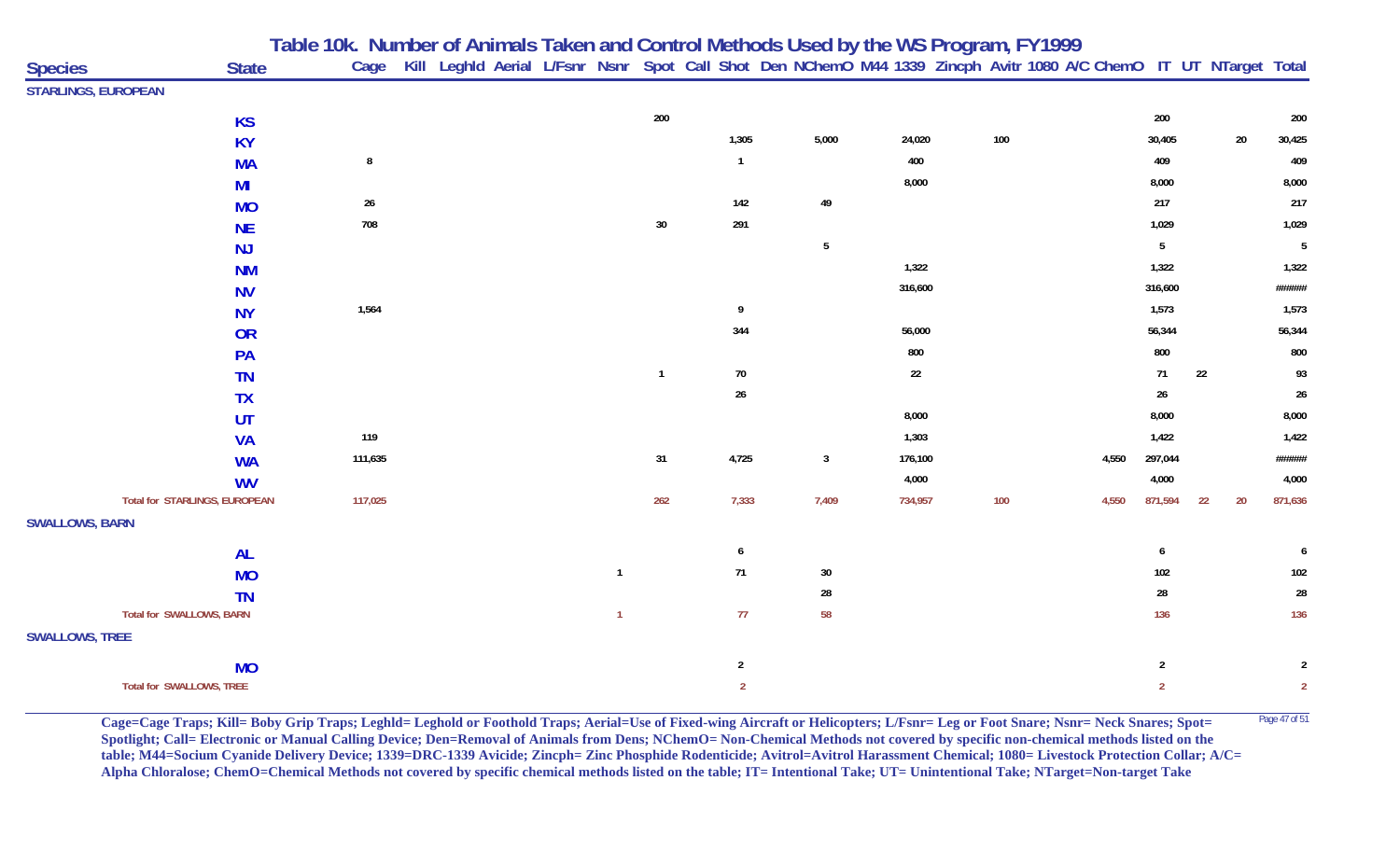|                            |                                 | Table 10k. Number of Animals Taken and Control Methods Used by the WS Program, FY1999 |  |  |  |                                                                                                                        |  |  |  |     |  |                 |
|----------------------------|---------------------------------|---------------------------------------------------------------------------------------|--|--|--|------------------------------------------------------------------------------------------------------------------------|--|--|--|-----|--|-----------------|
| <b>Species</b>             | <b>State</b>                    |                                                                                       |  |  |  | Cage Kill Leghld Aerial L/Fsnr Nsnr Spot Call Shot Den NChemO M44 1339 Zincph Avitr 1080 A/C ChemO IT UT NTarget Total |  |  |  |     |  |                 |
| SWALLOWS, z-(MIXED)        |                                 |                                                                                       |  |  |  |                                                                                                                        |  |  |  |     |  |                 |
|                            | <b>AK</b>                       |                                                                                       |  |  |  |                                                                                                                        |  |  |  |     |  |                 |
|                            | <b>MO</b>                       |                                                                                       |  |  |  | 10                                                                                                                     |  |  |  | 10  |  | 10              |
|                            | Total for SWALLOWS, z-(MIXED)   |                                                                                       |  |  |  | 10                                                                                                                     |  |  |  | 11  |  | 11              |
| <b>SWALLOWS, z-(OTHER)</b> |                                 |                                                                                       |  |  |  |                                                                                                                        |  |  |  |     |  |                 |
|                            | <b>MO</b>                       |                                                                                       |  |  |  |                                                                                                                        |  |  |  |     |  |                 |
|                            | PA                              |                                                                                       |  |  |  | 43                                                                                                                     |  |  |  | 43  |  | 43              |
|                            | Total for SWALLOWS, z-(OTHER)   |                                                                                       |  |  |  | 47                                                                                                                     |  |  |  | 47  |  | 47              |
| <b>SWANS, MUTE</b>         |                                 |                                                                                       |  |  |  |                                                                                                                        |  |  |  |     |  |                 |
|                            | OH                              |                                                                                       |  |  |  |                                                                                                                        |  |  |  |     |  |                 |
|                            | Total for SWANS, MUTE           |                                                                                       |  |  |  |                                                                                                                        |  |  |  |     |  |                 |
| <b>TERNS (OTHER)</b>       |                                 |                                                                                       |  |  |  |                                                                                                                        |  |  |  |     |  |                 |
|                            | <b>MO</b>                       |                                                                                       |  |  |  |                                                                                                                        |  |  |  |     |  |                 |
|                            | Total for TERNS (OTHER)         |                                                                                       |  |  |  |                                                                                                                        |  |  |  |     |  |                 |
| <b>TERNS, CASPIAN</b>      |                                 |                                                                                       |  |  |  |                                                                                                                        |  |  |  |     |  |                 |
|                            | <b>WA</b>                       |                                                                                       |  |  |  |                                                                                                                        |  |  |  |     |  |                 |
|                            | <b>Total for TERNS, CASPIAN</b> |                                                                                       |  |  |  |                                                                                                                        |  |  |  |     |  | $5\phantom{.0}$ |
| <b>TERNS, FORSTER'S</b>    |                                 |                                                                                       |  |  |  |                                                                                                                        |  |  |  |     |  |                 |
|                            | <b>WA</b>                       |                                                                                       |  |  |  | 131                                                                                                                    |  |  |  | 131 |  | 131             |
|                            | Total for TERNS, FORSTER'S      |                                                                                       |  |  |  | 131                                                                                                                    |  |  |  | 131 |  | 131             |
| TURKEY, WILD (ALL)         |                                 |                                                                                       |  |  |  |                                                                                                                        |  |  |  |     |  |                 |
|                            | <b>MA</b>                       |                                                                                       |  |  |  |                                                                                                                        |  |  |  |     |  |                 |
|                            | <b>TX</b>                       |                                                                                       |  |  |  |                                                                                                                        |  |  |  |     |  |                 |
|                            | Total for TURKEY, WILD (ALL)    |                                                                                       |  |  |  |                                                                                                                        |  |  |  |     |  | $5\phantom{.0}$ |
| <b>TURTLES (ALL)</b>       |                                 |                                                                                       |  |  |  |                                                                                                                        |  |  |  |     |  |                 |

**Cage=Cage Traps; Kill= Boby Grip Traps; Leghld= Leghold or Foothold Traps; Aerial=Use of Fixed-wing Aircraft or Helicopters; L/Fsnr= Leg or Foot Snare; Nsnr= Neck Snares; Spot=** <sup>Page 48 of 51</sup> **Spotlight; Call= Electronic or Manual Calling Device; Den=Removal of Animals from Dens; NChemO= Non-Chemical Methods not covered by specific non-chemical methods listed on the table; M44=Socium Cyanide Delivery Device; 1339=DRC-1339 Avicide; Zincph= Zinc Phosphide Rodenticide; Avitrol=Avitrol Harassment Chemical; 1080= Livestock Protection Collar; A/C= Alpha Chloralose; ChemO=Chemical Methods not covered by specific chemical methods listed on the table; IT= Intentional Take; UT= Unintentional Take; NTarget=Non-target Take**

**<sup>59</sup> <sup>2</sup> <sup>1</sup> <sup>62</sup> <sup>62</sup>**

**AL**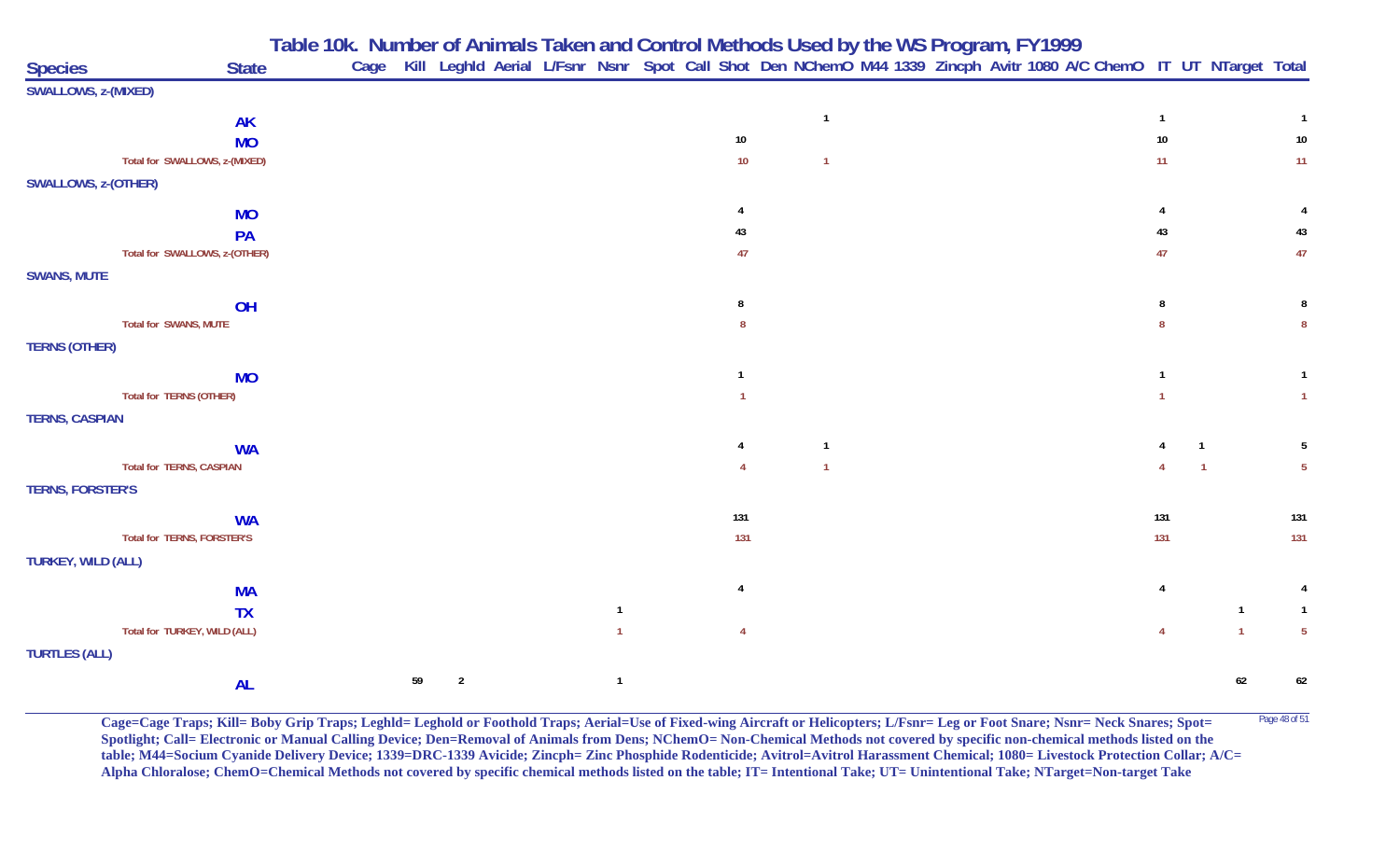|                        |                         | Table 10k. Number of Animals Taken and Control Methods Used by the WS Program, FY1999<br>Cage Kill Leghld Aerial L/Fsnr Nsnr Spot Call Shot Den NChemO M44 1339 Zincph Avitr 1080 A/C ChemO IT UT NTarget Total |                  |                 |                |                |                |     |                  |        |                |                |
|------------------------|-------------------------|-----------------------------------------------------------------------------------------------------------------------------------------------------------------------------------------------------------------|------------------|-----------------|----------------|----------------|----------------|-----|------------------|--------|----------------|----------------|
| <b>Species</b>         | <b>State</b>            |                                                                                                                                                                                                                 |                  |                 |                |                |                |     |                  |        |                |                |
| <b>TURTLES (ALL)</b>   |                         |                                                                                                                                                                                                                 |                  |                 |                |                |                |     |                  |        |                |                |
|                        | <b>GA</b>               | 9                                                                                                                                                                                                               |                  | $\overline{2}$  |                |                |                |     | $\overline{2}$   |        | 9              | 11             |
|                        | <b>KY</b>               |                                                                                                                                                                                                                 |                  |                 |                |                |                |     |                  |        | 3              | $\mathbf{3}$   |
|                        | LA                      | 43                                                                                                                                                                                                              |                  |                 |                |                |                |     |                  |        | 43             | 43             |
|                        | <b>MN</b>               |                                                                                                                                                                                                                 | $\overline{2}$   |                 |                |                |                |     |                  |        |                | $\overline{2}$ |
|                        | <b>MO</b>               |                                                                                                                                                                                                                 |                  |                 |                |                |                |     |                  |        |                | $\mathbf{1}$   |
|                        | <b>MS</b>               | 76                                                                                                                                                                                                              |                  | $\overline{1}$  |                |                |                |     | $\mathbf{1}$     | $36\,$ | 40             | $77\,$         |
|                        | <b>NC</b>               | 26                                                                                                                                                                                                              |                  |                 |                |                |                |     |                  |        | $26\,$         | $26\,$         |
|                        | <b>NE</b>               | 10                                                                                                                                                                                                              |                  |                 |                |                |                |     |                  |        | $\overline{2}$ | $10\,$         |
|                        | OK                      | 316                                                                                                                                                                                                             |                  | $5\phantom{.0}$ |                |                |                |     |                  |        | 321            | 321            |
|                        | <b>SC</b>               | 41                                                                                                                                                                                                              |                  |                 |                |                |                |     |                  |        | 41             | 41             |
|                        | <b>TN</b>               | 12                                                                                                                                                                                                              | $\sqrt{2}$       |                 |                |                |                |     | $\overline{2}$   |        | 12             | $14$           |
|                        | <b>TX</b>               | 63                                                                                                                                                                                                              |                  |                 |                |                |                |     |                  | 7      | 56             | 63             |
|                        | <b>VA</b>               | 30                                                                                                                                                                                                              |                  |                 |                | 9              |                |     | $35\phantom{.0}$ |        | 4              | 39             |
|                        | <b>WI</b>               | 15                                                                                                                                                                                                              |                  |                 |                |                |                |     |                  |        | 15             | 15             |
|                        | Total for TURTLES (ALL) | 704                                                                                                                                                                                                             | $\boldsymbol{6}$ | -9              |                | -9             |                |     | 48               | 43     | 637            | 728            |
| <b>VOLES (ALL)</b>     |                         |                                                                                                                                                                                                                 |                  |                 |                |                |                |     |                  |        |                |                |
|                        | ID                      |                                                                                                                                                                                                                 |                  |                 |                |                |                | 220 | 220              |        |                | 220            |
|                        | IN                      |                                                                                                                                                                                                                 |                  |                 |                | $\overline{7}$ |                |     | $\overline{1}$   |        |                | $\overline{7}$ |
|                        | <b>NE</b>               | $\mathbf 1$                                                                                                                                                                                                     |                  |                 |                |                |                |     |                  |        |                | $\overline{1}$ |
|                        | Total for VOLES (ALL)   |                                                                                                                                                                                                                 |                  |                 |                | $\overline{7}$ |                | 220 | 228              |        |                | 228            |
| <b>VULTURES, BLACK</b> |                         |                                                                                                                                                                                                                 |                  |                 |                |                |                |     |                  |        |                |                |
|                        | <b>AL</b>               |                                                                                                                                                                                                                 |                  |                 | $10\,$         |                |                |     | $10\,$           |        |                | $10\,$         |
|                        | <b>MS</b>               | $\mathbf{1}$                                                                                                                                                                                                    |                  |                 |                |                |                |     |                  |        | $\mathbf{1}$   | $\overline{1}$ |
|                        | <b>SC</b>               |                                                                                                                                                                                                                 |                  |                 | $\overline{2}$ |                |                |     | $\overline{2}$   |        |                | $\overline{2}$ |
|                        | <b>TN</b>               | 161                                                                                                                                                                                                             |                  |                 | 41             | 25             |                |     | 227              |        |                | 227            |
|                        | <b>TX</b>               | 237                                                                                                                                                                                                             |                  |                 | 94             |                |                |     | 331              |        |                | 331            |
|                        | <b>VA</b>               |                                                                                                                                                                                                                 |                  |                 |                |                | $\overline{1}$ |     | $\mathbf{1}$     |        | $\mathbf{1}$   | $\sqrt{2}$     |

**Cage=Cage Traps; Kill= Boby Grip Traps; Leghld= Leghold or Foothold Traps; Aerial=Use of Fixed-wing Aircraft or Helicopters; L/Fsnr= Leg or Foot Snare; Nsnr= Neck Snares; Spot=** <sup>Page 49 of 51</sup> **Spotlight; Call= Electronic or Manual Calling Device; Den=Removal of Animals from Dens; NChemO= Non-Chemical Methods not covered by specific non-chemical methods listed on the table; M44=Socium Cyanide Delivery Device; 1339=DRC-1339 Avicide; Zincph= Zinc Phosphide Rodenticide; Avitrol=Avitrol Harassment Chemical; 1080= Livestock Protection Collar; A/C= Alpha Chloralose; ChemO=Chemical Methods not covered by specific chemical methods listed on the table; IT= Intentional Take; UT= Unintentional Take; NTarget=Non-target Take**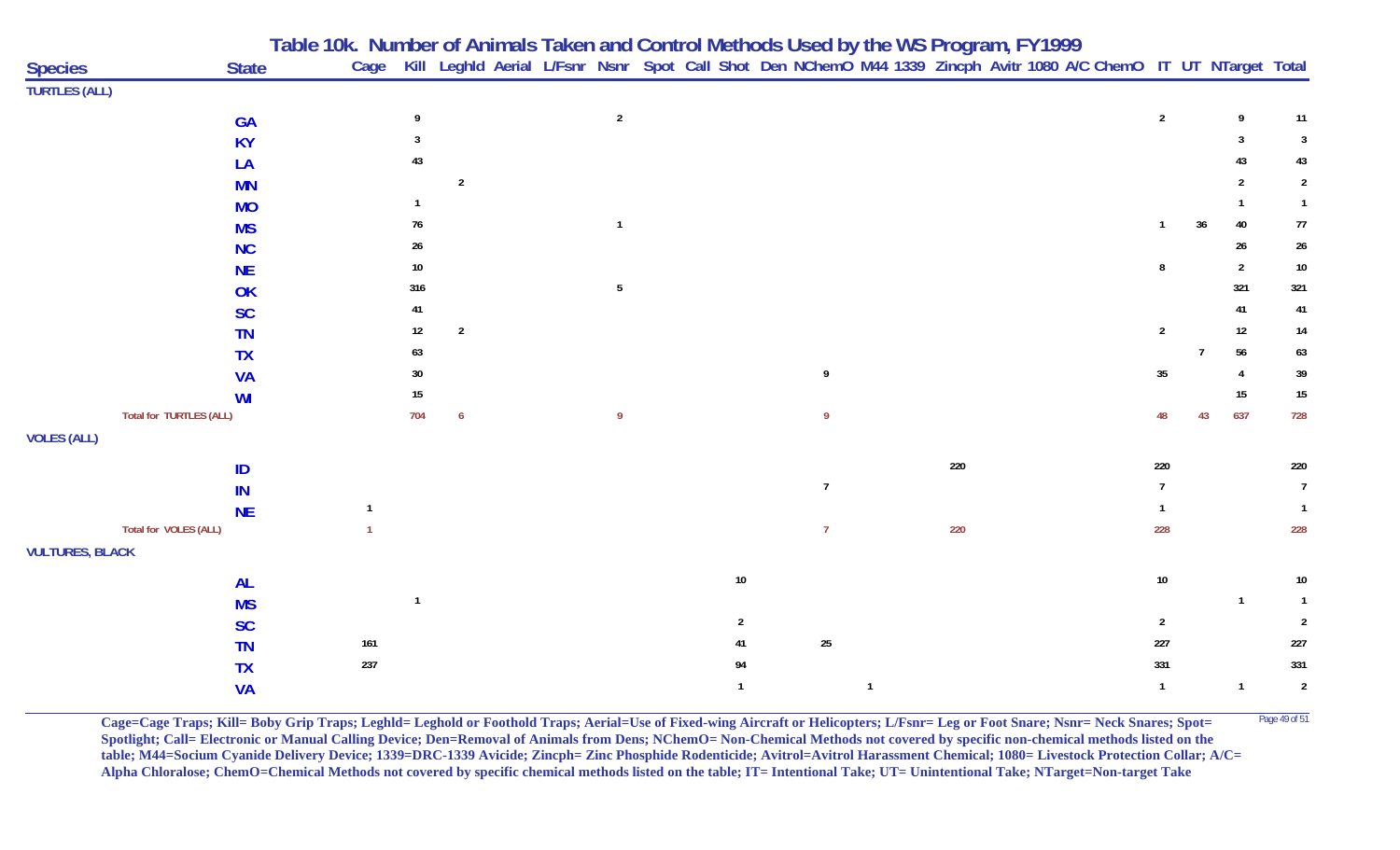**Table 10k. Number of Animals Taken and Control Methods Used by the WS Program, FY 1999**

| <b>Species</b><br><b>State</b>                                | Cage             |                       |              |                |              |                |                 | Kill Leghld Aerial L/Fsnr Nsnr Spot Call Shot Den NChemO M44 1339 Zincph Avitr 1080 A/C ChemO IT UT NTarget Total |                |  |  |  |         |                                |                |
|---------------------------------------------------------------|------------------|-----------------------|--------------|----------------|--------------|----------------|-----------------|-------------------------------------------------------------------------------------------------------------------|----------------|--|--|--|---------|--------------------------------|----------------|
| <b>VULTURES, BLACK</b>                                        |                  |                       |              |                |              |                |                 |                                                                                                                   |                |  |  |  |         |                                |                |
| Total for VULTURES, BLACK                                     | 398              |                       |              |                |              |                | 148             | 25                                                                                                                | $\overline{1}$ |  |  |  | 571     | $\overline{2}$                 | 573            |
| <b>VULTURES, TURKEY</b>                                       |                  |                       |              |                |              |                |                 |                                                                                                                   |                |  |  |  |         |                                |                |
| <b>AL</b>                                                     |                  |                       |              |                |              |                |                 |                                                                                                                   |                |  |  |  |         |                                | $\overline{1}$ |
| <b>FL</b>                                                     |                  |                       |              |                |              |                | $32\,$          |                                                                                                                   |                |  |  |  | 32      |                                | 32             |
| <b>MN</b>                                                     |                  |                       |              |                |              |                |                 |                                                                                                                   |                |  |  |  |         |                                |                |
| <b>NJ</b>                                                     |                  |                       |              |                |              |                | $\mathbf{3}$    |                                                                                                                   |                |  |  |  | 3       |                                | 3              |
| <b>TN</b>                                                     |                  |                       |              |                |              |                | 8               | $\overline{5}$                                                                                                    |                |  |  |  | 13      |                                | 13             |
| <b>TX</b>                                                     | $26\,$           |                       |              |                | $\mathbf{1}$ |                | 137             |                                                                                                                   |                |  |  |  | 163     | $\mathbf{1}$                   | 164            |
| <b>VA</b>                                                     |                  |                       |              |                |              |                | $18\,$          |                                                                                                                   |                |  |  |  | $18\,$  |                                | $18\,$         |
| <b>Total for VULTURES, TURKEY</b>                             | $26\phantom{.0}$ | $5\phantom{.0}$       |              |                | $\mathbf{1}$ |                | 198             | $5\phantom{.0}$                                                                                                   |                |  |  |  | 229     | $\overline{6}$                 | 235            |
| <b>VULTURES, z-(MIXED)</b>                                    |                  |                       |              |                |              |                |                 |                                                                                                                   |                |  |  |  |         |                                |                |
| <b>FL</b>                                                     |                  |                       |              |                |              |                | $5\phantom{.0}$ |                                                                                                                   |                |  |  |  | 5       |                                | 5              |
| <b>KY</b>                                                     |                  |                       |              |                |              |                | 16              |                                                                                                                   |                |  |  |  | 16      |                                | 16             |
| <b>TN</b>                                                     |                  |                       |              |                |              |                | 49              |                                                                                                                   |                |  |  |  | 49      |                                | 49             |
| Total for VULTURES, z-(MIXED)                                 |                  |                       |              |                |              |                | $70\,$          |                                                                                                                   |                |  |  |  | 70      |                                | 70             |
| <b>WEASELS (ALL)</b>                                          |                  |                       |              |                |              |                |                 |                                                                                                                   |                |  |  |  |         |                                |                |
| <b>CA</b>                                                     | $\mathbf{3}$     |                       |              |                |              |                | 2               |                                                                                                                   |                |  |  |  | Q       |                                |                |
| UT                                                            |                  |                       |              |                |              |                |                 |                                                                                                                   |                |  |  |  |         |                                | 2              |
| Total for WEASELS (ALL)                                       | $\overline{3}$   |                       |              |                |              |                |                 |                                                                                                                   |                |  |  |  | 11      |                                | 11             |
| <b>WOLVES, GRAY/TIMBER</b>                                    |                  |                       |              |                |              |                |                 |                                                                                                                   |                |  |  |  |         |                                |                |
|                                                               |                  |                       |              |                |              |                |                 |                                                                                                                   |                |  |  |  | 3       |                                |                |
| ID                                                            |                  | $\overline{2}$<br>139 |              | $\overline{3}$ | $12$         | $\overline{2}$ | $\overline{1}$  |                                                                                                                   |                |  |  |  |         |                                | $\mathbf{3}$   |
| <b>MN</b>                                                     |                  |                       |              |                |              |                |                 |                                                                                                                   |                |  |  |  | $157\,$ |                                | $157$          |
| <b>MT</b>                                                     |                  |                       | 11           |                |              |                |                 |                                                                                                                   |                |  |  |  | 11      |                                | 11             |
| <b>WY</b>                                                     |                  |                       | $\mathbf{1}$ |                |              | 3              |                 |                                                                                                                   |                |  |  |  | -1      | $\mathbf{1}$<br>$\overline{1}$ | $\overline{2}$ |
| Total for WOLVES, GRAY/TIMBER<br><b>WOODPECKERS, PILEATED</b> |                  | 141                   | 12           | 3              | 12           |                |                 |                                                                                                                   |                |  |  |  | 172     |                                | 173            |

**Cage=Cage Traps; Kill= Boby Grip Traps; Leghld= Leghold or Foothold Traps; Aerial=Use of Fixed-wing Aircraft or Helicopters; L/Fsnr= Leg or Foot Snare; Nsnr= Neck Snares; Spot= <sup>Page 50 of 51</sup> Spotlight; Call= Electronic or Manual Calling Device; Den=Removal of Animals from Dens; NChemO= Non-Chemical Methods not covered by specific non-chemical methods listed on the table; M44=Socium Cyanide Delivery Device; 1339=DRC-1339 Avicide; Zincph= Zinc Phosphide Rodenticide; Avitrol=Avitrol Harassment Chemical; 1080= Livestock Protection Collar; A/C= Alpha Chloralose; ChemO=Chemical Methods not covered by specific chemical methods listed on the table; IT= Intentional Take; UT= Unintentional Take; NTarget=Non-target Take**